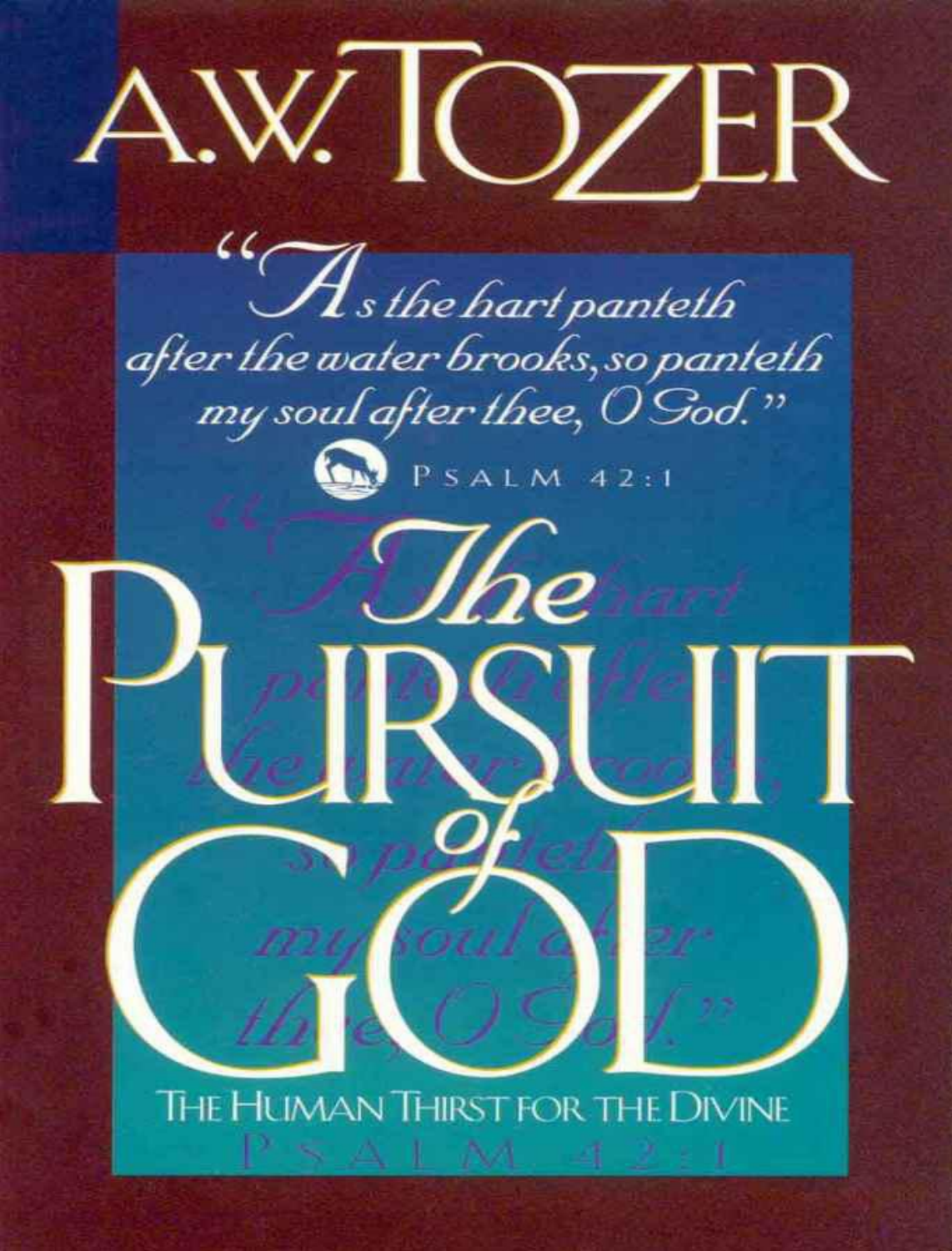"Then shall we know, if we follow on to know the Lord: his going forth is prepared as the morning." HOSEA 6:3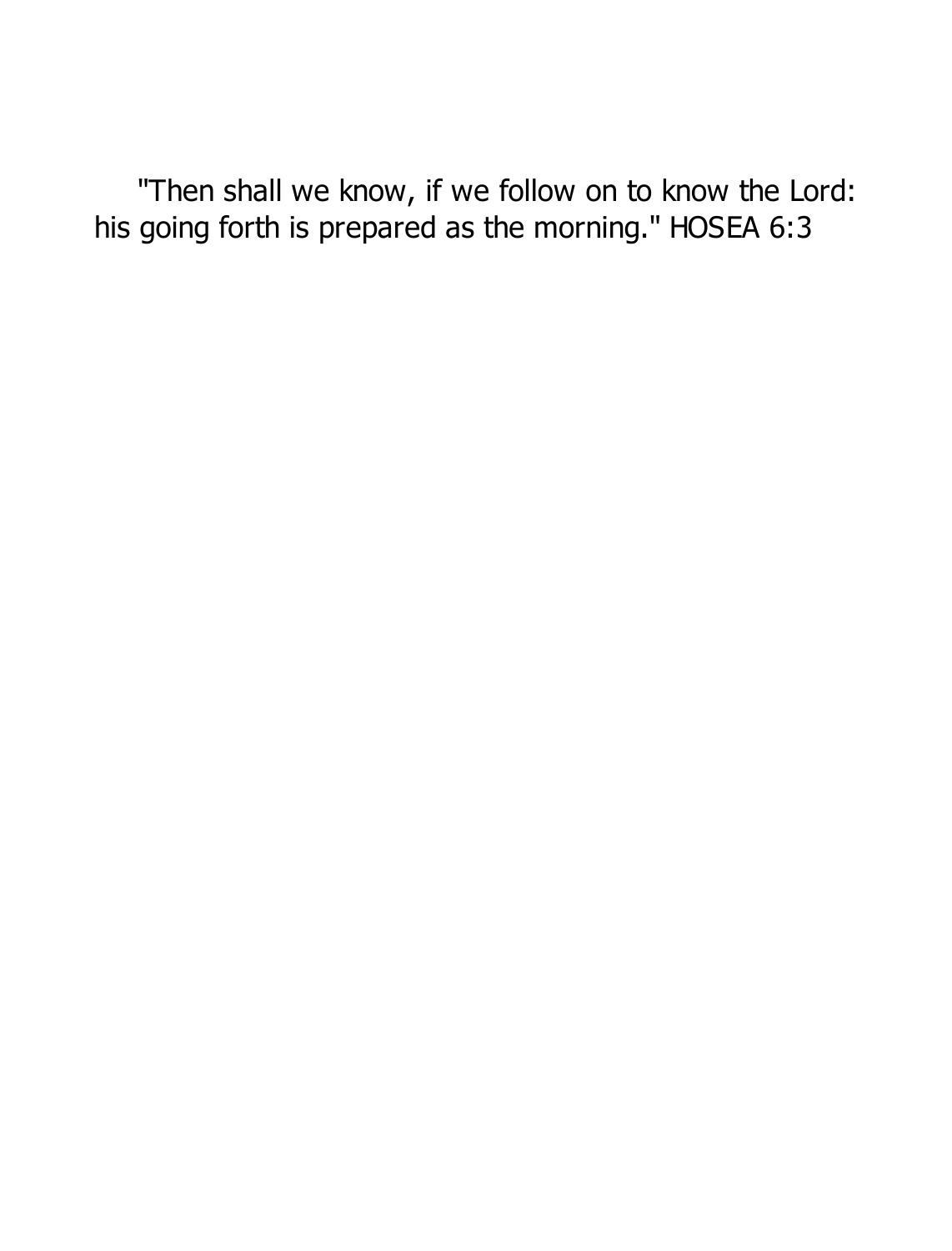# Introduction

<u>I Following Hard after God</u><br>
<u>II The Blessedness of Posse</u><br>
<u>II Removing the Veil</u> II The Blessedness of Possessing Nothing III Removing the Veil IV Apprehending God V The Universal Presence VI The Speaking Voice VII The Gaze of the Soul VIII Restoring the Creator-creature Relation IX Meekness and Rest X The Sacrament of Living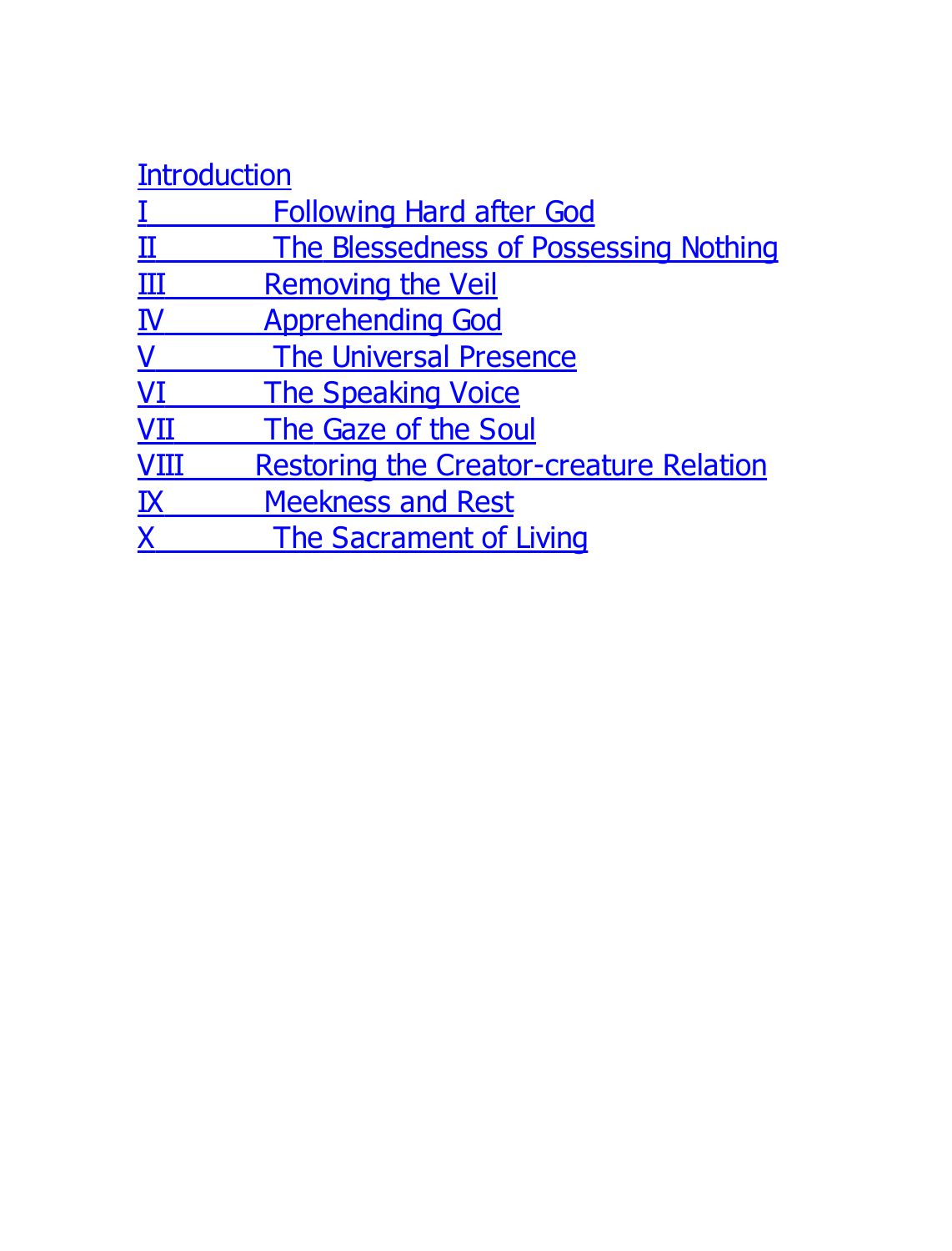Introduction

Here is a masterly study of the inner life by a heart thirsting after God, eager to grasp at least the outskirts of His ways, the abyss of His love for sinners, and the height of His unapproachable majesty--and it was written by a busy pastor in Chicago!

Who could imagine David writing the twenty-third Psalm on South Halsted Street, or a medieval mystic finding inspiration in a small study on the second floor of a frame house on that vast, flat checker-board of endless streets

Where cross the crowded ways of life Where sound the cries of race and clan, In haunts of wretchedness and need, On shadowed threshold dark with fears, And paths where hide the lures of greed ...

But even as Dr. Frank Mason North, of New York, says in his immortal poem, so Mr. Tozer says in this book:

Above the noise of selfish strife We hear Thy voice, O Son of Man.

My acquaintance with the author is limited to brief visits and loving fellowship in his church. There I discovered a self-made scholar, an omnivorous reader with a remarkable library of theological and devotional books, and one who seemed to burn the midnight oil in pursuit of God. His book is the result of long meditation and much prayer. It is not a collection of sermons. It does not deal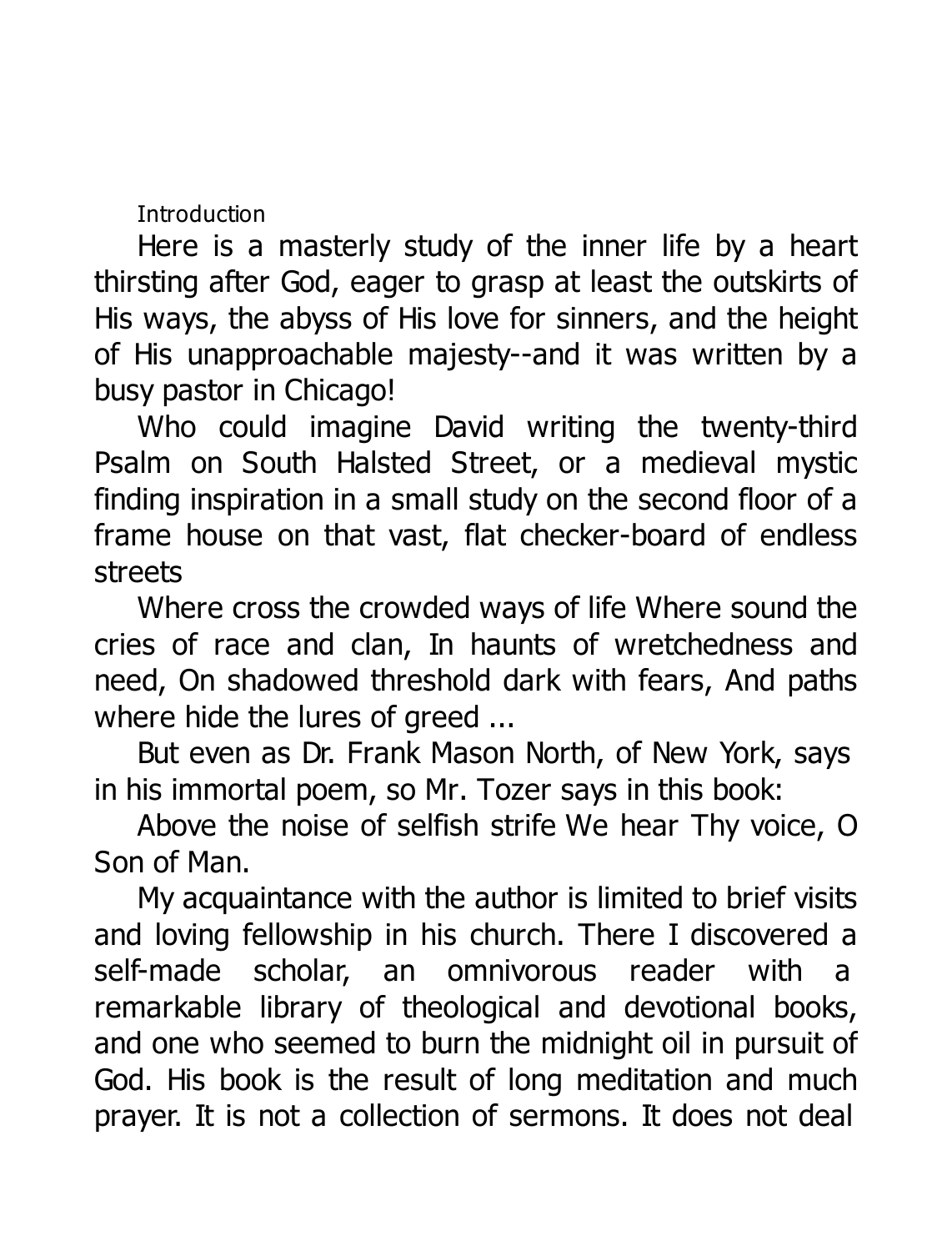with the pulpit and the pew but with the soul athirst for God. The chapters could be summarized in Moses' prayer, "Show me thy glory," or Paul's exclamation, "O the depth of the riches both of the wisdom and knowledge of God!" It is theology not of the head but of the heart.

There is deep insight, sobriety of style, and a catholicity of outlook that is refreshing. The author has few quotations but he knows the saints and mystics of the centuries--Augustine, Nicholas of Cusa, Thomas a Kempis, von Hugel, Finney, Wesley and many more. The ten chapters are heart searching and the prayers at the close of each are for closet, not pulpit. **I felt the nearness of God while reading them.**

Here is a book for every pastor, missionary, and devout Christian. It deals with the deep things of God and the riches of His grace. Above all, it has the keynote of sincerity and humility.

### **Samuel M. Zwemer**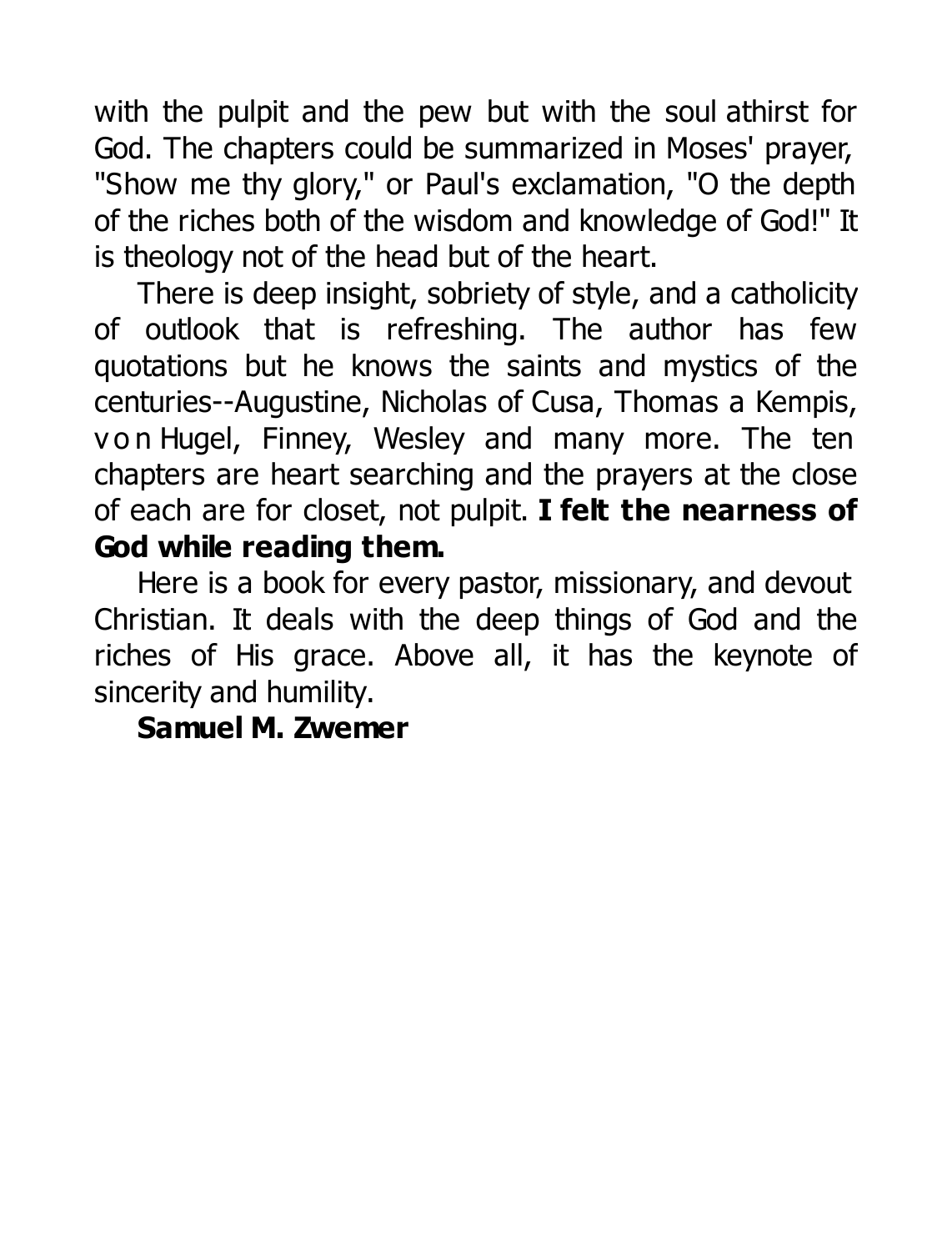New York City

In this hour of all-but-universal darkness one cheering gleam appears: within the fold of conservative Christianity there are to be found increasing numbers of persons whose religious lives are marked by a growing hunger after God Himself. They are eager for spiritual realities and will not be put off with words, nor will they be content with correct "interpretations" of truth. They are athirst for God, and they will not be satisfied till they have drunk deep at the Fountain of Living Water.

This is the only real harbinger of revival which I have been able to detect anywhere on the religious horizon.

It may be the cloud the size of a man's hand for which a few saints here and there have been looking. It can result in a resurrection of life for many souls and a recapture of that radiant wonder which should accompany faith in Christ, that wonder which has all but fled the Church of God in our day.

But this hunger must be recognized by our religious leaders. Current evangelicalism has (to change the figure) laid the altar and divided the sacrifice into parts, but now seems satisfied to count the stones and rearrange the pieces with never a care that there is not a sign of fire upon the top of lofty Carmel. But God be thanked that there are a few who care. They are those who, while they love the altar and delight in the sacrifice, are yet unable to reconcile themselves to the continued absence of fire. They desire God above all. They are athirst to taste for themselves the "piercing sweetness" of the love of Christ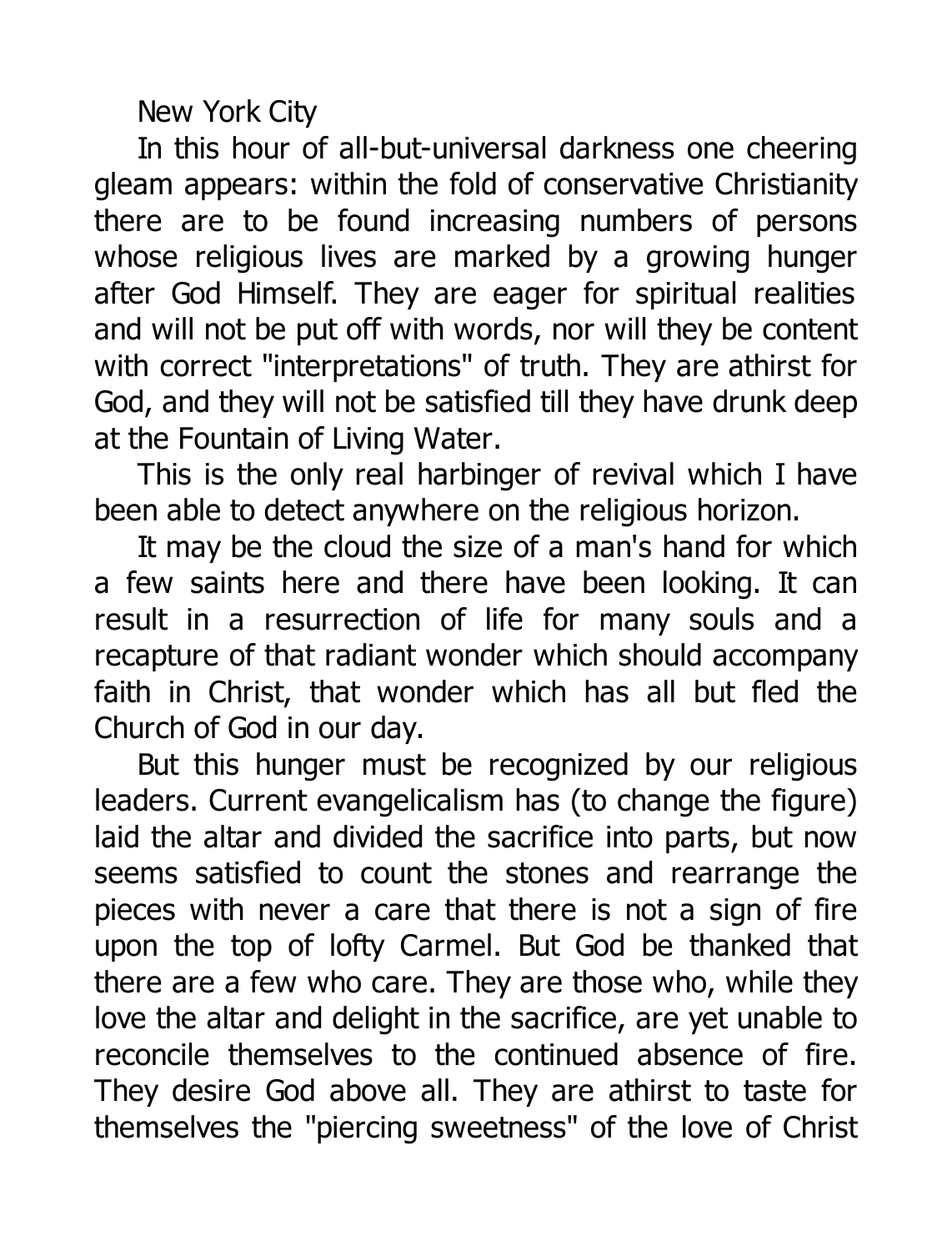about Whom all the holy prophets did write and the psalmists did sing.

There is today no lack of Bible teachers to set forth correctly the principles of the doctrines of Christ, but too many of these seem satisfied to teach the fundamentals of the faith year after year, strangely unaware that there is in their ministry no manifest Presence, nor anything unusual in their personal lives. They minister constantly to believers who feel within their breasts a longing which their teaching simply does not satisfy.

I trust I speak in charity, but the lack in our pulpits is real. Milton's terrible sentence applies to our day as accurately as it did to his: "The hungry sheep look up, and are not fed." It is a solemn thing, and no small scandal in the Kingdom, to see God's children starving while actually seated at the Father's table. The truth of Wesley's words is established before our eyes: "Orthodoxy, or right opinion, is, at best, a very slender part of religion. Though right tempers cannot subsist without right opinions, yet right opinions may subsist without right tempers. There may be a right opinion of God without either love or one right temper toward Him. Satan is a proof of this."

Thanks to our splendid Bible societies and to other effective agencies for the dissemination of the Word, there are today many millions of people who hold "right opinions," probably more than ever before in the history of the Church. Yet I wonder if there was ever a time when true spiritual worship was at a lower ebb. To great sections of the Church the art of worship has been lost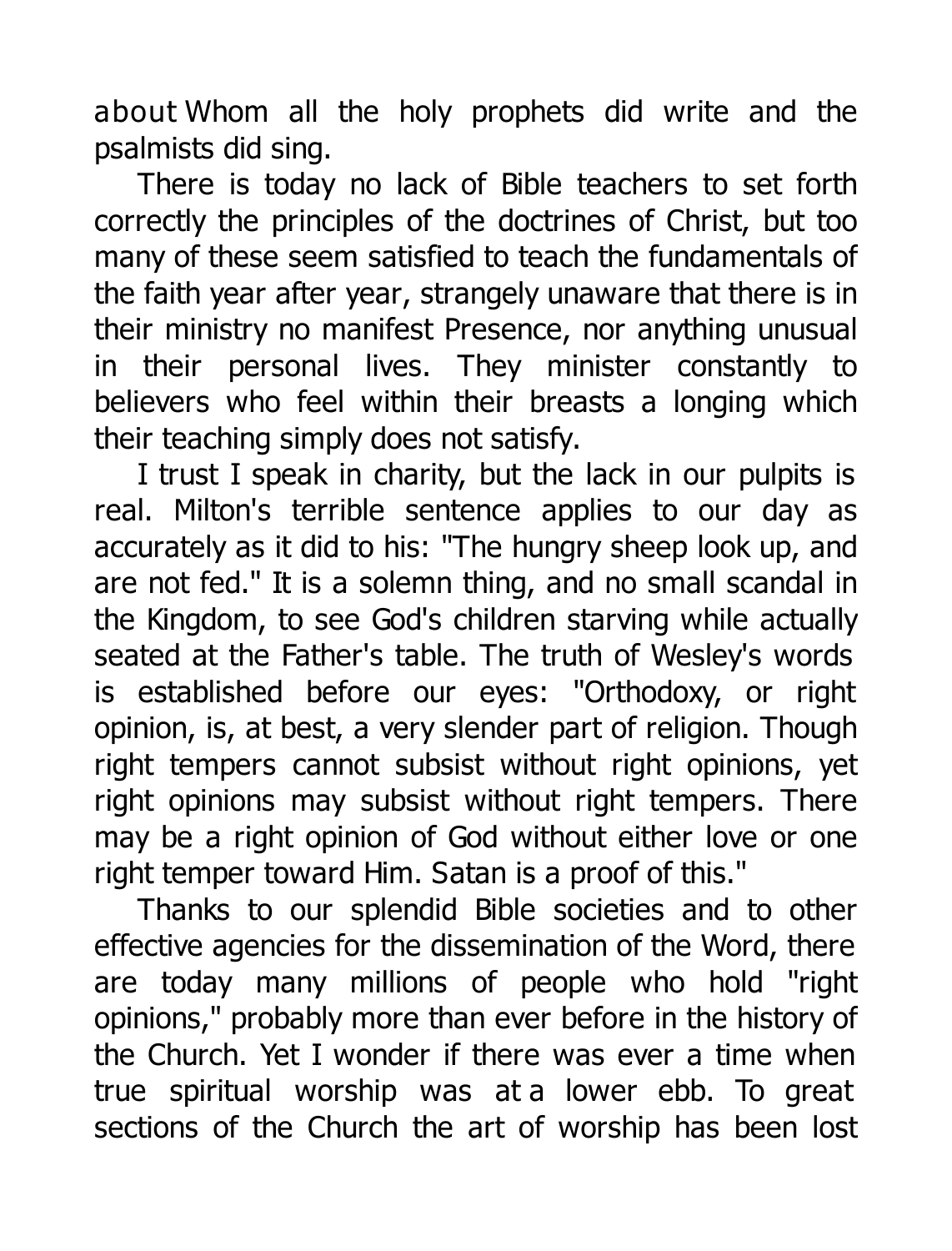entirely, and in its place has come that strange and foreign thing called the "program." This word has been borrowed from the stage and applied with sad wisdom to the type of public service which now passes for worship among us.

Sound Bible exposition is an imperative **must** in the Church of the Living God. Without it no church can be a New Testament church in any strict meaning of that term. But exposition may be carried on in such way as to leave the hearers devoid of any true spiritual nourishment whatever. For it is not mere words that nourish the soul, but God Himself, and unless and until the hearers find God in personal experience they are not the better for having heard the truth. The Bible is not an end in itself, but a means to bring men to an intimate and satisfying knowledge of God, that they may enter into Him, that they may delight in His Presence, may taste and know the inner sweetness of the very God Himself in the core and center of their hearts.

This book is a modest attempt to aid God's hungry children so to find Him. Nothing here is new except in the sense that it is a discovery which my own heart has made of spiritual realities most delightful and wonderful to me. Others before me have gone much farther into these holy mysteries than I have done, but if my fire is not large it is yet real, and there may be those who can light their candle at its flame.

A. W. Tozer Chicago, Ill. June 16, 1948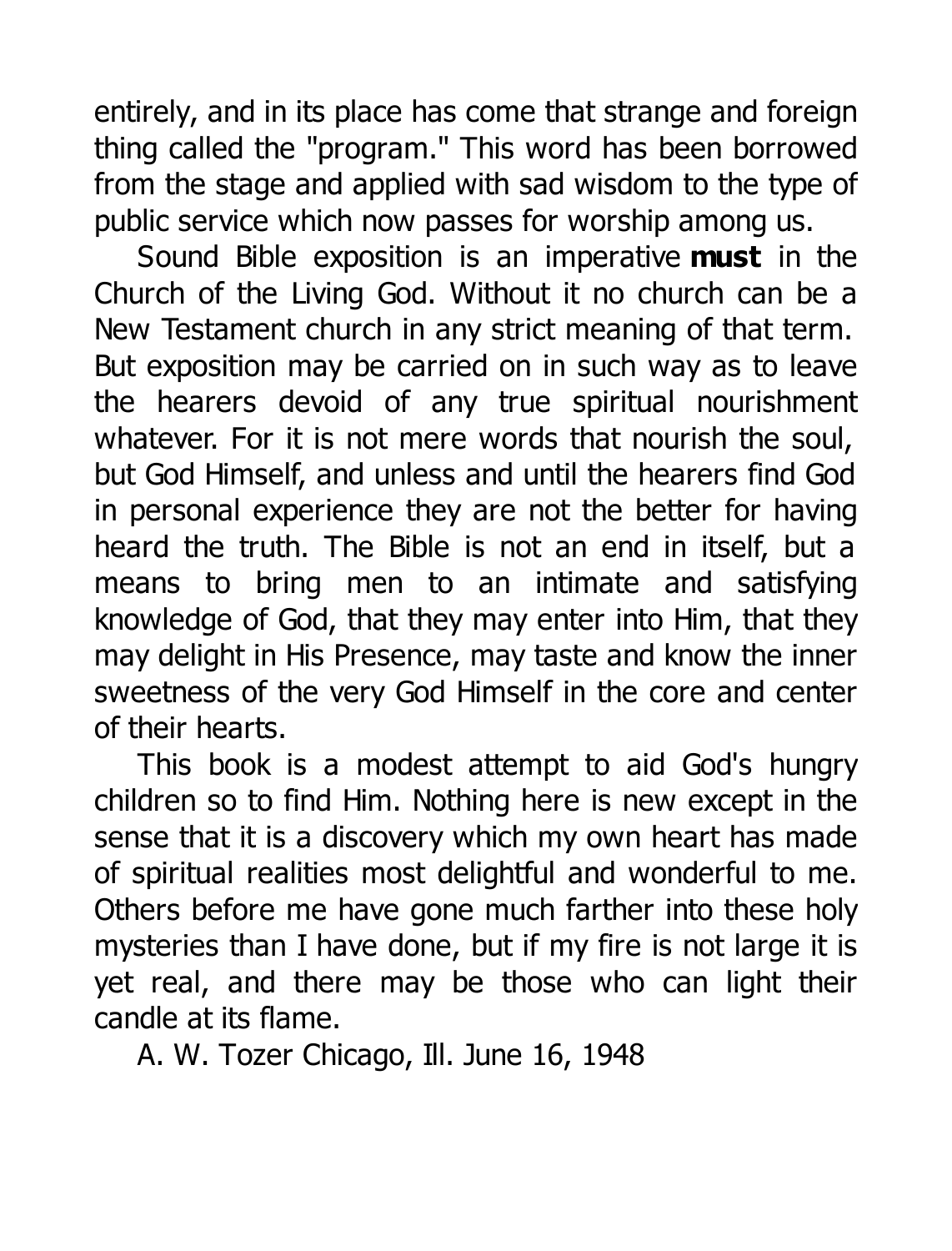### **I**

#### **Following Hard after God**

My soul followeth hard after thee: thy right hand upholdeth me.--Psa. 63:8

Christian theology teaches the doctrine of prevenient grace, which briefly stated means this, that before a man can seek God, God must first have sought the man.

Before a sinful man can think a right thought of God. there must have been a work of enlightenment done within him; imperfect it may be, but a true work nonetheless, and the secret cause of all desiring and seeking and praying which may follow.

We pursue God because, and only because, He has first put an urge within us that spurs us to the pursuit. "No man can come to me," said our Lord, "except the Father which hath sent me draw him," and it is by this very prevenient **drawing** that God takes from us every vestige of credit for the act of coming. The impulse to pursue God originates with God, but the outworking of that impulse is our following hard after Him; and all the time we are pursuing Him we are already in His hand: "Thy right hand upholdeth me."

In this divine "upholding" and human "following" there is no contradiction. All is of God, for as von Hugel teaches, **God is always previous.** In practice, however, (that is,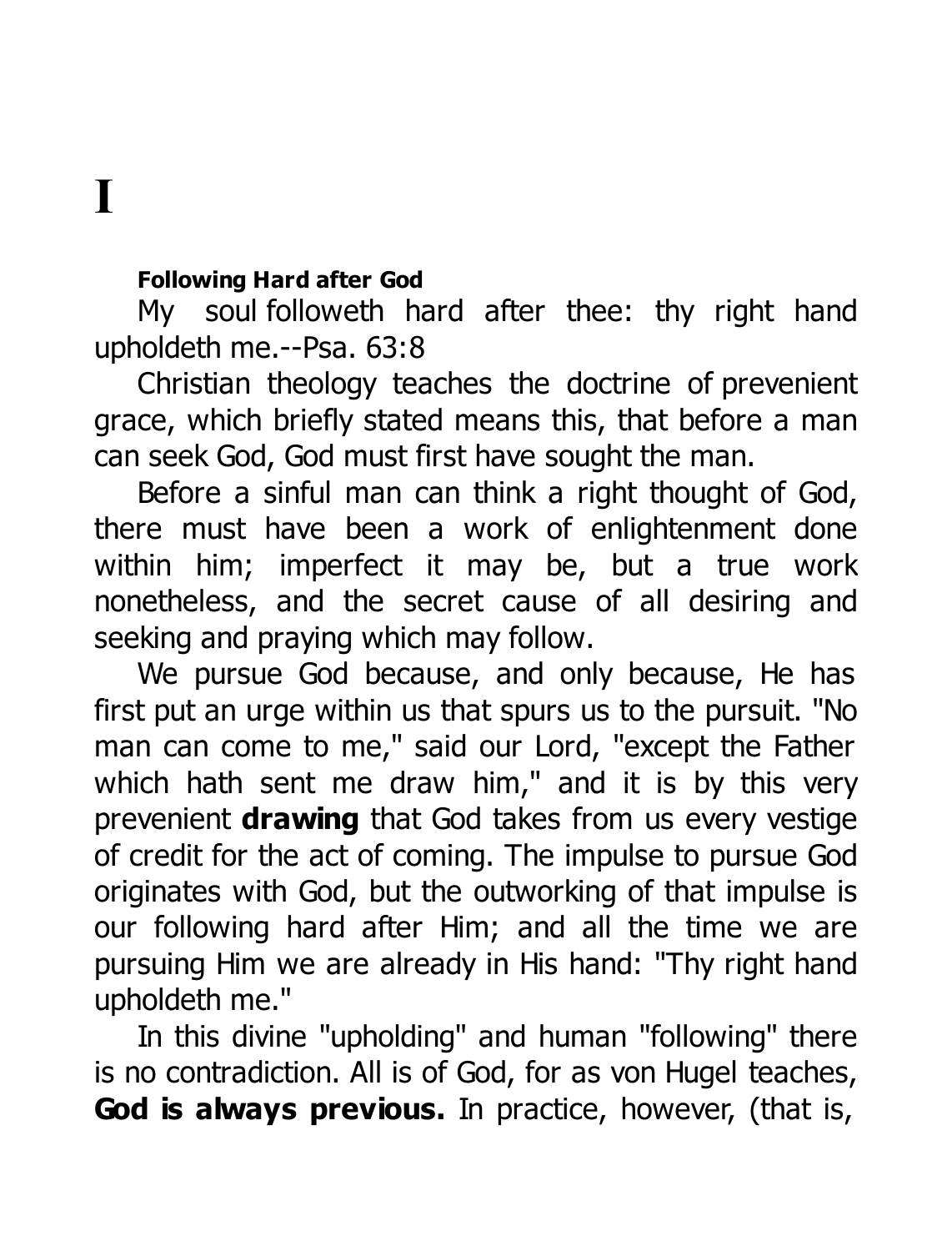where God's previous working meets man's present response) man must pursue God. On our part there must be positive reciprocation if this secret drawing of God is to eventuate in identifiable experience of the Divine. In the warm language of personal feeling this is stated in the Forty-second Psalm: "As the hart panteth after the water brooks, so panteth my soul after thee, O God. My soul thirsteth for God, for the living God: when shall I come and appear before God?" This is deep calling unto deep, and the longing heart will understand it.

The doctrine of justification by faith--a Biblical truth, and a blessed relief from sterile legalism and unavailing self-effort--has in our time fallen into evil company and been interpreted by many in such manner as actually to bar men from the knowledge of God. The whole transaction of religious conversion has been made mechanical and spiritless. Faith may now be exercised without a jar to the moral life and without embarrassment to the Adamic ego. Christ may be "received" without creating any special love for Him in the soul of the receiver. The man is "saved," but he is not hungry nor thirsty after God. In fact he is specifically taught to be satisfied and encouraged to be content with little.

The modern scientist has lost God amid the wonders of His world; we Christians are in real danger of losing God amid the wonders of His Word. We have almost forgotten that God is a Person and, as such, can be cultivated as any person can. It is inherent in personality to be able to know other personalities, but full knowledge of one personality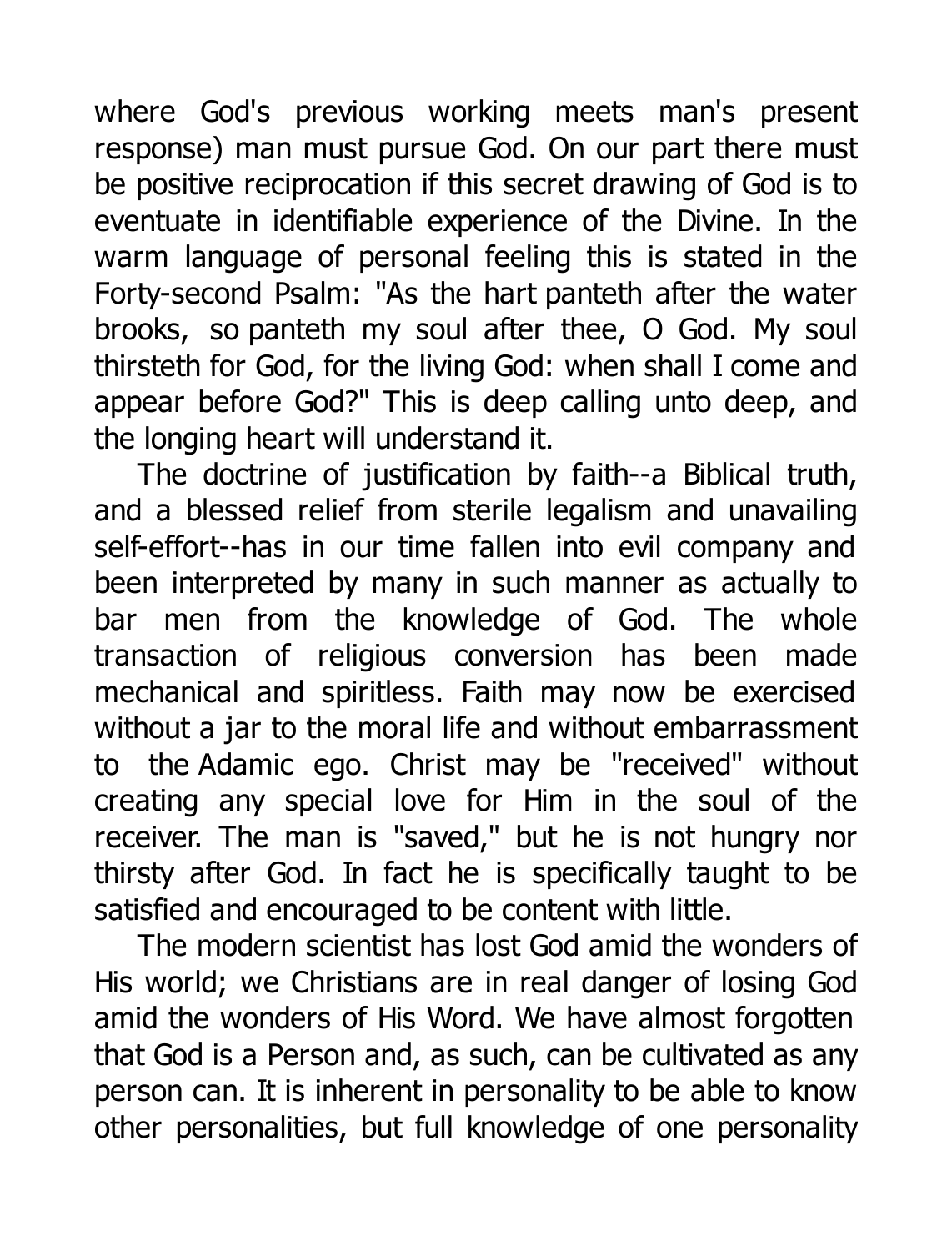by another cannot be achieved in one encounter. It is only after long and loving mental intercourse that the full possibilities of both can be explored.

All social intercourse between human beings is a response of personality to personality, grading upward from the most casual brush between man and man to the fullest, most intimate communion of which the human soul is capable. Religion, so far as it is genuine, is in essence the response of created personalities to the Creating Personality, God. "This is life eternal, that they might know thee the only true God, and Jesus Christ, whom thou hast sent."

God is a Person, and in the deep of His mighty nature He thinks, wills, enjoys, feels, loves, desires and suffers as any other person may. In making Himself known to us He stays by the familiar pattern of personality. He communicates with us through the avenues of our minds, our wills and our emotions. The continuous and unembarrassed interchange of love and thought between God and the soul of the redeemed man is the throbbing heart of New Testament religion.

This intercourse between God and the soul is known to us in conscious personal awareness. It is personal: that is, it does not come through the body of believers, as such, but is known to the individual, and to the body through the individuals which compose it. And it is conscious: that is, it does not stay below the threshold of consciousness and work there unknown to the soul (as, for instance, infant baptism is thought by some to do), but comes within the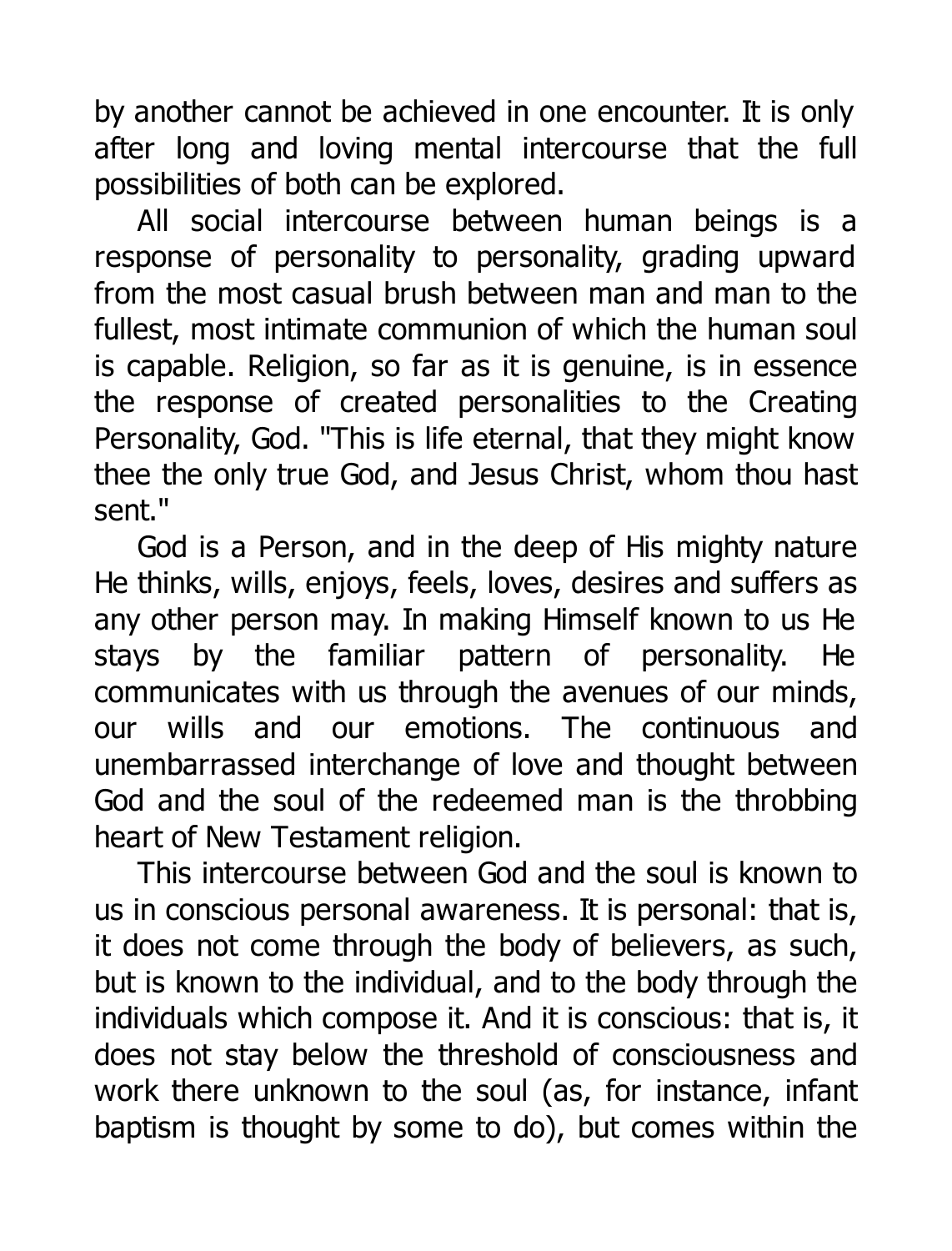field of awareness where the man can "know" it as he knows any other fact of experience.

You and I are in little (our sins excepted) what God is in large. Being made in His image we have within us the capacity to know Him. In our sins we lack only the power. The moment the Spirit has quickened us to life in regeneration our whole being senses its kinship to God and leaps up in joyous recognition. That is the heavenly birth without which we cannot see the Kingdom of God. It is, however, not an end but an inception, for now begins the glorious pursuit, the heart's happy exploration of the infinite riches of the Godhead. That is where we begin, I say, but where we stop no man has yet discovered, for there is in the awful and mysterious depths of the Triune God neither limit nor end.

Shoreless Ocean, who can sound Thee? Thine own eternity is round Thee, Majesty divine!

To have found God and still to pursue Him is the soul's paradox of love, scorned indeed by the too-easily-satisfied religionist, but justified in happy experience by the children of the burning heart. St. Bernard stated this holy paradox in a musical quatrain that will be instantly understood by every worshipping soul:

We taste Thee, O Thou Living Bread, And long to feast upon Thee still: We drink of Thee, the Fountainhead And thirst our souls from Thee to fill.

Come near to the holy men and women of the past and you will soon feel the heat of their desire after God. They mourned for Him, they prayed and wrestled and sought for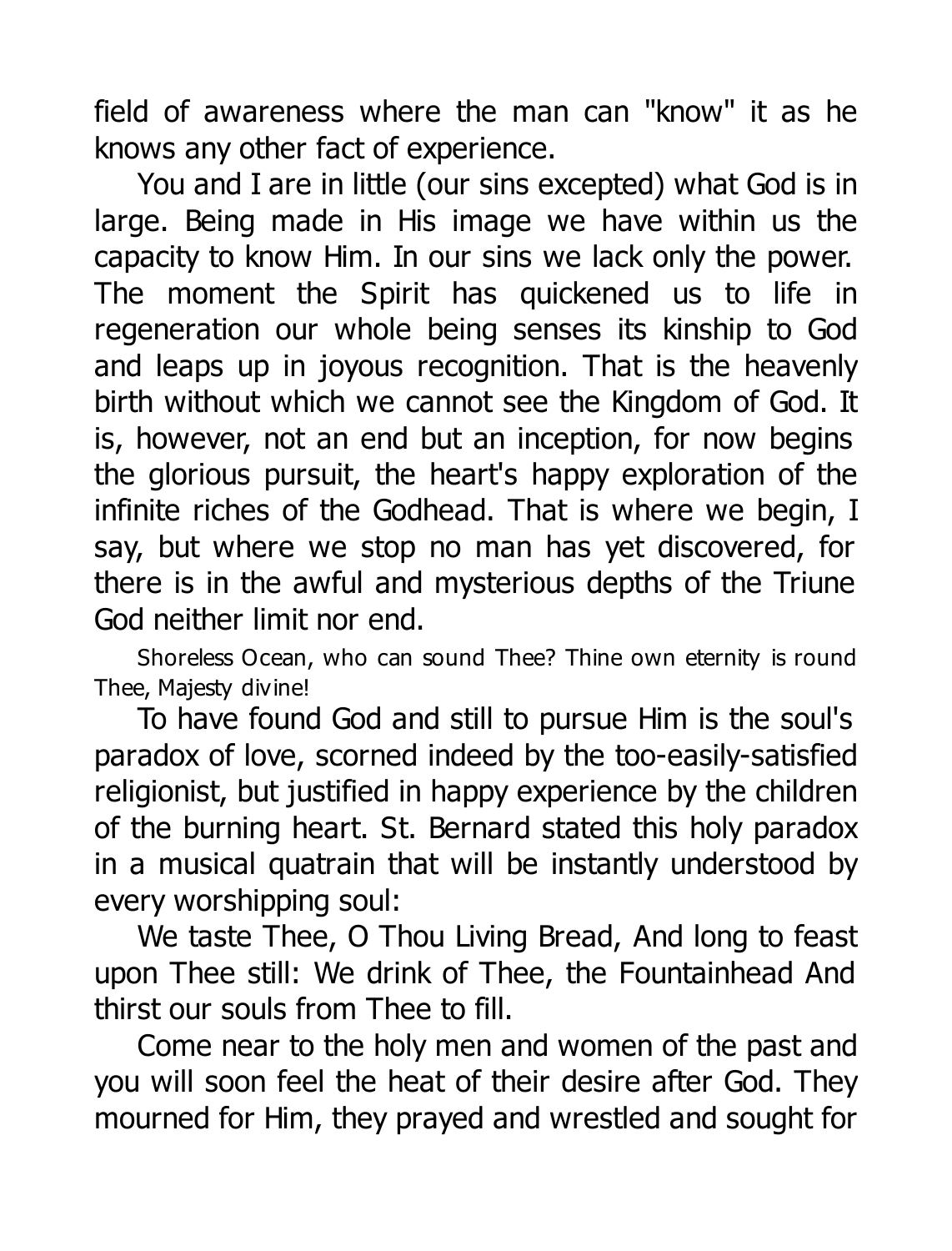Him day and night, in season and out, and when they had found Him the finding was all the sweeter for the long seeking. Moses used the fact that he knew God as an argument for knowing Him better. "Now, therefore, I pray thee, if I have found grace in thy sight, show me now thy way, that I may know thee, that I may find grace in thy sight"; and from there he rose to make the daring request. "I beseech thee, show me thy glory." God was frankly pleased by this display of ardor, and the next day called Moses into the mount, and there in solemn procession made all His glory pass before him.

David's life was a torrent of spiritual desire, and his psalms ring with the cry of the seeker and the glad shout of the finder. Paul confessed the mainspring of his life to be his burning desire after Christ. "That I may know Him," was the goal of his heart, and to this he sacrificed everything. "Yea doubtless, and I count all things but loss for the excellency of the knowledge of Christ Jesus my Lord: for whom I have suffered the loss of all things, and do count them but refuse, that I may win Christ."

Hymnody is sweet with the longing after God, the God whom, while the singer seeks, he knows he has already found. "His track I see and I'll pursue," sang our fathers only a short generation ago, but that song is heard no more in the great congregation. How tragic that we in this dark day have had our seeking done for us by our teachers. Everything is made to center upon the initial act of "accepting" Christ (a term, incidentally, which is not found in the Bible) and we are not expected thereafter to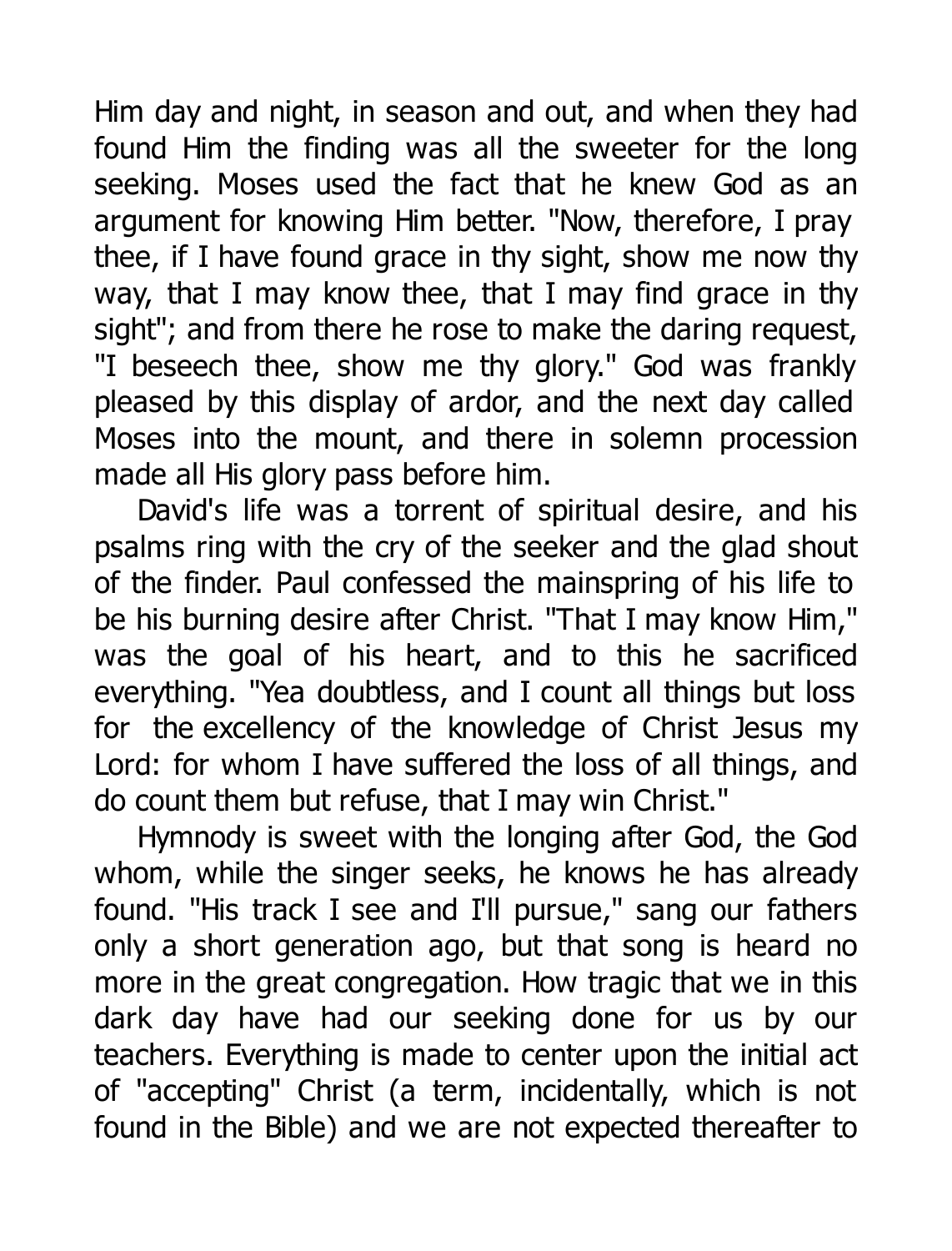crave any further revelation of God to our souls. We have been snared in the coils of a spurious logic which insists that if we have found Him we need no more seek Him. This is set before us as the last word in orthodoxy, and it is taken for granted that no Bible-taught Christian ever believed otherwise. Thus the whole testimony of the worshipping, seeking, singing Church on that subject is crisply set aside. The experiential heart-theology of a grand army of fragrant saints is rejected in favor of a smug interpretation of Scripture which would certainly have sounded strange to an Augustine, a Rutherford or a Brainerd.

In the midst of this great chill there are some, I rejoice to acknowledge, who will not be content with shallow logic. They will admit the force of the argument, and then turn away with tears to hunt some lonely place and pray, "O God, show me thy glory." They want to taste, to touch with their hearts, to see with their inner eyes the wonder that is God.

I want deliberately to encourage this mighty longing after God. The lack of it has brought us to our present low estate. The stiff and wooden quality about our religious lives is a result of our lack of holy desire. Complacency is a deadly foe of all spiritual growth. Acute desire must be present or there will be no manifestation of Christ to His people. He waits to be wanted. Too bad that with many of us He waits so long, so very long, in vain.

Every age has its own characteristics. Right now we are in an age of religious complexity. The simplicity which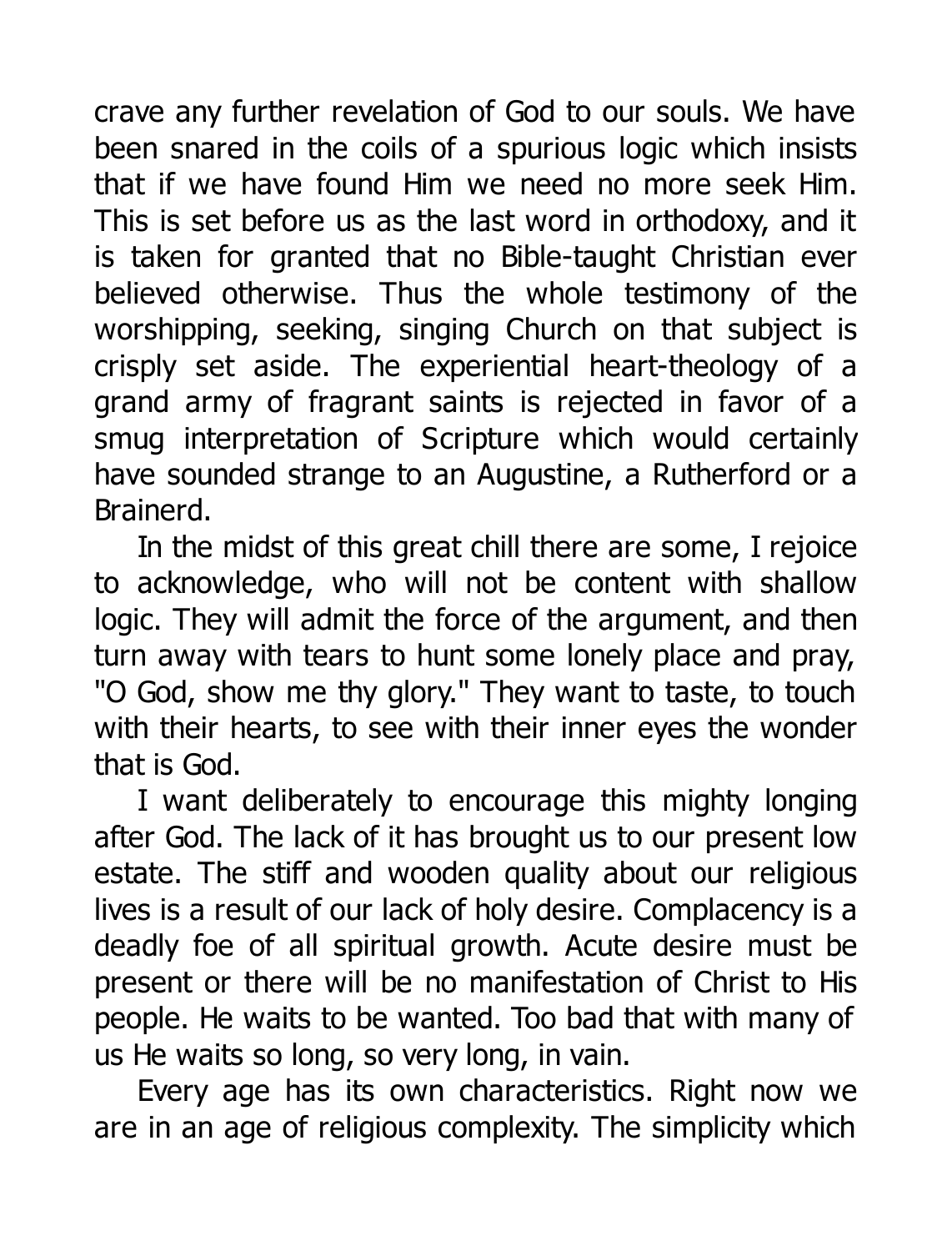is in Christ is rarely found among us. In its stead are programs, methods, organizations and a world of nervous activities which occupy time and attention but can never satisfy the longing of the heart. The shallowness of our inner experience, the hollowness of our worship, and that servile imitation of the world which marks our promotional methods all testify that we, in this day, know God only imperfectly, and the peace of God scarcely at all.

If we would find God amid all the religious externals we must first determine to find Him, and then proceed in the way of simplicity. Now as always God discovers Himself to "babes" and hides Himself in thick darkness from the wise and the prudent. We must simplify our approach to Him. We must strip down to essentials (and they will be found to be blessedly few). We must put away all effort to impress, and come with the guileless candor of childhood. If we do this, without doubt God will quickly respond.

When religion has said its last word, there is little that we need other than God Himself. The evil habit of seeking **God-and** effectively prevents us from finding God in full revelation. In the "and" lies our great woe. If we omit the "and" we shall soon find God, and in Him we shall find that for which we have all our lives been secretly longing.

We need not fear that in seeking God only we may narrow our lives or restrict the motions of our expanding hearts. The opposite is true. We can well afford to make God our All, to concentrate, to sacrifice the many for the One.

The author of the quaint old English classic, **The Cloud**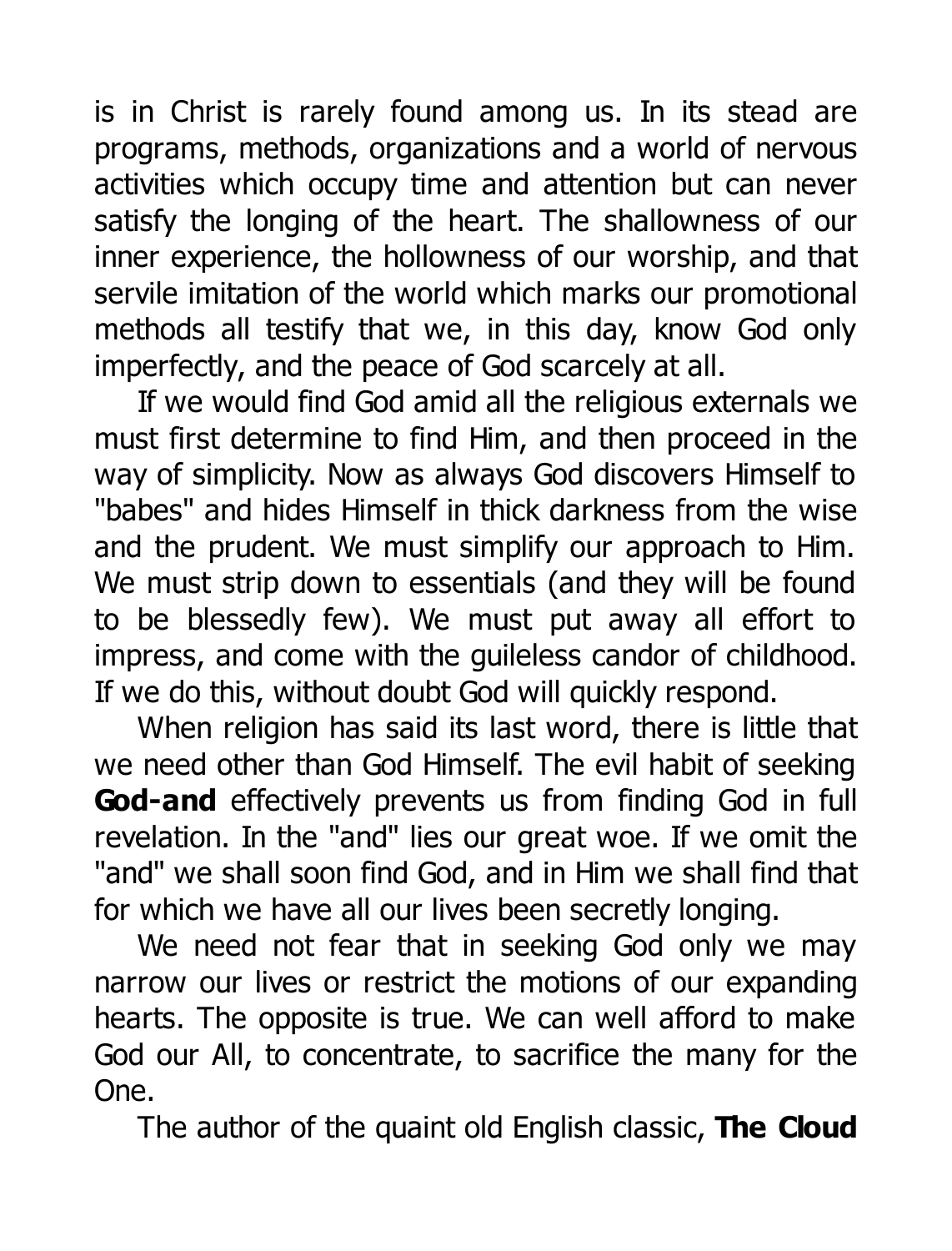**of Unknowing,** teaches us how to do this. "Lift up thine heart unto God with a meek stirring of love; and mean Himself, and none of His goods. And thereto, look thee loath to think on aught but God Himself. So that nought work in thy wit, nor in thy will, but only God Himself. This is the work of the soul that most pleaseth God."

Again, he recommends that in prayer we practice a further stripping down of everything, even of our theology. "For it sufficeth enough, a naked intent direct unto God without any other cause than Himself." Yet underneath all his thinking lay the broad foundation of New Testament truth, for he explains that by "Himself" he means "God that made thee, and bought thee, and that graciously called thee to thy degree." And he is all for simplicity: If we would have religion "lapped and folden in one word, for that thou shouldst have better hold thereupon, take thee but a little word of one syllable: for so it is better than of two, for even the shorter it is the better it accordeth with the work of the Spirit. And such a word is this word GOD or this word LOVE."

When the Lord divided Canaan among the tribes of Israel Levi received no share of the land. God said to him simply, "I am thy part and thine inheritance," and by those words made him richer than all his brethren, richer than all the kings and rajas who have ever lived in the world. And there is a spiritual principle here, a principle still valid for every priest of the Most High God.

The man who has God for his treasure has all things in One. Many ordinary treasures may be denied him, or if he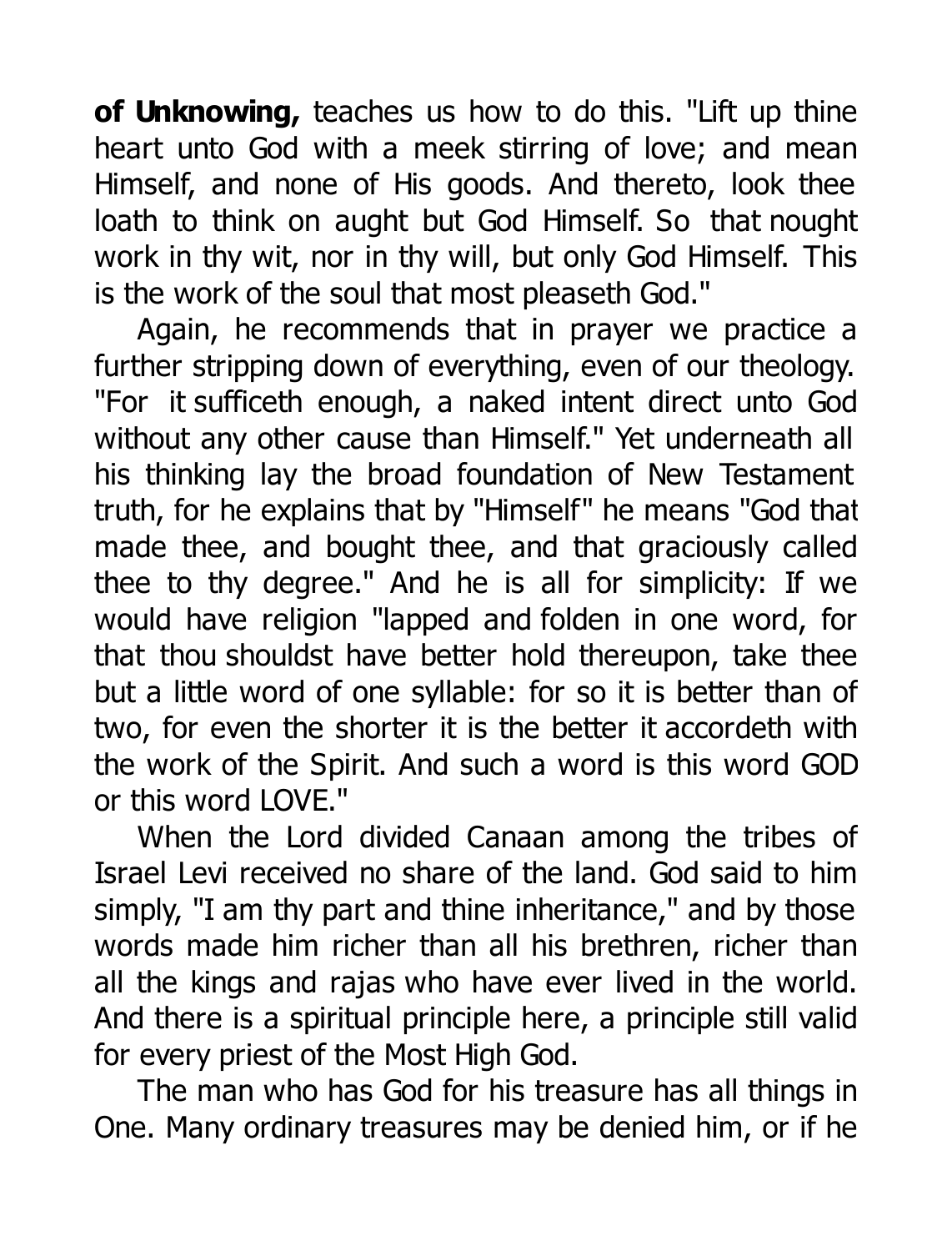is allowed to have them, the enjoyment of them will be so tempered that they will never be necessary to his happiness. Or if he must see them go, one after one, he will scarcely feel a sense of loss, for having the Source of all things he has in One all satisfaction, all pleasure, all delight. Whatever he may lose he has actually lost nothing, for he now has it all in One, and he has it purely, legitimately and forever.

**O God, I have tasted Thy goodness, and it has both satisfied me and made me thirsty for more. I am painfully conscious of my need of further grace. I am ashamed of my lack of desire. O God, the Triune God, I want to want Thee; I long to be filled with longing; I thirst to be made more thirsty still. Show me Thy glory, I pray Thee, that so I may know Thee indeed. Begin in mercy a new work of love within me. Say to my soul, "Rise up, my love, my fair one, and come away." Then give me grace to rise and follow Thee up from this misty lowland where I have wandered so long. In Jesus' Name, Amen.**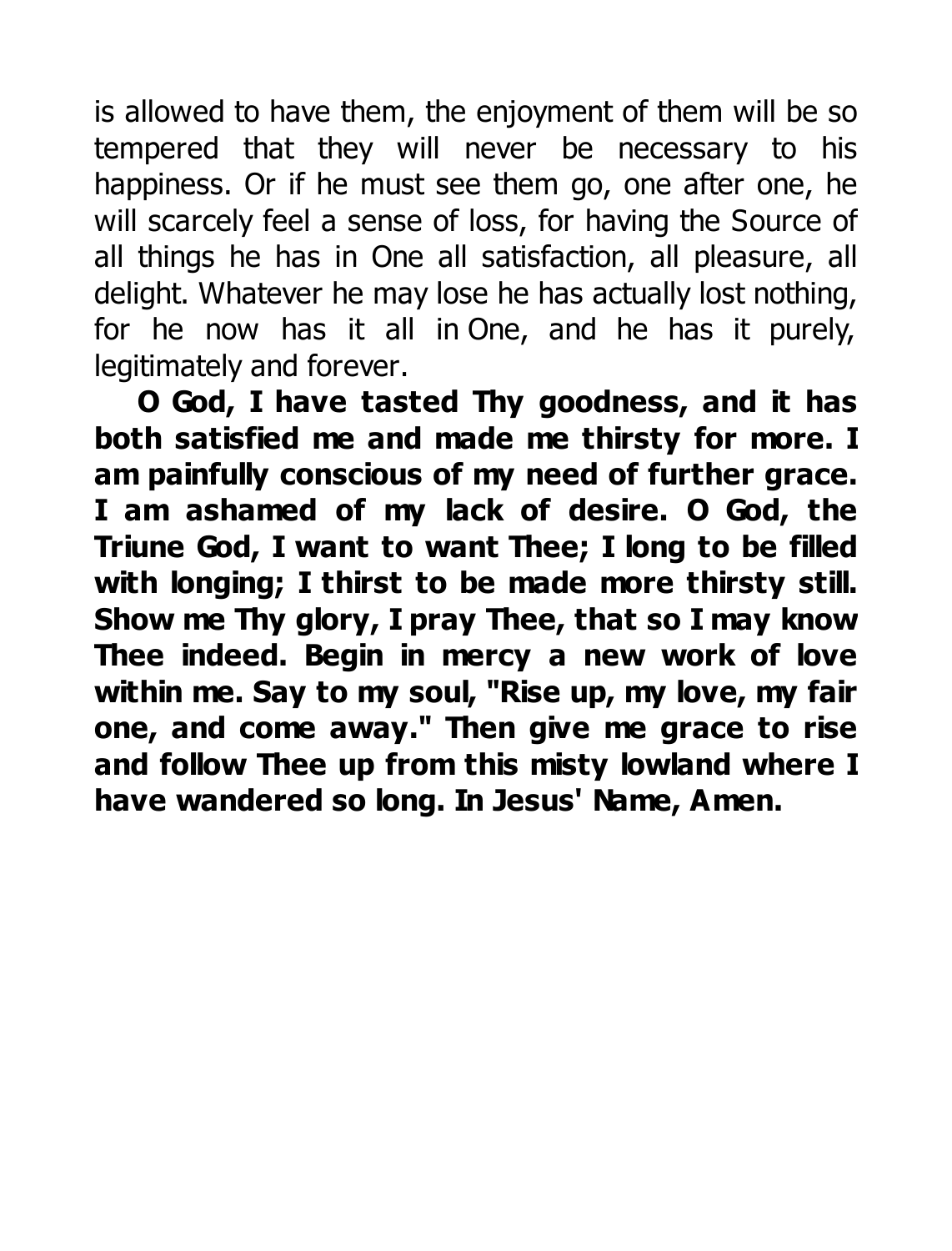## **II**

### **The Blessedness of Possessing Nothing**

Blessed are the poor in spirit: for theirs is the kingdom of heaven.--Matt. 5:3

Before the Lord God made man upon the earth He first prepared for him by creating a world of useful and pleasant things for his sustenance and delight. In the Genesis account of the creation these are called simply "things." They were made for man's uses, but they were meant always to be external to the man and subservient to him. In the deep heart of the man was a shrine where none but God was worthy to come.

Within him was God; without, a thousand gifts which God had showered upon him.

But sin has introduced complications and has made those very gifts of God a potential source of ruin to the soul.

Our woes began when God was forced out of His central shrine and "things" were allowed to enter. Within the human heart "things" have taken over. Men have now by nature no peace within their hearts, for God is crowned there no longer, but there in the moral dusk stubborn and aggressive usurpers fight among themselves for first place on the throne.

This is not a mere metaphor, but an accurate analysis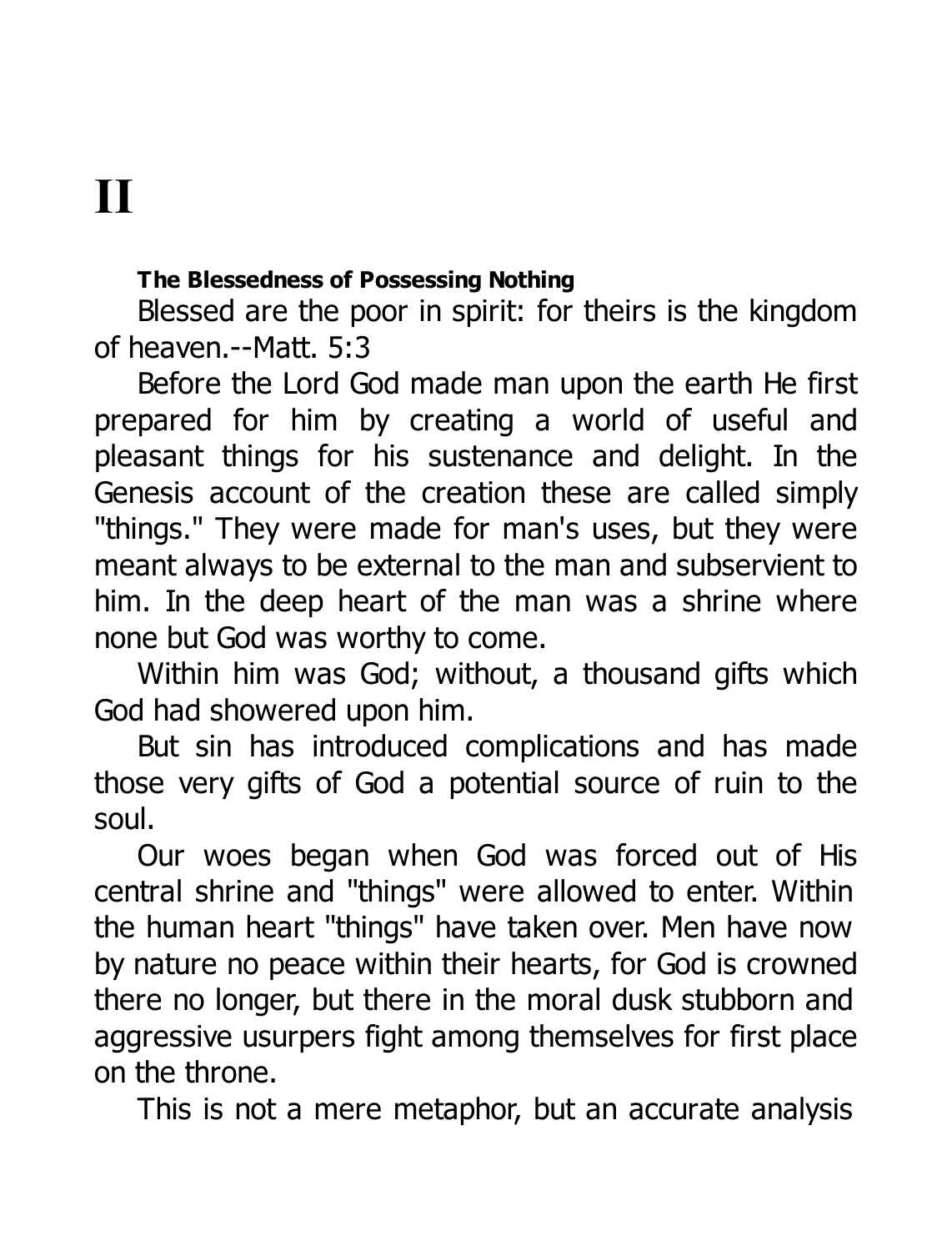of our real spiritual trouble. There is within the human heart a tough fibrous root of fallen life whose nature is to possess, always to possess. It covets "things" with a deep and fierce passion. The pronouns "my" and "mine" look innocent enough in print, but their constant and universal use is significant. They express the real nature of the old Adamic man better than a thousand volumes of theology could do. They are verbal symptoms of our deep disease. The roots of our hearts have grown down into **things,** and we dare not pull up one rootlet lest we die. Things have become necessary to us, a development never originally intended. God's gifts now take the place of God, and the whole course of nature is upset by the monstrous substitution.

Our Lord referred to this tyranny of **things** when He said to His disciples, "If any man will come after me, let him deny himself, and take up his cross, and follow me. For whosoever will save his life shall lose it: and whosoever shall lose his life for my sake shall find it."

Breaking this truth into fragments for our better understanding, it would seem that there is within each of us an enemy which we tolerate at our peril. Jesus called it "life" and "self," or as we would say, the **self-life.** Its chief characteristic is its possessiveness: the words "gain" and "profit" suggest this. To allow this enemy to live is in the end to lose everything. To repudiate it and give up all for Christ's sake is to lose nothing at last, but to preserve everything unto life eternal. And possibly also a hint is given here as to the only effective way to destroy this foe: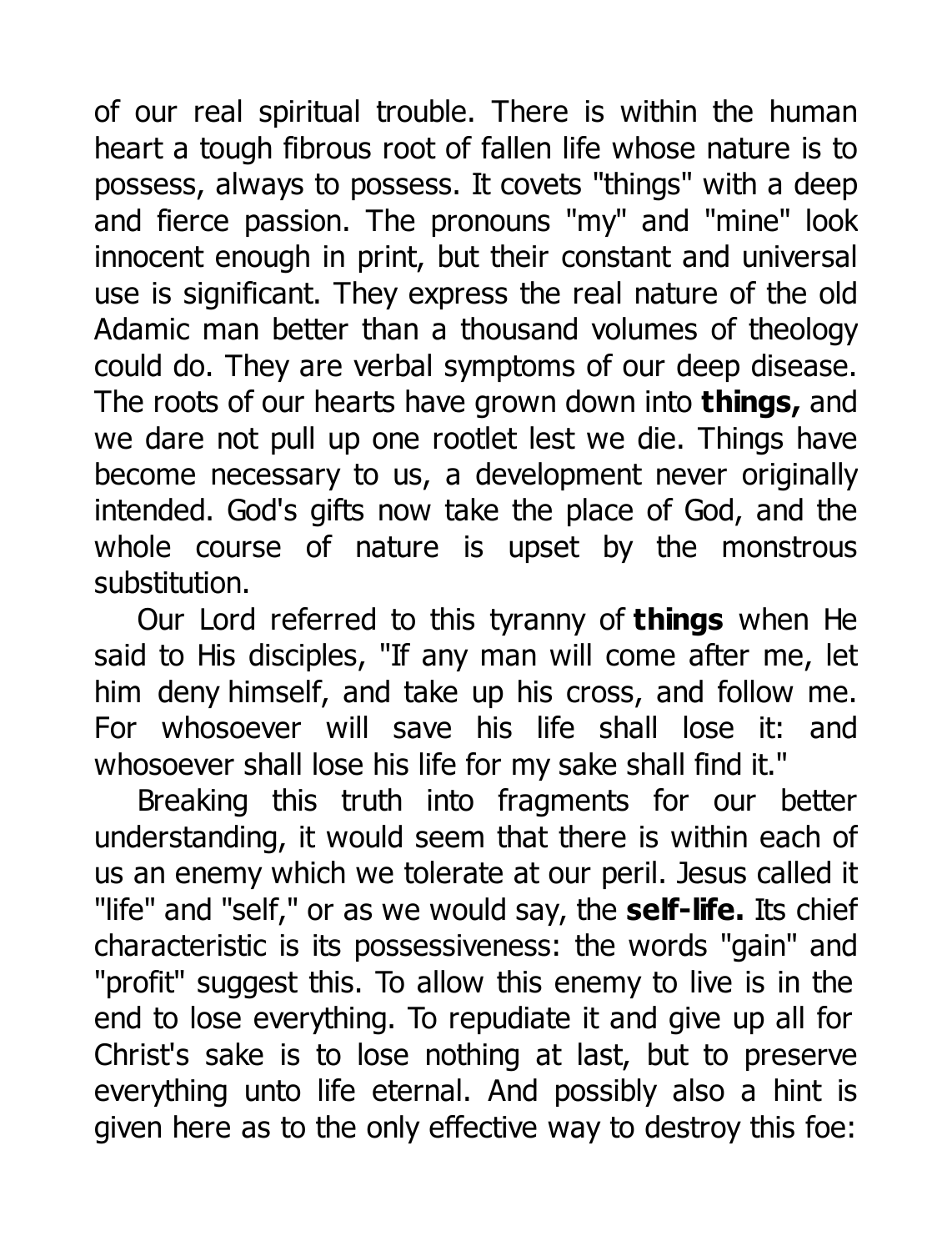it is by the Cross. "Let him take up his cross and follow me."

The way to deeper knowledge of God is through the lonely valleys of soul poverty and abnegation of all things. The blessed ones who possess the Kingdom are they who have repudiated every external thing and have rooted from their hearts all sense of possessing. These are the "poor in spirit." They have reached an inward state paralleling the outward circumstances of the common beggar in the streets of Jerusalem; that is what the word "poor" as Christ used it actually means. These blessed poor are no longer slaves to the tyranny of **things**. They have broken the yoke of the oppressor; and this they have done not by fighting but by surrendering. Though free from all sense of possessing, they yet possess all things. "Theirs is the kingdom of heaven."

Let me exhort you to take this seriously. It is not to be understood as mere Bible teaching to be stored away in the mind along with an inert mass of other doctrines. It is a marker on the road to greener pastures, a path chiseled against the steep sides of the mount of God. We dare not try to by-pass it if we would follow on in this holy pursuit. We must ascend a step at a time. If we refuse one step we bring our progress to an end.

As is frequently true, this New Testament principle of spiritual life finds its best illustration in the Old Testament. In the story of Abraham and Isaac we have a dramatic picture of the surrendered life as well as an excellent commentary on the first Beatitude.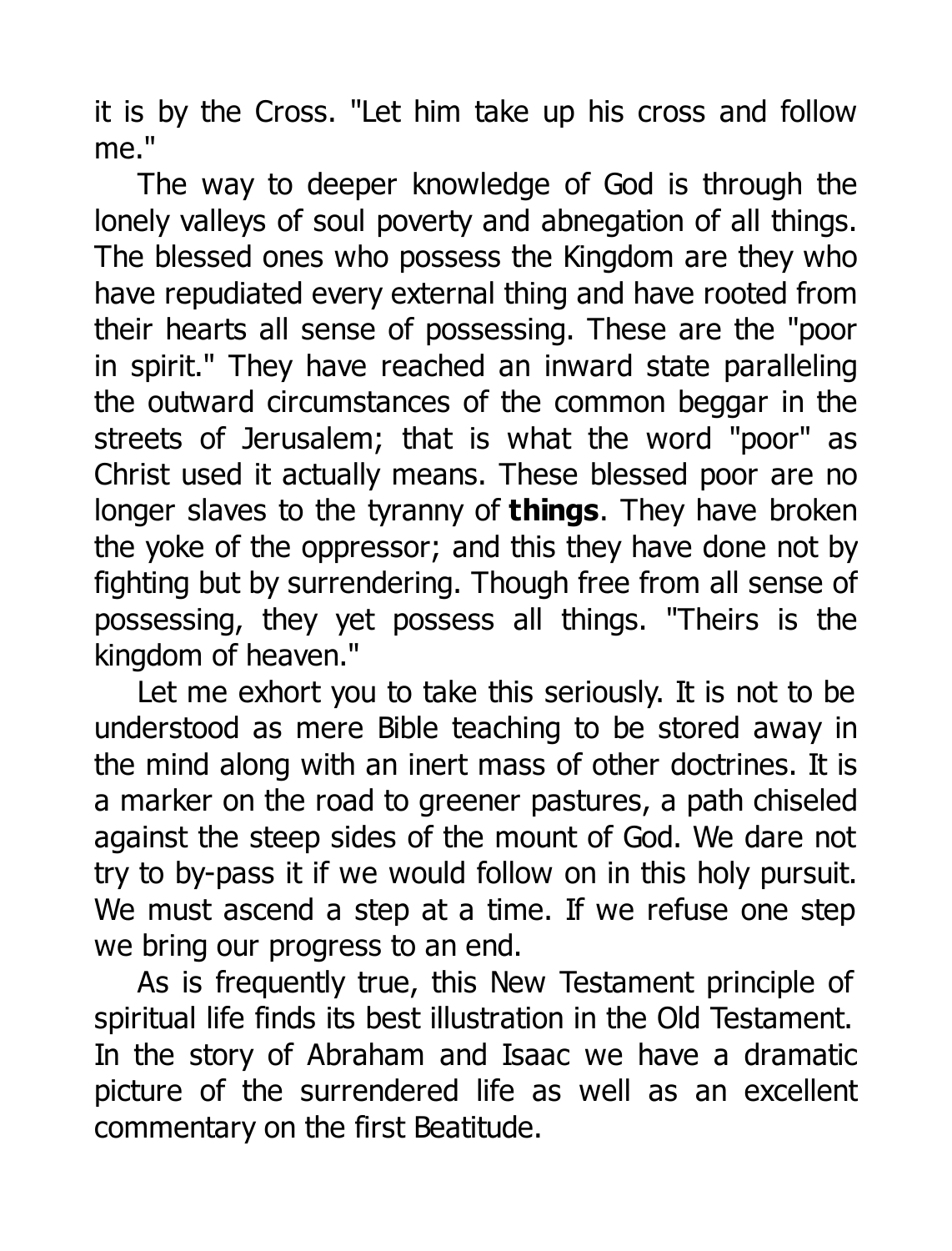Abraham was old when Isaac was born, old enough indeed to have been his grandfather, and the child became at once the delight and idol of his heart. From that moment when he first stooped to take the tiny form awkwardly in his arms he was an eager love slave of his son. God went out of His way to comment on the strength of this affection. And it is not hard to understand. The baby represented everything sacred to his father's heart: the promises of God, the covenants, the hopes of the years and the long messianic dream. As he watched him grow from babyhood to young manhood the heart of the old man was knit closer and closer with the life of his son, till at last the relationship bordered upon the perilous. It was then that God stepped in to save both father and son from the consequences of an uncleansed love.

"Take now thy son," said God to Abraham, "thine only son Isaac, whom thou lovest, and get thee into the land of Moriah; and offer him there for a burnt-offering upon one of the mountains which I will tell thee of." The sacred writer spares us a close-up of the agony that night on the slopes near Beersheba when the aged man had it out with his God, but respectful imagination may view in awe the bent form and convulsive wrestling alone under the stars. Possibly not again until a Greater than Abraham wrestled in the Garden of Gethsemane did such mortal pain visit a human soul. If only the man himself might have been allowed to die. That would have been easier a thousand times, for he was old now, and to die would have been no great ordeal for one who had walked so long with God.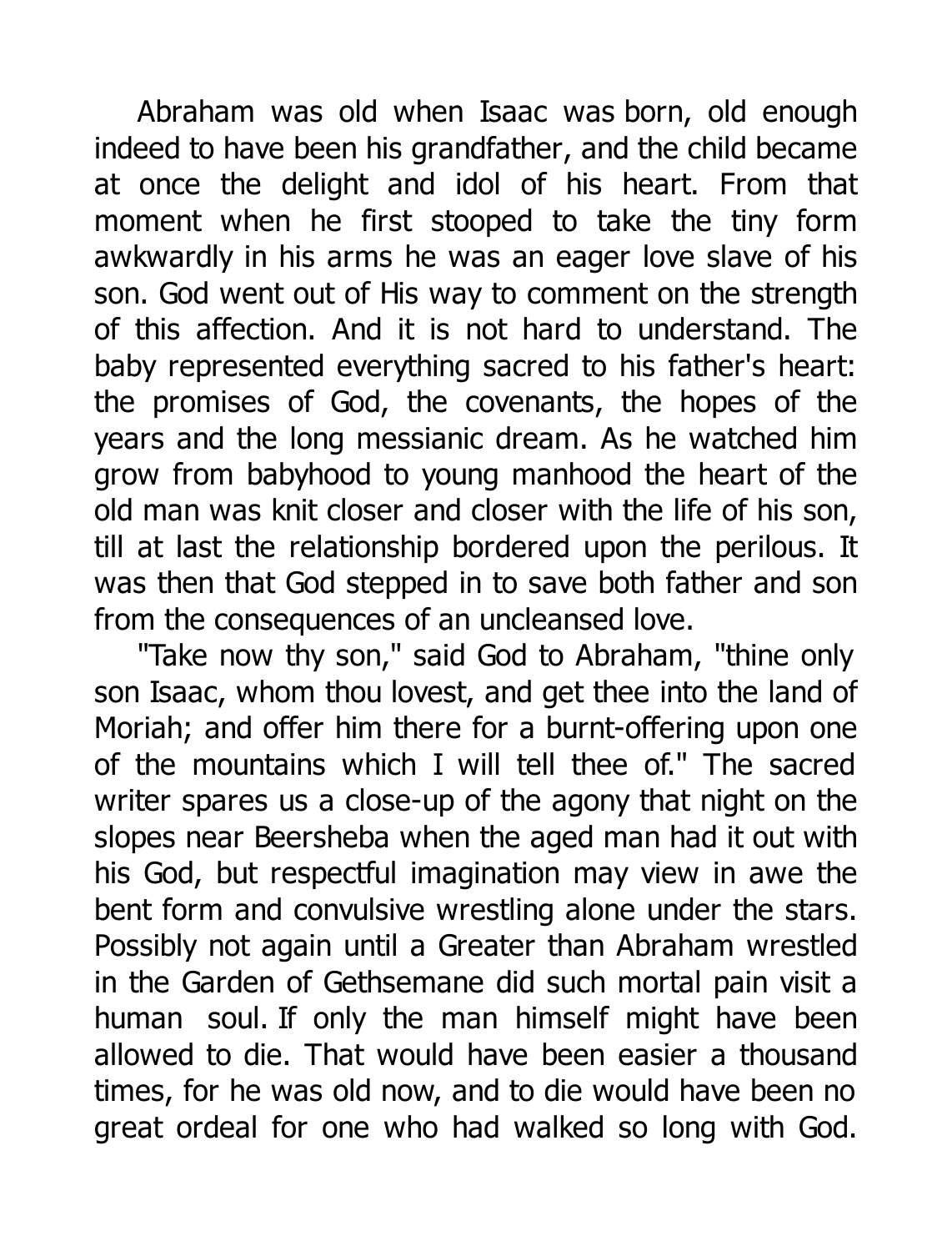Besides, it would have been a last sweet pleasure to let his dimming vision rest upon the figure of his stalwart son who would live to carry on the Abrahamic line and fulfill in himself the promises of God made long before in Ur of the Chaldees.

How should he slay the lad! Even if he could get the consent of his wounded and protesting heart, how could he reconcile the act with the promise, "In Isaac shall thy seed be called"? This was Abraham's trial by fire, and he did not fail in the crucible. While the stars still shone like sharp white points above the tent where the sleeping Isaac lay, and long before the gray dawn had begun to lighten the east, the old saint had made up his mind. He would offer his son as God had directed him to do, and **then trust God to raise him from the dead**. This, says the writer to the Hebrews, was the solution his aching heart found sometime in the dark night, and he rose "early in the morning" to carry out the plan. It is beautiful to see that, while he erred as to God's method, he had correctly sensed the secret of His great heart. And the solution accords well with the New Testament Scripture, "Whosoever will lose for my sake shall find."

God let the suffering old man go through with it up to the point where He knew there would be no retreat, and then forbade him to lay a hand upon the boy. To the wondering patriarch He now says in effect, "It's all right, Abraham. I never intended that you should actually slay the lad. I only wanted to remove him from the temple of your heart that I might reign unchallenged there. I wanted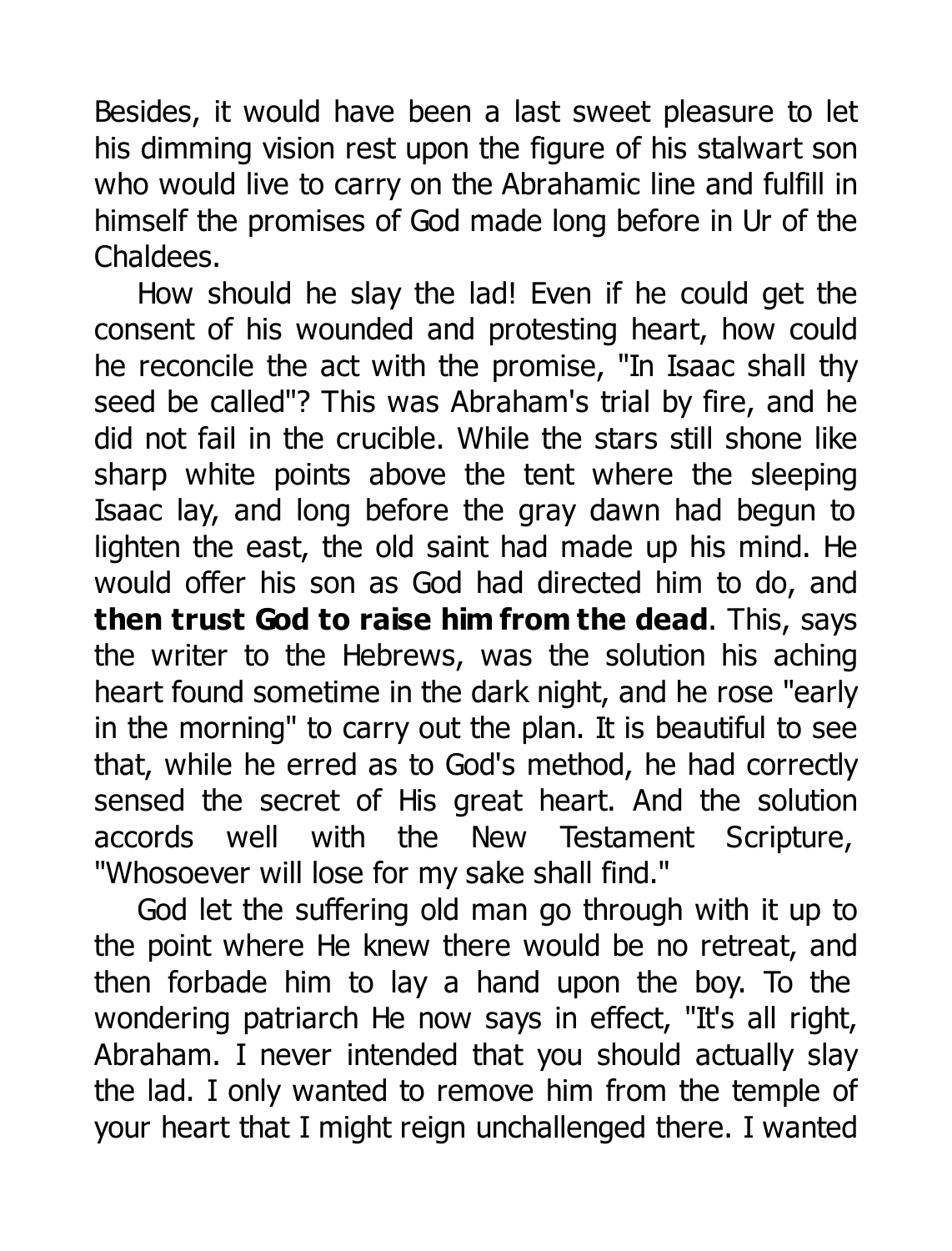to correct the perversion that existed in your love. Now you may have the boy, sound and well. Take him and go back to your tent. Now I know that thou fearest God, seeing that thou hast not withheld thy son, thine only son, from me."

Then heaven opened and a voice was heard saying to him, "By myself have I sworn, saith the Lord, for because thou hast done this thing, and hast not withheld thy son, thine only son: that in blessing I will bless thee, and in multiplying I will multiply thy seed as the stars of the heaven, and as the sand which is upon the sea shore; and thy seed shall possess the gate of his enemies; and in thy seed shall all the nations of the earth be blessed; because thou hast obeyed my voice."

The old man of God lifted his head to respond to the Voice, and stood there on the mount strong and pure and grand, a man marked out by the Lord for special treatment, a friend and favorite of the Most High. Now he was a man wholly surrendered, a man utterly obedient, a man who possessed nothing. He had concentrated his all in the person of his dear son, and God had taken it from him. God could have begun out on the margin of Abraham's life and worked inward to the center; He chose rather to cut quickly to the heart and have it over in one sharp act of separation. In dealing thus He practiced an economy of means and time. It hurt cruelly, but it was effective.

I have said that Abraham possessed nothing. Yet was not this poor man rich? Everything he had owned before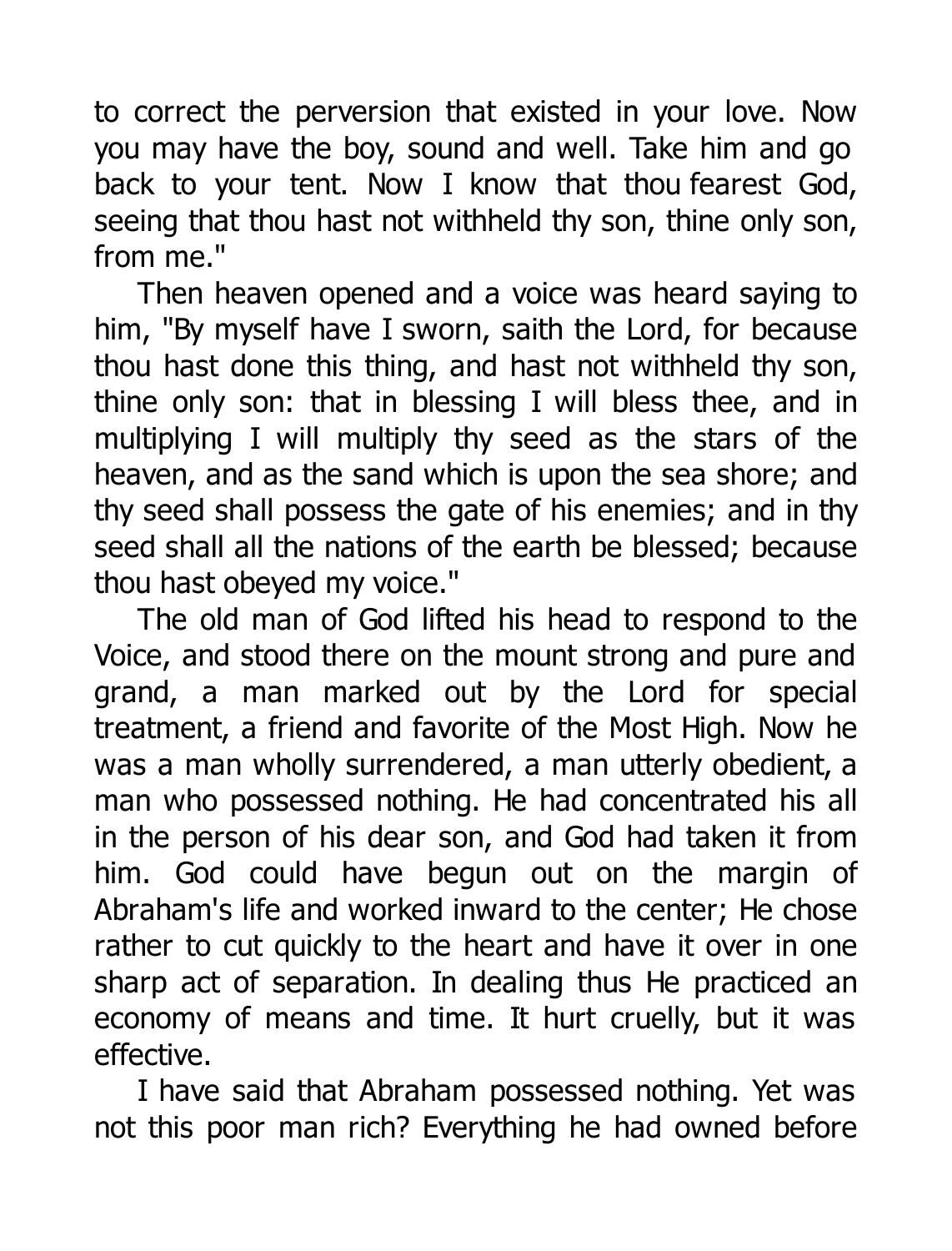was his still to enjoy: sheep, camels, herds, and goods of every sort. He had also his wife and his friends, and best of all he had his son Isaac safe by his side. He had everything, but **he possessed nothing.** There is the spiritual secret. There is the sweet theology of the heart which can be learned only in the school of renunciation. The books on systematic theology overlook this, but the wise will understand.

After that bitter and blessed experience I think the words "my" and "mine" never had again the same meaning for Abraham. The sense of possession which they connote was gone from his heart. **Things** had been cast out forever. They had now become external to the man. His inner heart was free from them. The world said, "Abraham is rich," but the aged patriarch only smiled. He could not explain it to them, but he knew that he owned nothing, that his real treasures were inward and eternal.

There can be no doubt that this possessive clinging to things is one of the most harmful habits in the life. Because it is so natural it is rarely recognized for the evil that it is; but its outworkings are tragic.

We are often hindered from giving up our treasures to the Lord out of fear for their safety; this is especially true when those treasures are loved relatives and friends. But we need have no such fears. Our Lord came not to destroy but to save. Everything is safe which we commit to Him, and nothing is really safe which is not so committed.

Our gifts and talents should also be turned over to Him. They should be recognized for what they are, God's loan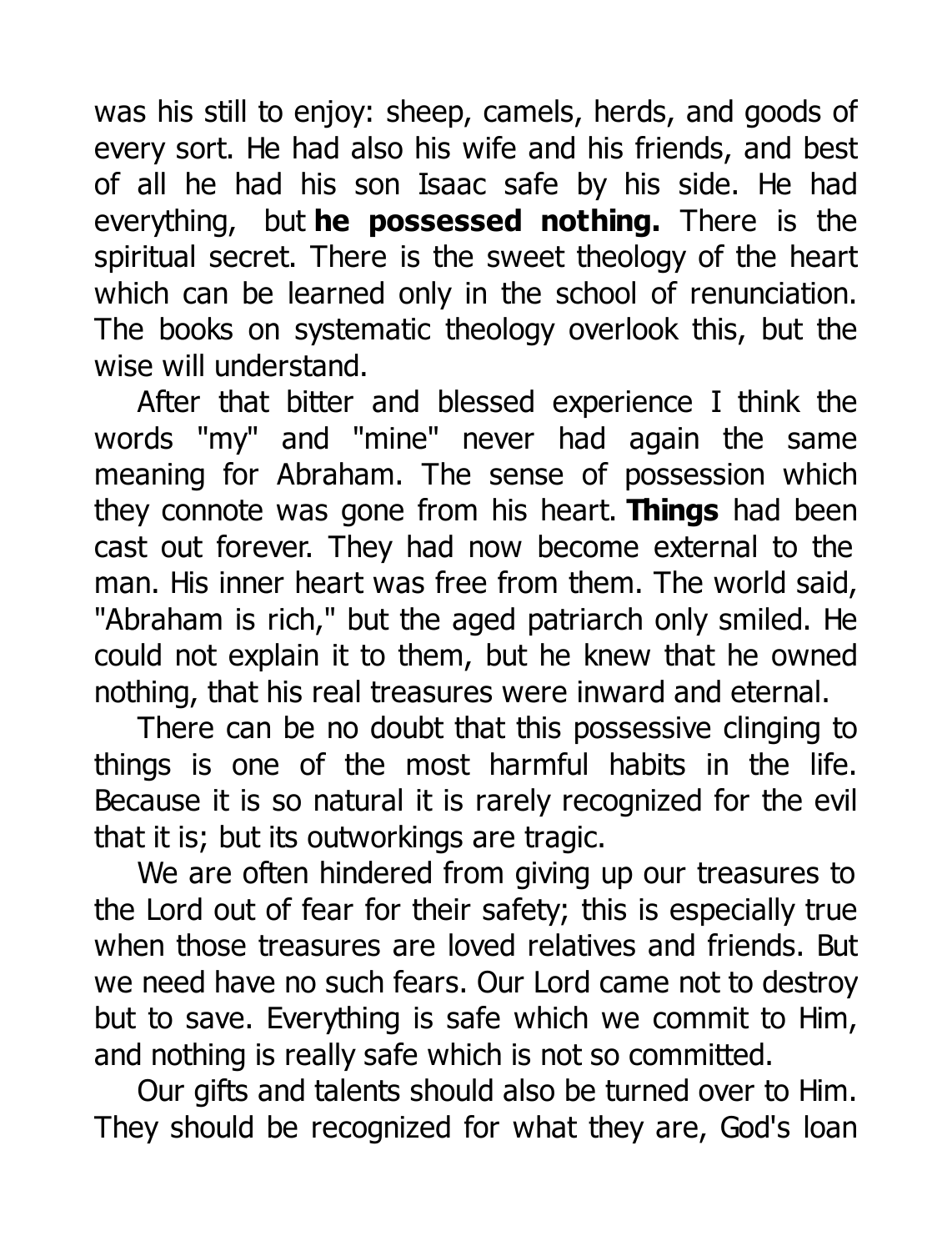to us, and should never be considered in any sense our own. We have no more right to claim credit for special abilities than for blue eyes or strong muscles. "For who maketh thee to differ from another? and what hast thou that thou didst not receive?"

The Christian who is alive enough to know himself even slightly will recognize the symptoms of this possession malady, and will grieve to find them in his own heart. If the longing after God is strong enough within him he will want to do something about the matter. Now, what should he do?

First of all he should put away all defense and make no attempt to excuse himself either in his own eyes or before the Lord. Whoever defends himself will have himself for his defense, and he will have no other; but let him come defenseless before the Lord and he will have for his defender no less than God Himself. Let the inquiring Christian trample under foot every slippery trick of his deceitful heart and insist upon frank and open relations with the Lord.

Then he should remember that this is holy business. No careless or casual dealings will suffice. Let him come to God in full determination to be heard. Let him insist that God accept his all, that He take **things** out of his heart and Himself reign there in power. It may be he will need to become specific, to name things and people by their names one by one. If he will become drastic enough he can shorten the time of his travail from years to minutes and enter the good land long before his slower brethren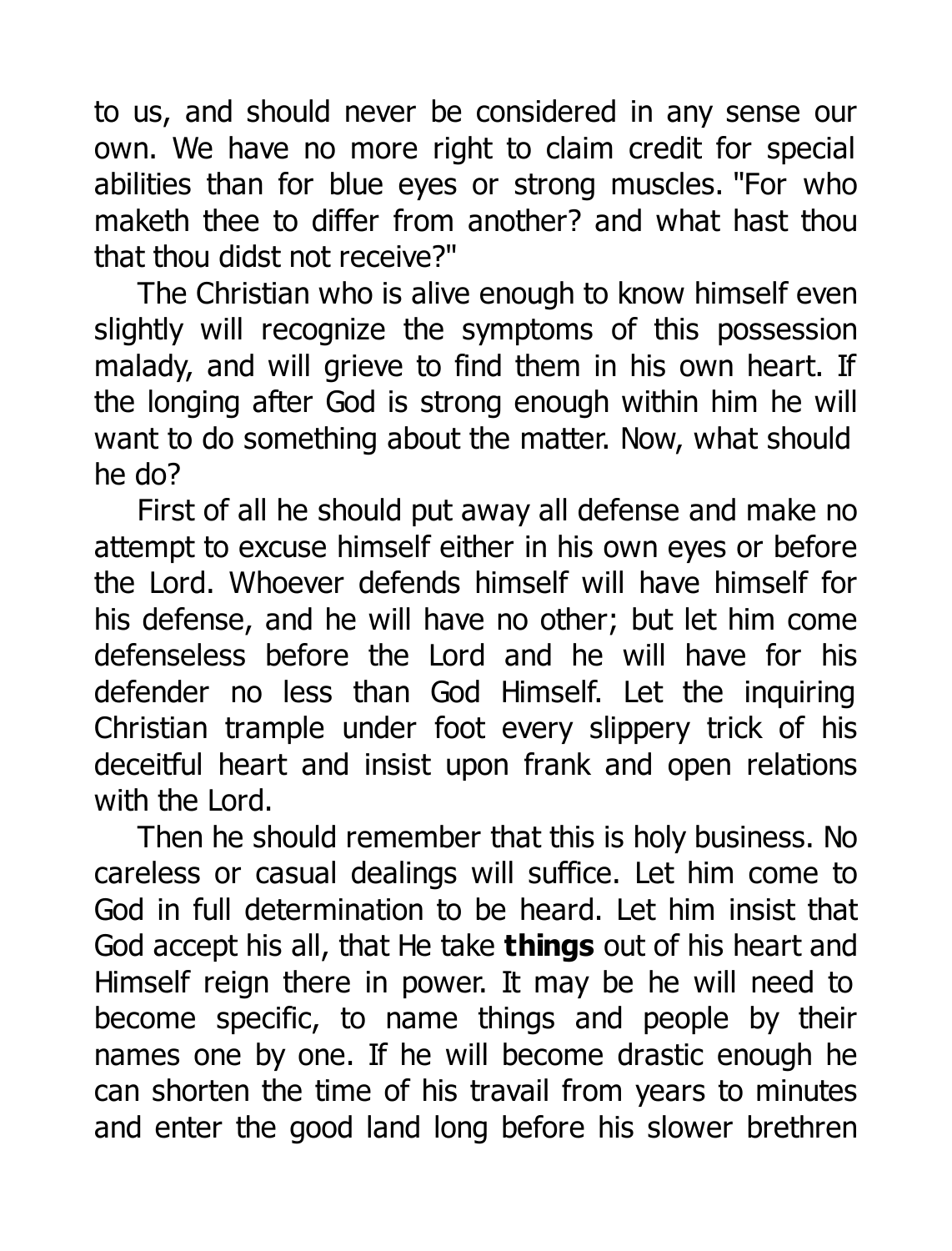who coddle their feelings and insist upon caution in their dealings with God.

Let us never forget that such a truth as this cannot be learned by rote as one would learn the facts of physical science. They must be **experienced** before we can really know them. We must in our hearts live through Abraham's harsh and bitter experiences if we would know the blessedness which follows them. The ancient curse will not go out painlessly; the tough old miser within us will not lie down and die obedient to our command. He must be torn out of our heart like a plant from the soil; he must be extracted in agony and blood like a tooth from the jaw. He must be expelled from our soul by violence as Christ expelled the money changers from the temple. And we shall need to steel ourselves against his piteous begging, and to recognize it as springing out of self-pity, one of the most reprehensible sins of the human heart.

If we would indeed know God in growing intimacy we must go this way of renunciation. And if we are set upon the pursuit of God He will sooner or later bring us to this test. Abraham's testing was, at the time, not known to him as such, yet if he had taken some course other than the one he did, the whole history of the Old Testament would have been different. God would have found His man, no doubt, but the loss to Abraham would have been tragic beyond the telling. So we will be brought one by one to the testing place, and we may never know when we are there. At that testing place there will be no dozen possible choices for us; just one and an alternative, but our whole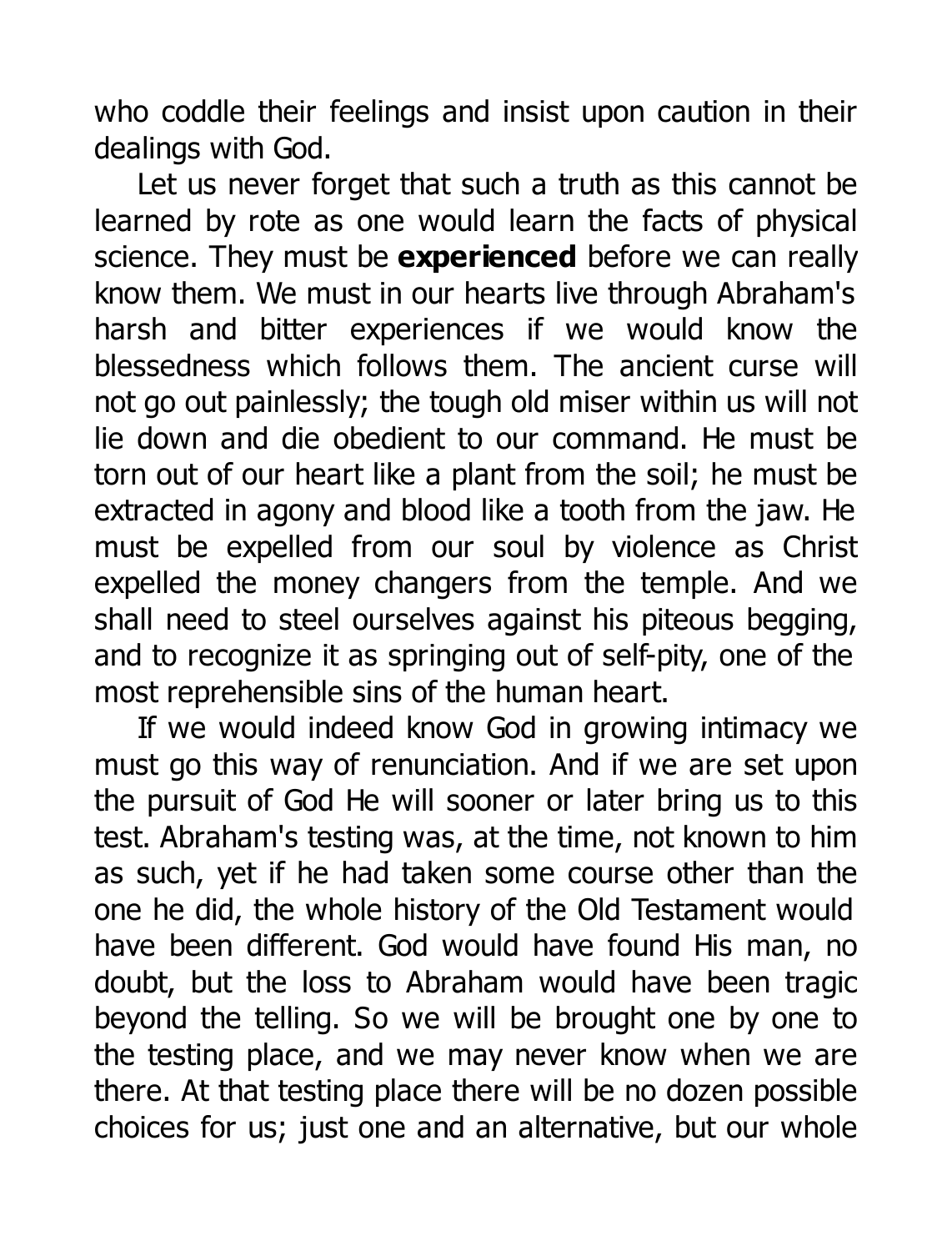future will be conditioned by the choice we make.

**Father, I want to know Thee, but my coward heart fears to give up its toys. I cannot part with them without inward bleeding, and I do not try to hide from Thee the terror of the parting. I come trembling, but I do come. Please root from my heart all those things which I have cherished so long and which have become a very part of my living self, so that Thou mayest enter and dwell there without a rival. Then shalt Thou make the place of Thy feet glorious. Then shall my heart have no need of the sun to shine in it, for Thyself wilt be the light of it, and there shall be no night there. In Jesus' Name, Amen.**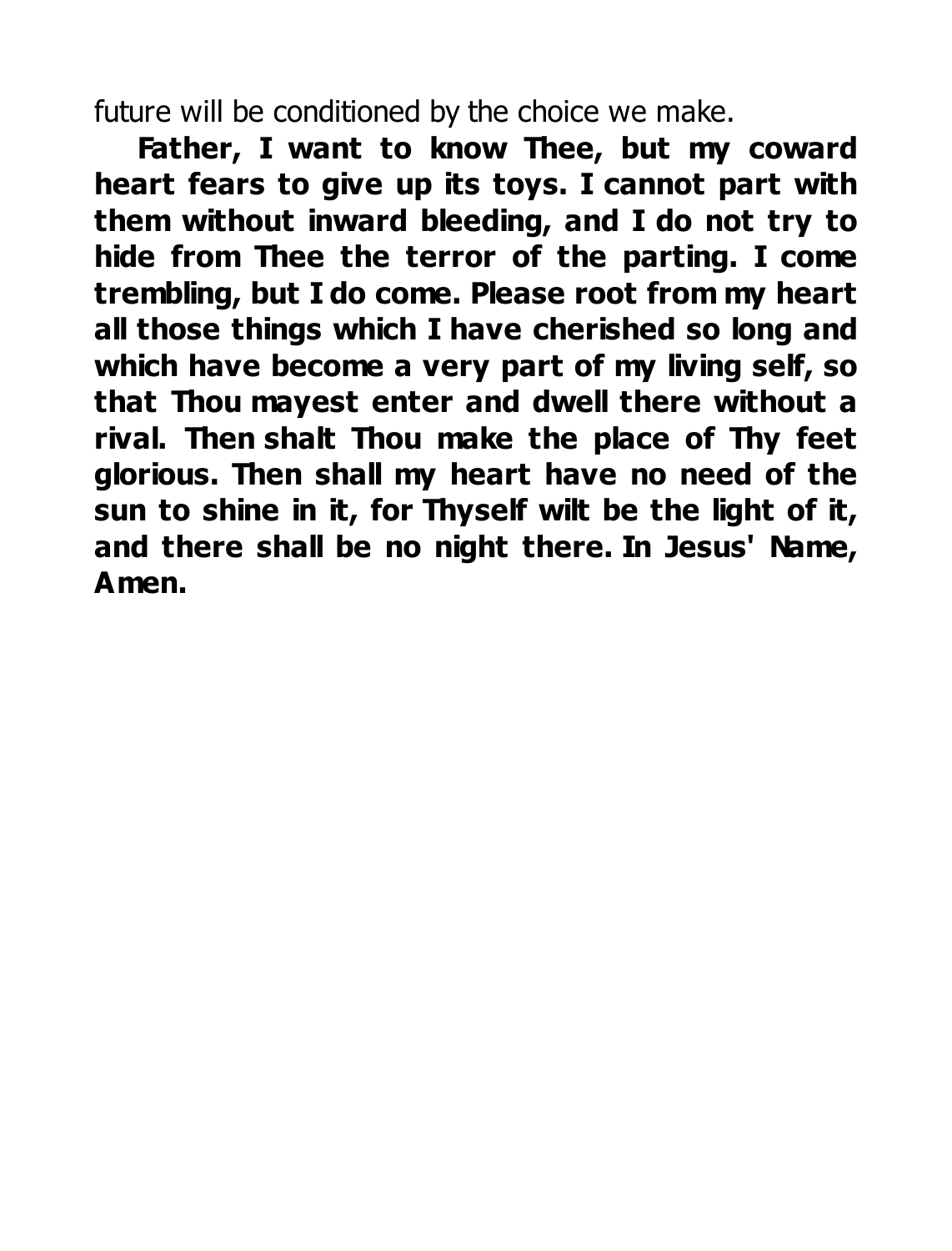### **III**

#### **Removing the Veil**

Having therefore, brethren, boldness to enter into the holiest by the blood of Jesus.--Heb. 10:19

Among the famous sayings of the Church fathers none is better known than Augustine's, "Thou hast formed us for Thyself, and our hearts are restless till they find rest in Thee."

The great saint states here in few words the origin and interior history of the human race. God made us for Himself: that is the only explanation that satisfies the **heart** of a thinking man, whatever his wild reason may say. Should faulty education and perverse reasoning lead a man to conclude otherwise, there is little that any Christian can do for him. For such a man I have no message. My appeal is addressed to those who have been previously taught in secret by the wisdom of God; I speak to thirsty hearts whose longings have been wakened by the touch of God within them, and such as they need no reasoned proof. Their restless hearts furnish all the proof they need.

God formed us for Himself. The **Shorter Catechism,** "Agreed upon by the Reverend Assembly of Divines at Westminster," as the old **New-England Primer** has it, asks the ancient questions **what** and **why** and answers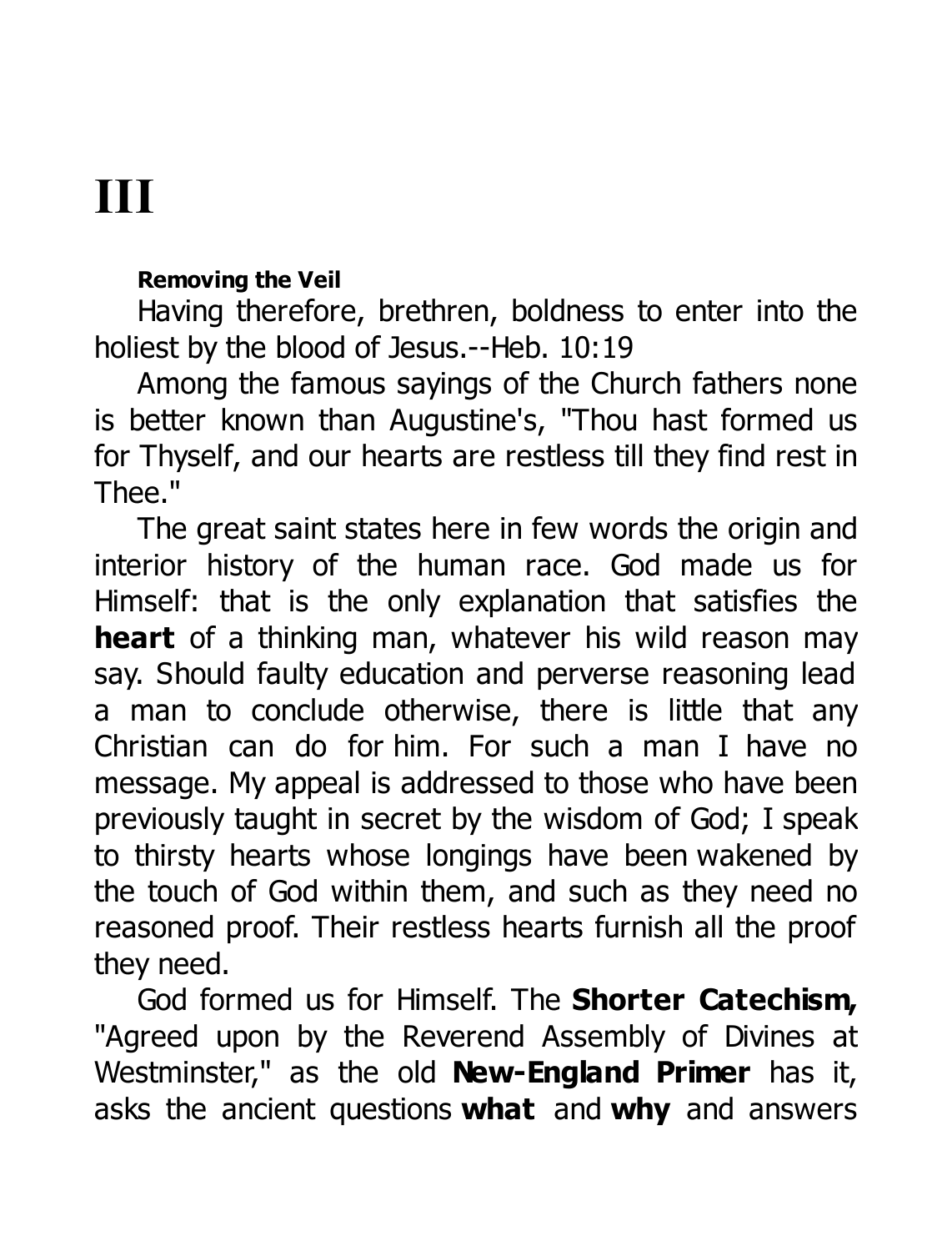them in one short sentence hardly matched in any uninspired work. **"Question:** What is the chief End of Man? **Answer:** Man's chief End is to glorify God and enjoy Him forever." With this agree the four and twenty elders who fall on their faces to worship Him that liveth for ever and ever, saying, "Thou art worthy, O Lord, to receive glory and honour and power: for thou hast created all things, and for thy pleasure they are and were created."

God formed us for His pleasure, and so formed us that we as well as He can in divine communion enjoy the sweet and mysterious mingling of kindred personalities. He meant us to see Him and live with Him and draw our life from His smile. But we have been guilty of that "foul revolt" of which Milton speaks when describing the rebellion of Satan and his hosts. We have broken with God. We have ceased to obey Him or love Him and in guilt and fear have fled as far as possible from His Presence.

Yet who can flee from His Presence when the heaven and the heaven of heavens cannot contain Him? when as the wisdom of Solomon testifies, "the Spirit of the Lord filleth the world?" The omnipresence of the Lord is one thing, and is a solemn fact necessary to His perfection; the **manifest** Presence is another thing altogether, and from that Presence we have fled, like Adam, to hide among the trees of the garden, or like Peter to shrink away crying, "Depart from me, for I am a sinful man, O Lord."

So the life of man upon the earth is a life away from the Presence, wrenched loose from that "blissful center" which is our right and proper dwelling place, our first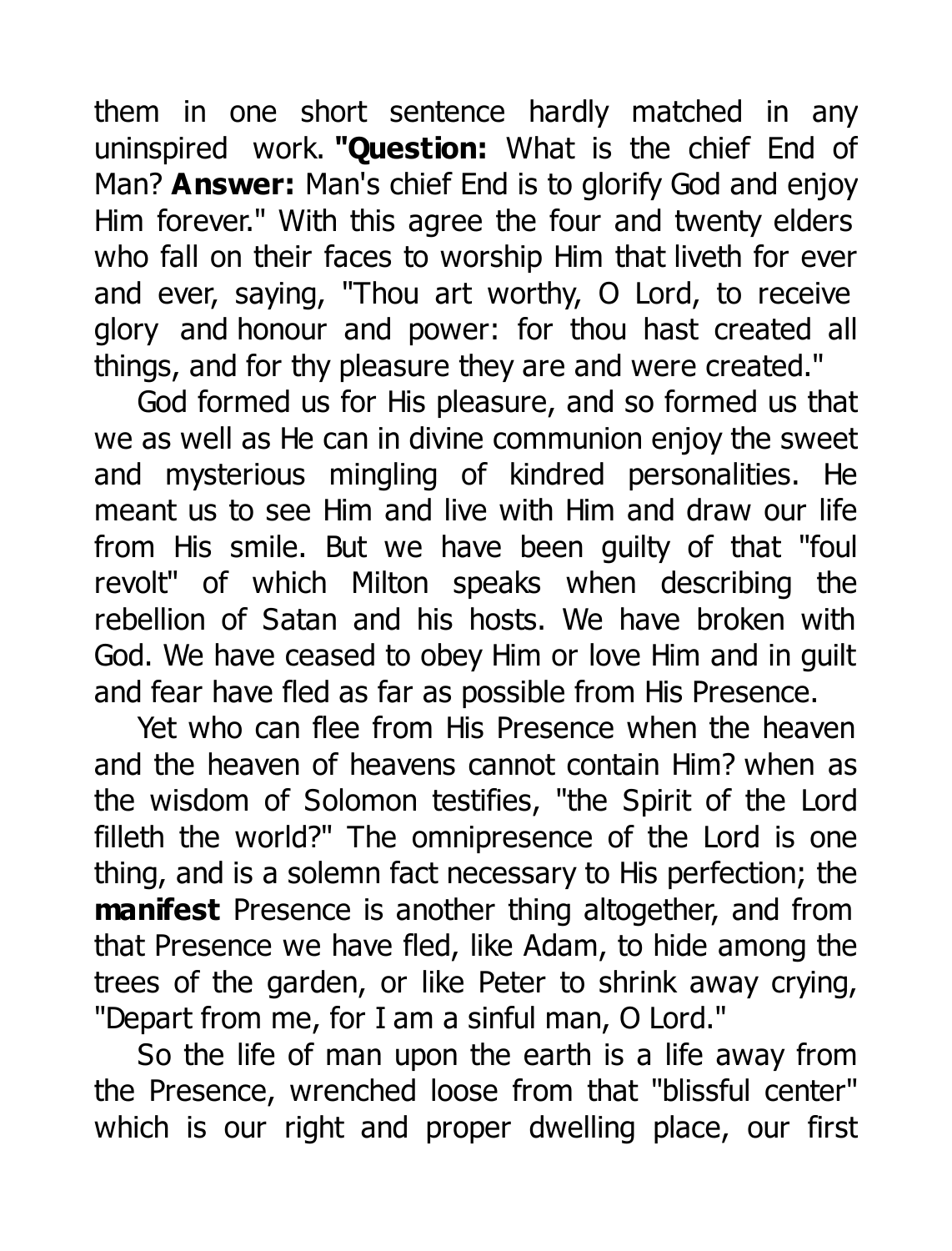estate which we kept not, the loss of which is the cause of our unceasing restlessness.

The whole work of God in redemption is to undo the tragic effects of that foul revolt, and to bring us back again into right and eternal relationship with Himself. This required that our sins be disposed of satisfactorily, that a full reconciliation be effected and the way opened for us to return again into conscious communion with God and to live again in the Presence as before. Then by His prevenient working within us He moves us to return. This first comes to our notice when our restless hearts feel a yearning for the Presence of God and we say within ourselves, "I will arise and go to my Father." That is the first step, and as the Chinese sage Lao-tze has said, "The journey of a thousand miles begins with a first step."

The interior journey of the soul from the wilds of sin into the enjoyed Presence of God is beautifully illustrated in the Old Testament tabernacle. The returning sinner first entered the outer court where he offered a blood sacrifice on the brazen altar and washed himself in the laver that stood near it. Then through a veil he passed into the holy place where no natural light could come, but the golden candlestick which spoke of Jesus the Light of the World threw its soft glow over all. There also was the shewbread to tell of Jesus, the Bread of Life, and the altar of incense, a figure of unceasing prayer.

Though the worshipper had enjoyed so much, still he had not yet entered the Presence of God. Another veil separated from the Holy of Holies where above the mercy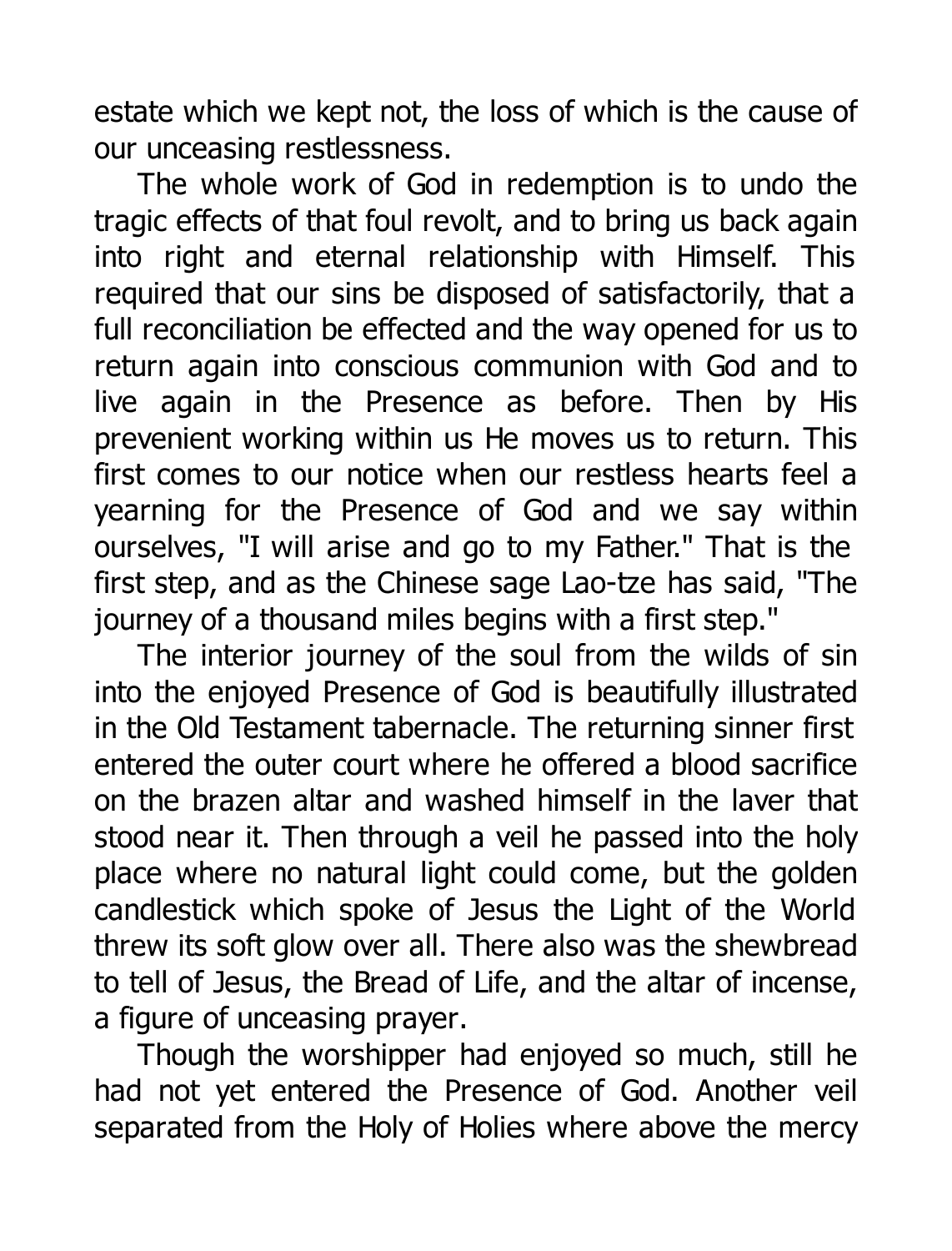seat dwelt the very God Himself in awful and glorious manifestation. While the tabernacle stood, only the high priest could enter there, and that but once a year, with blood which he offered for his sins and the sins of the people. It was this last veil which was rent when our Lord gave up the ghost on Calvary, and the sacred writer explains that this rending of the veil opened the way for every worshipper in the world to come by the new and living way straight into the divine Presence.

Everything in the New Testament accords with this Old Testament picture. Ransomed men need no longer pause in fear to enter the Holy of Holies. **God wills that we should push on into His Presence and live our whole life there.** This is to be known to us in conscious experience. It is more than a doctrine to be held, it is a life to be enjoyed every moment of every day.

This Flame of the Presence was the beating heart of the Levitical order. Without it all the appointments of the tabernacle were characters of some unknown language; they had no meaning for Israel or for us. The greatest fact of the tabernacle was that **Jehovah was there;** a Presence was waiting within the veil. Similarly the Presence of God is the central fact of Christianity. At the heart of the Christian message is God Himself waiting for His redeemed children to push in to conscious awareness of His Presence. That type of Christianity which happens now to be the vogue knows this Presence only in theory. It fails to stress the Christian's privilege of present realization. According to its teachings we are in the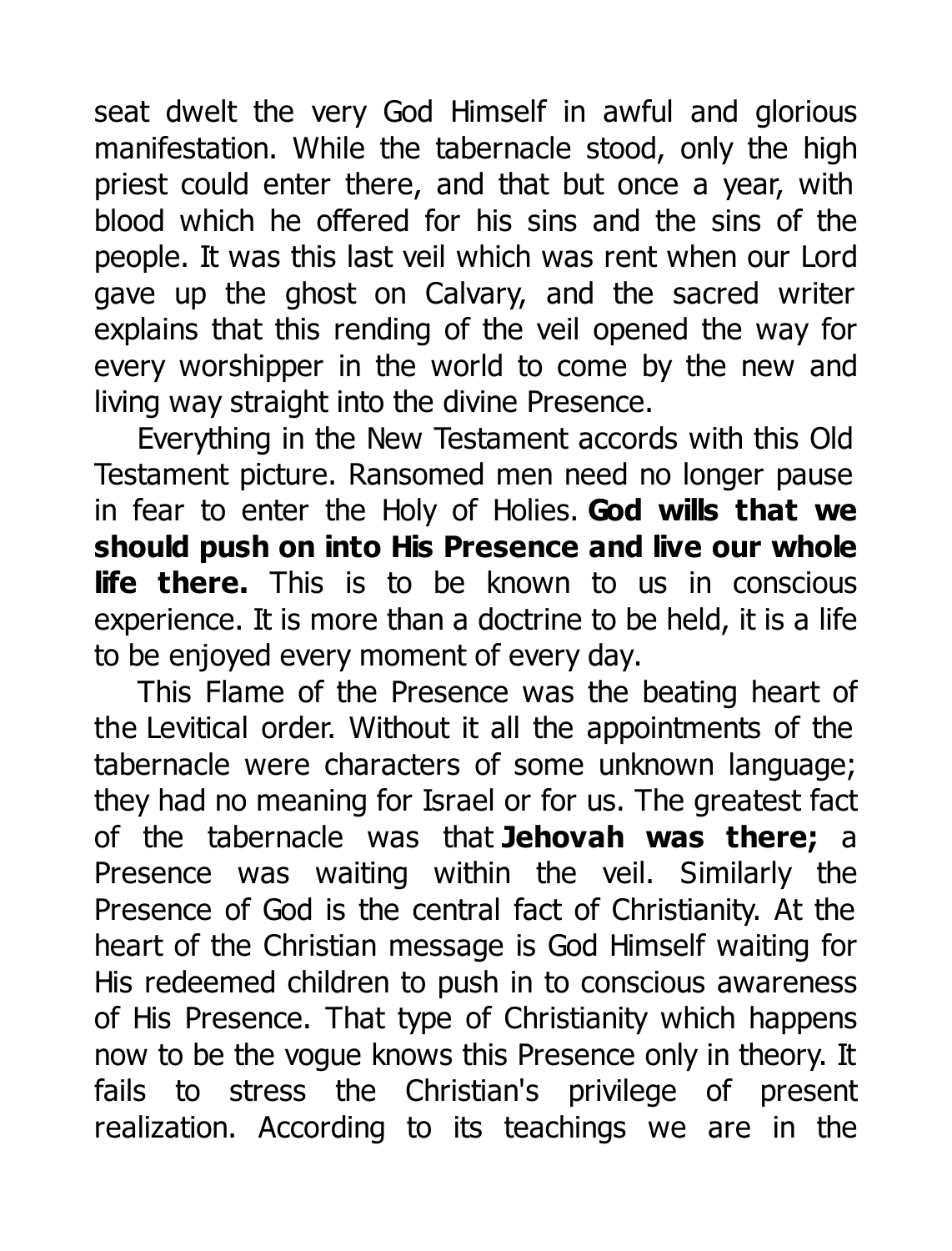Presence of God positionally, and nothing is said about the need to experience that Presence actually. The fiery urge that drove men like McCheyne is wholly missing. And the present generation of Christians measures itself by this imperfect rule. Ignoble contentment takes the place of burning zeal. We are satisfied to rest in our **judicial** possessions and for the most part we bother ourselves very little about the absence of personal experience.

Who is this within the veil who dwells in fiery manifestations? It is none other than God Himself, "One God the Father Almighty, Maker of heaven and earth, and of all things visible and invisible," and "One Lord Jesus Christ, the only begotten Son of God; begotten of His Father before all worlds, God of God, Light of Light, Very God of Very God; begotten, not made; being of one substance with the Father," and "the Holy Ghost, the Lord and Giver of life, Who proceedeth from the Father and the Son, Who with the Father and the Son together is worshipped and glorified." Yet this holy Trinity is One God, for "we worship one God in Trinity, and Trinity in Unity; neither confounding the Persons, nor dividing the Substance. For there is one Person of the Father, another of the Son, and another of the Holy Ghost. But the Godhead of the Father, of the Son, and of the Holy Ghost, is all one: the glory equal and the majesty co-eternal." So in part run the ancient creeds, and so the inspired Word declares.

Behind the veil is God, that God after Whom the world, with strange inconsistency, has felt. "if haply they might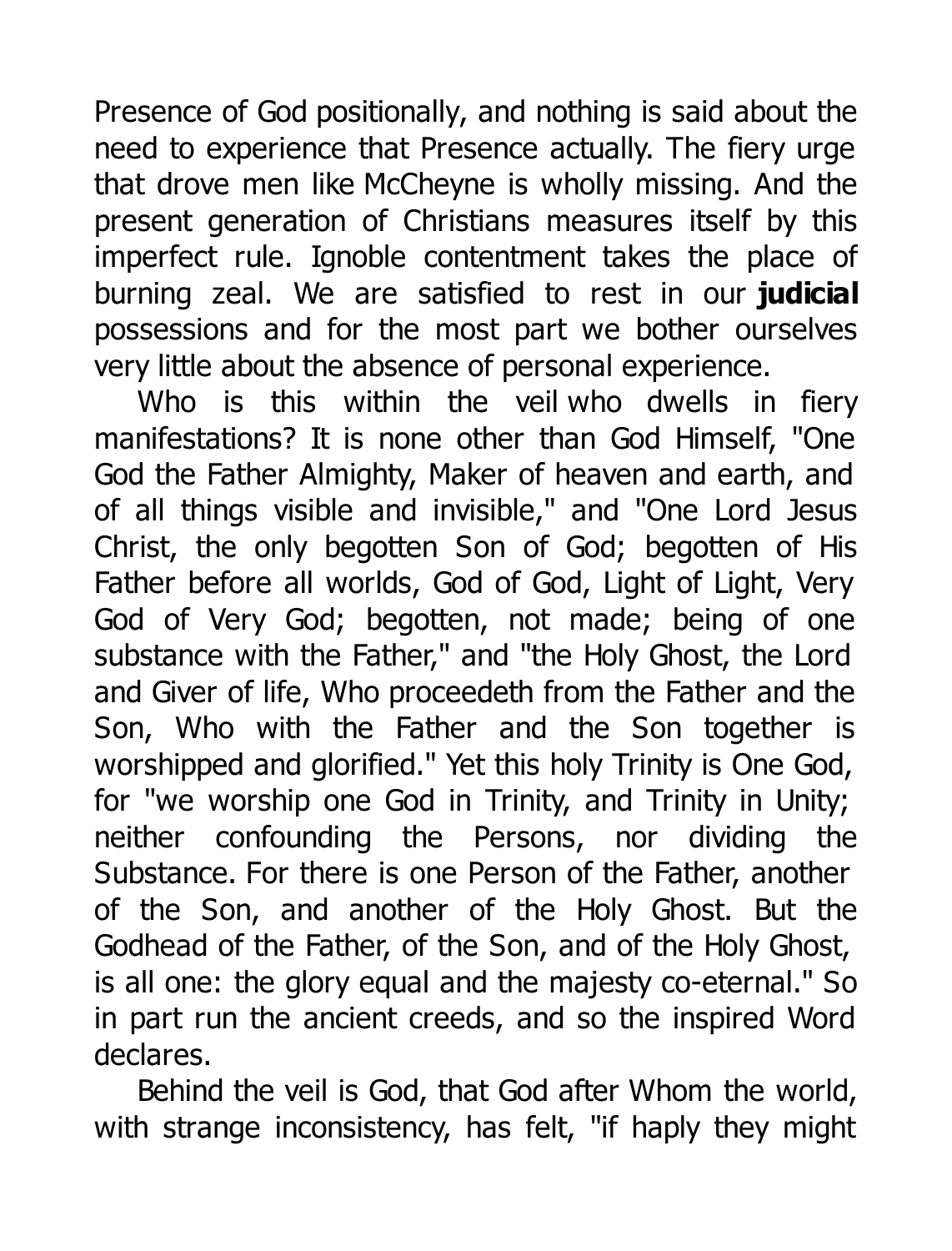find Him." He has discovered Himself to some extent in nature, but more perfectly in the Incarnation; now He waits to show Himself in ravishing fulness to the humble of soul and the pure in heart.

The world is perishing for lack of the knowledge of God and the Church is famishing for want of His Presence. The instant cure of most of our religious ills would be to enter the Presence in spiritual experience, to become suddenly aware that we are in God and that God is in us. This would lift us out of our pitiful narrowness and cause our hearts to be enlarged. This would burn away the impurities from our lives as the bugs and fungi were burned away by the fire that dwelt in the bush.

What a broad world to roam in, what a sea to swim in is this God and Father of our Lord Jesus Christ. He is **eternal**, which means that He antedates time and is wholly independent of it. Time began in Him and will end in Him. To it He pays no tribute and from it He suffers no change. He is **immutable,** which means that He has never changed and can never change in any smallest measure. To change He would need to go from better to worse or from worse to better. He cannot do either, for being perfect He cannot become more perfect, and if He were to become less perfect He would be less than God. He is **omniscient**, which means that He knows in one free and effortless act all matter, all spirit, all relationships, all events. He has no past and He has no future. He **is**, and none of the limiting and qualifying terms used of creatures can apply to Him. **Love** and **mercy** and **righteousness**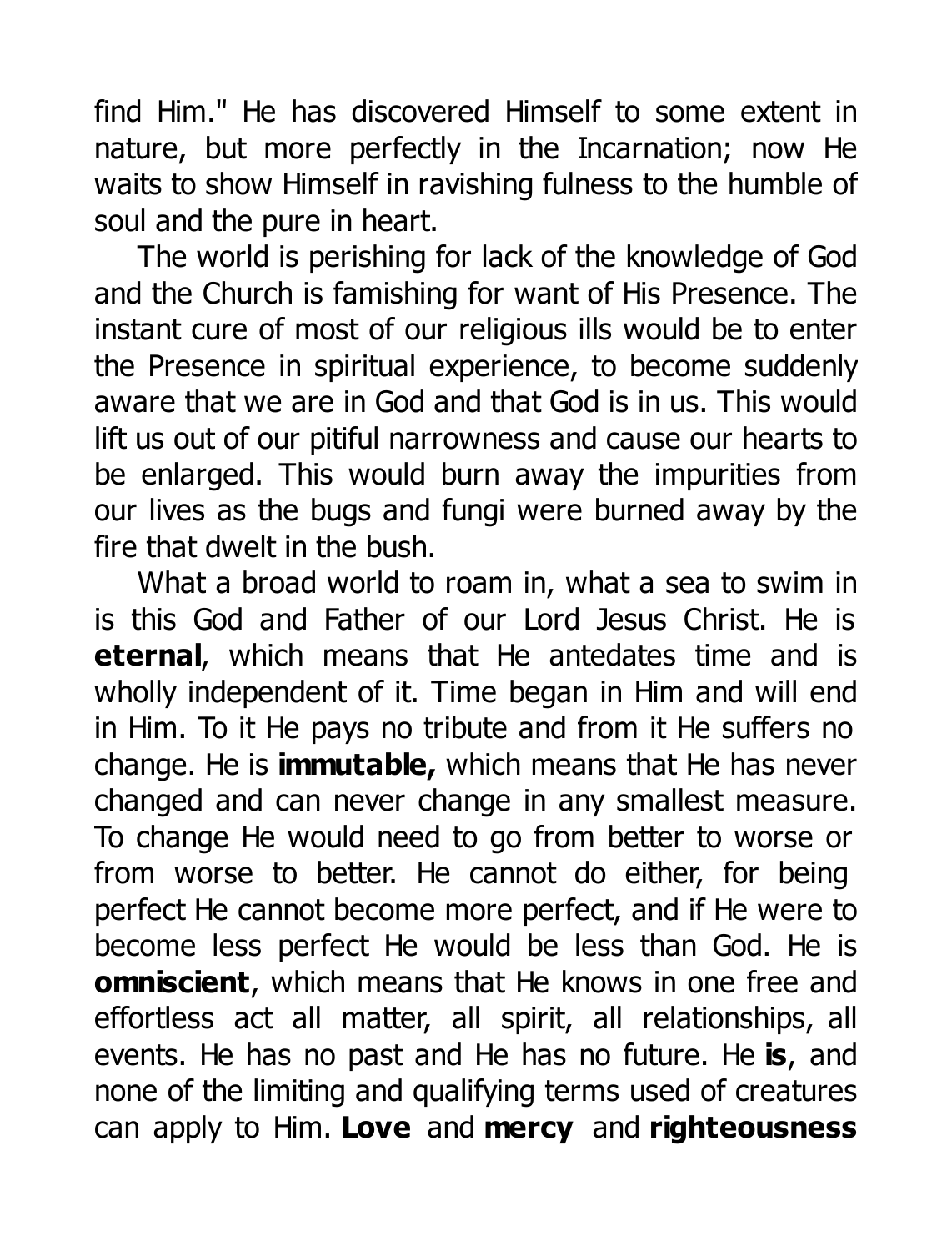are His, and **holiness** so ineffable that no comparisons or figures will avail to express it. Only fire can give even a remote conception of it. In fire He appeared at the burning bush; in the pillar of fire He dwelt through all the long wilderness journey. The fire that glowed between the wings of the cherubim in the holy place was called the "shekinah," the Presence, through the years of Israel's glory, and when the Old had given place to the New, He came at Pentecost as a fiery flame and rested upon each disciple.

Spinoza wrote of the intellectual love of God, and he had a measure of truth there; but the highest love of God is not intellectual, it is spiritual. God is spirit and only the spirit of man can know Him really. In the deep spirit of a man the fire must glow or his love is not the true love of God. The great of the Kingdom have been those who loved God more than others did. We all know who they have been and gladly pay tribute to the depths and sincerity of their devotion. We have but to pause for a moment and their names come trooping past us smelling of myrrh and aloes and cassia out of the ivory palaces.

Frederick Faber was one whose soul panted after God as the roe pants after the water brook, and the measure in which God revealed Himself to his seeking heart set the good man's whole life afire with a burning adoration rivaling that of the seraphim before the throne. His love for God extended to the three Persons of the Godhead equally, yet he seemed to feel for each One a special kind of love reserved for Him alone. Of God the Father he sings: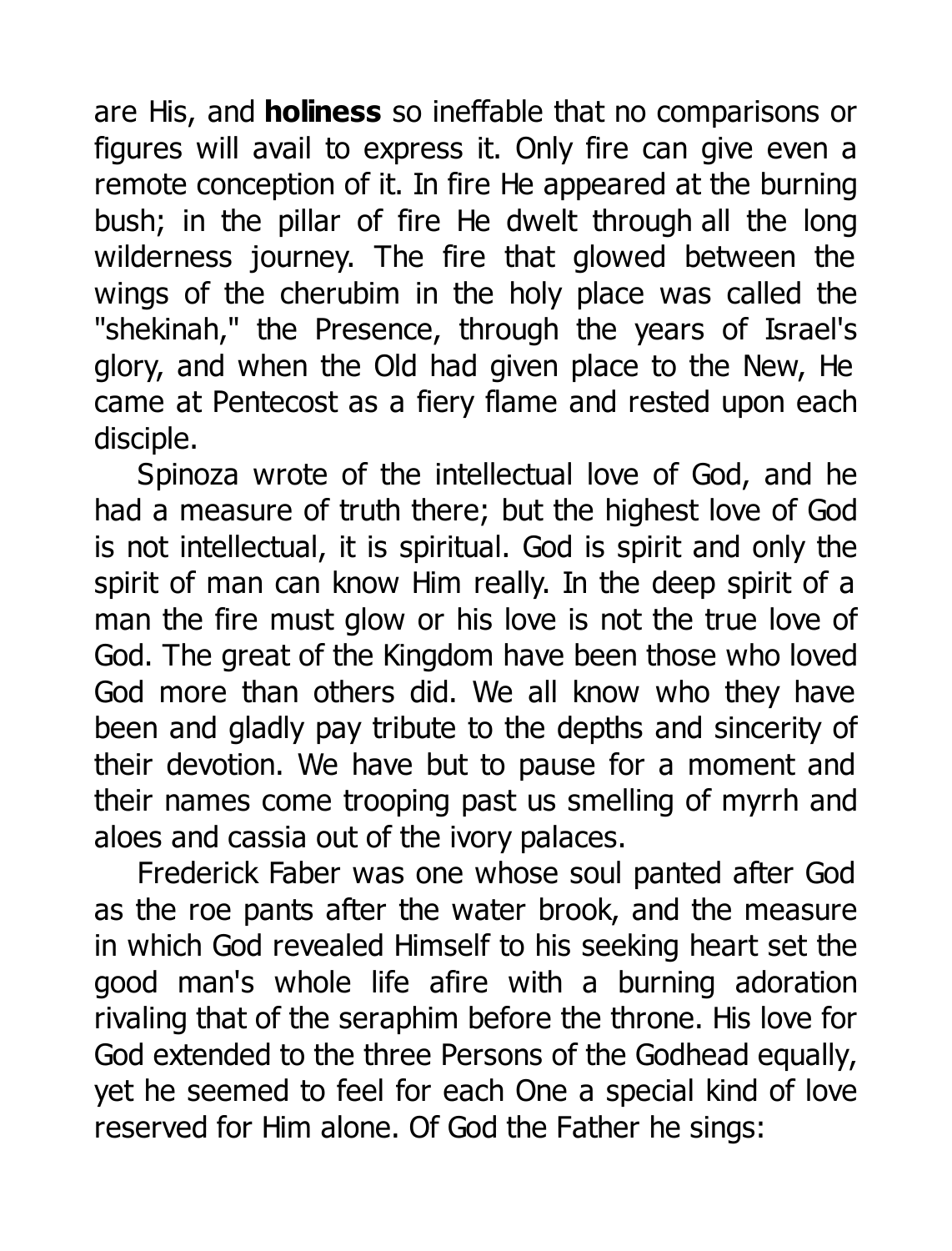Only to sit and think of God, Oh what a joy it is! To think the thought, to breathe the Name; Earth has no higher bliss.

Father of Jesus, love's reward! What rapture will it be, Prostrate before Thy throne to lie, And gaze and gaze on Thee!

His love for the Person of Christ was so intense that it threatened to consume him; it burned within him as a sweet and holy madness and flowed from his lips like molten gold. In one of his sermons he says, "Wherever we turn in the church of God, there is Jesus. He is the beginning, middle and end of everything to us.... There is nothing good, nothing holy, nothing beautiful, nothing joyous which He is not to His servants. No one need be poor, because, if he chooses, he can have Jesus for his own property and possession. No one need be downcast, for Jesus is the joy of heaven, and it is His joy to enter into sorrowful hearts. We can exaggerate about many things: but we can never exaggerate our obligation to Jesus, or the compassionate abundance of the love of Jesus to us. All our lives long we might talk of Jesus, and yet we should never come to an end of the sweet things that might be said of Him. Eternity will not be long enough to learn all He is, or to praise Him for all He has done, but then, that matters not; for we shall be always with Him, and we desire nothing more." And addressing our Lord directly he says to Him:

I love Thee so, I know not how My transports to control; Thy love is like a burning fire Within my very soul.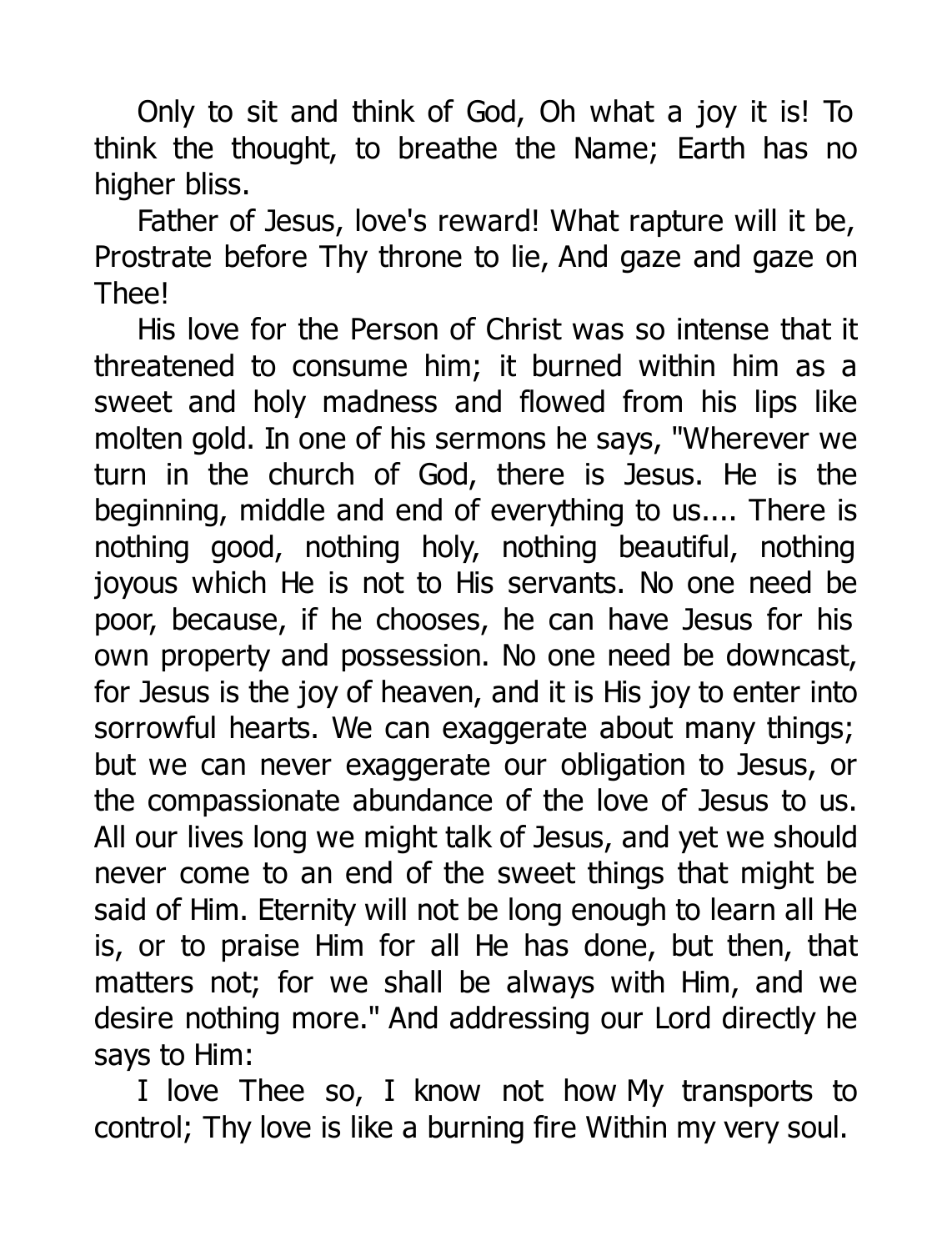Faber's blazing love extended also to the Holy Spirit. Not only in his theology did he acknowledge His deity and full equality with the Father and the Son, but he celebrated it constantly in his songs and in his prayers.

He literally pressed his forehead to the ground in his eager fervid worship of the Third Person of the Godhead. In one of his great hymns to the Holy Spirit he sums up his burning devotion thus:

O Spirit, beautiful and dread! My heart is fit to break With love of all Thy tenderness For us poor sinners' sake.

I have risked the tedium of quotation that I might show by pointed example what I have set out to say, viz., that God is so vastly wonderful, so utterly and completely delightful that He can, without anything other than Himself, meet and overflow the deepest demands of our total nature, mysterious and deep as that nature is. Such worship as Faber knew (and he is but one of a great company which no man can number) can never come from a mere doctrinal knowledge of God. Hearts that are "fit to break" with love for the Godhead are those who have been in the Presence and have looked with opened eye upon the majesty of Deity. Men of the breaking hearts had a quality about them not known to or understood by common men. They habitually spoke with spiritual authority. They had been in the Presence of God and they reported what they saw there. They were prophets, not scribes, for the scribe tells us what he has read, and the prophet tells what he has seen.

The distinction is not an imaginary one. Between the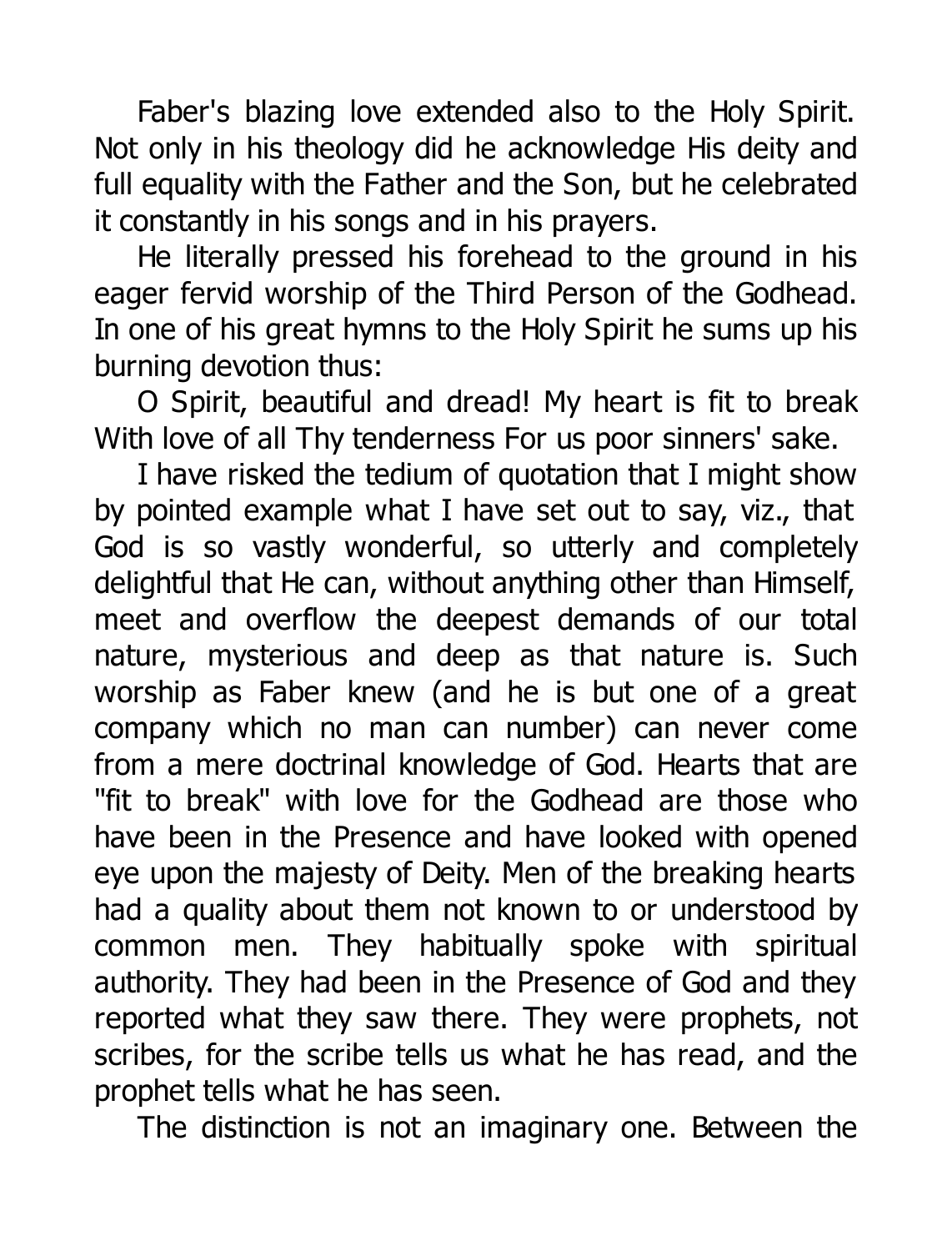scribe who has read and the prophet who has seen there is a difference as wide as the sea. We are today overrun with orthodox scribes, but the prophets, where are they? The hard voice of the scribe sounds over evangelicalism, but the Church waits for the tender voice of the saint who has penetrated the veil and has gazed with inward eye upon the Wonder that is God. And yet, thus to penetrate, to push in sensitive living experience into the holy Presence, is a privilege open to every child of God.

With the veil removed by the rending of Jesus' flesh, with nothing on God's side to prevent us from entering, why do we tarry without? Why do we consent to abide all our days just outside the Holy of Holies and never enter at all to look upon God? We hear the Bridegroom say, "Let me see thy countenance, let me hear thy voice; for sweet is thy voice and thy countenance is comely." We sense that the call is for us, but still we fail to draw near, and the years pass and we grow old and tired in the outer courts of the tabernacle. What doth hinder us?

The answer usually given, simply that we are "cold," will not explain all the facts. There is something more serious than coldness of heart, something that may be back of that coldness and be the cause of its existence. What is it? What but the presence of **a veil in our hearts**? a veil not taken away as the first veil was, but which remains there still shutting out the light and hiding the face of God from us. It is the veil of our fleshly fallen nature living on, unjudged within us, uncrucified and unrepudiated. It is the close-woven veil of the self-life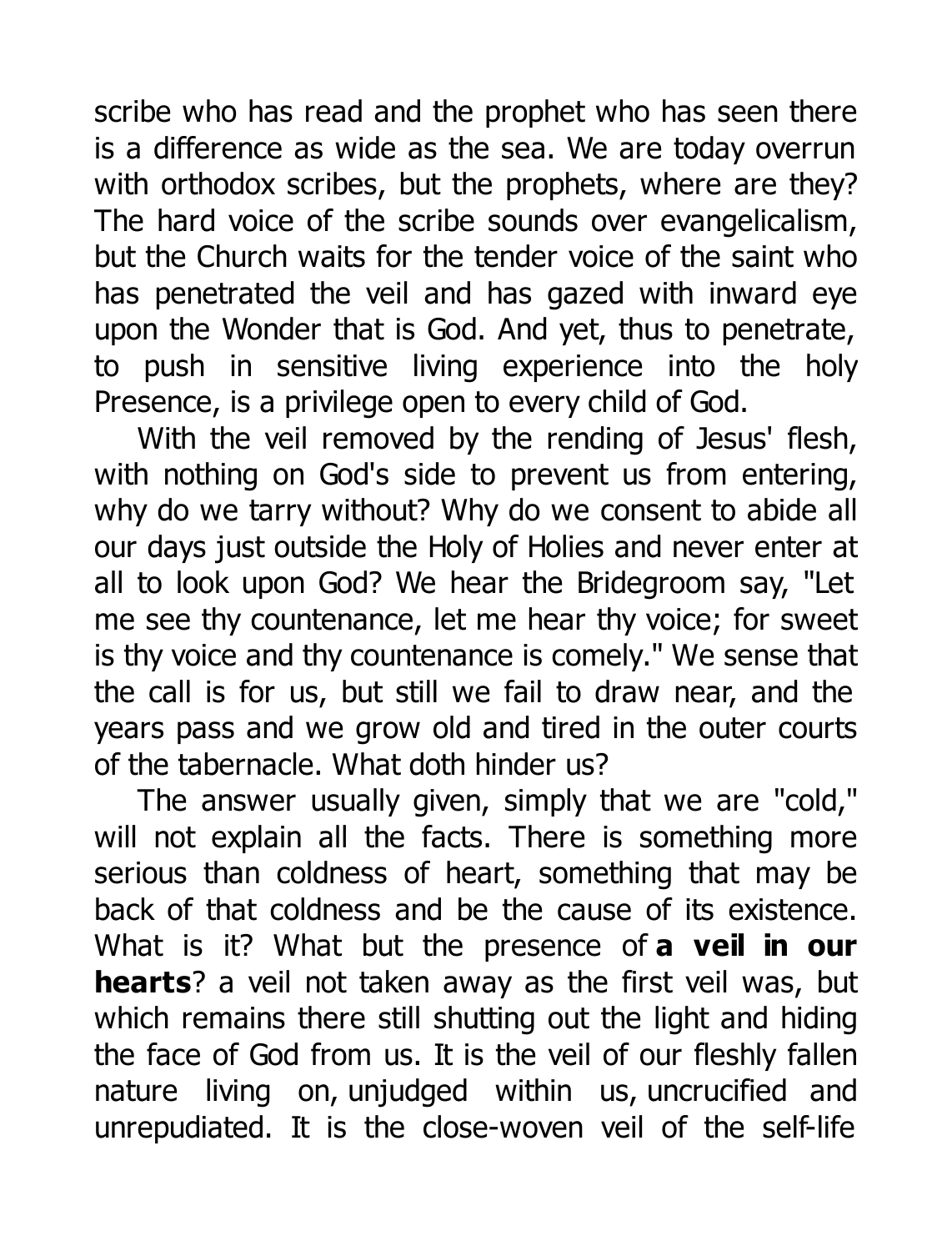which we have never truly acknowledged, of which we have been secretly ashamed, and which for these reasons we have never brought to the judgment of the cross. It is not too mysterious, this opaque veil, nor is it hard to identify. We have but to look in our own hearts and we shall see it there, sewn and patched and repaired it may be, but there nevertheless, an enemy to our lives and an effective block to our spiritual progress.

This veil is not a beautiful thing and it is not a thing about which we commonly care to talk, but I am addressing the thirsting souls who are determined to follow God, and I know they will not turn back because the way leads temporarily through the blackened hills. The urge of God within them will assure their continuing the pursuit. They will face the facts however unpleasant and endure the cross for the joy set before them. So I am bold to name the threads out of which this inner veil is woven.

It is woven of the fine threads of the self-life, the hyphenated sins of the human spirit. They are not something we do, they are something we **are**, and therein lies both their subtlety and their power.

To be specific, the self-sins are these: selfrighteousness, self-pity, self-confidence, self-sufficiency, self-admiration, self-love and a host of others like them. They dwell too deep within us and are too much a part of our natures to come to our attention till the light of God is focused upon them. The grosser manifestations of these sins, egotism, exhibitionism, self-promotion, are strangely tolerated in Christian leaders even in circles of impeccable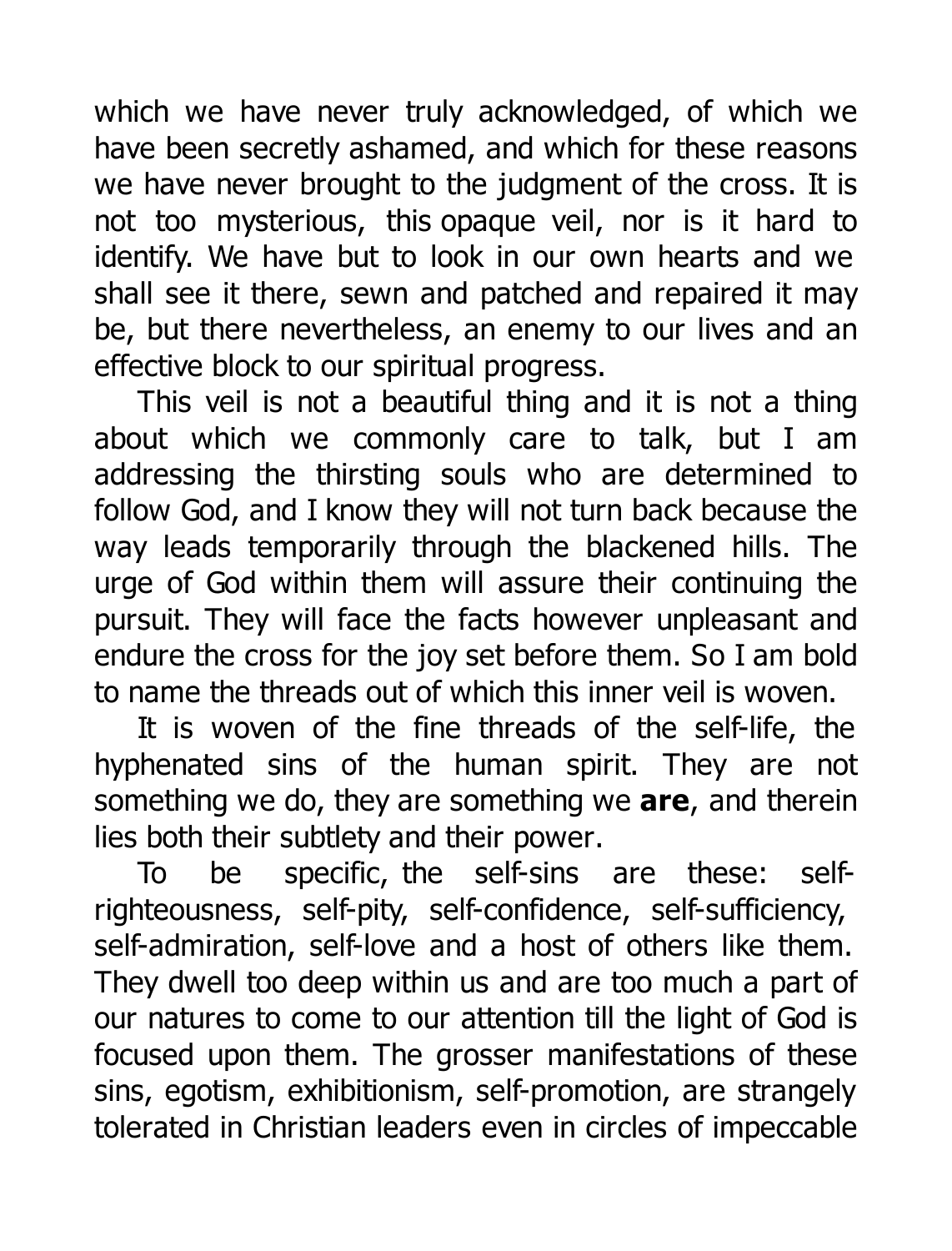orthodoxy. They are so much in evidence as actually, for many people, to become identified with the gospel. I trust it is not a cynical observation to say that they appear these days to be a requisite for popularity in some sections of the Church visible. Promoting self under the guise of promoting Christ is currently so common as to excite little notice.

One should suppose that proper instruction in the doctrines of man's depravity and the necessity for justification through the righteousness of Christ alone would deliver us from the power of the self-sins; but it does not work out that way. Self can live unrebuked at the very altar. It can watch the bleeding Victim die and not be in the least affected by what it sees. It can fight for the faith of the Reformers and preach eloquently the creed of salvation by grace, and gain strength by its efforts. To tell all the truth, it seems actually to feed upon orthodoxy and is more at home in a Bible Conference than in a tavern. Our very state of longing after God may afford it an excellent condition under which to thrive and grow.

Self is the opaque veil that hides the Face of God from us. It can be removed only in spiritual experience, never by mere instruction. As well try to instruct leprosy out of our system. There must be a work of God in destruction before we are free. We must invite the cross to do its deadly work within us. We must bring our self-sins to the cross for judgment. We must prepare ourselves for an ordeal of suffering in some measure like that through which our Saviour passed when He suffered under Pontius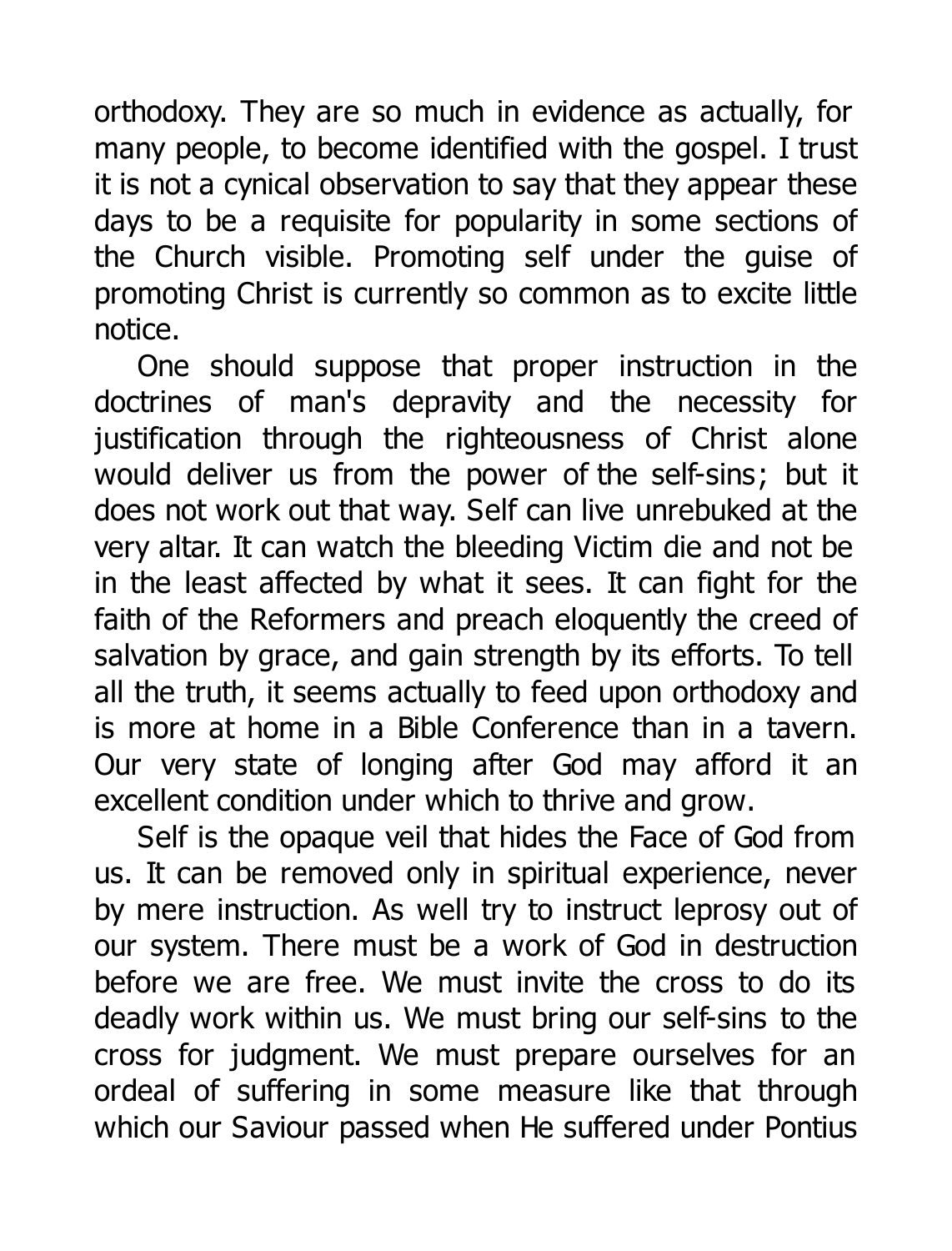Pilate.

Let us remember: when we talk of the rending of the veil we are speaking in a figure, and the thought of it is poetical, almost pleasant; but in actuality there is nothing pleasant about it. In human experience that veil is made of living spiritual tissue; it is composed of the sentient, quivering stuff of which our whole beings consist, and to touch it is to touch us where we feel pain. To tear it away is to injure us, to hurt us and make us bleed. To say otherwise is to make the cross no cross and death no death at all. It is never fun to die. To rip through the dear and tender stuff of which life is made can never be anything but deeply painful. Yet that is what the cross did to Jesus and it is what the cross would do to every man to set him free.

Let us beware of tinkering with our inner life in hope ourselves to rend the veil. God must do everything for us. Our part is to yield and trust. We must confess, forsake, repudiate the self-life, and then reckon it crucified. But we must be careful to distinguish lazy "acceptance" from the real work of God. We must insist upon the work being done. We dare not rest content with a neat doctrine of self-crucifixion. That is to imitate Saul and spare the best of the sheep and the oxen.

Insist that the work be done in very truth and it will be done. The cross is rough, and it is deadly, but it is effective. It does not keep its victim hanging there forever. There comes a moment when its work is finished and the suffering victim dies. After that is resurrection glory and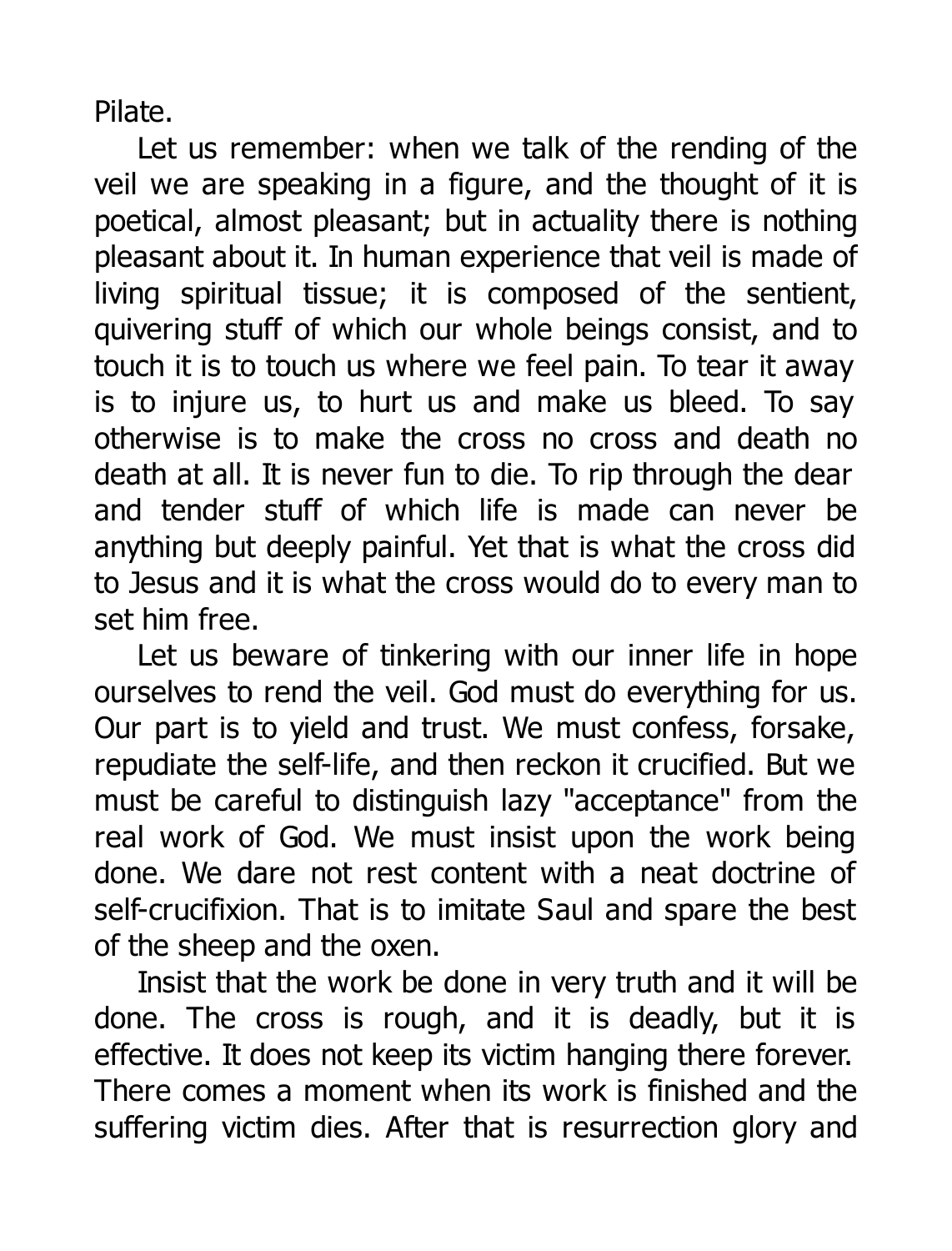power, and the pain is forgotten for joy that the veil is taken away and we have entered in actual spiritual experience the Presence of the living God.

**Lord, how excellent are Thy ways, and how devious and dark are the ways of man. Show us how to die, that we may rise again to newness of life. Rend the veil of our self-life from the top down as Thou didst rend the veil of the Temple. We would draw near in full assurance of faith. We would dwell with Thee in daily experience here on this earth so that we may be accustomed to the glory when we enter Thy heaven to dwell with Thee there. In Jesus' name, Amen.**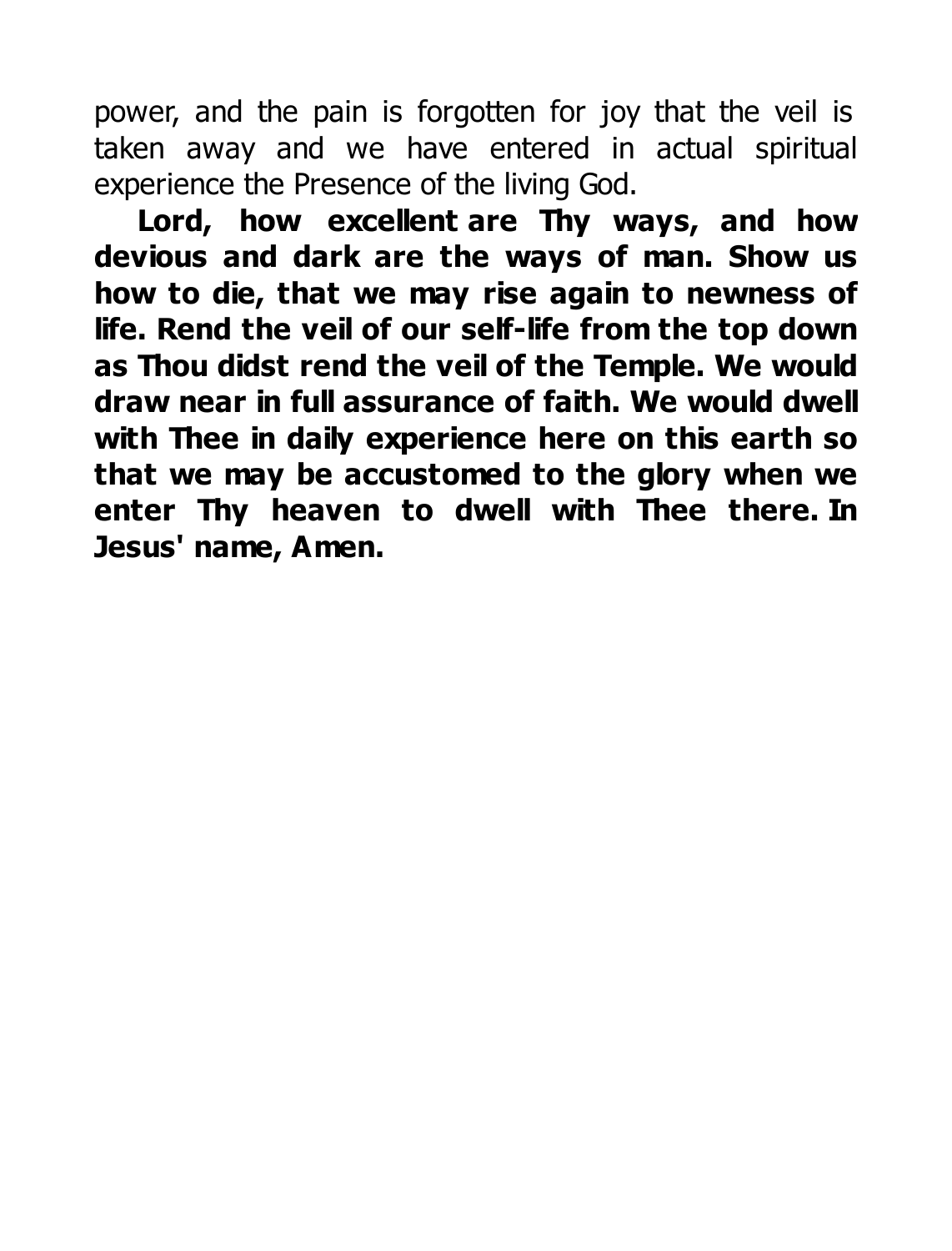# **IV**

### **Apprehending God**

O taste and see.--Psa. 34:8

It was Canon Holmes, of India, who more than twentyfive years ago called attention to the inferential character of the average man's faith in God. To most people God is an inference, not a reality. He is a deduction from evidence which they consider adequate; but He remains personally unknown to the individual. "He **must** be," they say, "therefore we believe He is." Others do not go even so far as this; they know of Him only by hearsay. They have never bothered to think the matter out for themselves, but have heard about Him from others, and have put belief in Him into the back of their minds along with the various odds and ends that make up their total creed. To many others God is but an ideal, another name for goodness, or beauty, or truth; or He is law, or life, or the creative impulse back of the phenomena of existence.

These notions about God are many and varied, but they who hold them have one thing in common: they do not know God in personal experience. The possibility of intimate acquaintance with Him has not entered their minds. While admitting His existence they do not think of Him as knowable in the sense that we know things or people.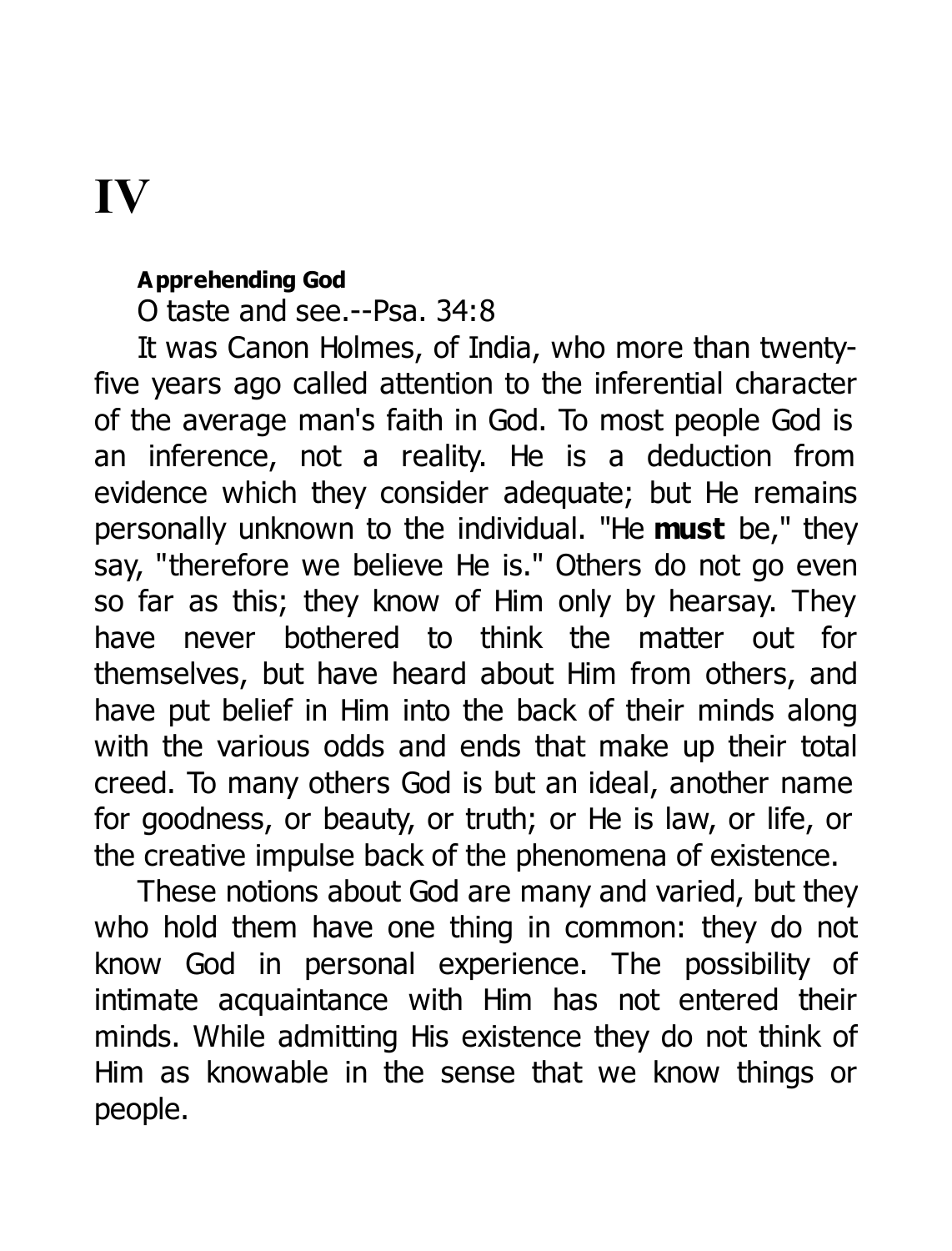Christians, to be sure, go further than this, at least in theory. Their creed requires them to believe in the personality of God, and they have been taught to pray, "Our Father, which art in heaven." Now personality and fatherhood carry with them the idea of the possibility of personal acquaintance. This is admitted, I say, in theory, but for millions of Christians, nevertheless, God is no more real than He is to the non-Christian. They go through life trying to love an ideal and be loyal to a mere principle.

Over against all this cloudy vagueness stands the clear scriptural doctrine that God can be known in personal experience. A loving Personality dominates the Bible, walking among the trees of the garden and breathing fragrance over every scene. Always a living Person is present, speaking, pleading, loving, working, and manifesting Himself whenever and wherever His people have the receptivity necessary to receive the manifestation.

The Bible assumes as a self-evident fact that men can know God with at least the same degree of immediacy as they know any other person or thing that comes within the field of their experience. The same terms are used to express the knowledge of God as are used to express knowledge of physical things. "O **taste** and see that the Lord is good." "All thy garments **smell** of myrrh, and aloes, and cassia, out of the ivory palaces." "My sheep **hear** my voice." "Blessed are the pure in heart, for they shall **see** God." These are but four of countless such passages from the Word of God. And more important than any proof text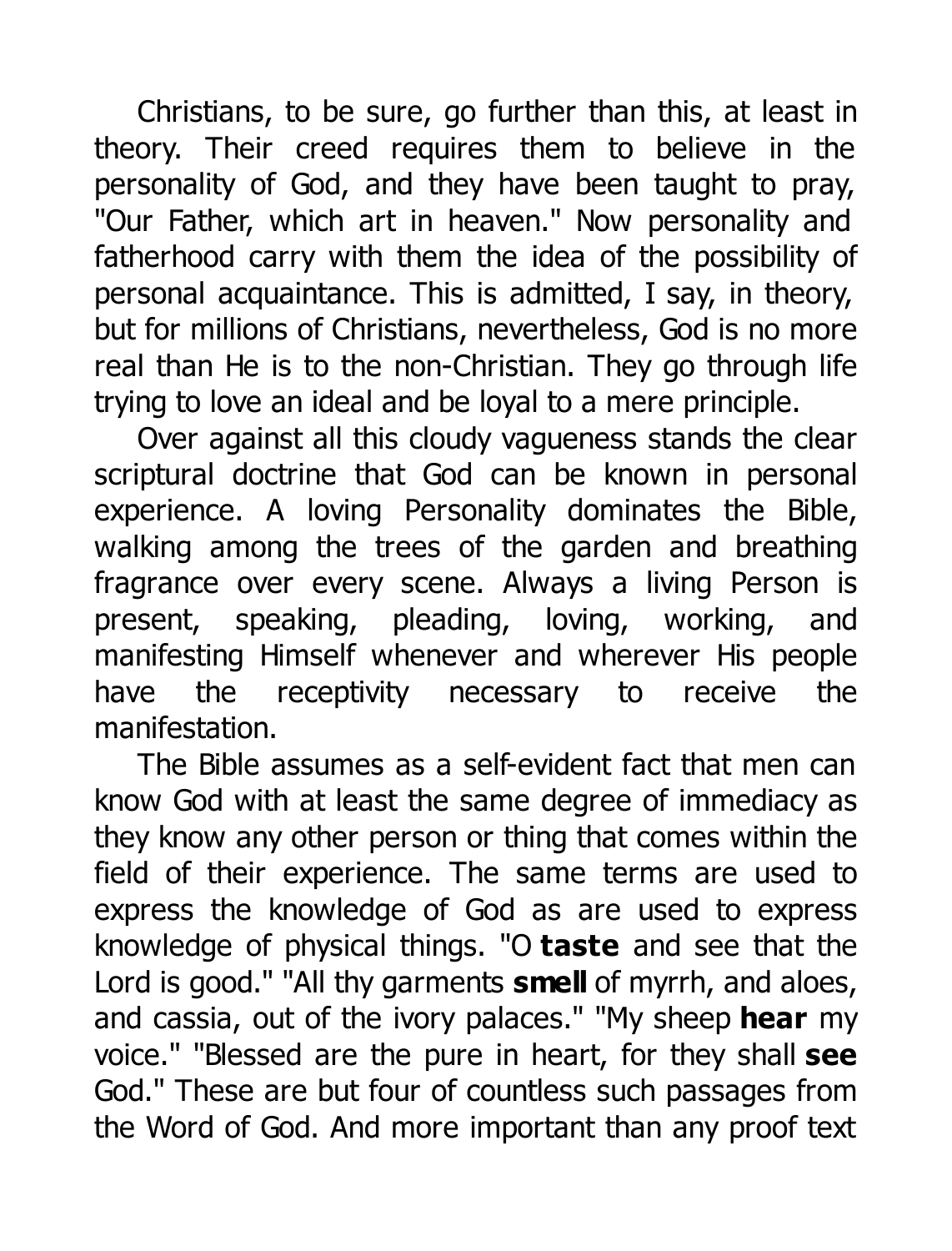is the fact that the whole import of the Scripture is toward this belief.

What can all this mean except that we have in our hearts organs by means of which we can know God as certainly as we know material things through our familiar five senses? We apprehend the physical world by exercising the faculties given us for the purpose, and we possess spiritual faculties by means of which we can know God and the spiritual world if we will obey the Spirit's urge and begin to use them.

That a saving work must first be done in the heart is taken for granted here. The spiritual faculties of the unregenerate man lie asleep in his nature, unused and for every purpose dead; that is the stroke which has fallen upon us by sin. They may be quickened to active life again by the operation of the Holy Spirit in regeneration; that is one of the immeasurable benefits which come to us through Christ's atoning work on the cross.

But the very ransomed children of God themselves: why do they know so little of that habitual conscious communion with God which the Scriptures seem to offer? The answer is our chronic unbelief. Faith enables our spiritual sense to function. Where faith is defective the result will be inward insensibility and numbness toward spiritual things. This is the condition of vast numbers of Christians today. No proof is necessary to support that statement. We have but to converse with the first Christian we meet or enter the first church we find open to acquire all the proof we need.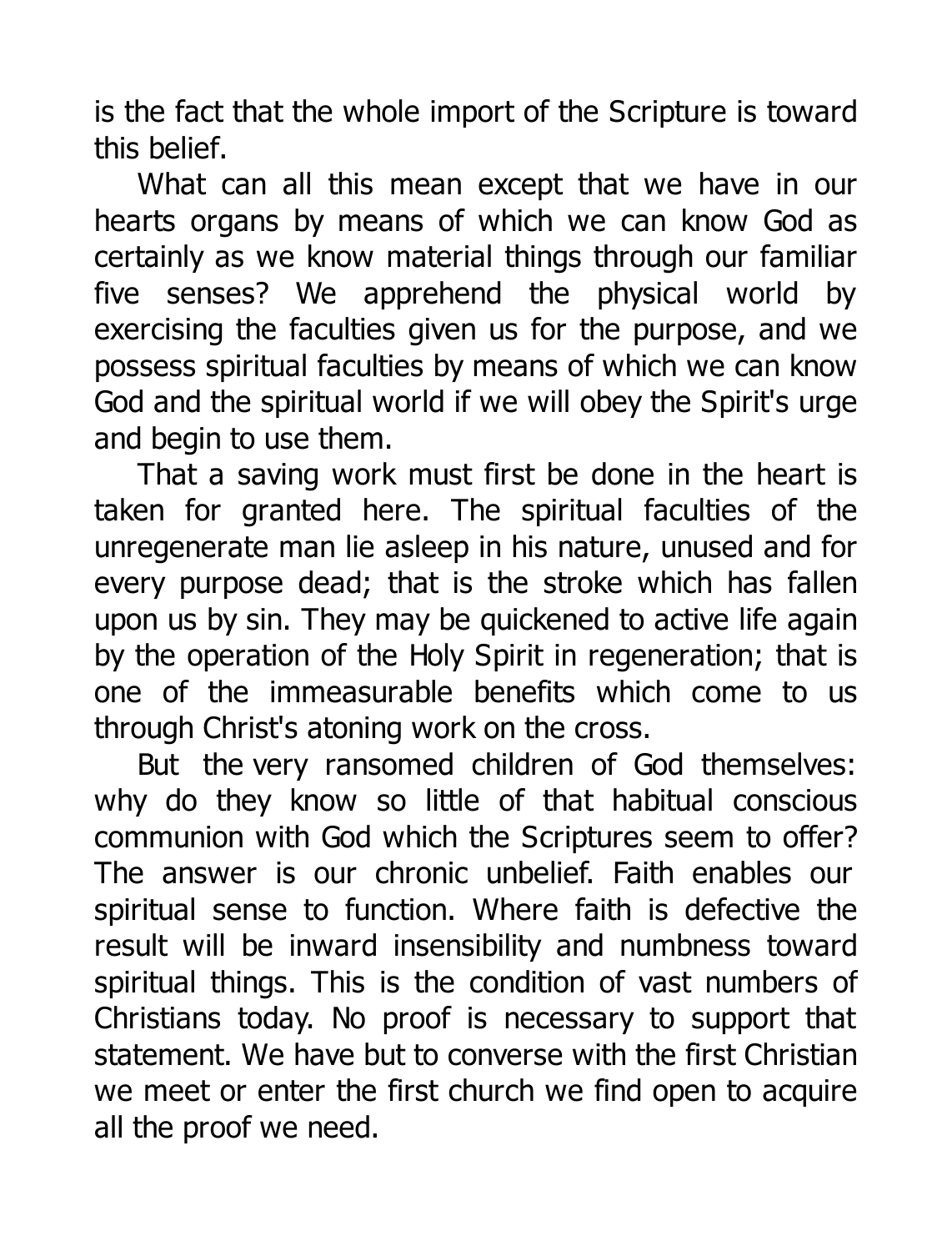A spiritual kingdom lies all about us, enclosing us, embracing us, altogether within reach of our inner selves, waiting for us to recognize it. God Himself is here waiting our response to His Presence. This eternal world will come alive to us the moment we begin to reckon upon its reality.

I have just now used two words which demand definition; or if definition is impossible, I must at least make clear what I mean when I use them. They are "reckon" and "reality."

What do I mean by **reality**? I mean that which has existence apart from any idea any mind may have of it, and which would exist if there were no mind anywhere to entertain a thought of it. That which is real has being in itself. It does not depend upon the observer for its validity.

I am aware that there are those who love to poke fun at the plain man's idea of reality. They are the idealists who spin endless proofs that nothing is real outside of the mind. They are the relativists who like to show that there are no fixed points in the universe from which we can measure anything. They smile down upon us from their lofty intellectual peaks and settle us to their own satisfaction by fastening upon us the reproachful term "absolutist." The Christian is not put out of countenance by this show of contempt. He can smile right back at them, for he knows that there is only One who is Absolute, that is God. But he knows also that the Absolute One has made this world for man's uses, and, while there is nothing fixed or real in the last meaning of the words (the meaning as applied to God) **for every purpose of human life we**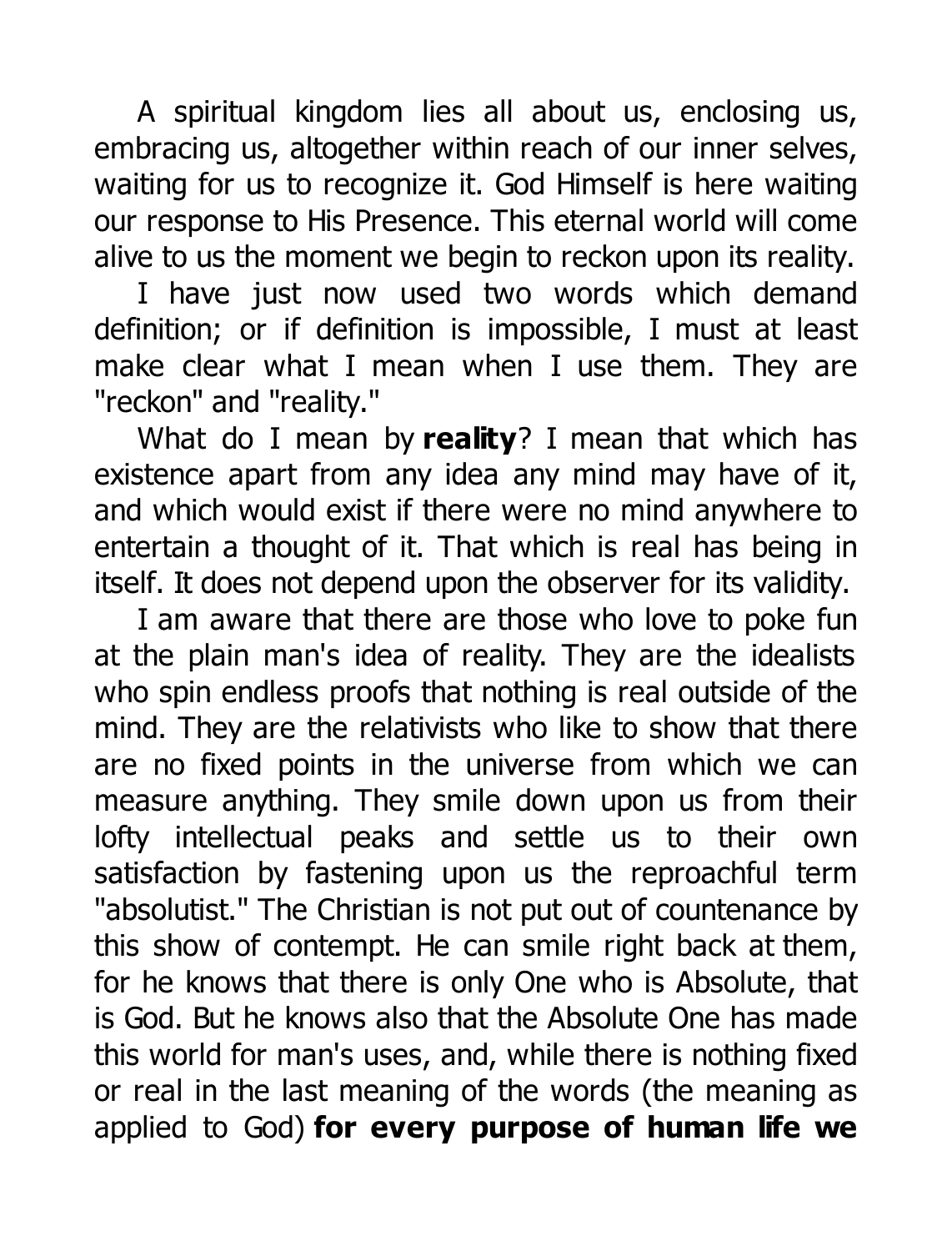**are permitted to act as if there were**. And every man does act thus except the mentally sick. These unfortunates also have trouble with reality, but they are consistent; they insist upon living in accordance with their ideas of things. They are honest, and it is their very honesty that constitutes them a social problem.

The idealists and relativists are not mentally sick. They prove their soundness by living their lives according to the very notions of reality which they in theory repudiate and by counting upon the very fixed points which they prove are not there. They could earn a lot more respect for their notions if they were willing to live by them; but this they are careful not to do. Their ideas are brain-deep, not lifedeep. Wherever life touches them they repudiate their theories and live like other men.

The Christian is too sincere to play with ideas for their own sake. He takes no pleasure in the mere spinning of gossamer webs for display. All his beliefs are practical. They are geared into his life. By them he lives or dies, stands or falls for this world and for all time to come. From the insincere man he turns away.

The sincere plain man knows that the world is real. He finds it here when he wakes to consciousness, and he knows that he did not think it into being. It was here waiting for him when he came, and he knows that when he prepares to leave this earthly scene it will be here still to bid him good-bye as he departs. By the deep wisdom of life he is wiser than a thousand men who doubt. He stands upon the earth and feels the wind and rain in his face and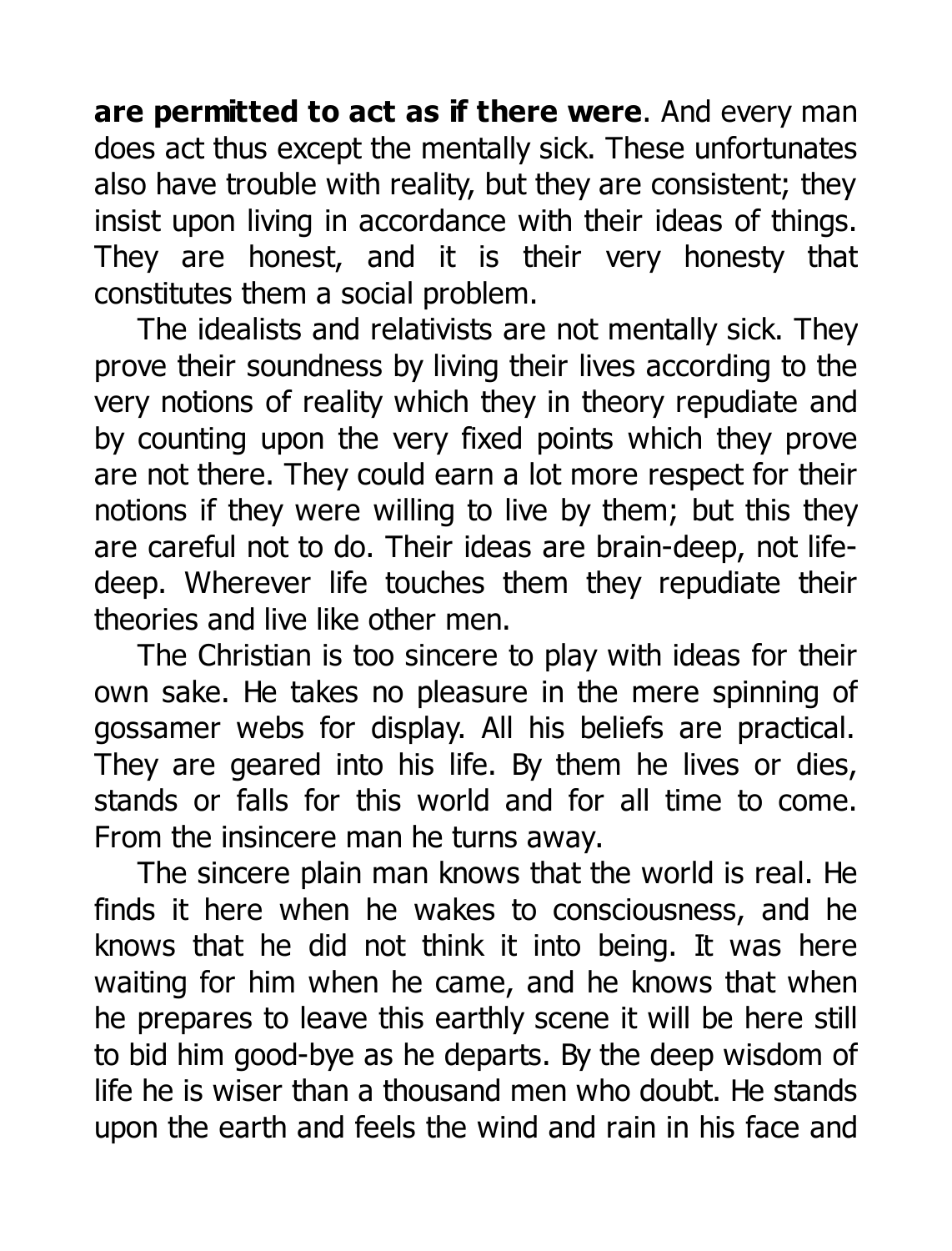he knows that they are real. He sees the sun by day and the stars by night. He sees the hot lightning play out of the dark thundercloud. He hears the sounds of nature and the cries of human joy and pain. These he knows are real. He lies down on the cool earth at night and has no fear that it will prove illusory or fail him while he sleeps. In the morning the firm ground will be under him, the blue sky above him and the rocks and trees around him as when he closed his eyes the night before. So he lives and rejoices in a world of reality.

With his five senses he engages this real world. All things necessary to his physical existence he apprehends by the faculties with which he has been equipped by the God who created him and placed him in such a world as this.

Now, by our definition also God is real. He is real in the absolute and final sense that nothing else is. All other reality is contingent upon His. The great Reality is God who is the Author of that lower and dependent reality which makes up the sum of created things, including ourselves. God has objective existence independent of and apart from any notions which we may have concerning Him. The worshipping heart does not create its Object. It finds Him here when it wakes from its moral slumber in the morning of its regeneration.

Another word that must be cleared up is the word **reckon**. This does not mean to visualize or imagine. Imagination is not faith. The two are not only different from, but stand in sharp opposition to, each other.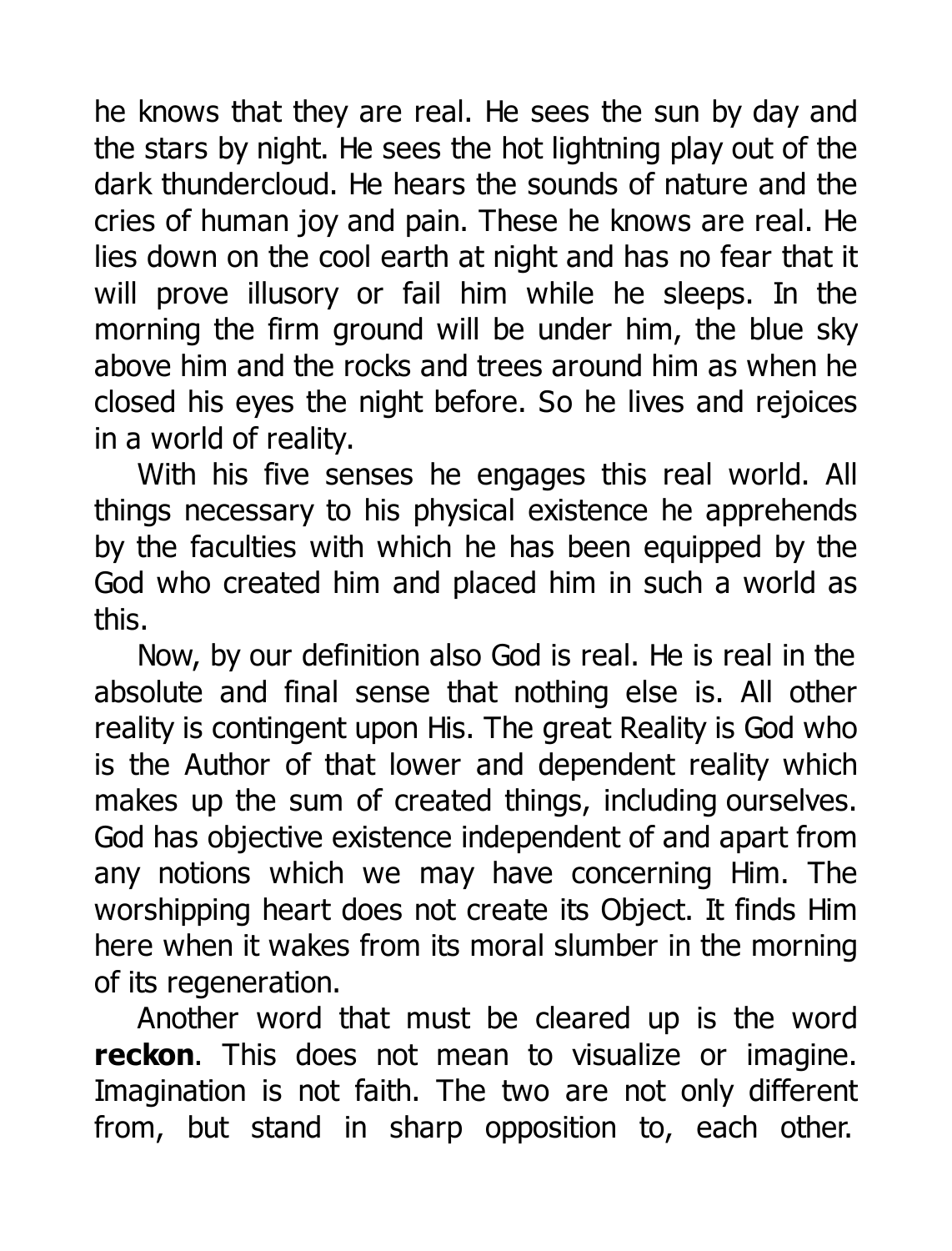Imagination projects unreal images out of the mind and seeks to attach reality to them. Faith creates nothing: it simply reckons upon that which is already **there.**

God and the spiritual world are real. We can reckon upon them with as much assurance as we reckon upon the familiar world around us. Spiritual things are there (or rather we should say **here**) inviting our attention and challenging our trust.

Our trouble is that we have established bad thought habits. We habitually think of the visible world as real and doubt the reality of any other. We do not deny the existence of the spiritual world but we doubt that it is real in the accepted meaning of the word.

The world of sense intrudes upon our attention day and night for the whole of our lifetime. It is clamorous, insistent and self-demonstrating. It does not appeal to our faith; it is here, assaulting our five senses, demanding to be accepted as real and final. But sin has so clouded the lenses of our hearts that we cannot see that other reality, the City of God, shining around us. The world of sense triumphs. The visible becomes the enemy of the invisible; the temporal, of the eternal. That is the curse inherited by every member of Adam's tragic race.

At the root of the Christian life lies belief in the invisible. The object of the Christian's faith is unseen reality.

Our uncorrected thinking, influenced by the blindness of our natural hearts and the intrusive ubiquity of visible things, tends to draw a contrast between the spiritual and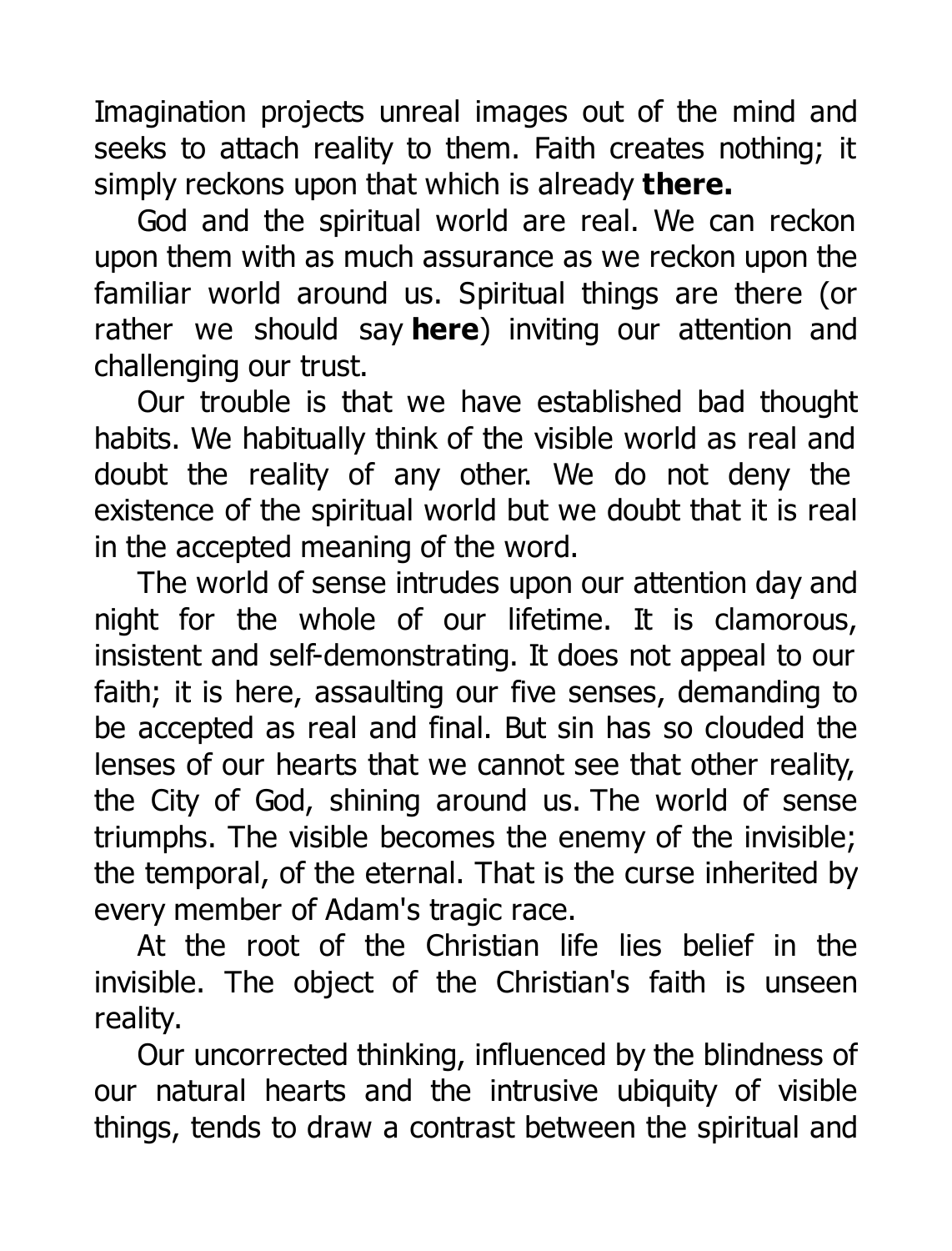the real; but actually no such contrast exists. The antithesis lies elsewhere: between the real and the imaginary, between the spiritual and the material, between the temporal and the eternal; but between the spiritual and the real, never. The spiritual **is** real.

If we would rise into that region of light and power plainly beckoning us through the Scriptures of truth we must break the evil habit of ignoring the spiritual. We must shift our interest from the seen to the unseen. For the great unseen Reality is God. "He that cometh to God must believe that he is, and that he is a rewarder of them that diligently seek him." This is basic in the life of faith. From there we can rise to unlimited heights. "Ye believe in God," said our Lord Jesus Christ, "believe also in me." Without the first there can be no second.

If we truly want to follow God we must seek to be other-worldly. This I say knowing well that that word has been used with scorn by the sons of this world and applied to the Christian as a badge of reproach. So be it. Every man must choose his world. If we who follow Christ, with all the facts before us and knowing what we are about, deliberately choose the Kingdom of God as our sphere of interest I see no reason why anyone should object. If we lose by it, the loss is our own; if we gain, we rob no one by so doing. The "other world," which is the object of this world's disdain and the subject of the drunkard's mocking song, is our carefully chosen goal and the object of our holiest longing.

But we must avoid the common fault of pushing the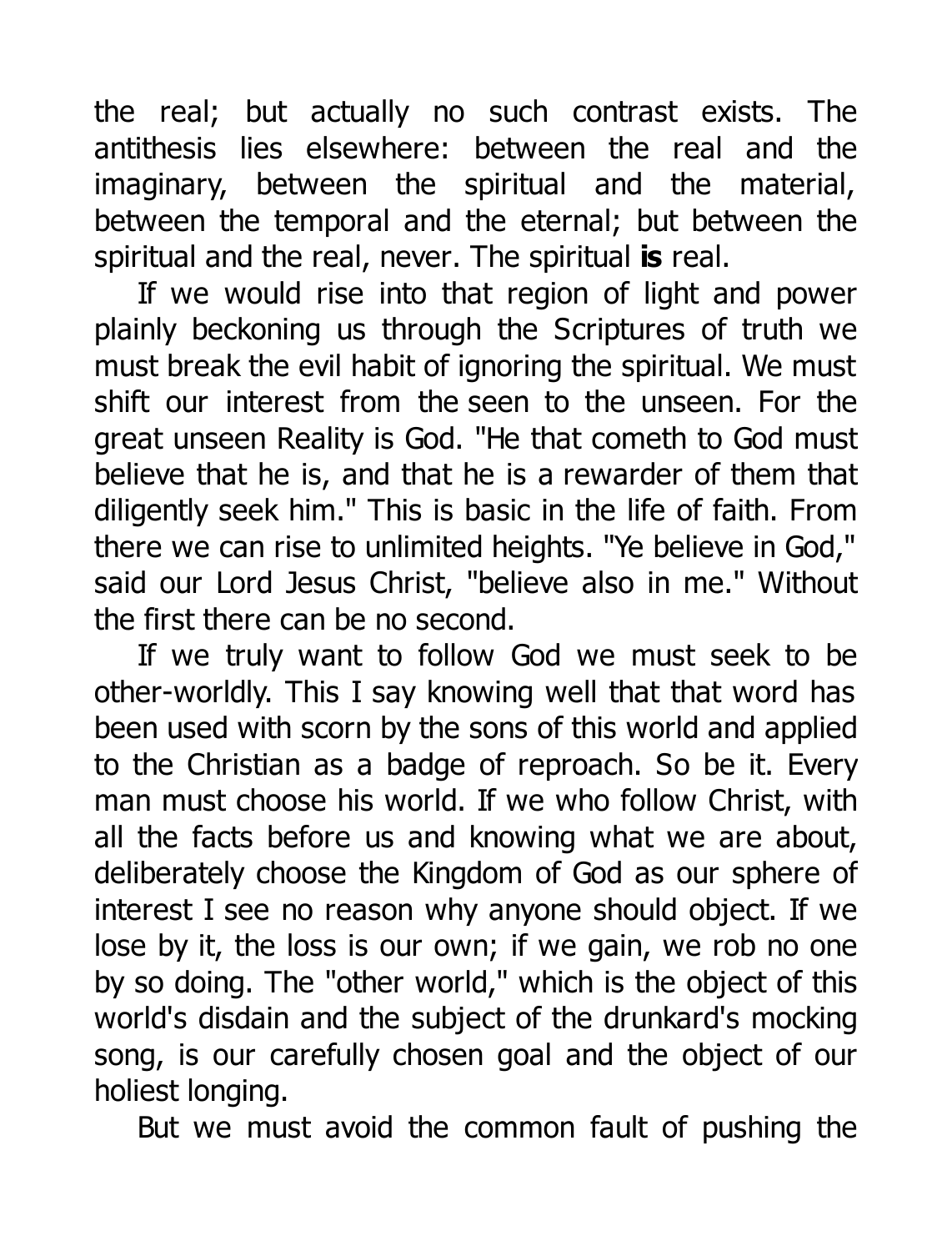"other world" into the future. It is not future, but present. It parallels our familiar physical world, and the doors between the two worlds are open. "Ye are come," says the writer to the Hebrews (and the tense is plainly present), "unto Mount Zion, and unto the city of the living God, the heavenly Jerusalem, and to an innumerable company of angels, to the general assembly and church of the firstborn, which are written in heaven, and to God the Judge of all, and to the spirits of just men made perfect, and to Jesus the mediator of the new covenant, and to the blood of sprinkling, that speaketh better things than that of Abel." All these things are contrasted with "the mount that might be touched" and "the sound of a trumpet and the voice of words" that might be heard. May we not safely conclude that, as the realities of Mount Sinai were apprehended by the senses, so the realities of Mount Zion are to be grasped by the soul? And this not by any trick of the imagination, but in downright actuality. The soul has eyes with which to see and ears with which to hear. Feeble they may be from long disuse, but by the life-giving touch of Christ alive now and capable of sharpest sight and most sensitive hearing.

As we begin to focus upon God the things of the spirit will take shape before our inner eyes. Obedience to the word of Christ will bring an inward revelation of the Godhead (John 14:21-23). It will give acute perception enabling us to see God even as is promised to the pure in heart. A new God consciousness will seize upon us and we shall begin to taste and hear and inwardly feel the God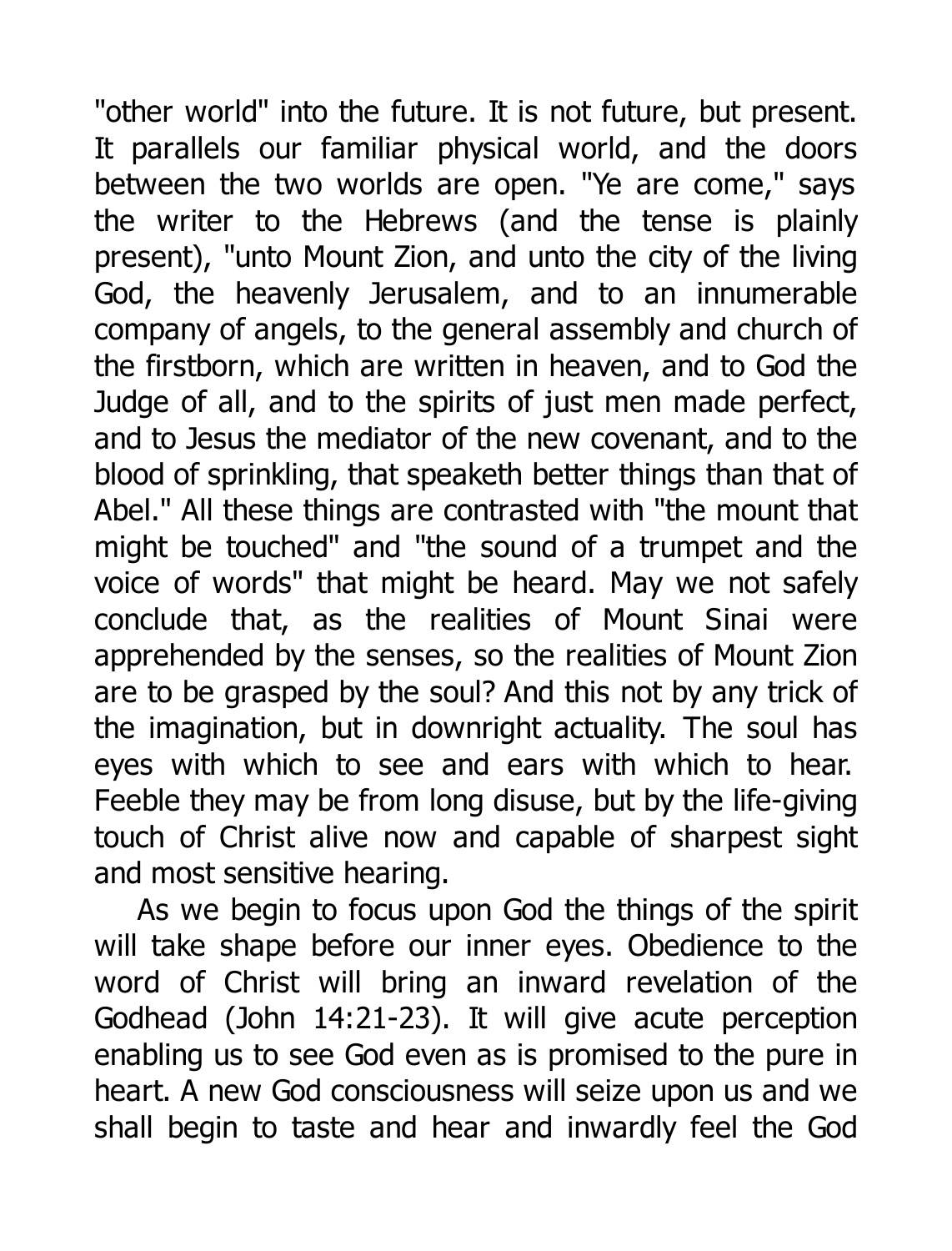who is our life and our all. There will be seen the constant shining of the light that lighteth every man that cometh into the world. More and more, as our faculties grow sharper and more sure, God will become to us the great All, and His Presence the glory and wonder of our lives.

**O God, quicken to life every power within me, that I may lay hold on eternal things. Open my eyes that I may see; give me acute spiritual perception; enable me to taste Thee and know that Thou art good. Make heaven more real to me than any earthly thing has ever been. Amen.**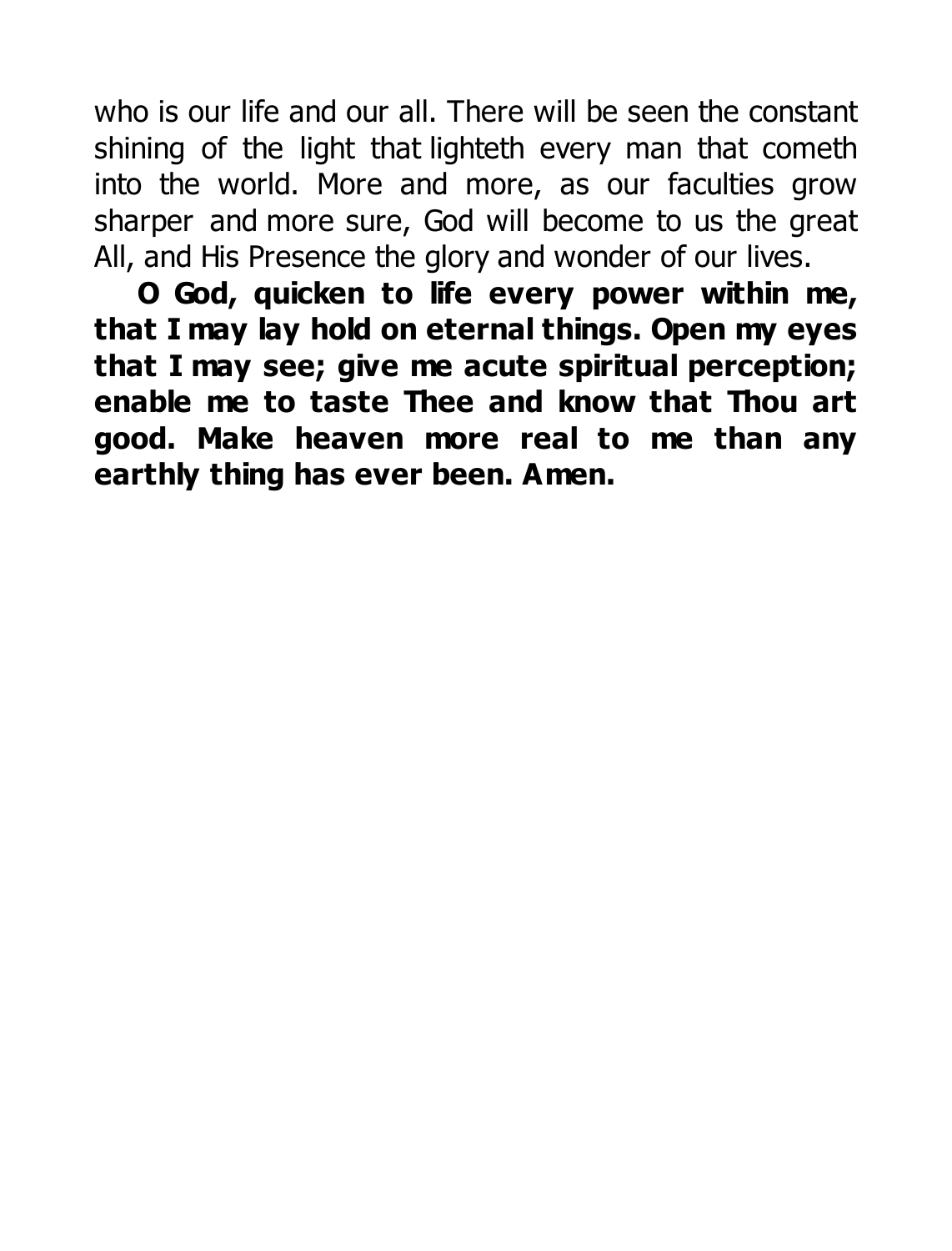### **V**

#### **The Universal Presence**

Whither shall I go from thy spirit? or whither shall I flee from thy presence?--Psa. 139:7

In all Christian teaching certain basic truths are found, hidden at times, and rather assumed than asserted, but necessary to all truth as the primary colors are found in and necessary to the finished painting. Such a truth is the divine immanence.

God dwells in His creation and is everywhere indivisibly present in all His works. This is boldly taught by prophet and apostle and is accepted by Christian theology generally. That is, it appears in the books, but for some reason it has not sunk into the average Christian's heart so as to become a part of his believing self. Christian teachers shy away from its full implications, and, if they mention it at all, mute it down till it has little meaning. I would guess the reason for this to be the fear of being charged with pantheism; but the doctrine of the divine Presence is definitely not pantheism.

Pantheism's error is too palpable to deceive anyone. It is that God is the sum of all created things. Nature and God are one, so that whoever touches a leaf or a stone touches God. That is of course to degrade the glory of the incorruptible Deity and, in an effort to make all things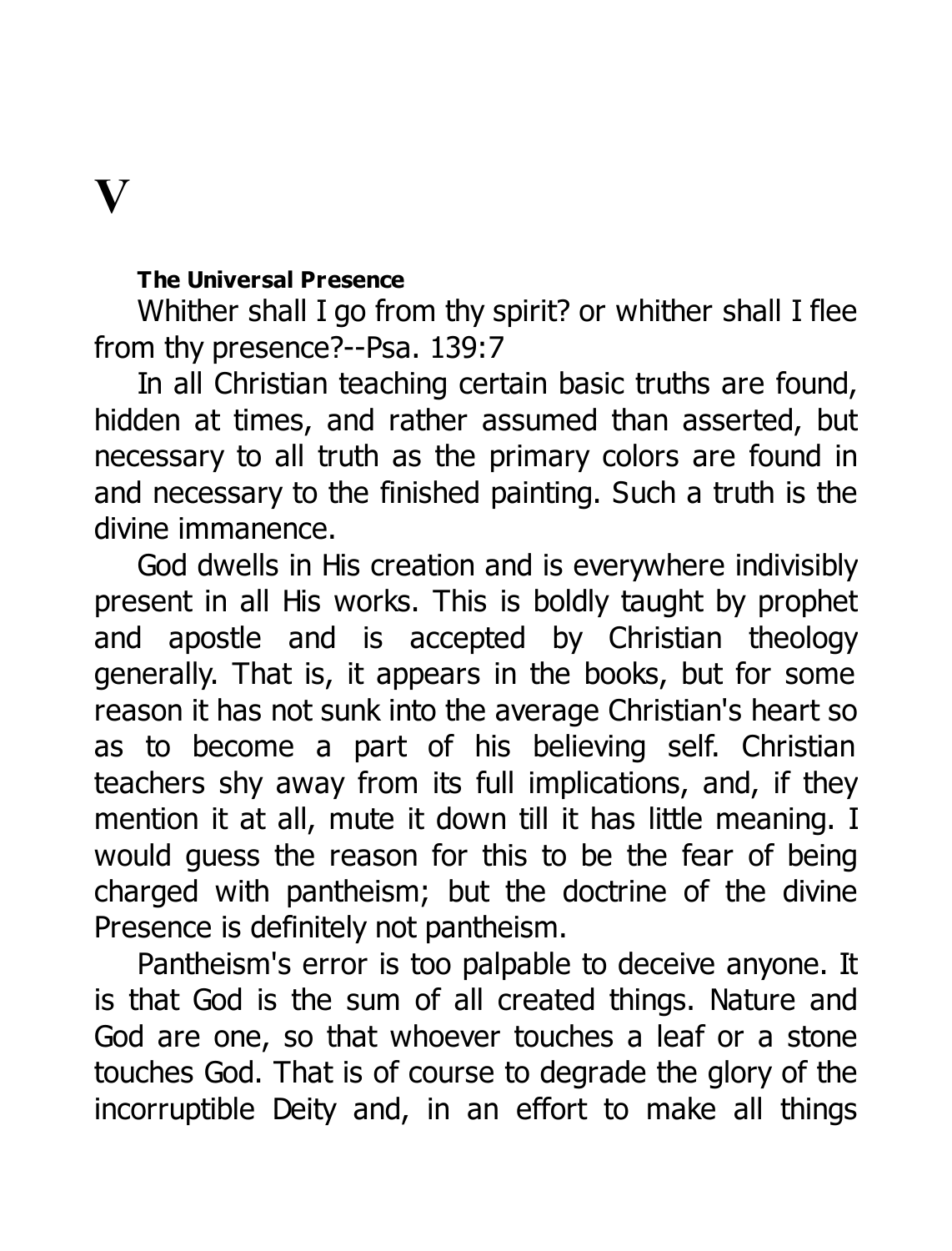divine, banish all divinity from the world entirely.

The truth is that while God dwells in His world He is separated from it by a gulf forever impassable. However closely He may be identified with the work of His hands **they** are and must eternally be **other than He**, and He is and must be antecedent to and independent of them. He is transcendent above all His works even while He is immanent within them.

What now does the divine immanence mean in direct Christian experience? It means simply that **God is here**. Wherever we are, God is here. There is no place, there can be no place, where He is not. Ten million intelligences standing at as many points in space and separated by incomprehensible distances can each one say with equal truth, God is here. No point is nearer to God than any other point. It is exactly as near to God from any place as it is from any other place. No one is in mere distance any further from or any nearer to God than any other person is.

These are truths believed by every instructed Christian. It remains for us to think on them and pray over them until they begin to glow within us.

"In the beginning God." Not **matter,** for matter is not self-causing. It requires an antecedent cause, and God is that Cause. Not **law,** for law is but a name for the course which all creation follows. That course had to be planned, and the Planner is God. Not **mind**, for mind also is a created thing and must have a Creator back of it. In the beginning God, the uncaused Cause of matter, mind and law. There we must begin.

Adam sinned and, in his panic, frantically tried to do the impossible: he tried to hide from the Presence of God.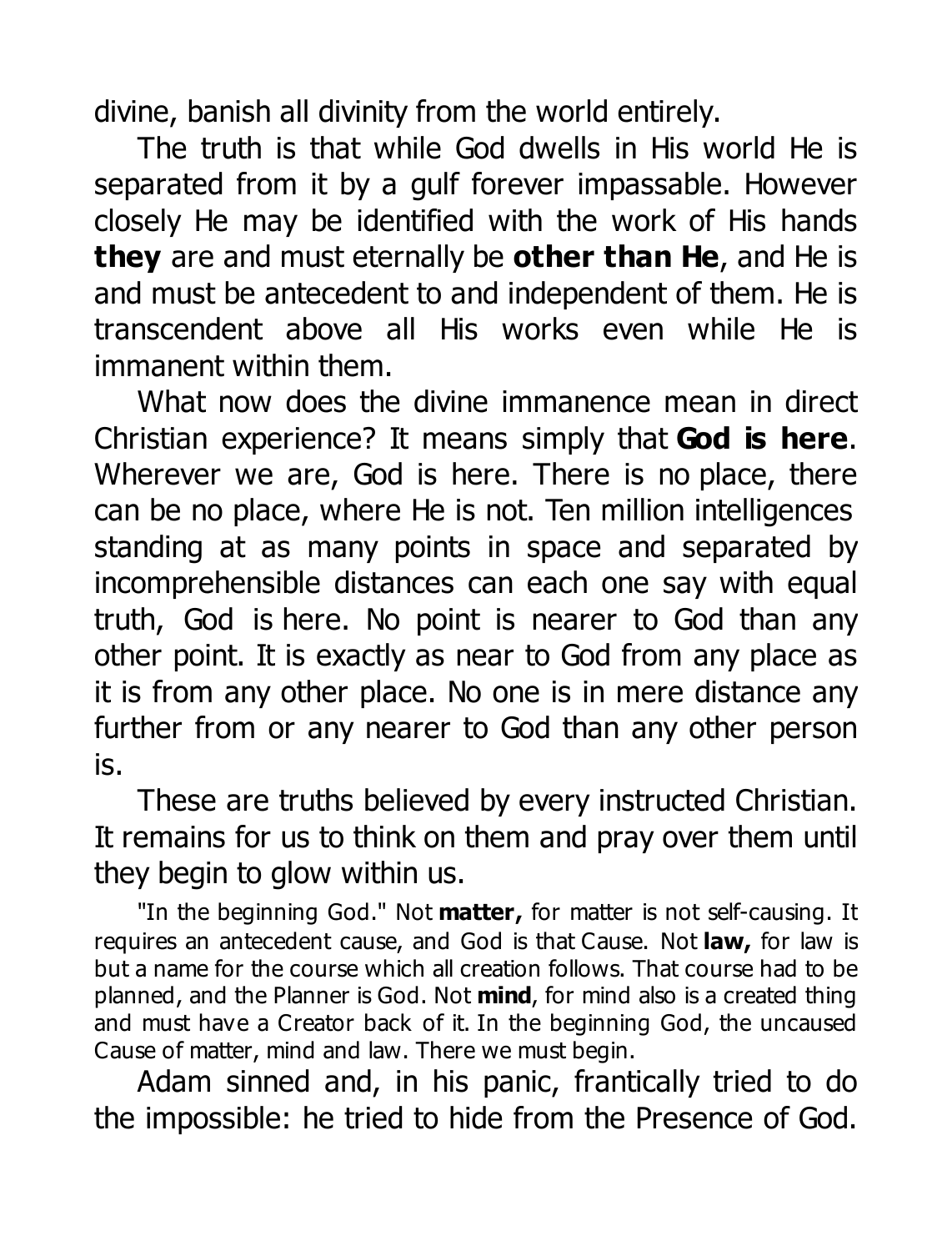David also must have had wild thoughts of trying to escape from the Presence, for he wrote, "Whither shall I go from thy spirit? or whither shall I flee from thy presence?" Then he proceeded through one of his most beautiful psalms to celebrate the glory of the divine immanence. "If I ascend up into heaven, thou art there: if I make my bed in hell, behold, thou art there. If I take the wings of the morning, and dwell in the uttermost parts of the sea; even there shall thy hand lead me, and thy right hand shall hold me." And he knew that God's **being** and God's **seeing** are the same, that the seeing Presence had been with him even before he was born, watching the mystery of unfolding life. Solomon exclaimed, "But will God indeed dwell on the earth? behold the heaven and the heaven of heavens cannot contain thee: how much less this house which I have builded." Paul assured the Athenians that "God is not far from any one of us: for in him we live, and move, and have our being."

If God is present at every point in space, if we cannot go where He is not, cannot even conceive of a place where He is not, why then has not that Presence become the one universally celebrated fact of the world? The patriarch Jacob, "in the waste howling wilderness," gave the answer to that question. He saw a vision of God and cried out in wonder, "Surely the Lord is in this place; and I knew it not." Jacob had never been for one small division of a moment outside the circle of that all-pervading Presence. But he knew it not. That was his trouble, and it is ours. Men do not know that God is here. What a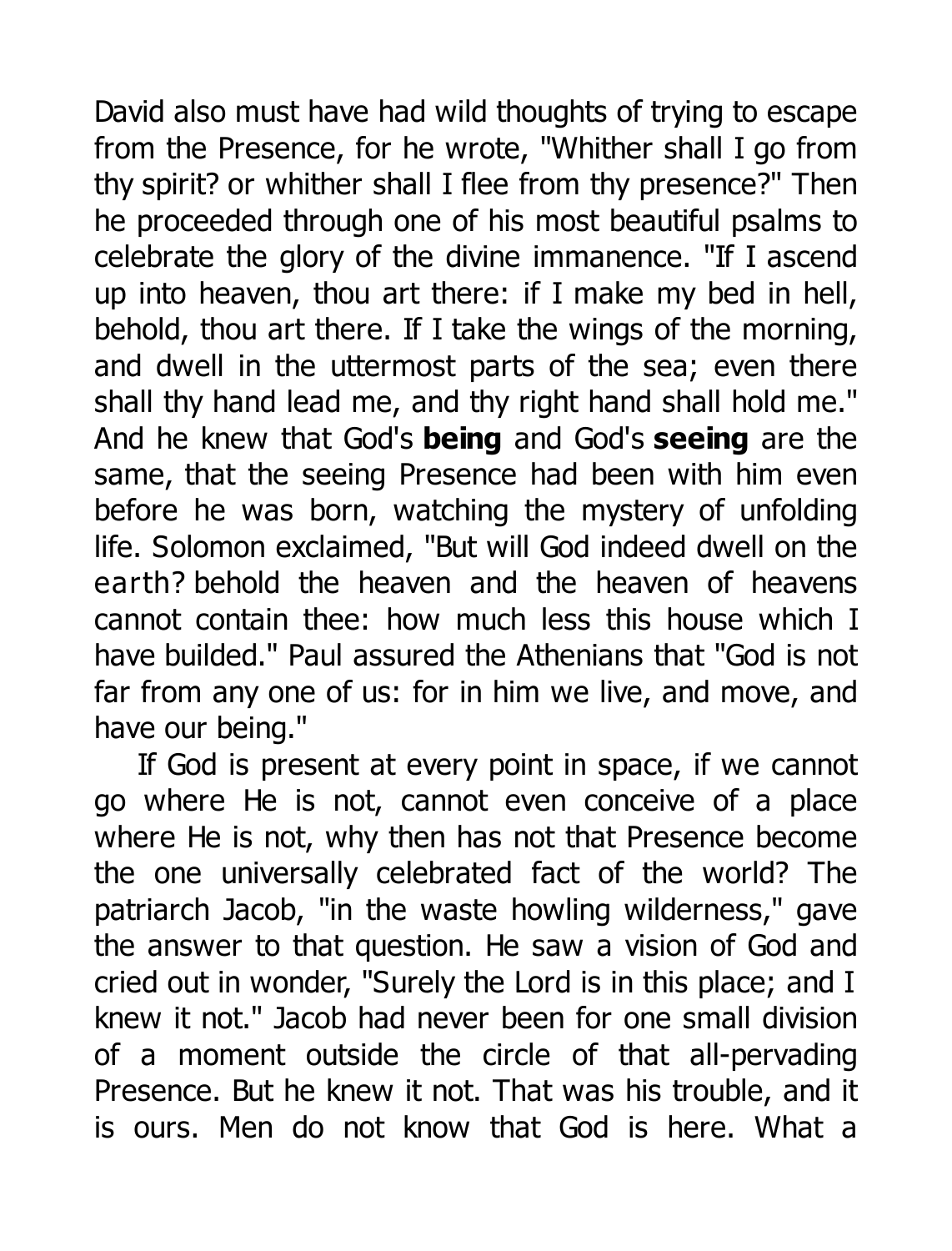difference it would make if they knew.

The Presence and the manifestation of the Presence are not the same. There can be the one without the other. God is here when we are wholly unaware of it. He is **manifest** only when and as we are aware of His Presence. On our part there must be surrender to the Spirit of God, for His work it is to show us the Father and the Son. If we co-operate with Him in loving obedience God will manifest Himself to us, and that manifestation will be the difference between a nominal Christian life and a life radiant with the light of His face.

Always, everywhere God is present, and always He seeks to discover Himself. To each one he would reveal not only that He is, but **what** He is as well. He did not have to be persuaded to discover Himself to Moses. "And the Lord descended in the cloud, and stood with him there, and proclaimed the name of the Lord." He not only made a verbal proclamation of His nature but He revealed His very Self to Moses so that the skin of Moses' face shone with the supernatural light. It will be a great moment for some of us when we begin to believe that God's promise of selfrevelation is literally true: that He promised much, but promised no more than He intends to fulfill.

Our pursuit of God is successful just because He is forever seeking to manifest Himself to us. The revelation of God to any man is not God coming from a distance upon a time to pay a brief and momentous visit to the man's soul. Thus to think of it is to misunderstand it all. The approach of God to the soul or of the soul to God is not to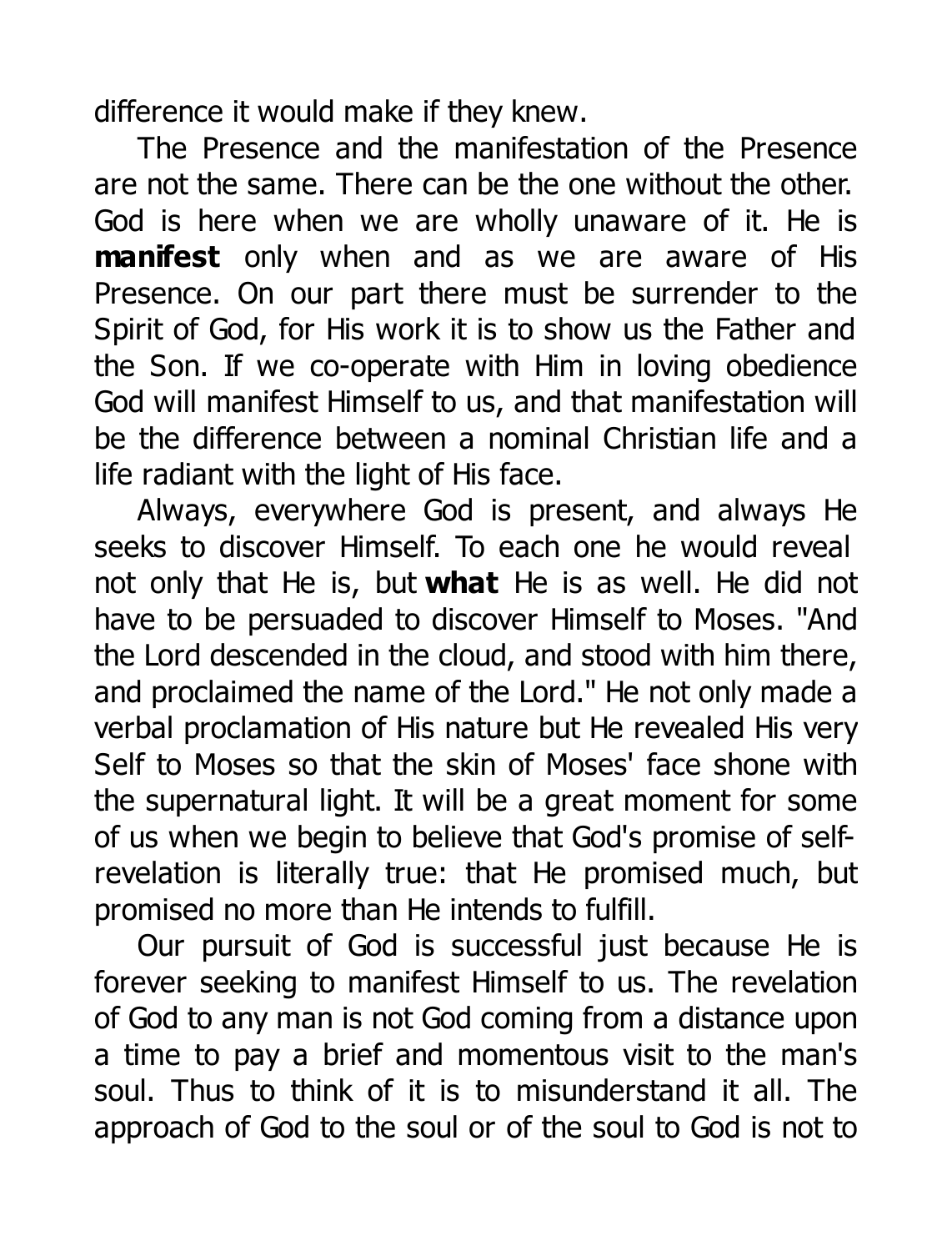be thought of in spatial terms at all. There is no idea of physical distance involved in the concept. It is not a matter of miles but of experience.

To speak of being near to or far from God is to use language in a sense always understood when applied to our ordinary human relationships. A man may say, "I feel that my son is coming nearer to me as he gets older," and yet that son has lived by his father's side since he was born and has never been away from home more than a day or so in his entire life. What then can the father mean? Obviously he is speaking of **experience**. He means that the boy is coming to know him more intimately and with deeper understanding, that the barriers of thought and feeling between the two are disappearing, that father and son are becoming more closely united in mind and heart.

So when we sing, "Draw me nearer, nearer, blessed Lord," we are not thinking of the nearness of place, but of the nearness of relationship. It is for increasing degrees of awareness that we pray, for a more perfect consciousness of the divine Presence. We need never shout across the spaces to an absent God. He is nearer than our own soul, closer than our most secret thoughts.

Why do some persons "find" God in a way that others do not? Why does God manifest His Presence to some and let multitudes of others struggle along in the half-light of imperfect Christian experience? Of course the will of God is the same for all. He has no favorites within His household. All He has ever done for any of His children He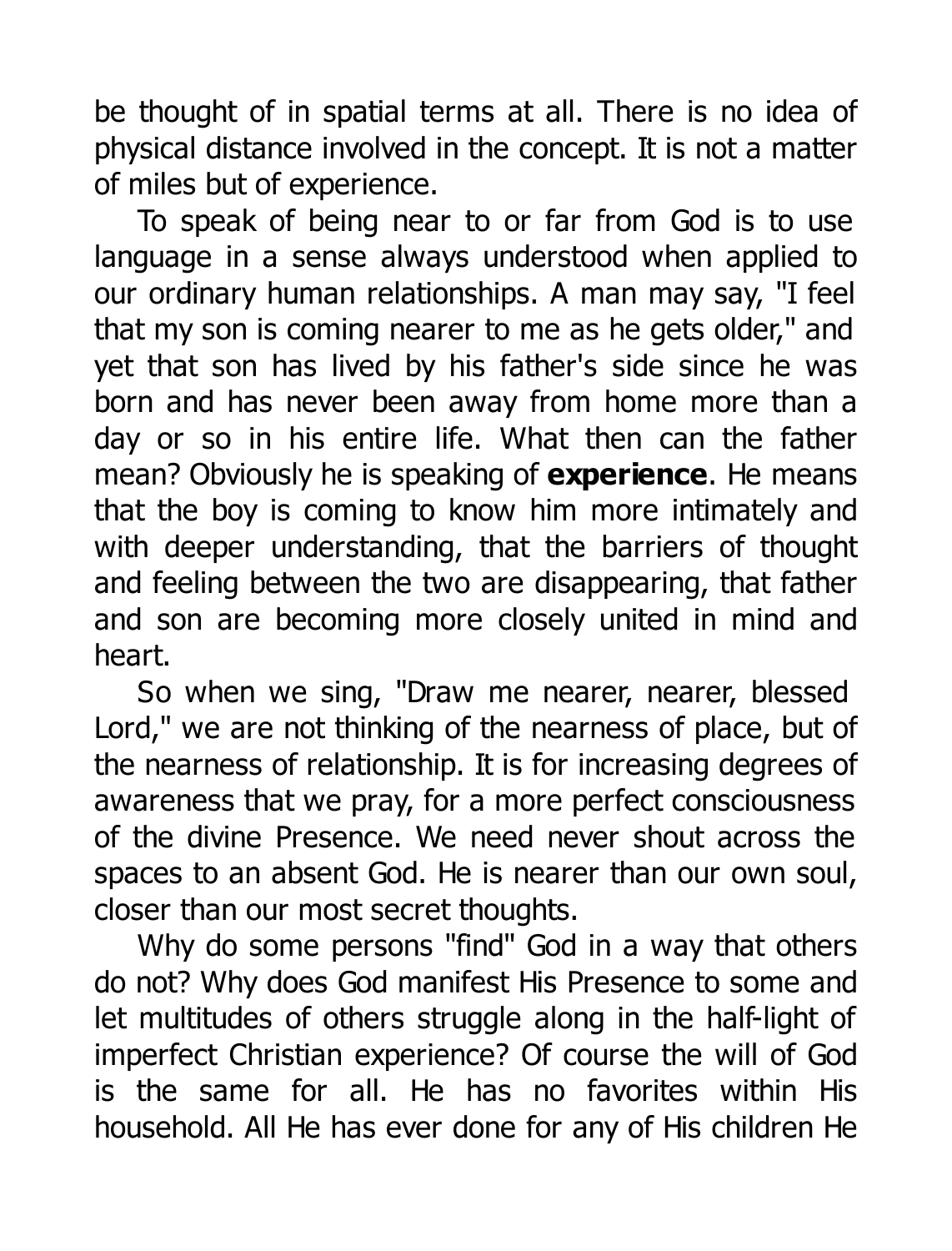will do for all of His children. The difference lies not with God but with us.

Pick at random a score of great saints whose lives and testimonies are widely known. Let them be Bible characters or well known Christians of post-Biblical times. You will be struck instantly with the fact that the saints were not alike. Sometimes the unlikenesses were so great as to be positively glaring. How different for example was Moses from Isaiah; how different was Elijah from David; how unlike each other were John and Paul, St. Francis and Luther, Finney and Thomas a Kempis. The differences are as wide as human life itself: differences of race, nationality, education, temperament, habit and personal qualities. Yet they all walked, each in his day, upon a high road of spiritual living far above the common way.

Their differences must have been incidental and in the eyes of God of no significance. In some vital quality they must have been alike. What was it?

I venture to suggest that the one vital quality which they had in common was **spiritual receptivity.** Something

in them was open to heaven, something which urged them Godward. Without attempting anything like a profound analysis I shall say simply that they had spiritual awareness and that they went on to cultivate it until it became the biggest thing in their lives. They differed from the average person in that when they felt the inward longing they **did something about it**. They acquired the lifelong habit of spiritual response. They were not disobedient to the heavenly vision. As David put it neatly, "When thou saidst, Seek ye my face; my heart said unto thee, Thy face, Lord, will I seek."

As with everything good in human life, back of this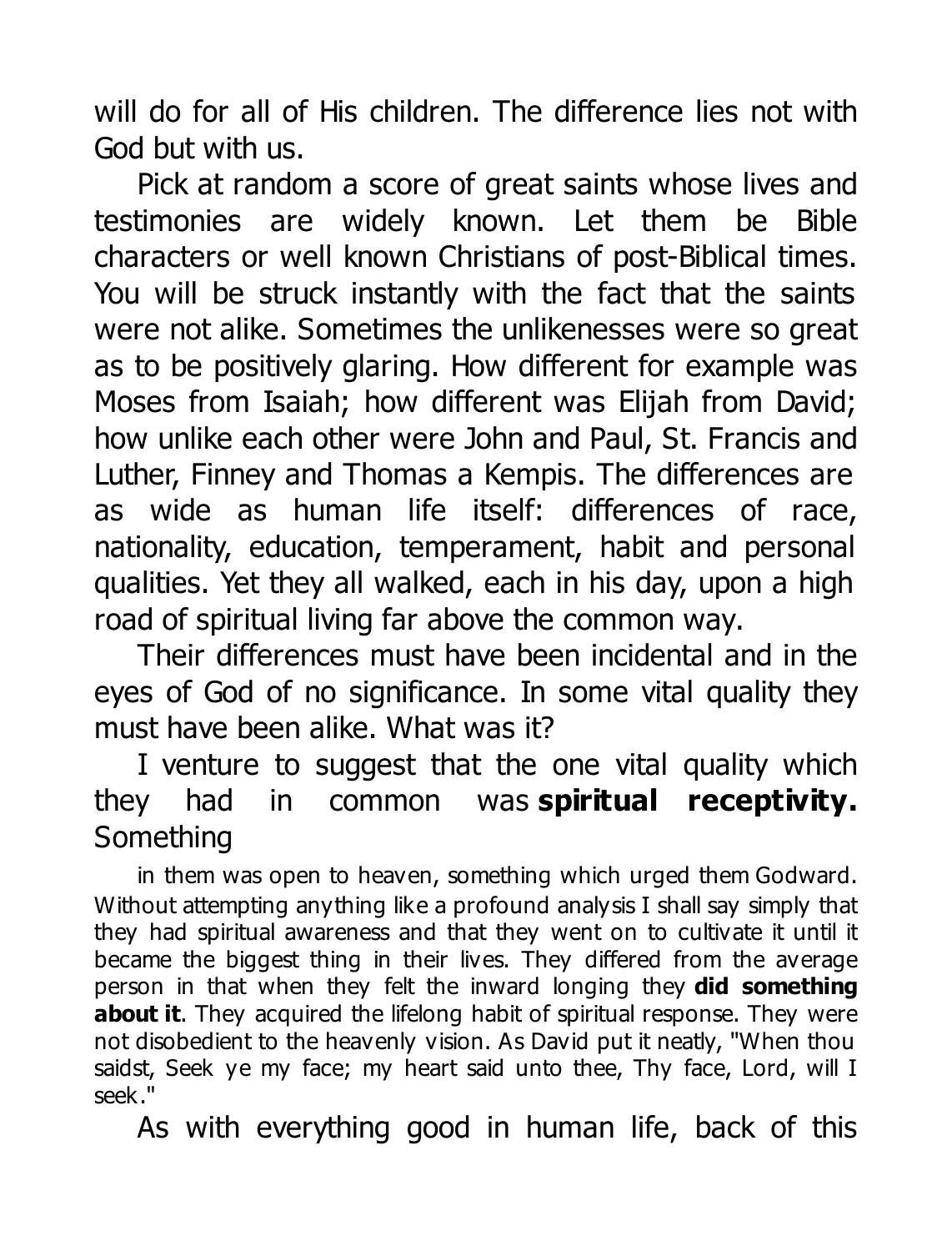receptivity is God. The sovereignty of God is here, and is felt even by those who have not placed particular stress upon it theologically. The pious Michael Angelo confessed this in a sonnet:

My unassisted heart is barren clay, That of its native self can nothing feed: Of good and pious works Thou art the seed, That quickens only where Thou sayest it may: Unless Thou show to us Thine own true way No man can find it: Father! Thou must lead.

These words will repay study as the deep and serious testimony of a great Christian.

Important as it is that we recognize God working in us, I would yet warn against a too-great preoccupation with the thought. It is a sure road to sterile passivity. God will not hold us responsible to understand the mysteries of election, predestination and the divine sovereignty. The best and safest way to deal with these truths is to raise our eyes to God and in deepest reverence say, "O Lord, Thou knowest." Those things belong to the deep and mysterious Profound of God's omniscience. Prying into them may make theologians, but it will never make saints.

Receptivity is not a single thing; it is a compound rather, a blending of several elements within the soul. It is an affinity for, a bent toward, a sympathetic response to, a desire to have. From this it may be gathered that it can be present in degrees, that we may have little or more or less, depending upon the individual. It may be increased by exercise or destroyed by neglect. It is not a sovereign and irresistible force which comes upon us as a seizure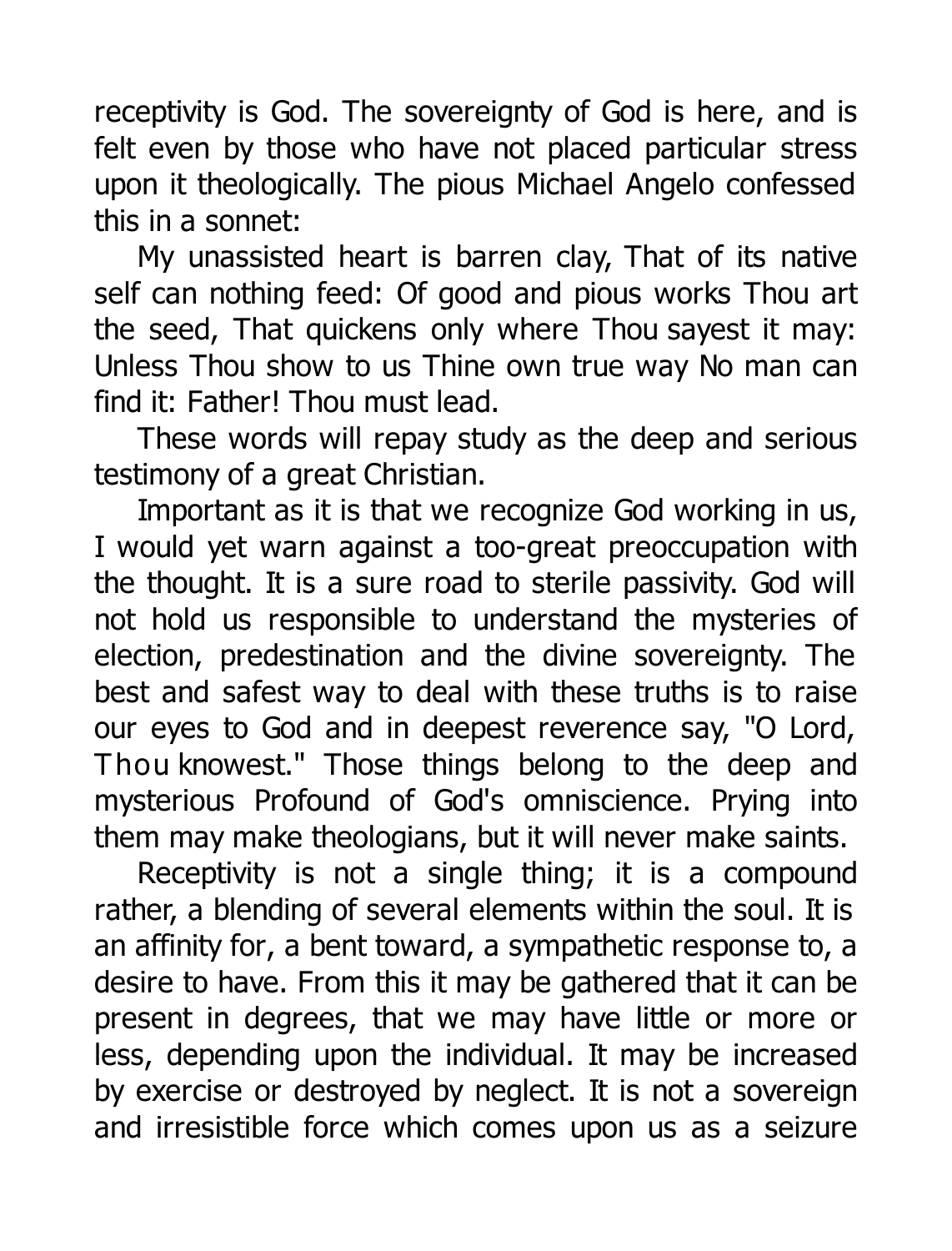from above. It is a gift of God, indeed, but one which must be recognized and cultivated as any other gift if it is to realize the purpose for which it was given.

Failure to see this is the cause of a very serious breakdown in modern evangelicalism. The idea of cultivation and exercise, so dear to the saints of old, has now no place in our total religious picture. It is too slow, too common. We now demand glamour and fast flowing dramatic action. A generation of Christians reared among push buttons and automatic machines is impatient of slower and less direct methods of reaching their goals. We have been trying to apply machine-age methods to our relations with God. We read our chapter, have our short devotions and rush away, hoping to make up for our deep inward bankruptcy by attending another gospel meeting or listening to another thrilling story told by a religious adventurer lately returned from afar.

The tragic results of this spirit are all about us. Shallow lives, hollow religious philosophies, the preponderance of the element of fun in gospel meetings, the glorification of men, trust in religious externalities, quasi-religious fellowships, salesmanship methods, the mistaking of dynamic personality for the power of the Spirit: these and such as these are the symptoms of an evil disease, a deep and serious malady of the soul.

For this great sickness that is upon us no one person is responsible, and no Christian is wholly free from blame. We have all contributed, directly or indirectly, to this sad state of affairs. We have been too blind to see, or too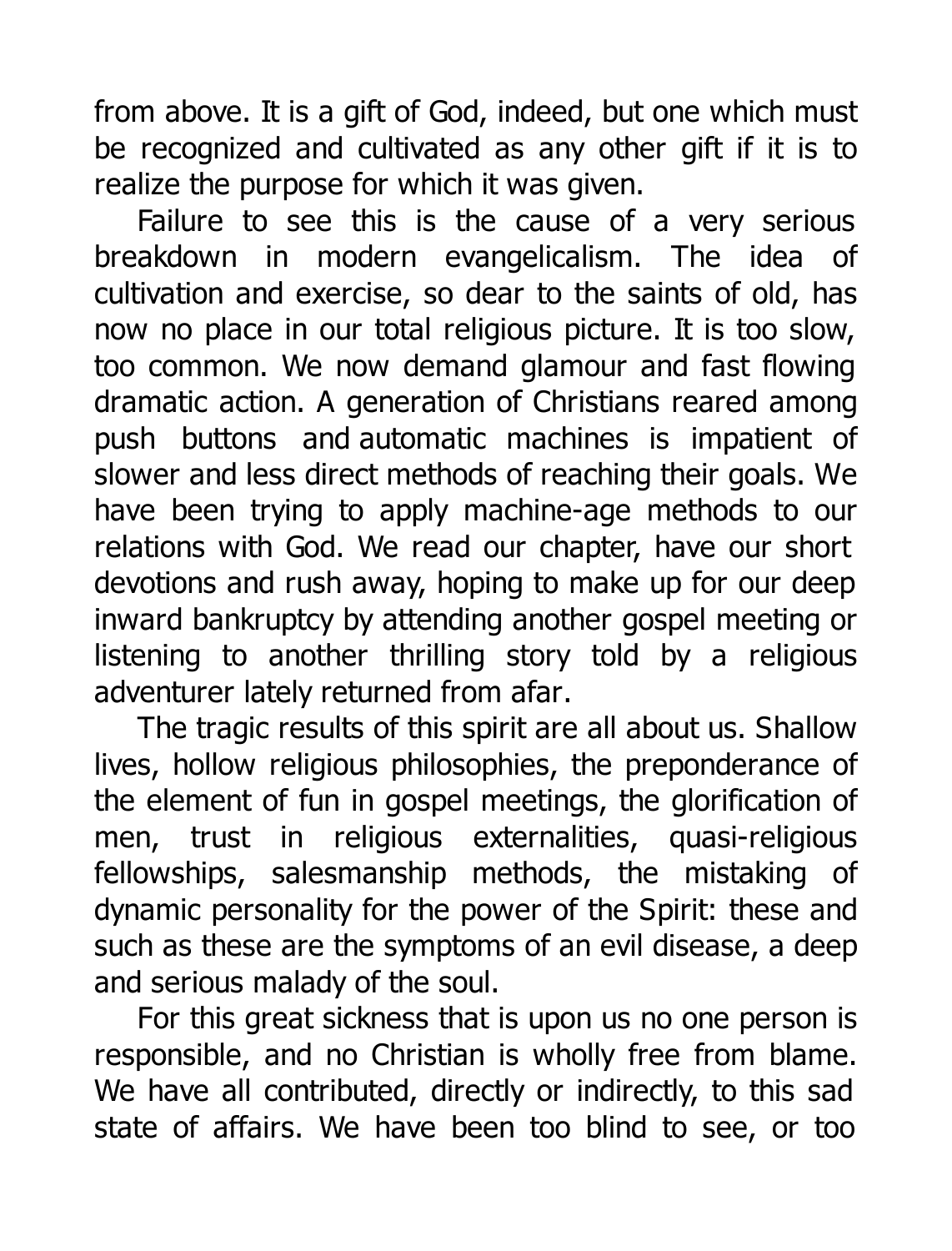timid to speak out, or too self-satisfied to desire anything better than the poor average diet with which others appear satisfied. To put it differently, we have accepted one another's notions, copied one another's lives and made one another's experiences the model for our own. And for a generation the trend has been downward. Now we have reached a low place of sand and burnt wire grass and, worst of all, we have made the Word of Truth conform to our experience and accepted this low plane as the very pasture of the blessed.

It will require a determined heart and more than a little courage to wrench ourselves loose from the grip of our times and return to Biblical ways. But it can be done. Every now and then in the past Christians have had to do it. History has recorded several large-scale returns led by such men as St. Francis, Martin Luther and George Fox. Unfortunately there seems to be no Luther or Fox on the horizon at present. Whether or not another such return may be expected before the coming of Christ is a question upon which Christians are not fully agreed, but that is not of too great importance to us now.

What God in His sovereignty may yet do on a worldscale I do not claim to know: but what He will do for the plain man or woman who seeks His face I believe I do know and can tell others. Let any man turn to God in earnest, let him begin to exercise himself unto godliness, let him seek to develop his powers of spiritual receptivity by trust and obedience and humility, and the results will exceed anything he may have hoped in his leaner and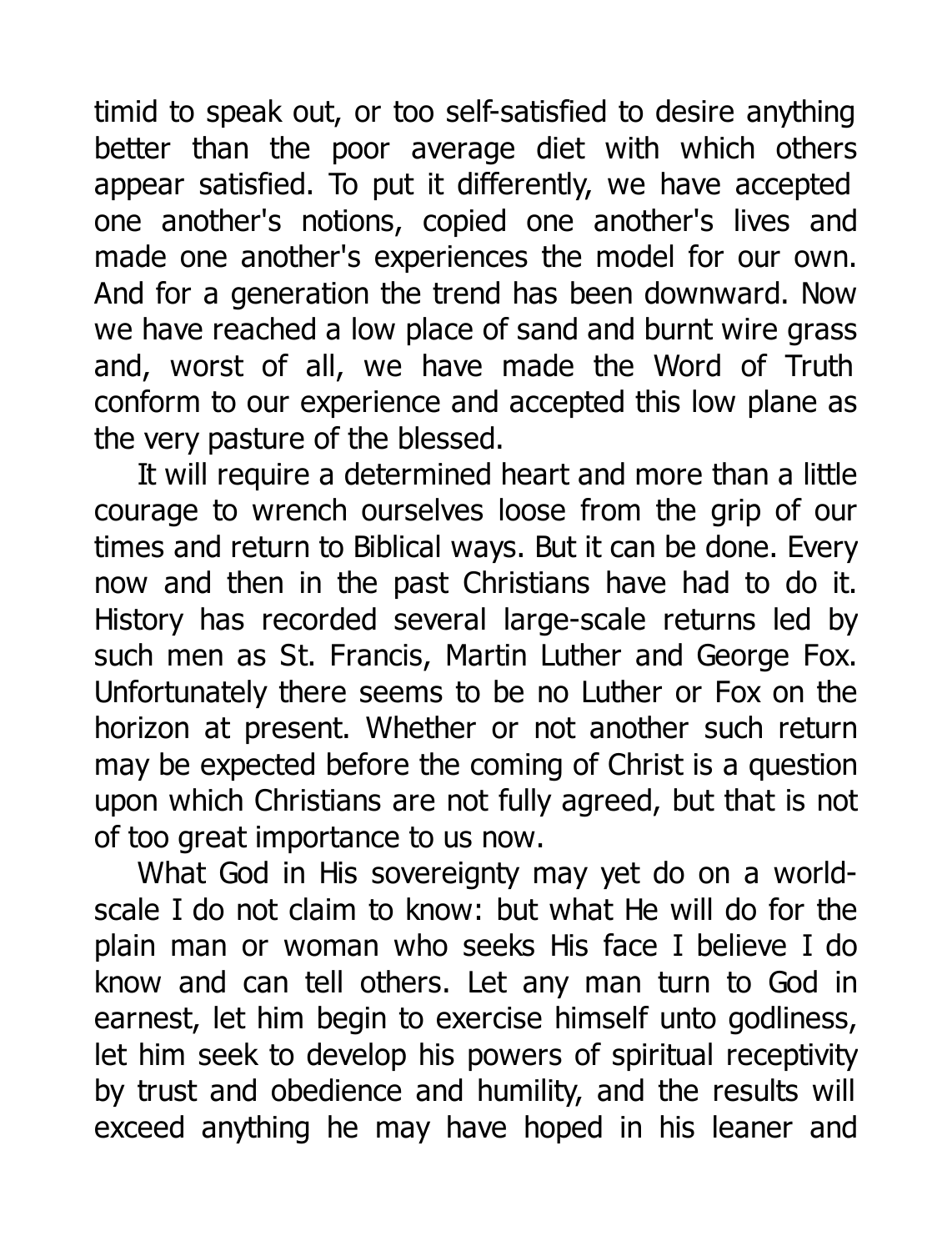weaker days.

Any man who by repentance and a sincere return to God will break himself out of the mold in which he has been held, and will go to the Bible itself for his spiritual standards, will be delighted with what he finds there.

Let us say it again: The Universal Presence is a fact. God is here. The whole universe is alive with His life. And He is no strange or foreign God, but the familiar Father of our Lord Jesus Christ whose love has for these thousands of years enfolded the sinful race of men. And always He is trying to get our attention, to reveal Himself to us, to communicate with us. We have within us the ability to know Him if we will but respond to His overtures. (And this we call pursuing God!) We will know Him in increasing degree as our receptivity becomes more perfect by faith and love and practice.

**O God and Father, I repent of my sinful preoccupation with visible things. The world has been too much with me. Thou hast been here and I knew it not. I have been blind to Thy Presence. Open my eyes that I may behold Thee in and around me. For Christ's sake, Amen.**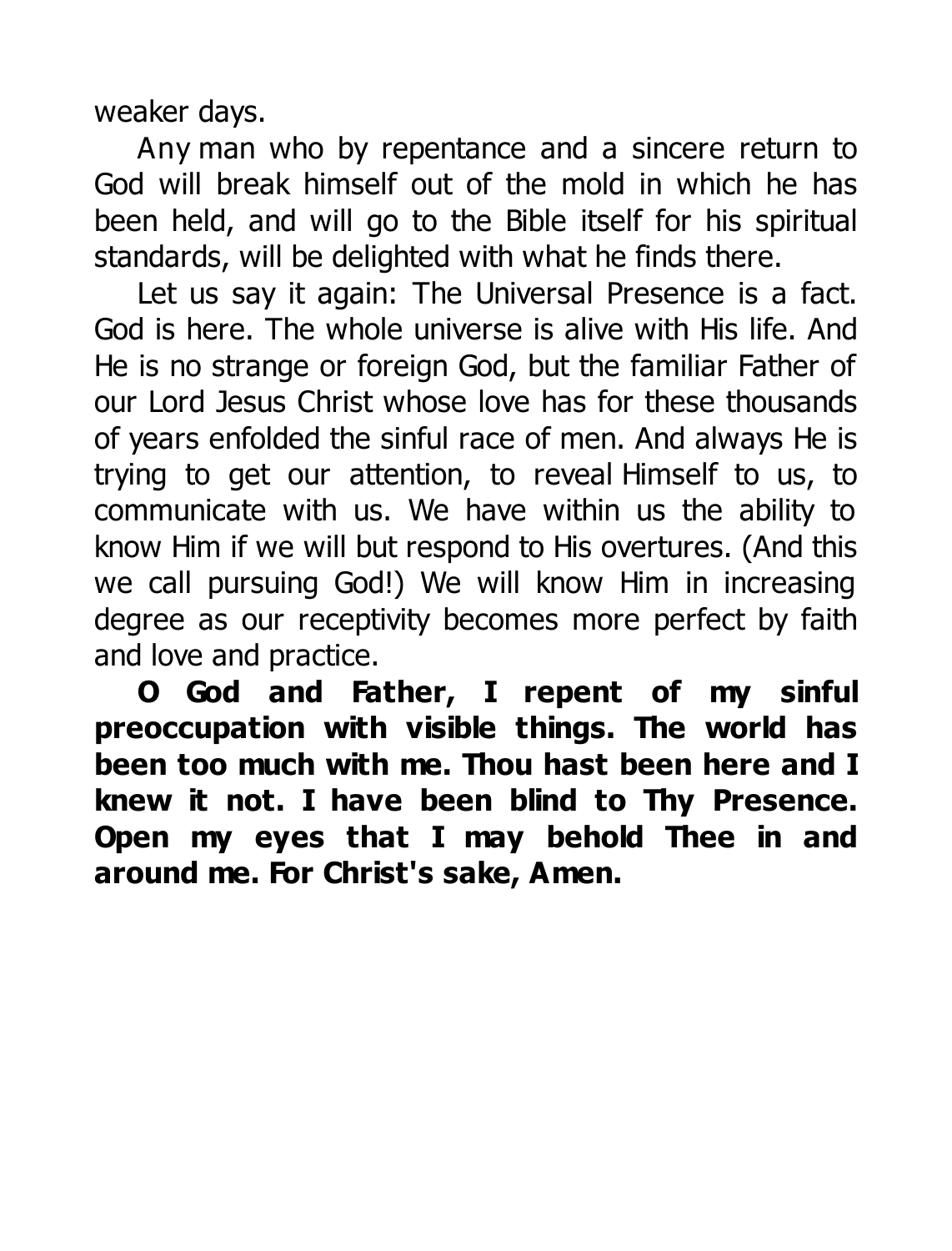## **VI**

### **The Speaking Voice**

In the beginning was the Word, and the Word was with God, and the Word was God.--John 1:1

An intelligent plain man, untaught in the truths of Christianity, coming upon this text, would likely conclude that John meant to teach that it is the nature of God to speak, to communicate His thoughts to others. And he would be right. A word is a medium by which thoughts are expressed, and the application of term to the Eternal Son leads us to believe that self-expression is inherent in the Godhead, that God is forever seeking to speak Himself out to His creation. The whole Bible supports the idea. God is speaking. Not God spoke, but **God is speaking.** He is by His nature continuously articulate. He fills the world with His speaking Voice.

One of the great realities with which we have to deal is the Voice of God in His world. The briefest and only satisfying cosmogony is this: "He spake and it was done." The **why** of natural law is the living Voice of God immanent in His creation. And this word of God which brought all worlds into being cannot be understood to mean the Bible, for it is not a written or printed word at all, but the expression of the will of God spoken into the structure of all things. This word of God is the breath of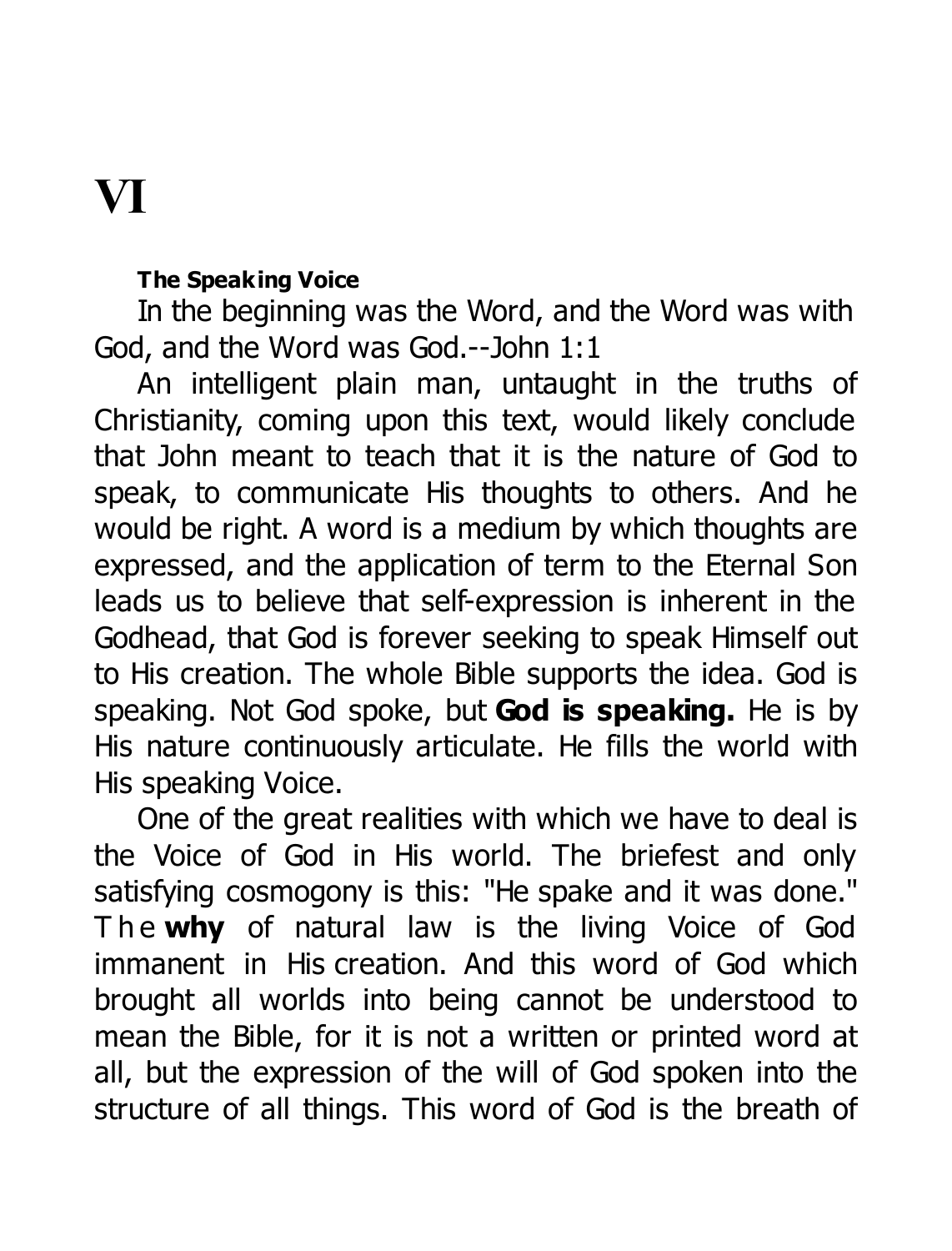God filling the world with living potentiality. The Voice of God is the most powerful force in nature, indeed the only force in nature, for all energy is here only because the power-filled Word is being spoken.

The Bible is the written word of God, and because it is written it is confined and limited by the necessities of ink and paper and leather. The Voice of God, however, is alive and free as the sovereign God is free. "The words that I speak unto you, they are spirit, and they are life." The life is in the speaking words. God's word in the Bible can have power only because it corresponds to God's word in the universe. It is the present Voice which makes the written Word all-powerful. Otherwise it would lie locked in slumber within the covers of a book.

We take a low and primitive view of things when we conceive of God at the creation coming into physical contact with things, shaping and fitting and building like a carpenter. The Bible teaches otherwise: "By the word of the Lord were the heavens made; and all the host of them by the breath of his mouth.... For he spake, and it was done; he commanded, and it stood fast." "Through faith we understand that the worlds were framed by the word of God." Again we must remember that God is referring here not to His written Word, but to His speaking Voice. His world-filling Voice is meant, that Voice which antedates the Bible by uncounted centuries, that Voice which has not been silent since the dawn of creation, but is sounding still throughout the full far reaches of the universe.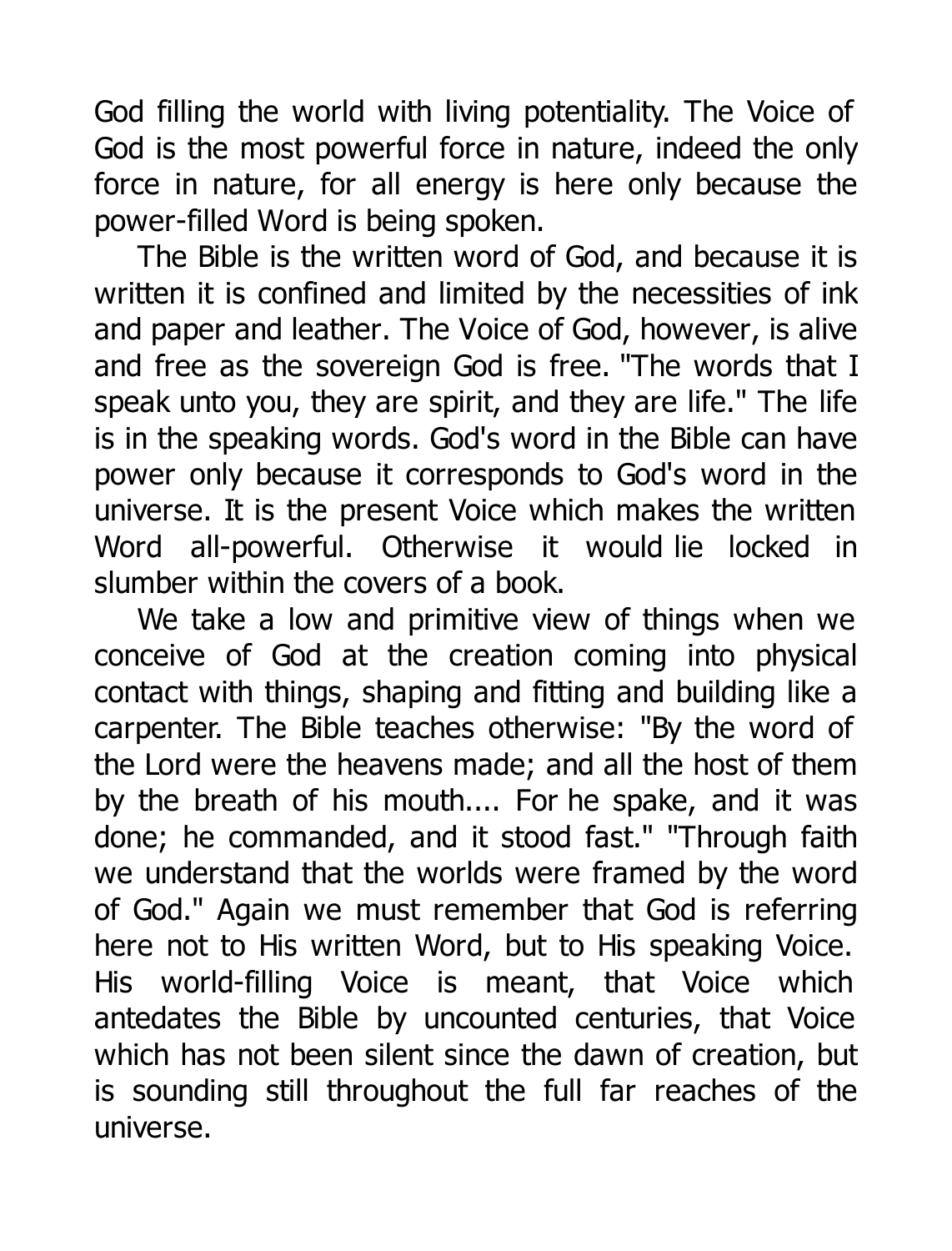The Word of God is quick and powerful. In the beginning He spoke to nothing, and it became **something**. Chaos heard it and became order, darkness heard it and became light. "And God said--and it was so." These twin phrases, as cause and effect, occur throughout the Genesis story of the creation. The **said** accounts for the **so.** The **so** is the **said** put into the continuous present.

That God is here and that He is speaking--these truths are back of all other Bible truths; without them there could be no revelation at all. God did not write a book and send it by messenger to be read at a distance by unaided minds. He spoke a Book and lives in His spoken words, constantly speaking His words and causing the power of them to persist across the years. God breathed on clay and it became a man; He breathes on men and they become clay. "Return ye children of men" was the word spoken at the Fall by which God decreed the death of every man, and no added word has He needed to speak. The sad procession of mankind across the face of the earth from birth to the grave is proof that His original Word was enough.

We have not given sufficient attention to that deep utterance in the Book of John, "That was the true Light, which lighteth every man that cometh into the world." Shift the punctuation around as we will and the truth is still there: the Word of God affects the hearts of all men as light in the soul. In the hearts of all men the light shines, the Word sounds, and there is no escaping them. Something like this would of necessity be so if God is alive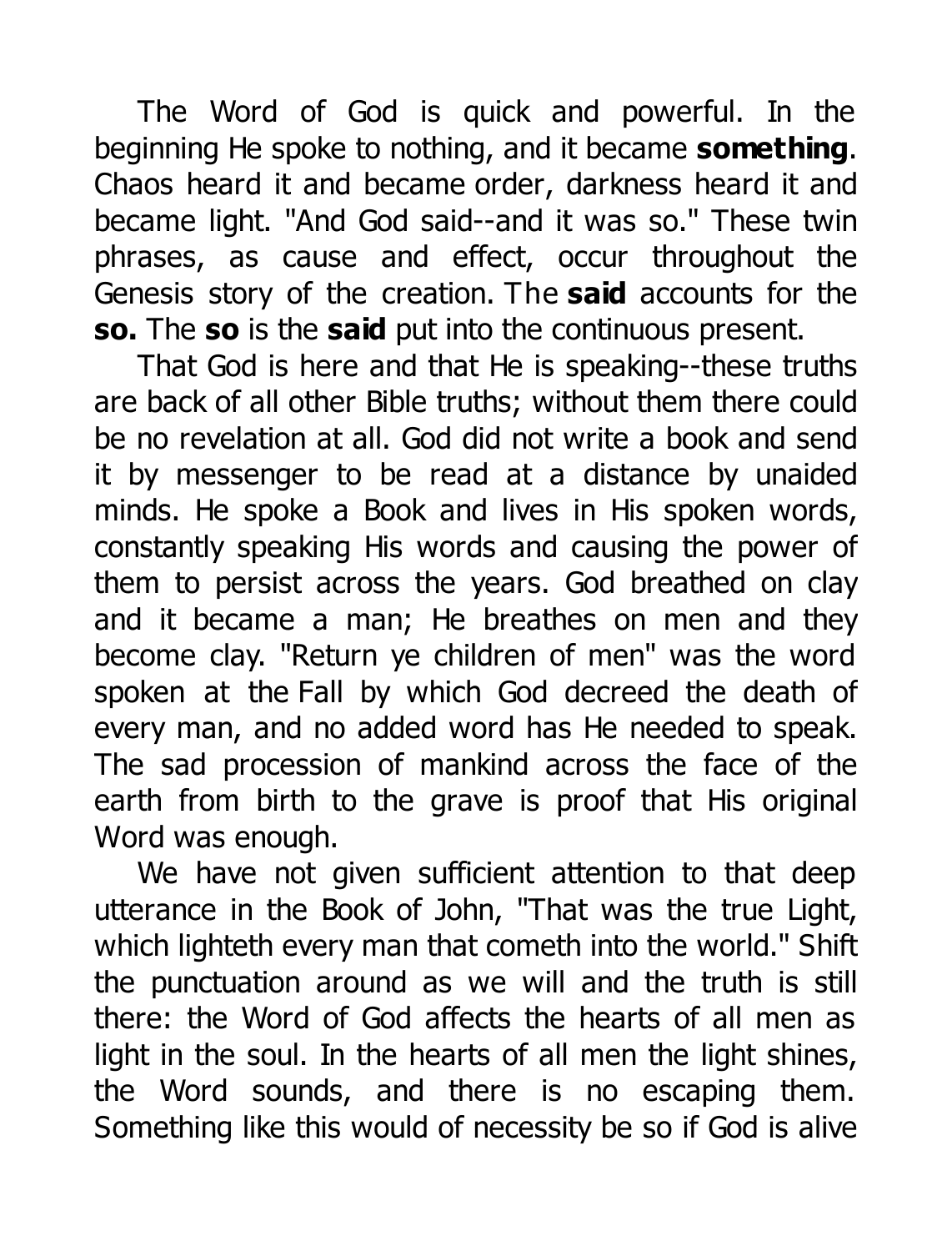and in His world. And John says that it is so. Even those persons who have never heard of the Bible have still been preached to with sufficient clarity to remove every excuse from their hearts forever. "Which show the work of the law written in their hearts, their conscience also bearing witness, and their thoughts the mean while either accusing or else excusing one another." "For the invisible things of him from the creation of the world are clearly seen, being understood by the things that are made, even his eternal power and Godhead; so that they are without excuse."

This universal Voice of God was by the ancient Hebrews often called Wisdom, and was said to be everywhere sounding and searching throughout the earth, seeking some response from the sons of men. The eighth chapter of the Book of Proverbs begins, "Doth not wisdom cry? and understanding put forth her voice?" The writer then pictures wisdom as a beautiful woman standing "in the top of the high places, by the way in the places of the paths." She sounds her voice from every quarter so that no one may miss hearing it. "Unto you, O men, I call; and my voice is to the sons of men." Then she pleads for the simple and the foolish to give ear to her words. It is spiritual response for which this Wisdom of God is pleading, a response which she has always sought and is but rarely able to secure. The tragedy is that our eternal welfare depends upon our hearing, and we have trained our ears not to hear.

This universal Voice has ever sounded, and it has often troubled men even when they did not understand the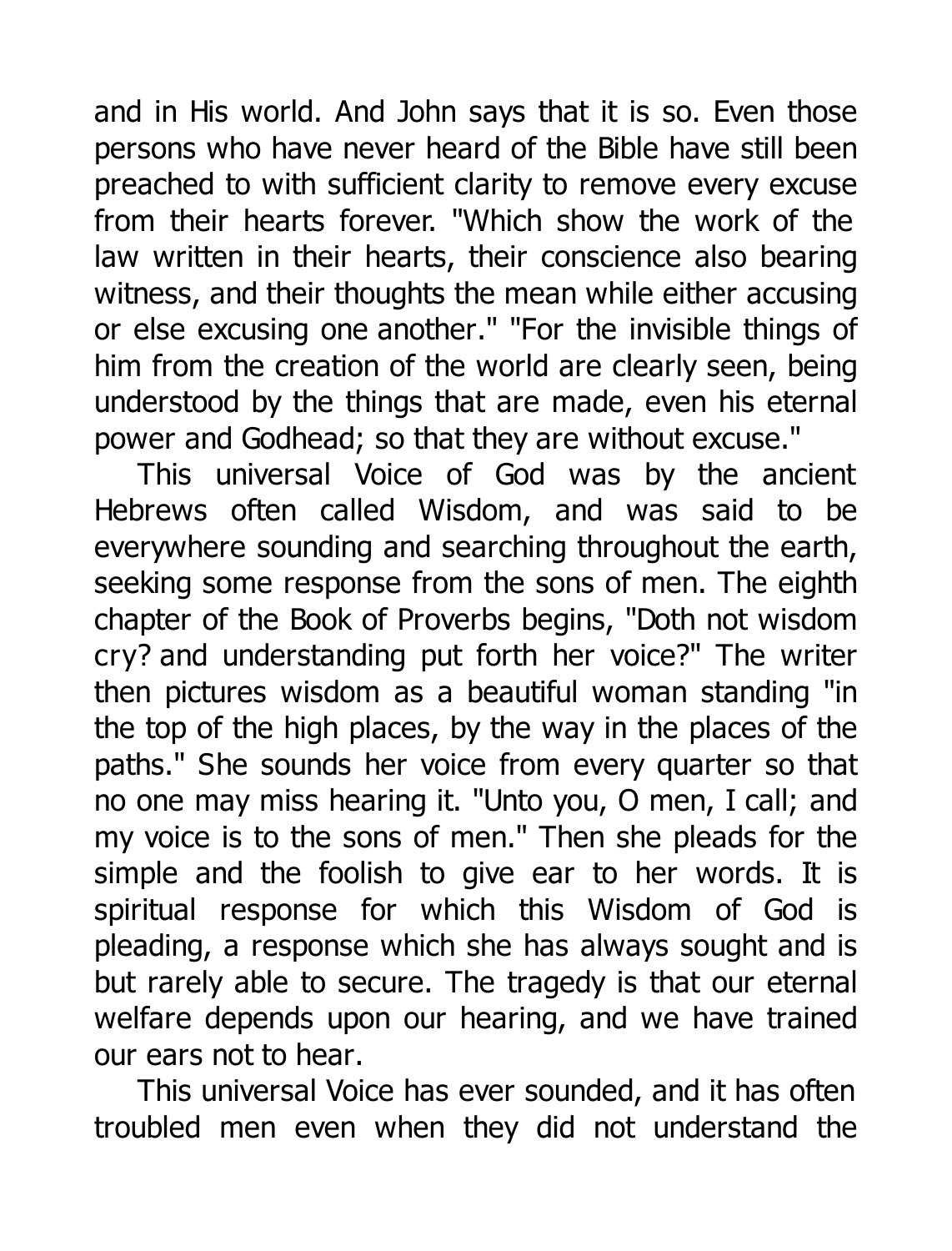source of their fears. Could it be that this Voice distilling like a living mist upon the hearts of men has been the undiscovered cause of the troubled conscience and the longing for immortality confessed by millions since the dawn of recorded history? We need not fear to face up to this. The speaking Voice is a fact. How men have reacted to it is for any observer to note.

When God spoke out of heaven to our Lord, selfcentered men who heard it explained it by natural causes: they said, "It thundered." This habit of explaining the Voice by appeals to natural law is at the very root of modern science. In the living breathing cosmos there is a mysterious Something, too wonderful, too awful for any mind to understand. The believing man does not claim to understand. He falls to his knees and whispers, "God." The man of earth kneels also, but not to worship. He kneels to examine, to search, to find the cause and the how of things. Just now we happen to be living in a secular age. Our thought habits are those of the scientist, not those of the worshipper. We are more likely to explain than to adore. "It thundered," we exclaim, and go our earthly way. But still the Voice sounds and searches. The order and life of the world depend upon that Voice, but men are mostly too busy or too stubborn to give attention.

Everyone of us has had experiences which we have not been able to explain: a sudden sense of loneliness, or a feeling of wonder or awe in the face of the universal vastness. Or we have had a fleeting visitation of light like an illumination from some other sun, giving us in a quick flash an assurance that we are from another world, that our origins are divine. What we saw there, or felt, or heard, may have been contrary to all that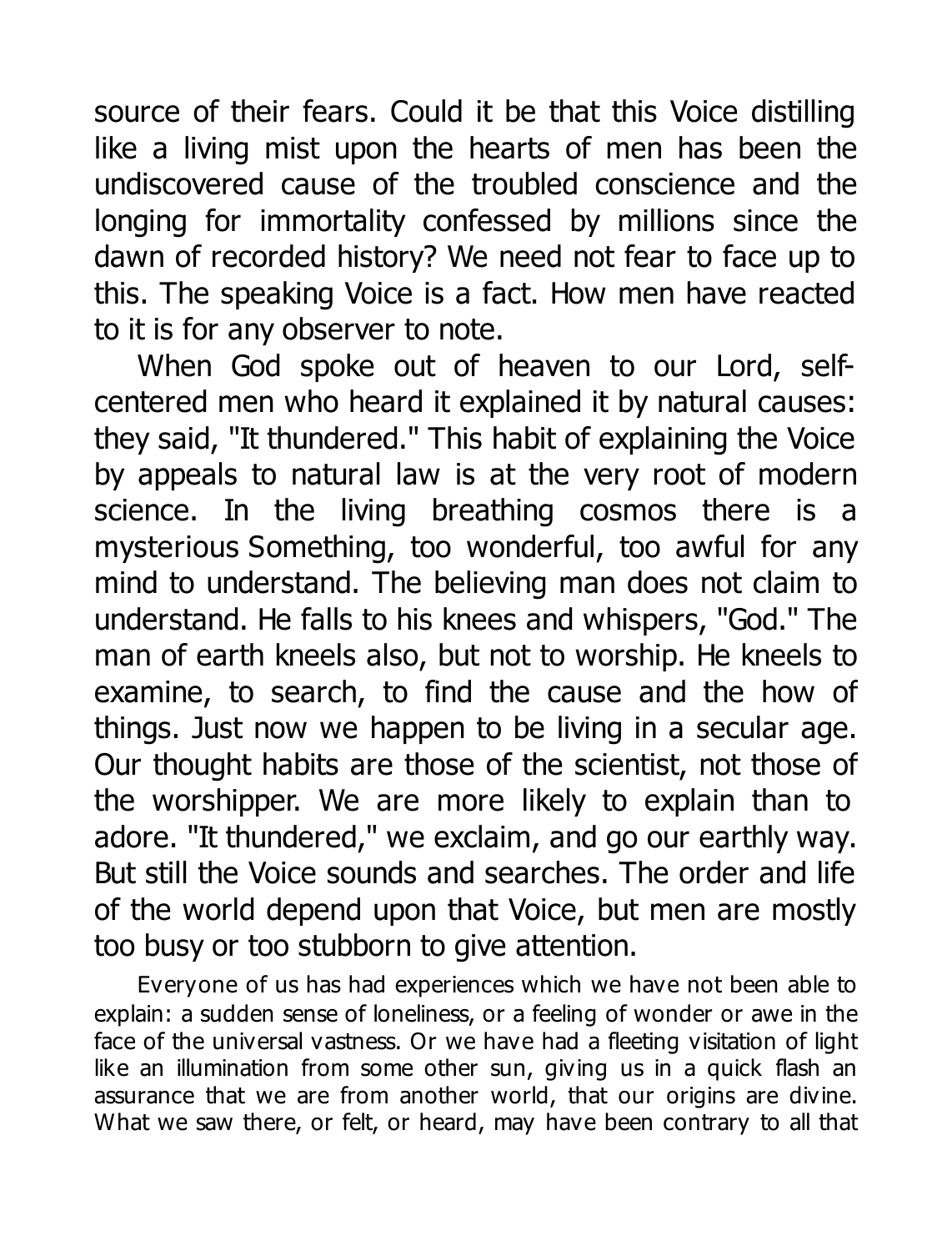we had been taught in the schools and at wide variance with all our former beliefs and opinions. We were forced to suspend our acquired doubts while, for a moment, the clouds were rolled back and we saw and heard for ourselves. Explain such things as we will, I think we have not been fair to the facts until we allow at least the possibility that such experiences may arise from the Presence of God in the world and His persistent effort to communicate with mankind. Let us not dismiss such an hypothesis too flippantly.

It is my own belief (and here I shall not feel bad if no one follows me) that every good and beautiful thing which man has produced in the world has been the result of his faulty and sin-blocked response to the creative Voice sounding over the earth. The moral philosophers who dreamed their high dreams of virtue, the religious thinkers who speculated about God and immortality, the poets and artists who created out of common stuff pure and lasting beauty: how can we explain them? It is not enough to say simply, "It was genius." What then is genius? Could it be that a genius is a man haunted by the speaking Voice, laboring and striving like one possessed to achieve ends which he only vaguely understands? That the great man may have missed God in his labors, that he may even have spoken or written against God does not destroy the idea I am advancing. God's redemptive revelation in the Holy Scriptures is necessary to saving faith and peace with God. Faith in a risen Saviour is necessary if the vague stirrings toward immortality are to bring us to restful and satisfying communion with God. To me this is a plausible explanation of all that is best out of Christ. But you can be a good Christian and not accept my thesis.

The Voice of God is a friendly Voice. No one need fear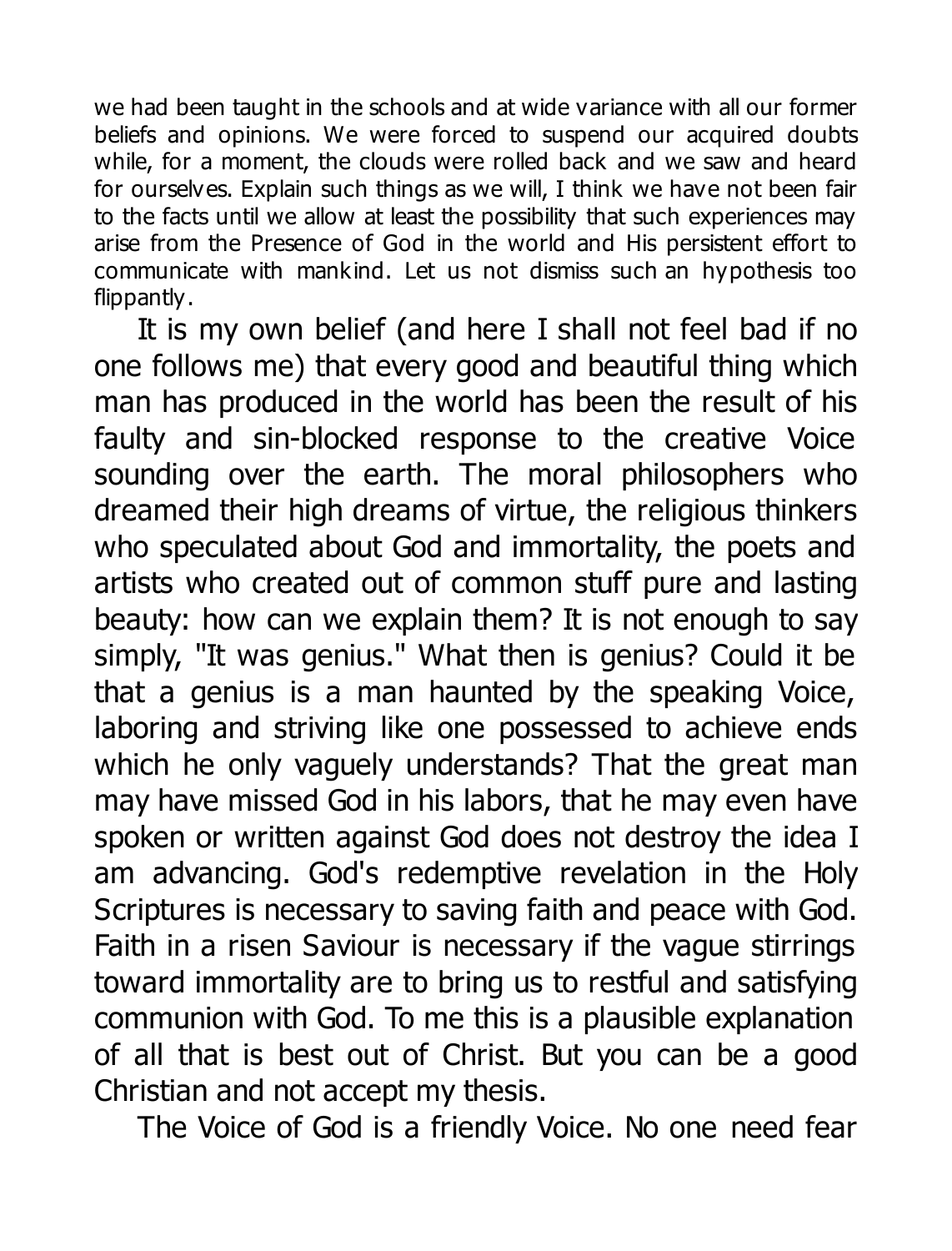to listen to it unless he has already made up his mind to resist it. The blood of Jesus has covered not only the human race but all creation as well. "And having made peace through the blood of his cross, by him to reconcile all things unto himself; by him, I say, whether they be things in earth, or things in heaven." We may safely preach a friendly Heaven. The heavens as well as the earth are filled with the good will of Him that dwelt in the bush. The perfect blood of atonement secures this forever.

Whoever will listen will hear the speaking Heaven. This is definitely not the hour when men take kindly to an exhortation to **listen**, for listening is not today a part of popular religion. We are at the opposite end of the pole from there. Religion has accepted the monstrous heresy that noise, size, activity and bluster make a man dear to God. But we may take heart. To a people caught in the tempest of the last great conflict God says, "Be still, and know that I am God," and still He says it, as if He means to tell us that our strength and safety lie not in noise but in silence.

It is important that we get still to wait on God. And it is best that we get alone, preferably with our Bible outspread before us. Then if we will we may draw near to God and begin to hear Him speak to us in our hearts. I think for the average person the progression will be something like this: First a sound as of a Presence walking in the garden. Then a voice, more intelligible, but still far from clear. Then the happy moment when the Spirit begins to illuminate the Scriptures, and that which had been only a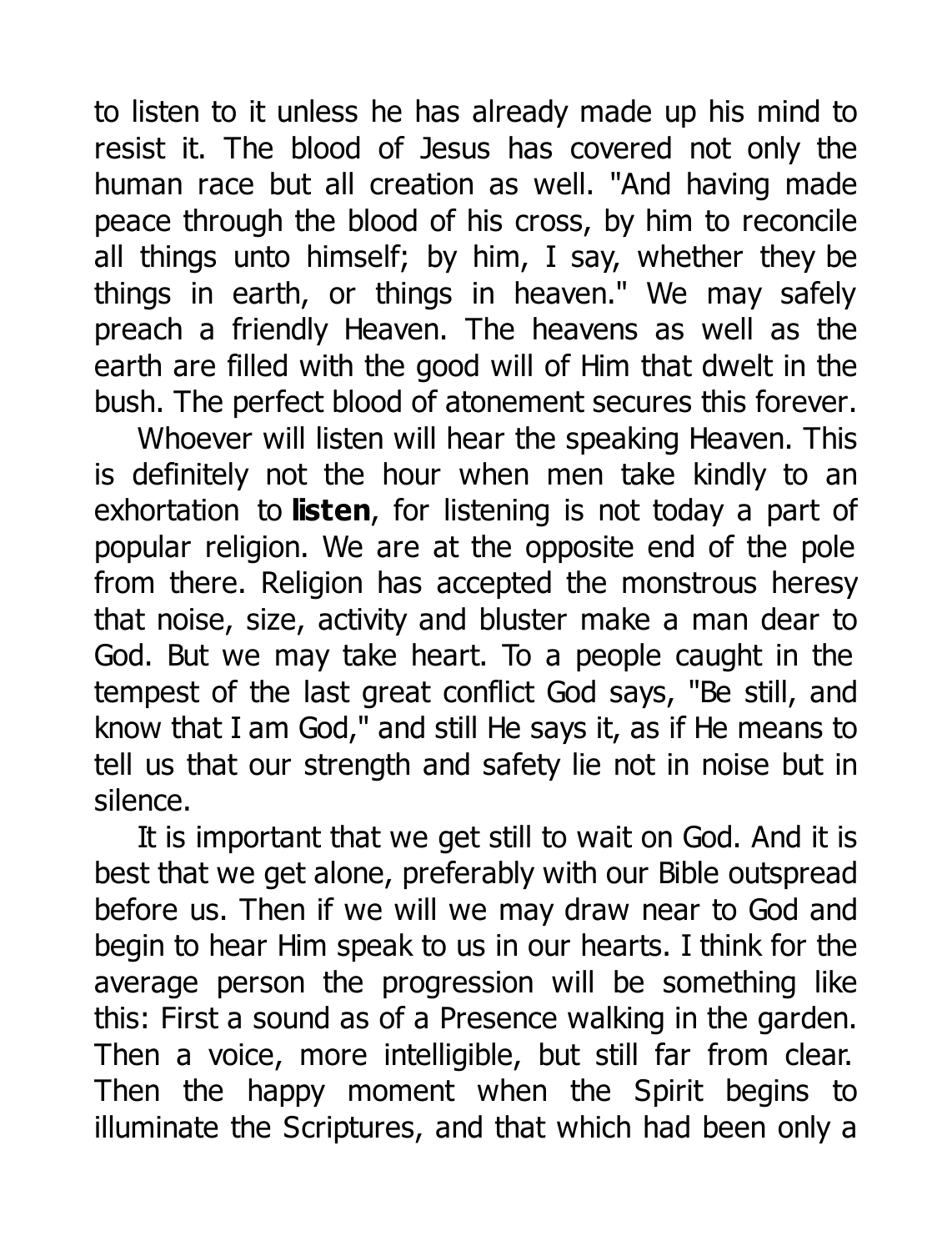sound, or at best a voice, now becomes an intelligible word, warm and intimate and clear as the word of a dear friend. Then will come life and light, and best of all, ability to see and rest in and embrace Jesus Christ as Saviour and Lord and All.

The Bible will never be a living Book to us until we are convinced that God is articulate in His universe. To jump from a dead, impersonal world to a dogmatic Bible is too much for most people. They may admit that they **should** accept the Bible as the Word of God, and they may try to think of it as such, but they find it impossible to believe that the words there on the page are actually for them. A man may **say,** "These words are addressed to me," and yet in his heart not feel and know that they are. He is the victim of a divided psychology. He tries to think of God as mute everywhere else and vocal only in a book.

I believe that much of our religious unbelief is due to a wrong conception of and a wrong feeling for the Scriptures of Truth. A silent God suddenly began to speak in a book and when the book was finished lapsed back into silence again forever. Now we read the book as the record of what God said when He was for a brief time in a speaking mood. With notions like that in our heads how can we believe? The facts are that God is not silent, has never been silent. It is the nature of God to speak. The second Person of the Holy Trinity is called the **Word**. The Bible is the inevitable outcome of God's continuous speech. It is the infallible declaration of His mind for us put into our familiar human words.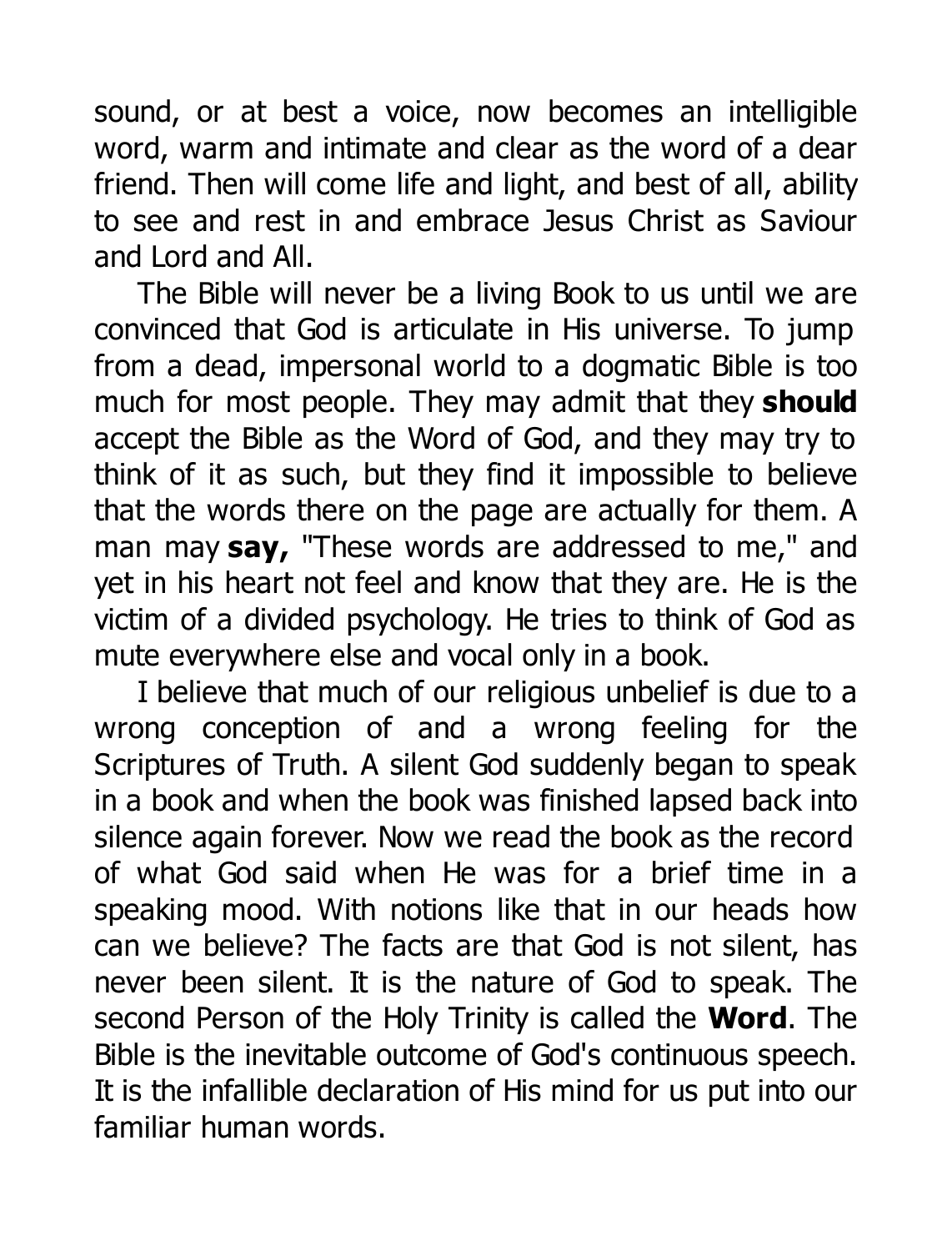I think a new world will arise out of the religious mists when we approach our Bible with the idea that it is not only a book which was once spoken, but a book which is **now speaking.** The prophets habitually said, "Thus **saith** the Lord." They meant their hearers to understand that God's speaking is in the continuous present. We may use the past tense properly to indicate that at a certain time a certain word of God was spoken, but a word of God once spoken continues to be spoken, as a child once born continues to be alive, or a world once created continues to exist. And those are but imperfect illustrations, for children die and worlds burn out, but the Word of our God endureth forever.

If you would follow on to know the Lord, come at once to the open Bible expecting it to speak to you. Do not come with the notion that it is a **thing** which you may push around at your convenience. It is more than a thing, it is a voice, a word, the very Word of the living God.

**Lord, teach me to listen. The times are noisy and my ears are weary with the thousand raucous sounds which continuously assault them. Give me the spirit of the boy Samuel when he said to Thee, "Speak, for thy servant heareth." Let me hear Thee speaking in my heart. Let me get used to the sound of Thy Voice, that its tones may be familiar when the sounds of earth die away and the only sound will be the music of Thy speaking Voice. Amen.**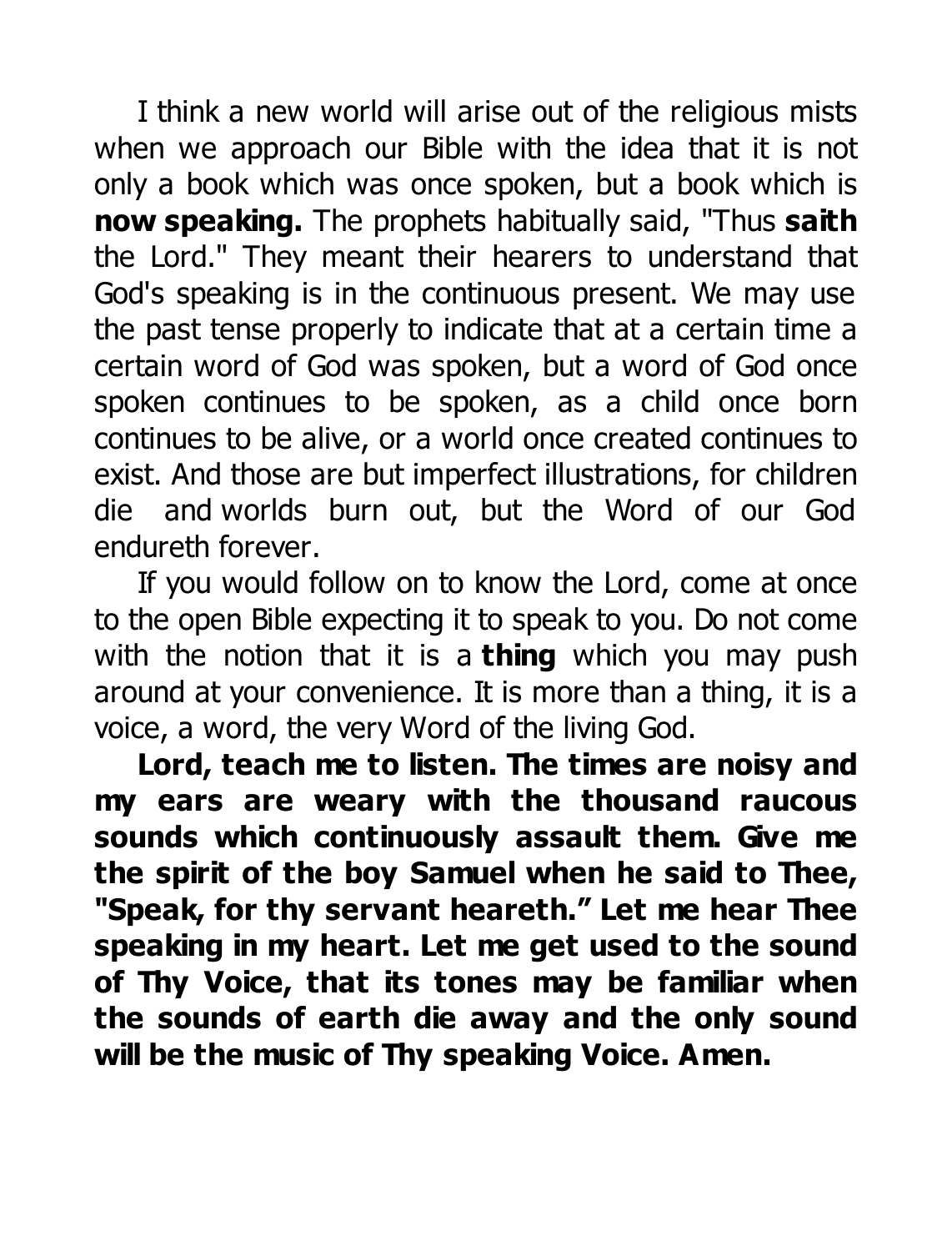### **VII**

#### **The Gaze of the Soul**

Looking unto Jesus the author and finisher of our faith.- -Heb. 12:2

Let us think of our intelligent plain man mentioned in chapter six coming for the first time to the reading of the Scriptures. He approaches the Bible without any previous knowledge of what it contains. He is wholly without prejudice; he has nothing to prove and nothing to defend.

Such a man will not have read long until his mind begins to observe certain truths standing out from the page. They are the spiritual principles behind the record of God's dealings with men, and woven into the writings of holy men as they "were moved by the Holy Ghost." As he reads on he might want to number these truths as they become clear to him and make a brief summary under each number. These summaries will be the tenets of his Biblical creed. Further reading will not affect these points except to enlarge and strengthen them. Our man is finding out what the Bible actually teaches.

High up on the list of things which the Bible teaches will be the doctrine of **faith.** The place of weighty importance which the Bible gives to faith will be too plain for him to miss. He will very likely conclude: Faith is all-important in the life of the soul. Without faith it is impossible to please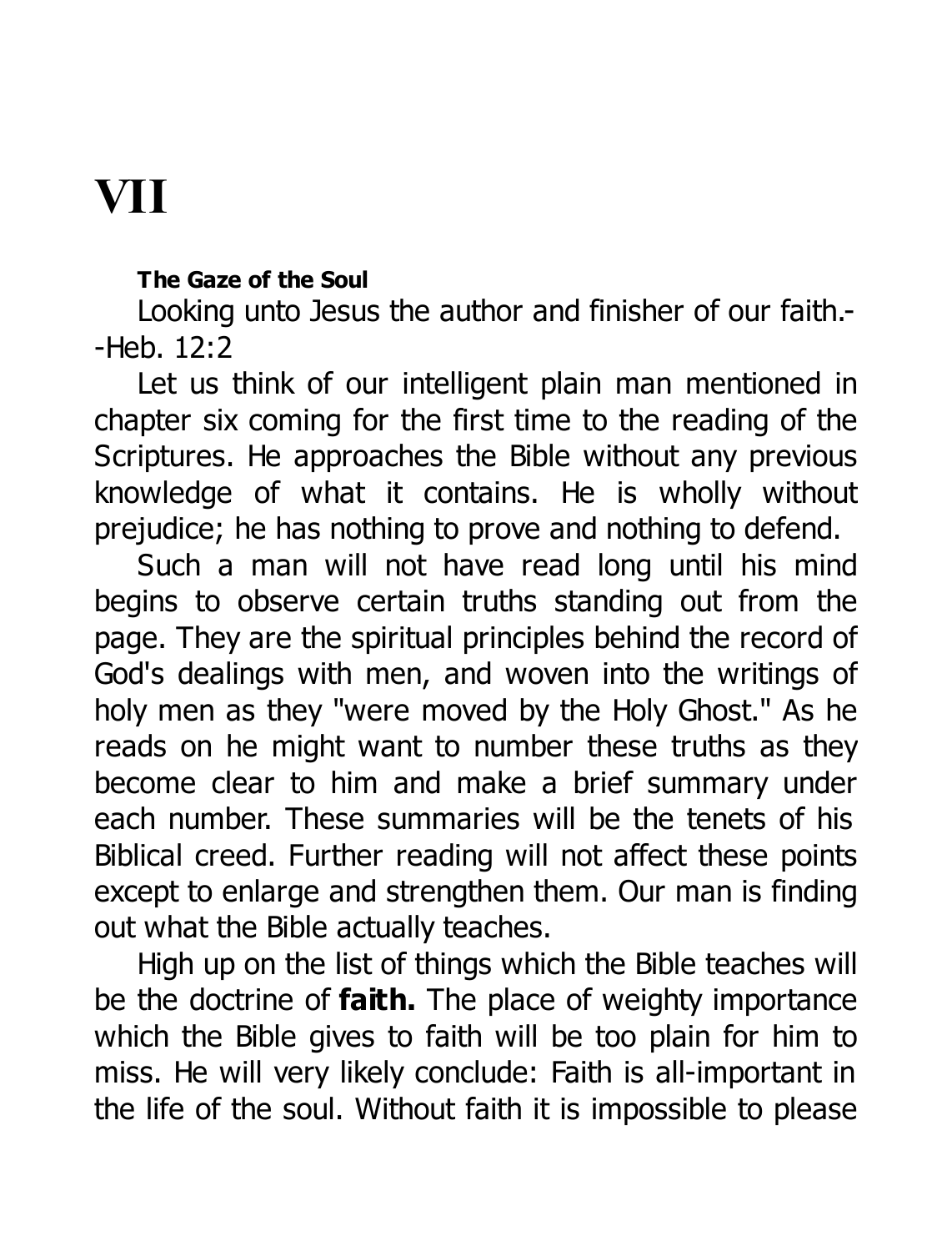God. Faith will get me anything, take me anywhere in the Kingdom of God, but without faith there can be no approach to God, no forgiveness, no deliverance, no salvation, no communion, no spiritual life at all.

By the time our friend has reached the eleventh chapter of Hebrews the eloquent encomium which is there pronounced upon faith will not seem strange to him. He will have read Paul's powerful defense of faith in his Roman and Galatian epistles. Later if he goes on to study church history he will understand the amazing power in the teachings of the Reformers as they showed the central place of faith in the Christian religion.

Now if faith is so vitally important, if it is an indispensable **must** in our pursuit of God, it is perfectly natural that we should be deeply concerned over whether or not we possess this most precious gift. And our minds being what they are, it is inevitable that sooner or later we should get around to inquiring after the nature of faith. What **is** faith? would lie close to the question, Do I **have** faith? and would demand an answer if it were anywhere to be found.

Almost all who preach or write on the subject of faith have much the same things to say concerning it. They tell us that it is believing a promise, that it is taking God at His word, that it is reckoning the Bible to be true and stepping out upon it. The rest of the book or sermon is usually taken up with stories of persons who have had their prayers answered as a result of their faith. These answers are mostly direct gifts of a practical and temporal nature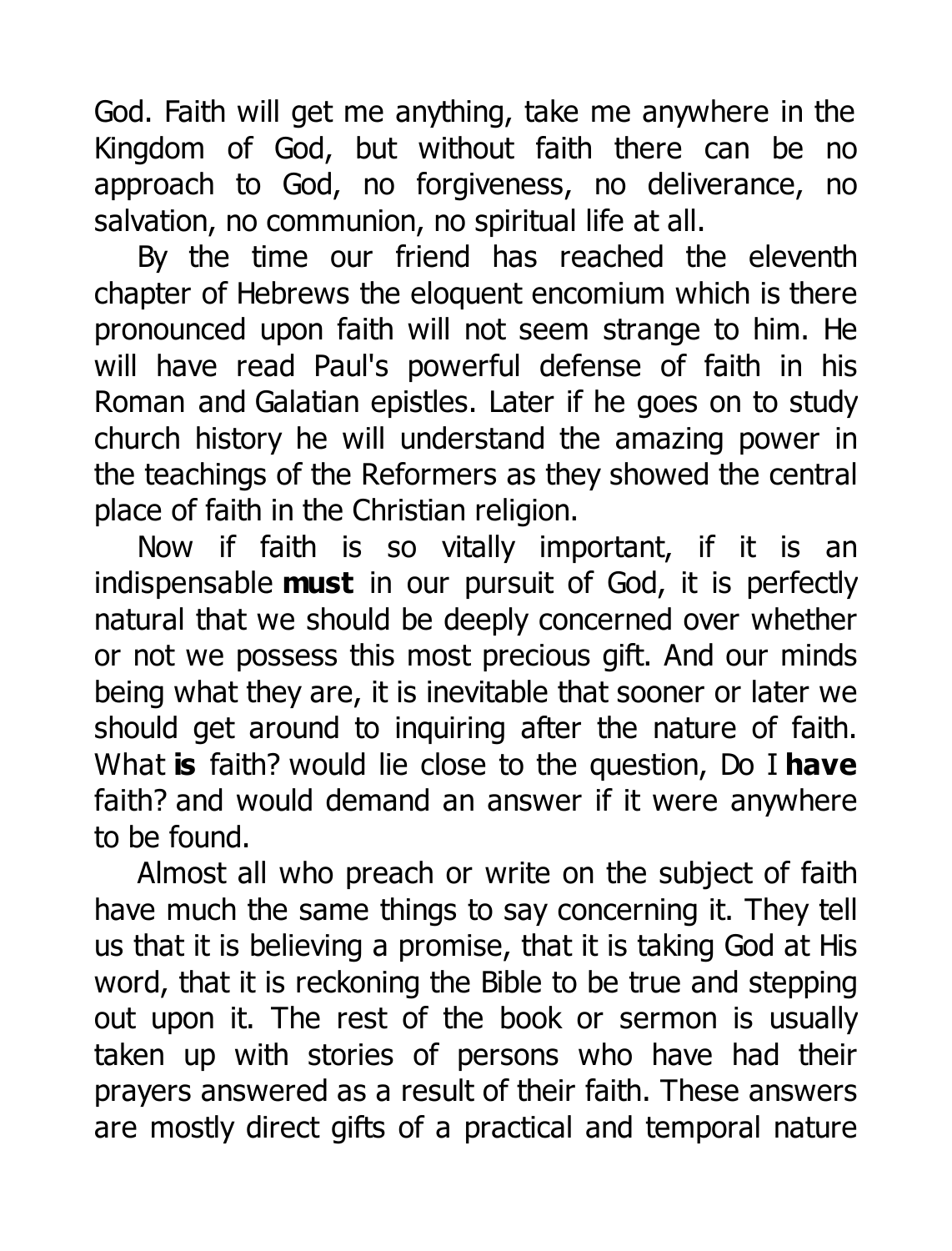such as health, money, physical protection or success in business. Or if the teacher is of a philosophic turn of mind he may take another course and lose us in a welter of metaphysics or snow us under with psychological jargon as he defines and re-defines, paring the slender hair of faith thinner and thinner till it disappears in gossamer shavings at last. When he is finished we get up disappointed and go out "by that same door where in we went." Surely there must be something better than this.

In the Scriptures there is practically no effort made to define faith. Outside of a brief fourteen-word definition in Hebrews 11:1, I know of no Biblical definition, and even there faith is defined functionally, not philosophically; that is, it is a statement of what faith is **in operation**, **not** what it is **in essence**. It assumes the presence of faith and shows what it results in, rather than what it is. We will be wise to go just that far and attempt to go no further. We are told from whence it comes and by what means: "Faith is a gift of God," and "Faith cometh by hearing, and hearing by the word of God." This much is clear, and, to paraphrase Thomas a Kempis, "I had rather exercise faith than know the definition thereof."

From here on, when the words "faith is" or their equivalent occur in this chapter I ask that they be understood to refer to what faith is in operation as exercised by a believing man. Right here we drop the notion of definition and think about faith as it may be experienced in action. The complexion of our thoughts will be practical, not theoretical.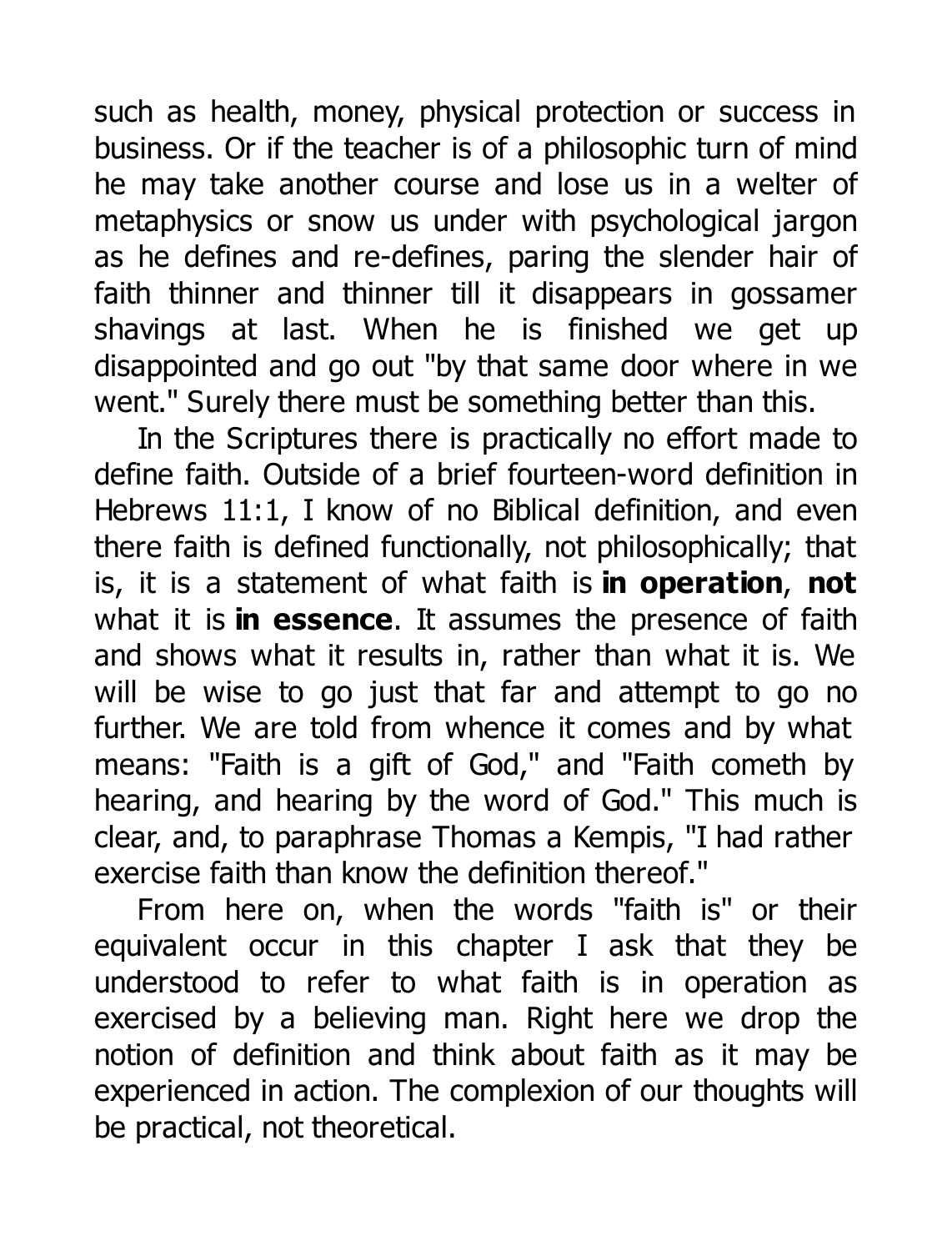In a dramatic story in the Book of Numbers faith is seen in action. Israel became discouraged and spoke against God, and the Lord sent fiery serpents among them. "And they bit the people; and much people of Israel died." Then Moses sought the Lord for them and He heard and gave them a remedy against the bite of the serpents. He commanded Moses to make a serpent of brass and put it upon a pole in sight of all the people, "and it shall come to pass, that everyone that is bitten, when he looketh upon it, shall live." Moses obeyed, "and it came to pass, that if a serpent had bitten any man, when he beheld the serpent of brass, he lived"

(Num. 21:4-9).

In the New Testament this important bit of history is interpreted for us by no less an authority than our Lord Jesus Christ Himself. He is explaining to His hearers how they may be saved. He tells them that it is by believing. Then to make it clear He refers to this incident in the Book of Numbers. "As Moses lifted up the serpent in the wilderness, even so must the Son of man be lifted up: that whosoever believeth in him should not perish, but have eternal life" (John 3:14-15).

Our plain man in reading this would make an important discovery. He would notice that "look" and "believe" were synonymous terms. "Looking" on the Old Testament serpent is identical with "believing" on the New Testament Christ. That is, the **looking** and the **believing** are the same thing. And he would understand that while Israel looked with their external eyes, believing is done with the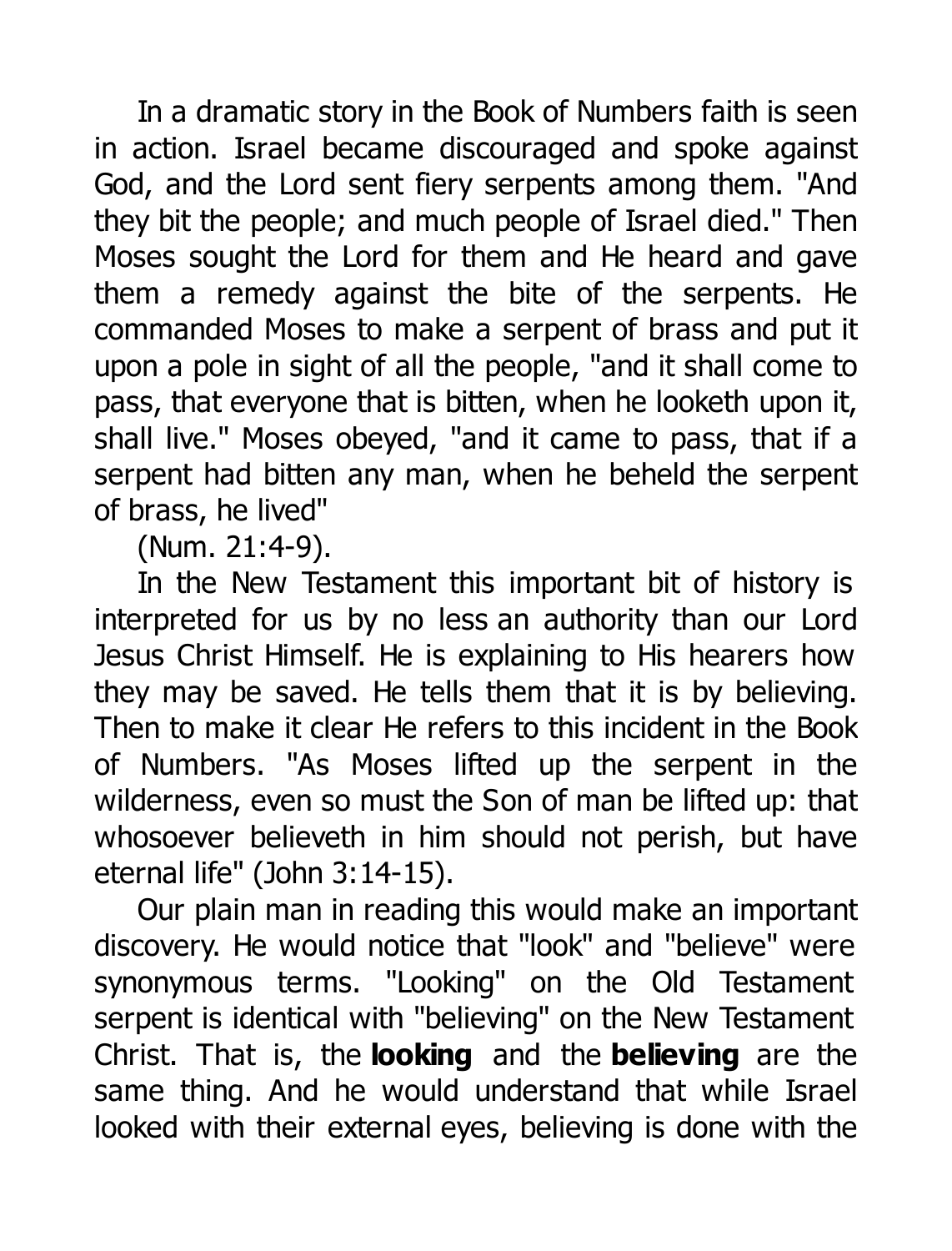heart. I think he would conclude that

**faith is the gaze of a soul upon a saving God**.

When he had seen this he would remember passages he had read before, and their meaning would come flooding over him. "They looked unto him, and were lightened: and their faces were not ashamed" (Psa. 34:5). "Unto thee lift I up mine eyes, O thou that dwellest in the heavens. Behold, as the eyes of servants look unto the hand of their masters, and as the eyes of a maiden unto the hand of her mistress; so our eyes wait upon the Lord our God, until that he have mercy upon us" (Psa. 123:1-2). Here the man seeking mercy looks straight at the God of mercy and never takes his eyes away from Him till mercy is granted. And our Lord Himself looked always at God. "Looking up to heaven, he blessed, and brake, and gave the bread to his disciples" (Matt. 14:19). Indeed Jesus taught that He wrought His works by always keeping His inward eyes upon His Father. His power lay in His continuous look at God (John 5:19-21).

In full accord with the few texts we have quoted is the whole tenor of the inspired Word. It is summed up for us in the Hebrew epistle when we are instructed to run life's race "looking unto Jesus the author and finisher of our faith." From all this we learn that faith is not a once-done act, but a continuous gaze of the heart at the Triune God.

Believing, then, is directing the heart's attention to Jesus. It is lifting the mind to "behold the Lamb of God," and never ceasing that beholding for the rest of our lives. At first this may be difficult, but it becomes easier as we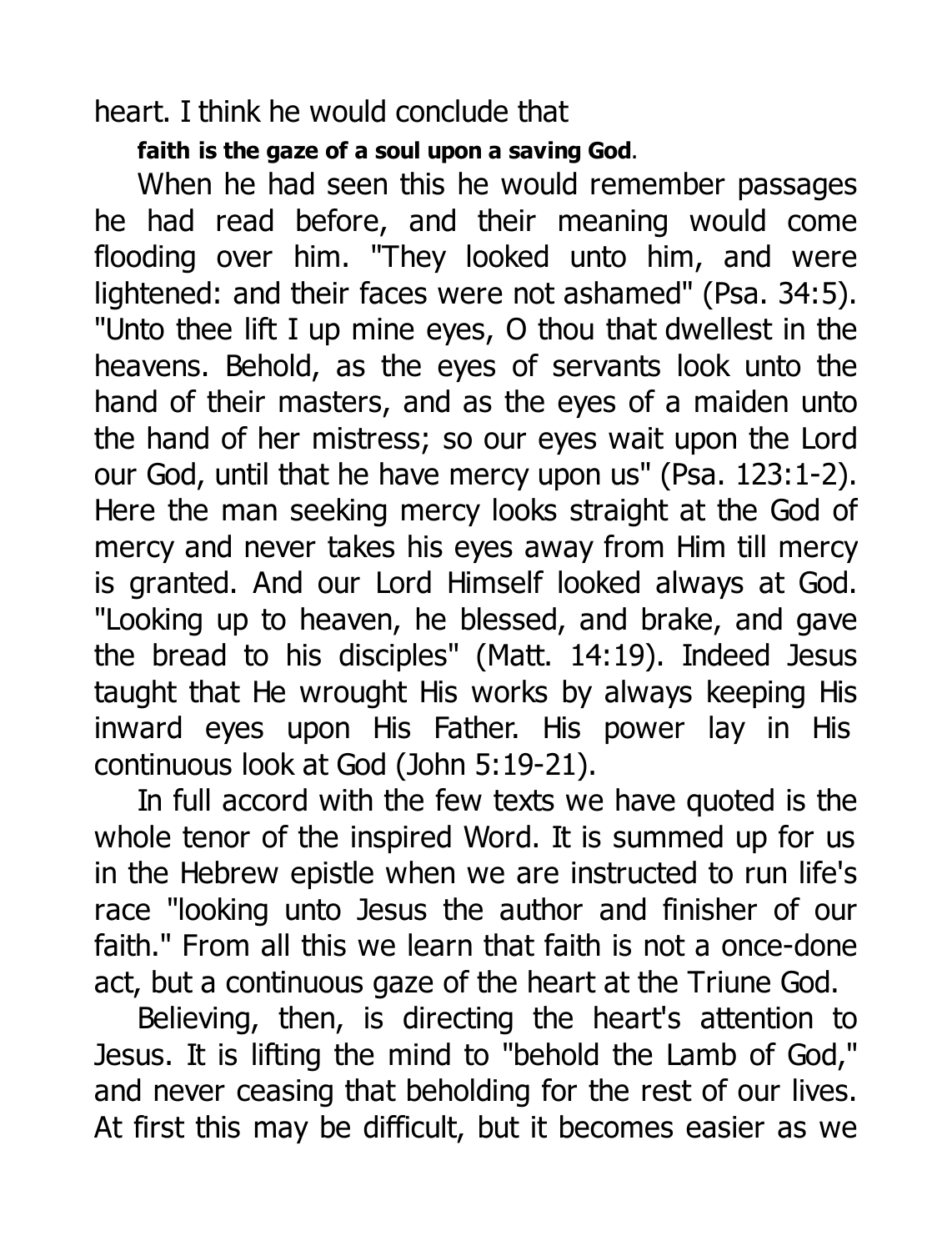look steadily at His wondrous Person, quietly and without strain. Distractions may hinder, but once the heart is committed to Him, after each brief excursion away from Him the attention will return again and rest upon Him like a wandering bird coming back to its window.

I would emphasize this one committal, this one great volitional act which establishes the heart's intention to gaze forever upon Jesus. God takes this intention for our choice and makes what allowances He must for the thousand distractions which beset us in this evil world. He knows that we have set the direction of our hearts toward Jesus, and we can know it too, and comfort ourselves with the knowledge that a habit of soul is forming which will become after a while a sort of spiritual reflex requiring no more conscious effort on our part.

Faith is the least self-regarding of the virtues. It is by its very nature scarcely conscious of its own existence. Like the eye which sees everything in front of it and never sees itself, faith is occupied with the Object upon which it rests and pays no attention to itself at all. While we are looking at God we do not see ourselves--blessed riddance. The man who has struggled to purify himself and has had nothing but repeated failures will experience real relief when he stops tinkering with his soul and looks away to the perfect One. While he looks at Christ the very things he has so long been trying to do will be getting done within him. It will be God working in him to will and to do.

Faith is not in itself a meritorious act; the merit is in the One toward Whom it is directed. Faith is a redirecting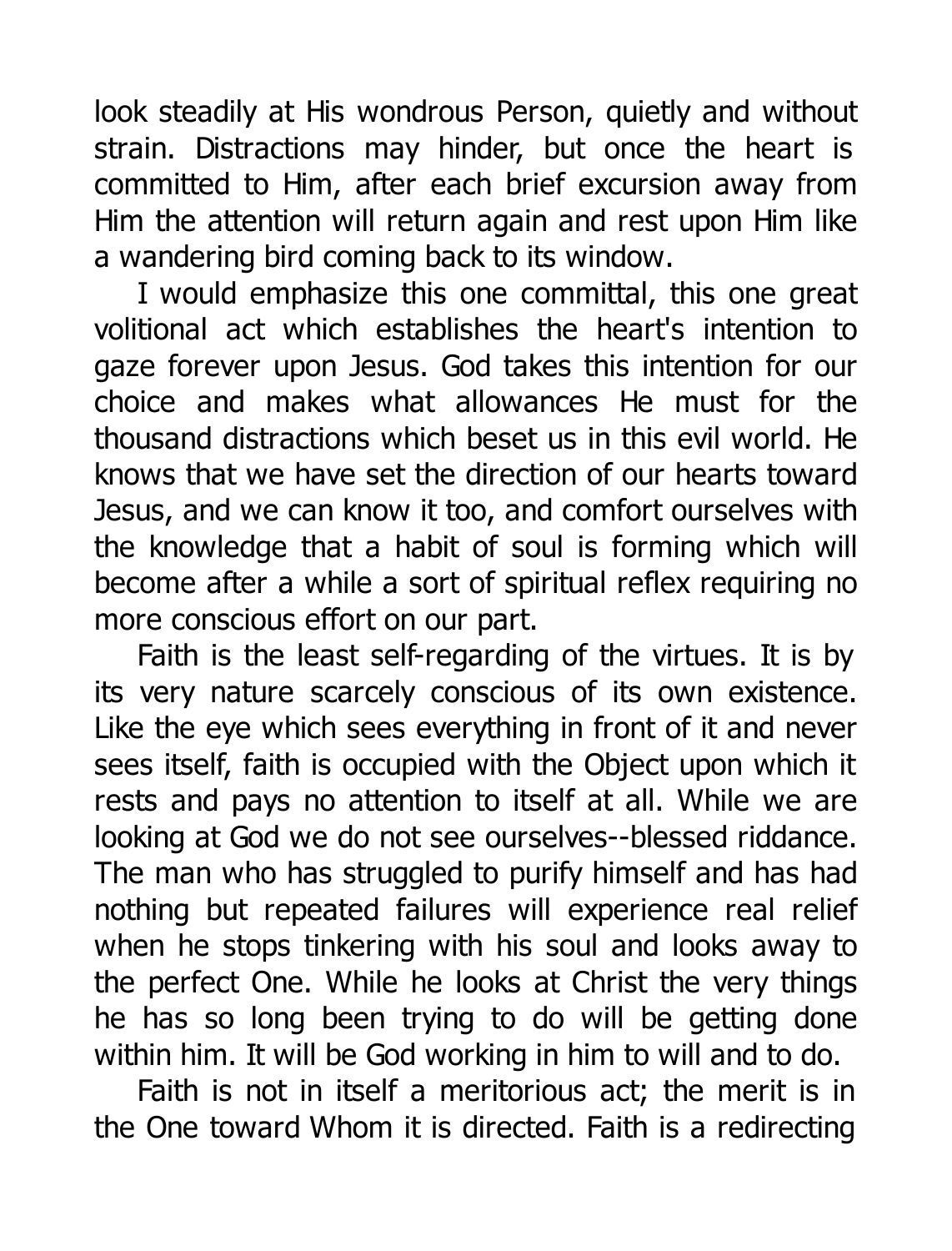of our sight, a getting out of the focus of our own vision and getting God into focus. Sin has twisted our vision inward and made it self-regarding. Unbelief has put self where God should be, and is perilously close to the sin of Lucifer who said, "I will set my throne above the throne of God." Faith looks **out** instead of **in** and the whole life falls into line.

All this may seem too simple. But we have no apology to make. To those who would seek to climb into heaven after help or descend into hell God says, "The word is nigh thee, even the word of faith." The word induces us to lift up our eyes unto the Lord and the blessed work of faith begins.

When we lift our inward eyes to gaze upon God we are sure to meet friendly eyes gazing back at us, for it is written that the eyes of the Lord run to and fro throughout all the earth. The sweet language of experience is "Thou God seest me." When the eyes of the soul looking out meet the eyes of God looking in, heaven has begun right here on this earth.

"When all my endeavour is turned toward Thee because all Thy endeavour is turned toward me; when I look unto Thee alone with all my attention, nor ever turn aside the eyes of my mind, because Thou dost enfold me with Thy constant regard; when I direct my love toward Thee alone because Thou, who art Love's self hast turned Thee toward me alone. And what, Lord, is my life, save that embrace wherein Thy delightsome sweetness doth so lovingly enfold me?"[1] So wrote Nicholas of Cusa four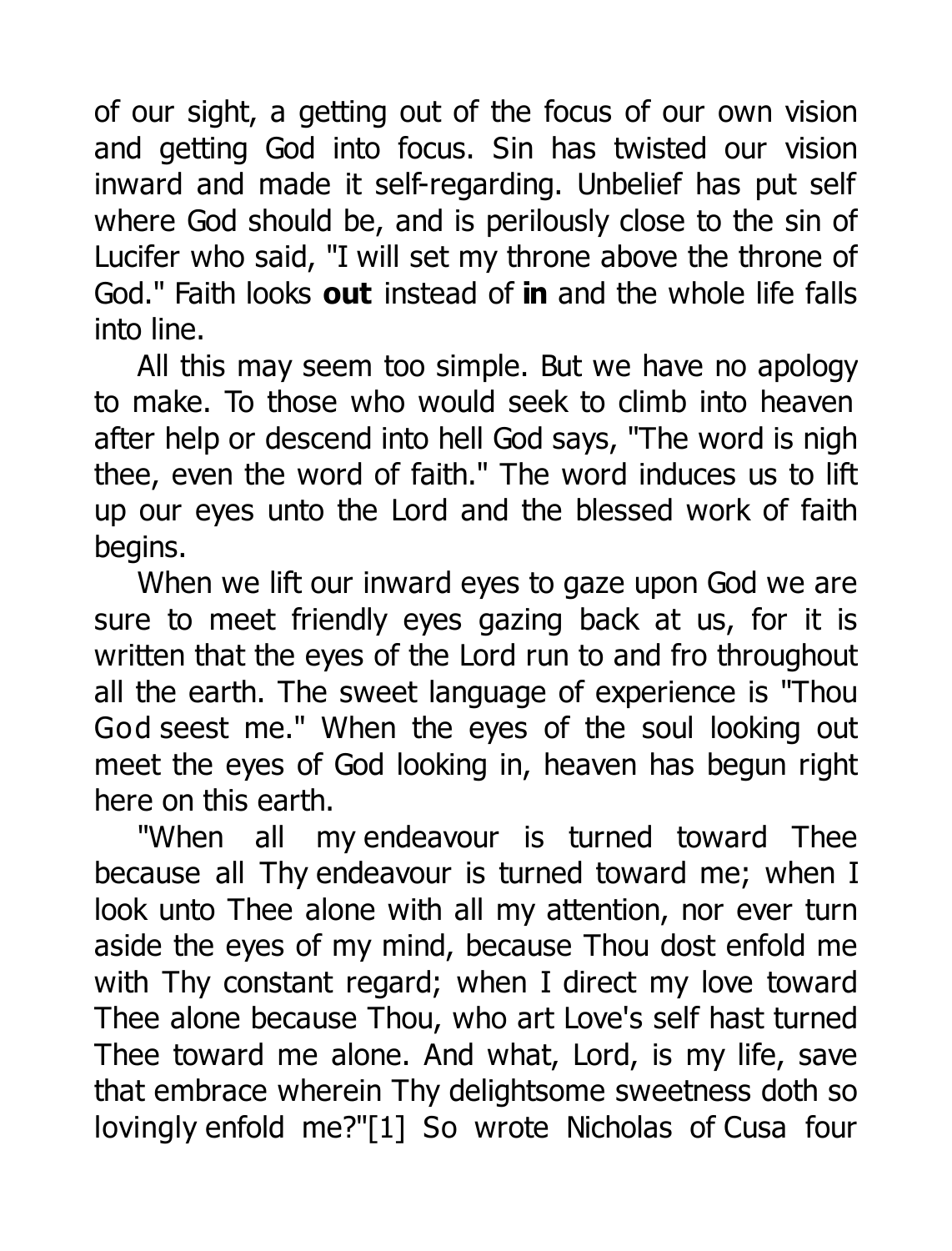hundred years ago.

I should like to say more about this old man of God. He is not much known today anywhere among Christian believers, and among current Fundamentalists he is known not at all. I feel that we could gain much from a little acquaintance with men of his spiritual flavor and the school of Christian thought which they represent. Christian literature, to be accepted and approved by the evangelical leaders of our times, must follow very closely the same train of thought, a kind of "party line" from which it is scarcely safe to depart. A half-century of this in America has made us smug and content. We imitate each other with slavish devotion and our most strenuous efforts are put forth to try to say the same thing that everyone around us is saying--and yet to find an excuse for saying it, some little safe variation on the approved theme or, if no more, at least a new illustration.

Nicholas was a true follower of Christ, a lover of the Lord, radiant and shining in his devotion to the Person of Jesus. His theology was orthodox, but fragrant and sweet as everything about Jesus might properly be expected to be. His conception of eternal life, for instance, is beautiful in itself and, if I mistake not, is nearer in spirit to John 17:3 than that which is current among us today. Life eternal, says Nicholas, is "nought other than that blessed regard wherewith Thou never ceasest to behold me, yea, even the secret places of my soul. With Thee, to behold is to give life; 'tis unceasingly to impart sweetest love of Thee; 'tis to inflame me to love of Thee by love's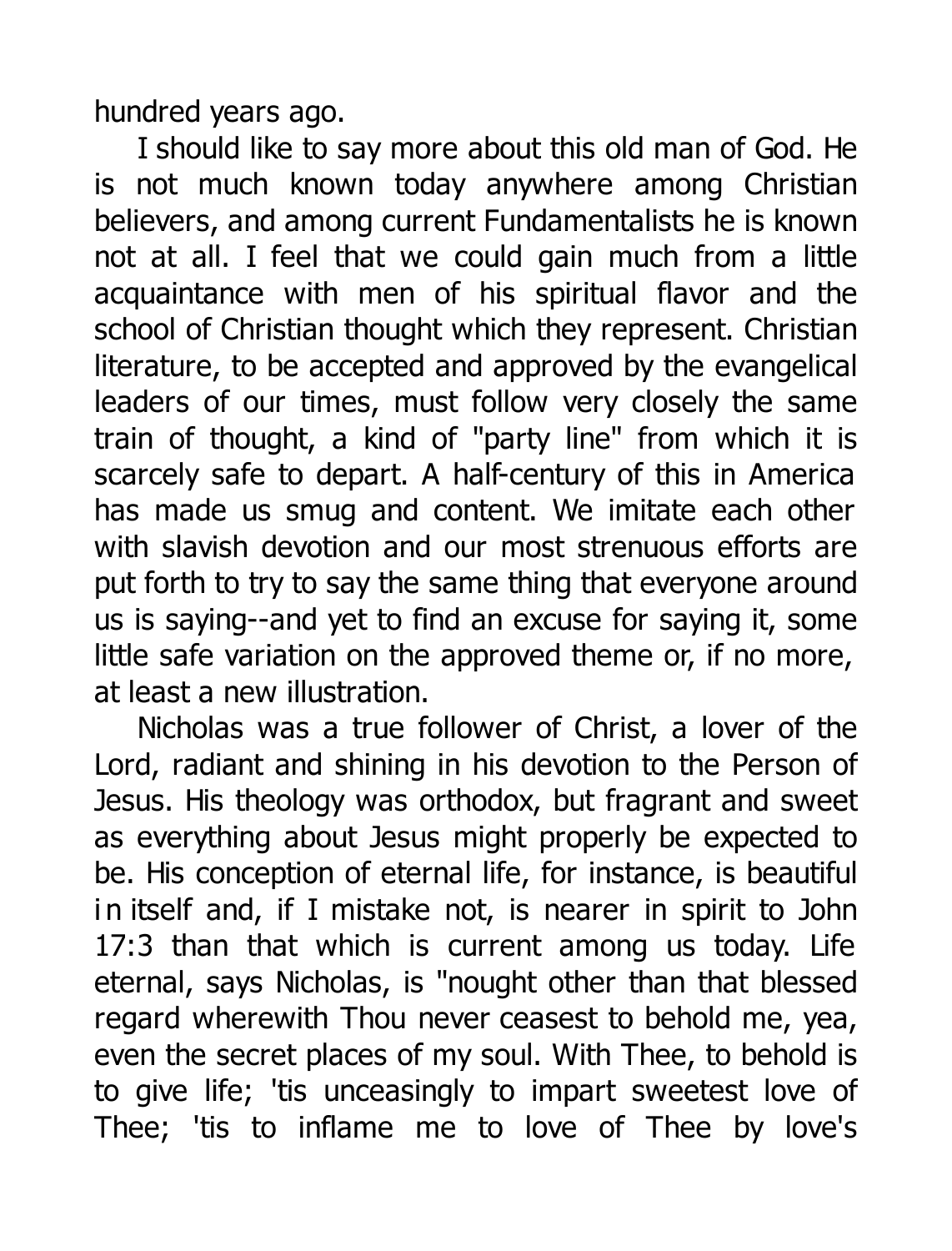imparting, and to feed me by inflaming, and by feeding to kindle my yearning, and by kindling to make me drink of the dew of gladness, and by drinking to infuse in me a fountain of life, and by infusing to make it increase and endure."[2]

Now, if faith is the gaze of the heart at God, and if this gaze is but the raising of the inward eyes to meet the allseeing eyes of God, then it follows that it is one of the easiest things possible to do. It would be like God to make the most vital thing easy and place it within the range of possibility for the weakest and poorest of us.

Several conclusions may fairly be drawn from all this. The simplicity of it, for instance. Since believing is looking, it can be done without special equipment or religious paraphernalia. God has seen to it that the one life-anddeath essential can never be subject to the caprice of accident. Equipment can break down or get lost, water can leak away, records can be destroyed by fire, the minister can be delayed or the church burn down. All these are external to the soul and are subject to accident or mechanical failure: but **looking** is of the heart and can be done successfully by any man standing up or kneeling down or lying in his last agony a thousand miles from any church.

Since believing is looking it can be done **any time.** No season is superior to another season for this sweetest of all acts. God never made salvation depend upon new moons nor holy days or sabbaths. A man is not nearer to Christ on Easter Sunday than he is, say, on Saturday,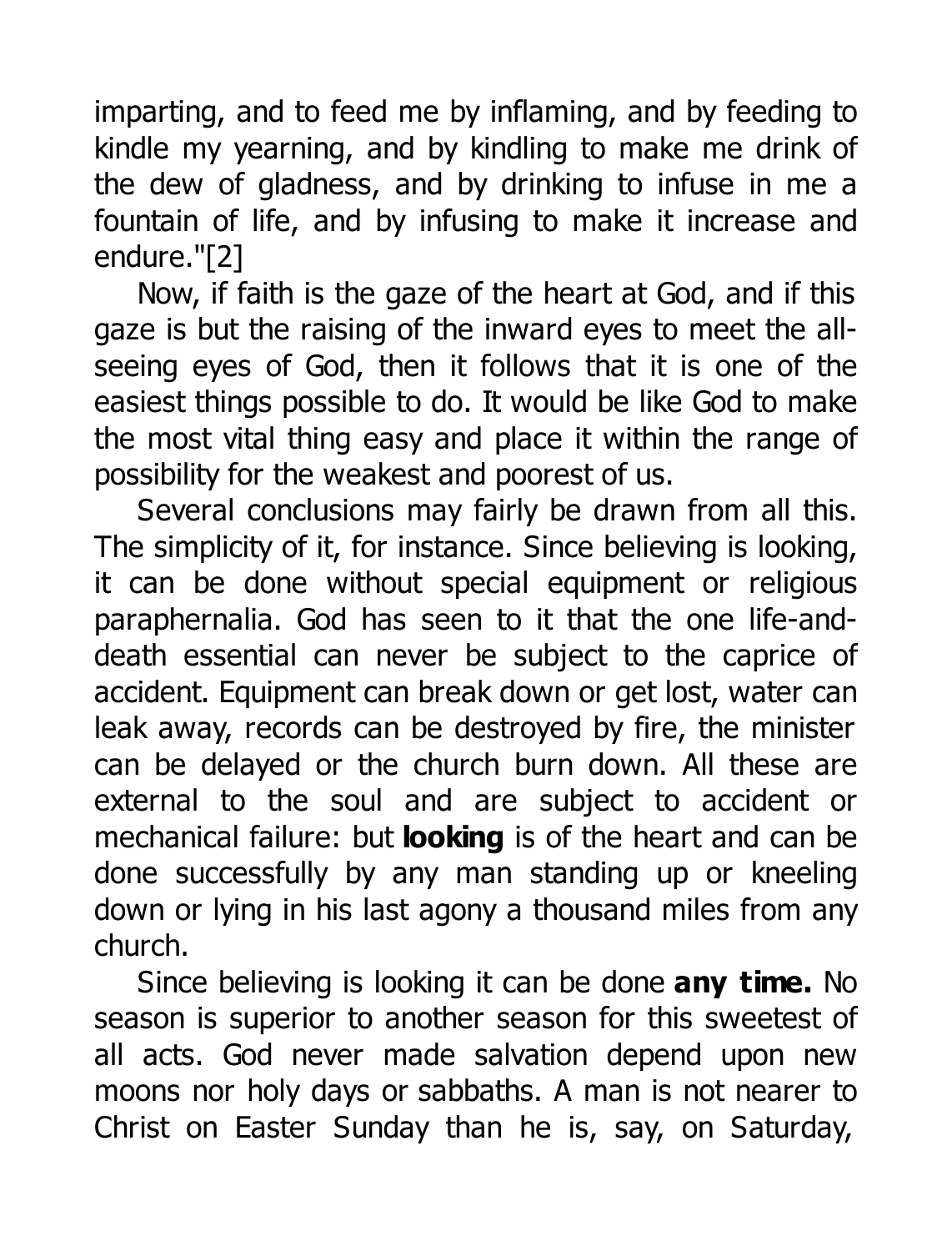August 3, or Monday, October 4. As long as Christ sits on the mediatorial throne every day is a good day and all days are days of salvation.

Neither does **place** matter in this blessed work of believing God. Lift your heart and let it rest upon Jesus and you are instantly in a sanctuary though it be a Pullman berth or a factory or a kitchen. You can see God from anywhere if your mind is set to love and obey Him.

Now, someone may ask, "Is not this of which you speak for special persons such as monks or ministers who have by the nature of their calling more time to devote to quiet meditation? I am a busy worker and have little time to spend alone." I am happy to say that the life I describe is for everyone of God's children regardless of calling. It is, in fact, happily practiced every day by many hard working persons and is beyond the reach of none.

Many have found the secret of which I speak and, without giving much thought to what is going on within them, constantly practice this habit of inwardly gazing upon God. They know that something inside their hearts sees God. Even when they are compelled to withdraw their conscious attention in order to engage in earthly affairs there is within them a secret communion always going on. Let their attention but be released for a moment from necessary business and it flies at once to God again. This has been the testimony of many Christians, so many that even as I state it thus I have a feeling that I am quoting, though from whom or from how many I cannot possibly know.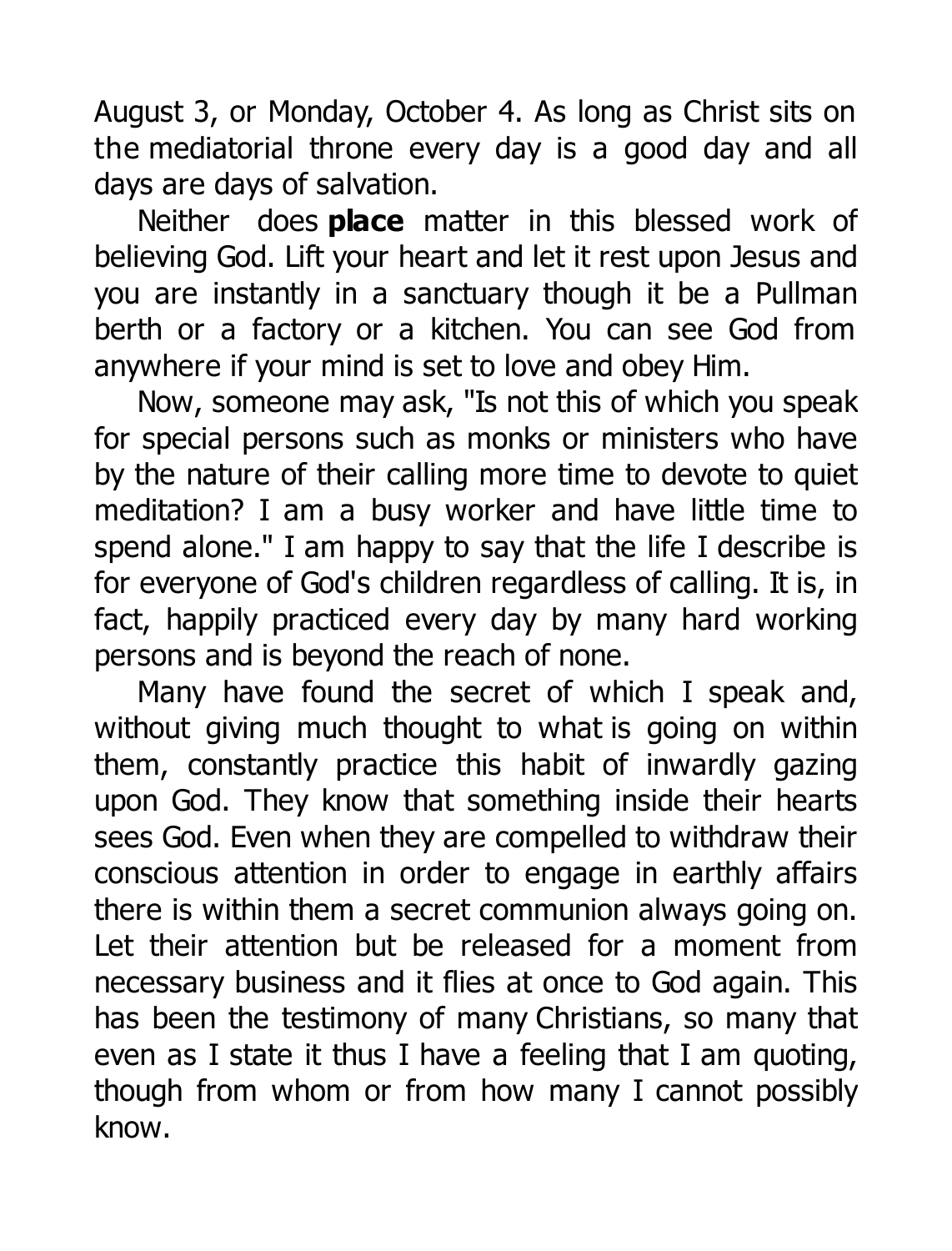I do not want to leave the impression that the ordinary means of grace have no value. They most assuredly have. Private prayer should be practiced by every Christian. Long periods of Bible meditation will purify our gaze and direct it; church attendance will enlarge our outlook and increase our love for others. Service and work and activity; all are good and should be engaged in by every Christian. But at the bottom of all these things, giving meaning to them, will be the inward habit of beholding God. A new set of eyes (so to speak) will develop within us enabling us to be looking at God while our outward eyes are seeing the scenes of this passing world.

Someone may fear that we are magnifying private religion out of all proportion, that the "us" of the New Testament is being displaced by a selfish "I." Has it ever occurred to you that one hundred pianos all tuned to the same fork are automatically tuned to each other? They are of one accord by being tuned, not to each other, but to another standard to which each one must individually bow. So one hundred worshippers met together, each one looking away to Christ, are in heart nearer to each other than they could possibly be were they to become "unity" conscious and turn their eyes away from God to strive for closer fellowship. Social religion is perfected when private religion is purified. The body becomes stronger as its members become healthier. The whole Church of God gains when the members that compose it begin to seek a better and a higher life.

All the foregoing presupposes true repentance and a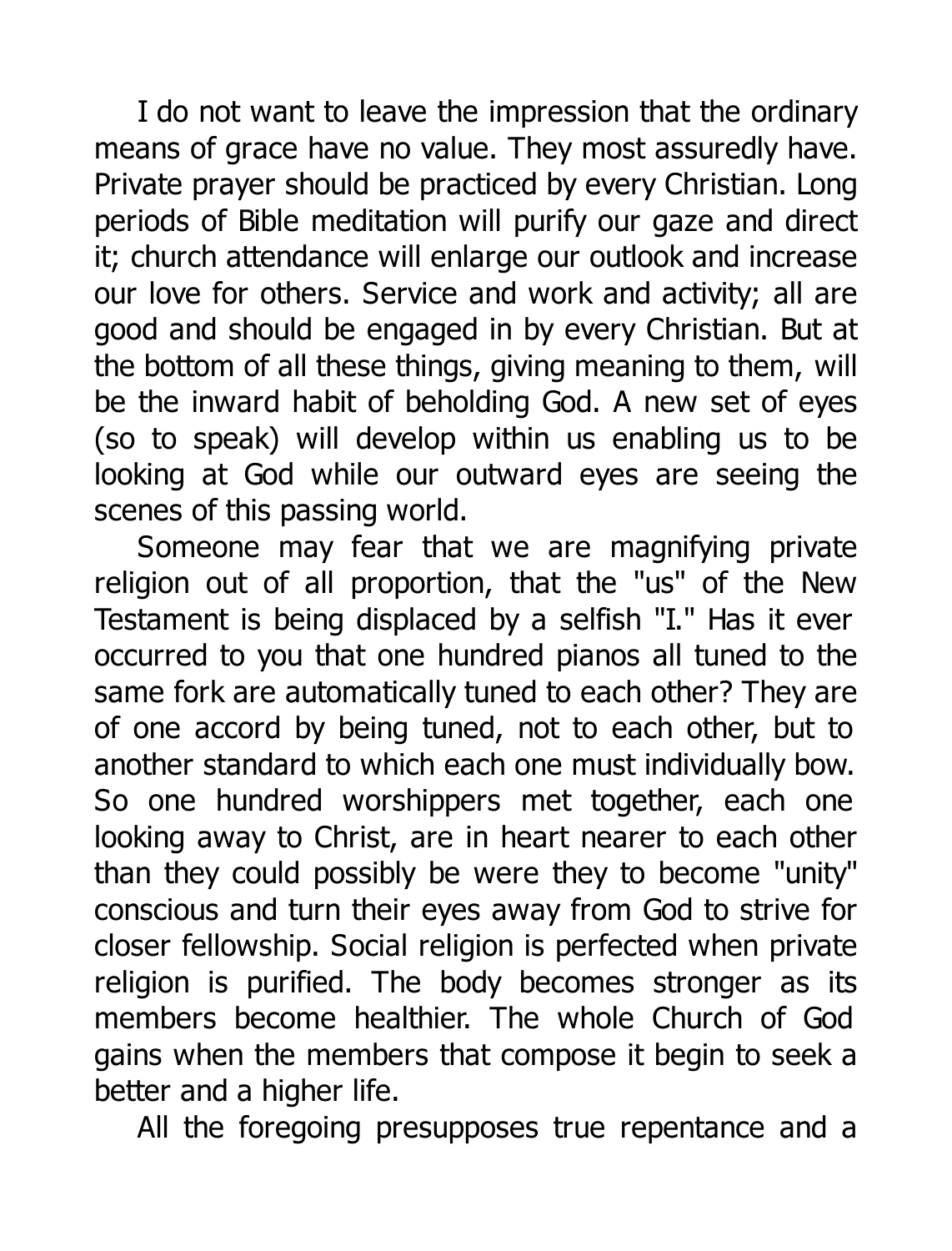full committal of the life to God. It is hardly necessary to mention this, for only persons who have made such a committal will have read this far.

When the habit of inwardly gazing Godward becomes fixed within us we shall be ushered onto a new level of spiritual life more in keeping with the promises of God and the mood of the New Testament. The Triune God will be our dwelling place even while our feet walk the low road of simple duty here among men. We will have found life's **summum bonum** indeed. "There is the source of all delights that can be desired; not only can nought better be thought out by men and angels, but nought better can exist in mode of being! For it is the absolute maximum of every rational desire, than which a greater cannot be."[3]

**O Lord, I have heard a good word inviting me to look away to Thee and be satisfied. My heart longs to respond, but sin has clouded my vision till I see Thee but dimly. Be pleased to cleanse me in Thine own precious blood, and make me inwardly pure, so that I may with unveiled eyes gaze upon Thee all the days of my earthly pilgrimage. Then shall I be prepared to behold Thee in full splendor in the day when Thou shalt appear to be glorified in Thy saints and admired in all them that believe. Amen.**

FOOTNOTES:

[1] Nicholas of Cusa, **The Vision of God,** E. P. Dutton & Co., Inc., New York, 1928. This and the following quotations used by kind permission of the publishers.

[2] **The Vision of God**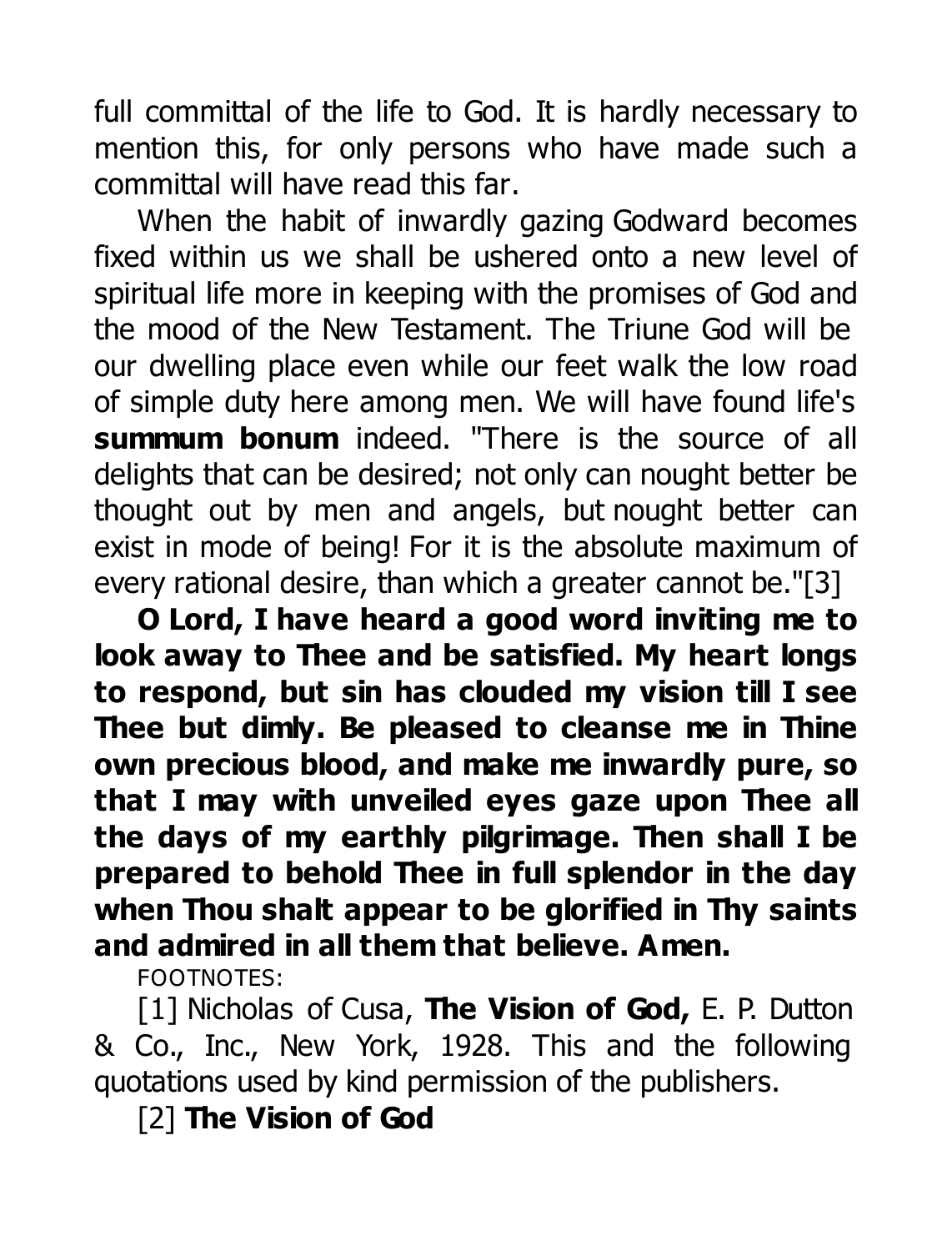[3] **The Vision of God**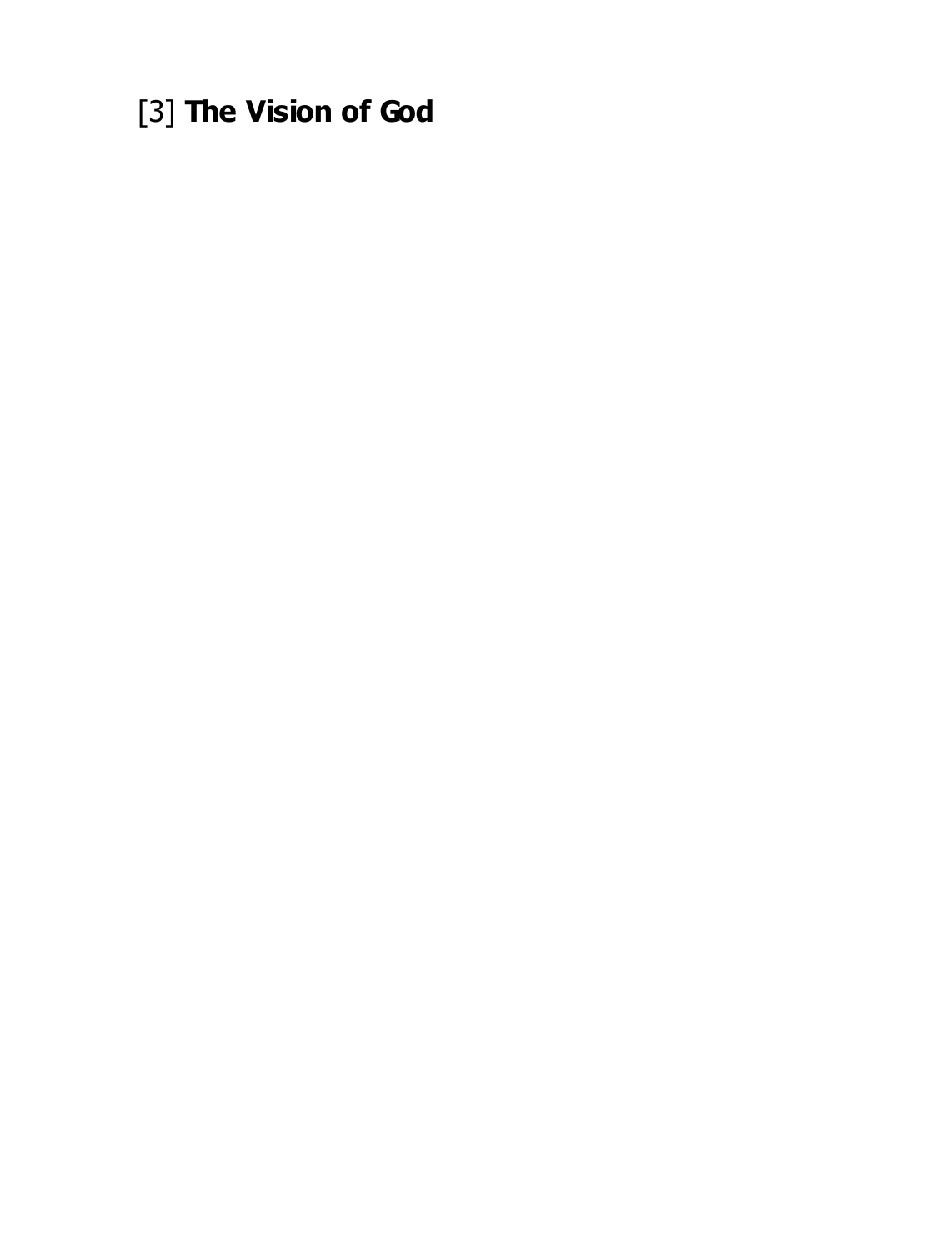# **VIII**

### **Restoring the Creator-creature Relation**

Be thou exalted, O God, above the heavens; let thy glory be above all the earth.--Psa. 57:5

It is a truism to say that order in nature depends upon right relationships; to achieve harmony each thing must be in its proper position relative to each other thing. In human life it is not otherwise.

I have hinted before in these chapters that the cause of all our human miseries is a radical moral dislocation, an upset in our relation to God and to each other. For whatever else the Fall may have been, it was most certainly a sharp change in man's relation to his Creator. He adopted toward God an altered attitude, and by so doing destroyed the proper Creator-creature relation in which, unknown to him, his true happiness lay. Essentially salvation is the restoration of a right relation between man and his Creator, a bringing back to normal of the Creatorcreature relation.

A satisfactory spiritual life will begin with a complete change in relation between God and the sinner; not a judicial change merely, but a conscious and experienced change affecting the sinner's whole nature. The atonement in Jesus' blood makes such a change judicially possible and the working of the Holy Spirit makes it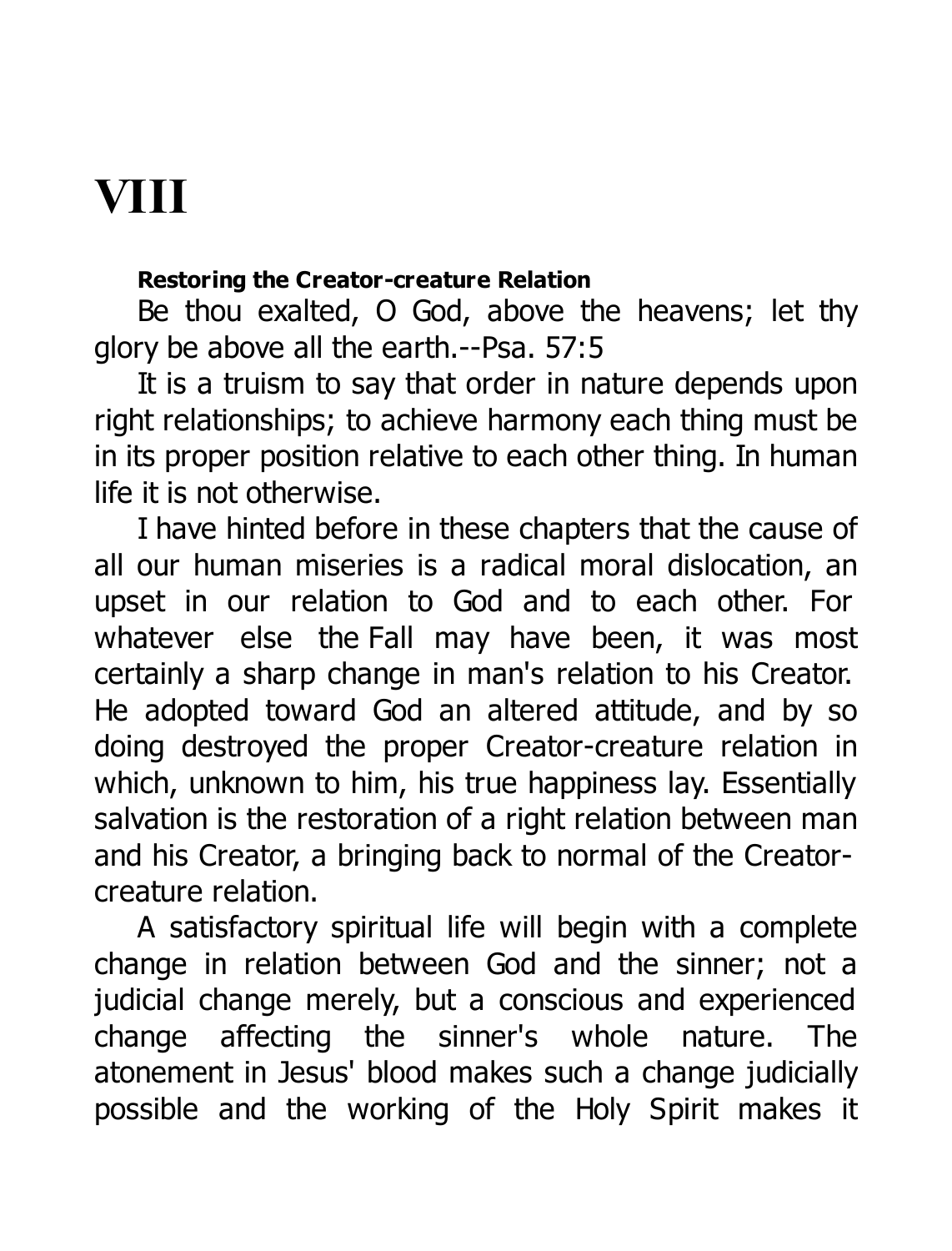emotionally satisfying. The story of the prodigal son perfectly illustrates this latter phase. He had brought a world of trouble upon himself by forsaking the position which he had properly held as son of his father. At bottom his restoration was nothing more than a re-establishing of the father-son relation which had existed from his birth and had been altered temporarily by his act of sinful rebellion. This story overlooks the legal aspects of redemption, but it makes beautifully clear the experiential aspects of salvation.

In determining relationships we must begin somewhere. There must be somewhere a fixed center against which everything else is measured, where the law of relativity does not enter and we can say "IS" and make no allowances. Such a center is God. When God would make His Name known to mankind He could find no better word than "I AM." When He speaks in the first person He says, "I AM"; when we speak of Him we say, "He is"; when we speak to Him we say, "Thou art." Everyone and everything else measures from that fixed point. "I am that I am," says God, "I change not."

As the sailor locates his position on the sea by "shooting" the sun, so we may get our moral bearings by looking at God. We must begin with God. We are right when and only when we stand in a right position relative to God, and we are wrong so far and so long as we stand in any other position.

Much of our difficulty as seeking Christians stems from our unwillingness to take God as He is and adjust our lives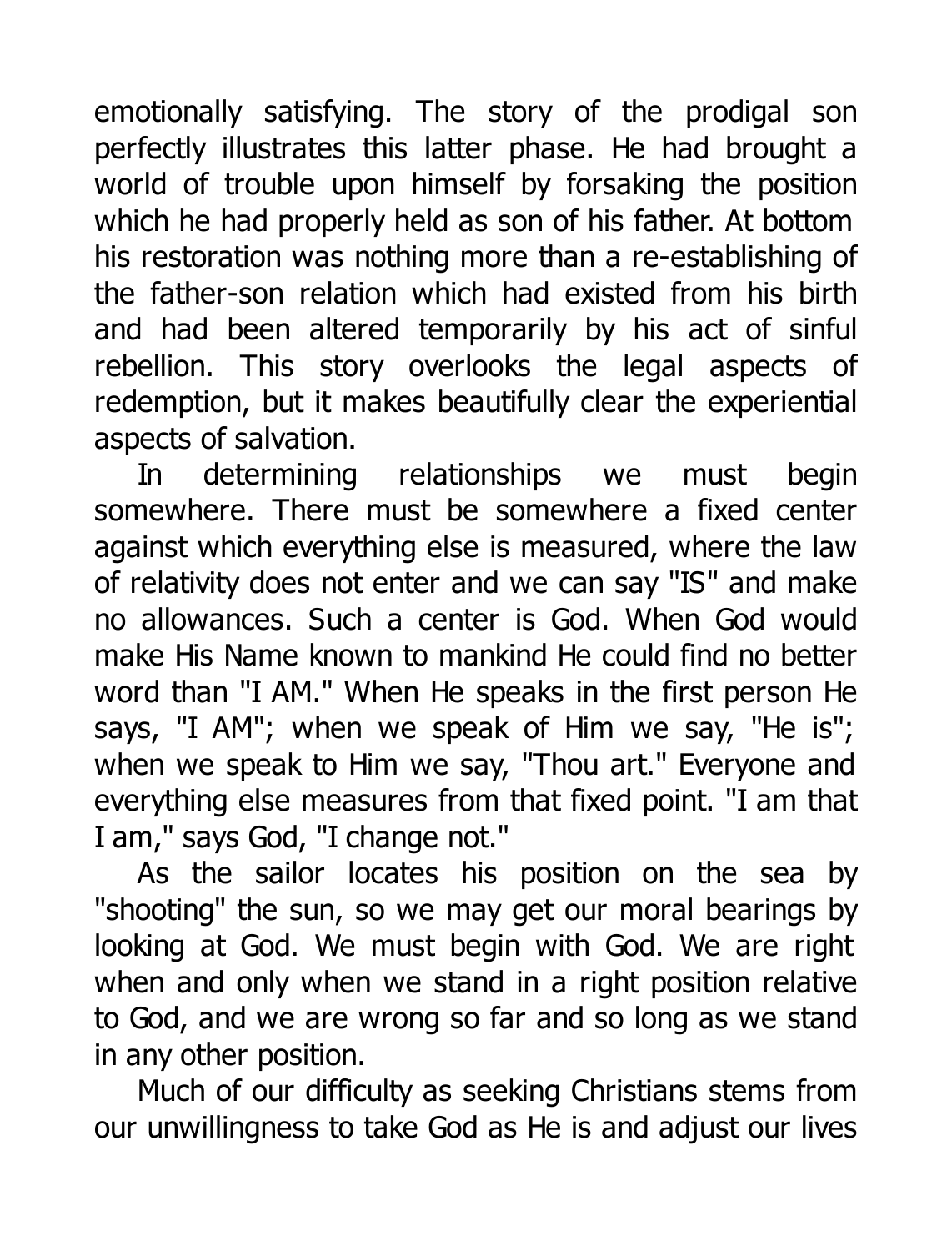accordingly. We insist upon trying to modify Him and to bring Him nearer to our own image. The flesh whimpers against the rigor of God's inexorable sentence and begs like Agag for a little mercy, a little indulgence of its carnal ways. It is no use. We can get a right start only by accepting God as He is and learning to love Him for what He is. As we go on to know Him better we shall find it a source of unspeakable joy that God is just what He is. Some of the most rapturous moments we know will be those we spend in reverent admiration of the Godhead. In those holy moments the very thought of change in Him will be too painful to endure.

So let us begin with God. Back of all, above all, before all is God; first in sequential order, above in rank and station, exalted in dignity and honor. As the self-existent One He gave being to all things, and all things exist out of Him and for Him. "Thou art worthy, O Lord, to receive glory and honour and power: for thou hast created all things, and for thy pleasure they are and were created."

Every soul belongs to God and exists by His pleasure. God being Who and What He is, and we being who and what we are, the only thinkable relation between us is one of full lordship on His part and complete submission on ours. We owe Him every honor that it is in our power to give Him. Our everlasting grief lies in giving Him anything less.

The pursuit of God will embrace the labor of bringing our total personality into conformity to His. And this not judicially, but actually. I do not here refer to the act of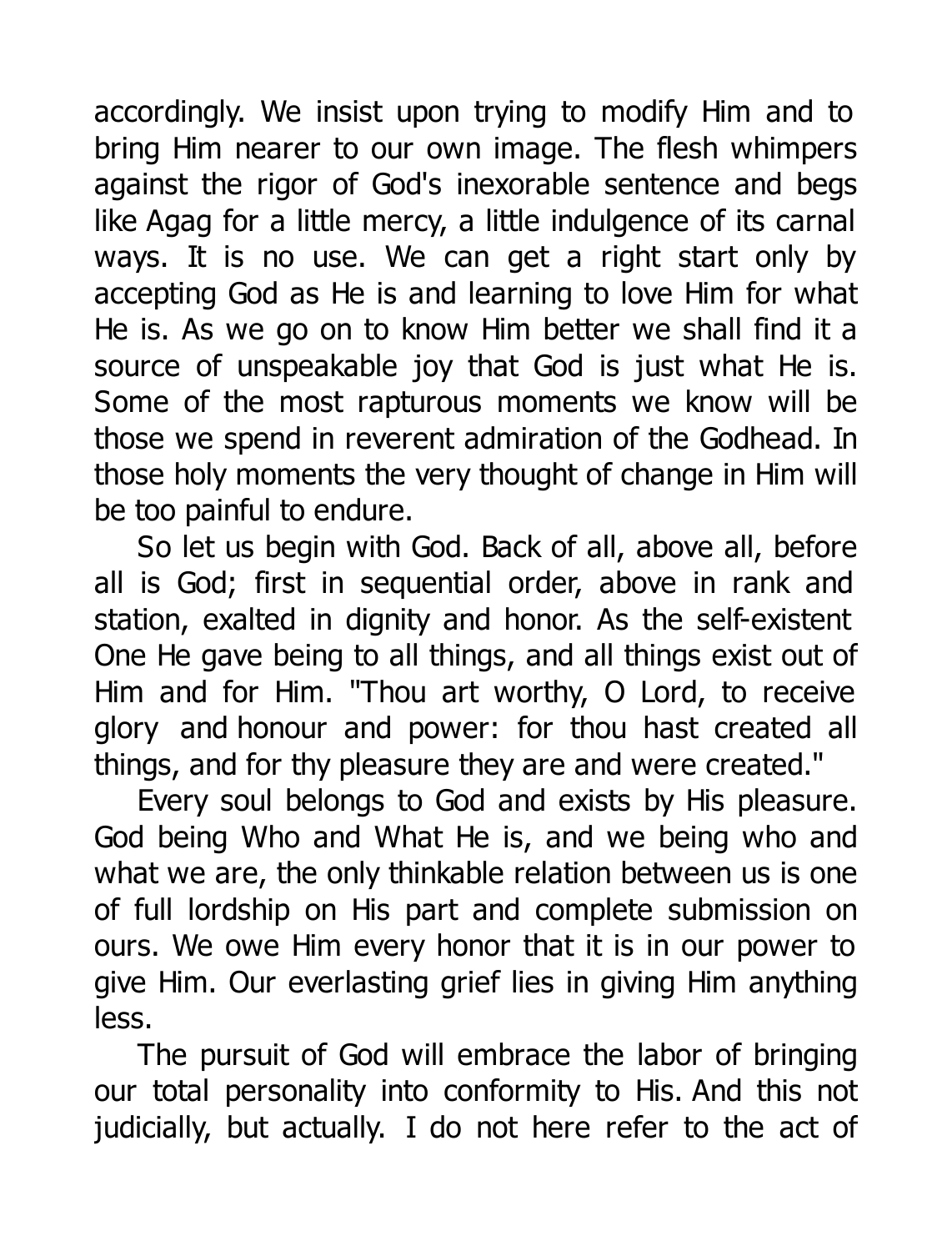justification by faith in Christ. I speak of a voluntary exalting of God to His proper station over us and a willing surrender of our whole being to the place of worshipful submission which the Creator-creature circumstance makes proper.

The moment we make up our minds that we are going on with this determination to exalt God over all we step out of the world's parade. We shall find ourselves out of adjustment to the ways of the world, and increasingly so as we make progress in the holy way. We shall acquire a new viewpoint; a new and different psychology will be formed within us; a new power will begin to surprise us by its upsurgings and its outgoings.

Our break with the world will be the direct outcome of our changed relation to God. For the world of fallen men does not honor God. Millions call themselves by His Name, it is true, and pay some token respect to Him, but a simple test will show how little He is really honored among them. Let the average man be put to the proof on the question of who is **above**, and his true position will be exposed. Let him be forced into making a choice between God and money, between God and men, between God and personal ambition, God and self, God and human love, and God will take second place every time. Those other things will be exalted above. However the man may protest, the proof is in the choices he makes day after day throughout his life.

"Be thou exalted" is the language of victorious spiritual experience. It is a little key to unlock the door to great treasures of grace. It is central in the life of God in the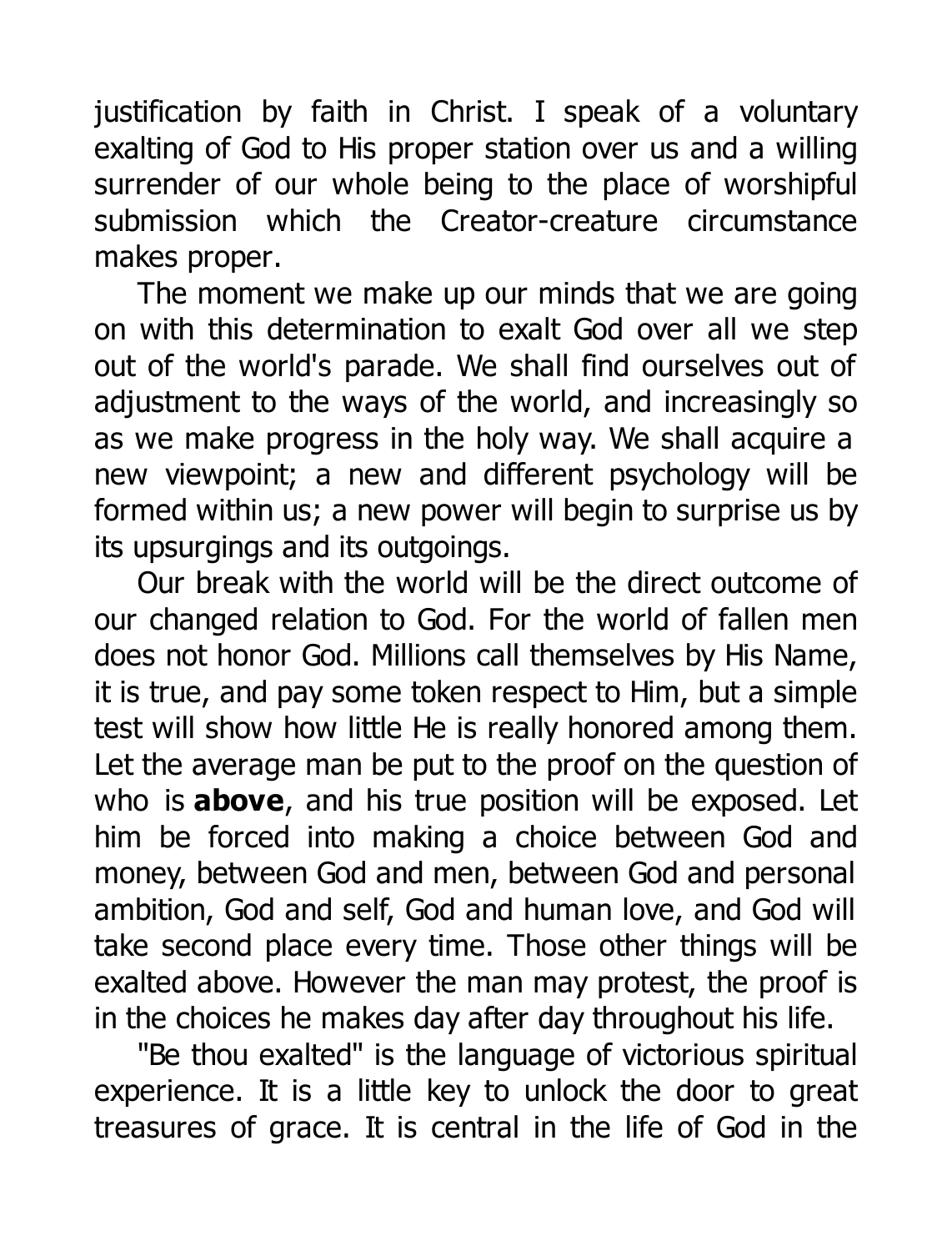soul. Let the seeking man reach a place where life and lips join to say continually "Be thou exalted," and a thousand minor problems will be solved at once. His Christian life ceases to be the complicated thing it had been before and becomes the very essence of simplicity. By the exercise of his will he has set his course, and on that course he will stay as if guided by an automatic pilot. If blown off course for a moment by some adverse wind he will surely return again as by a secret bent of the soul. The hidden motions of the Spirit are working in his favor, and "the stars in their courses" fight for him. He has met his life problem at its center, and everything else must follow along.

Let no one imagine that he will lose anything of human dignity by this voluntary sell-out of his all to his God. He does not by this degrade himself as a man; rather he finds his right place of high honor as one made in the image of his Creator. His deep disgrace lay in his moral derangement, his unnatural usurpation of the place of God. His honor will be proved by restoring again that stolen throne. In exalting God over all he finds his own highest honor upheld.

Anyone who might feel reluctant to surrender his will to the will of another should remember Jesus' words, "Whosoever committeth sin is the servant of sin." We must of necessity be servant to someone, either to God or to sin. The sinner prides himself on his independence, completely overlooking the fact that he is the weak slave of the sins that rule his members. The man who surrenders to Christ exchanges a cruel slave driver for a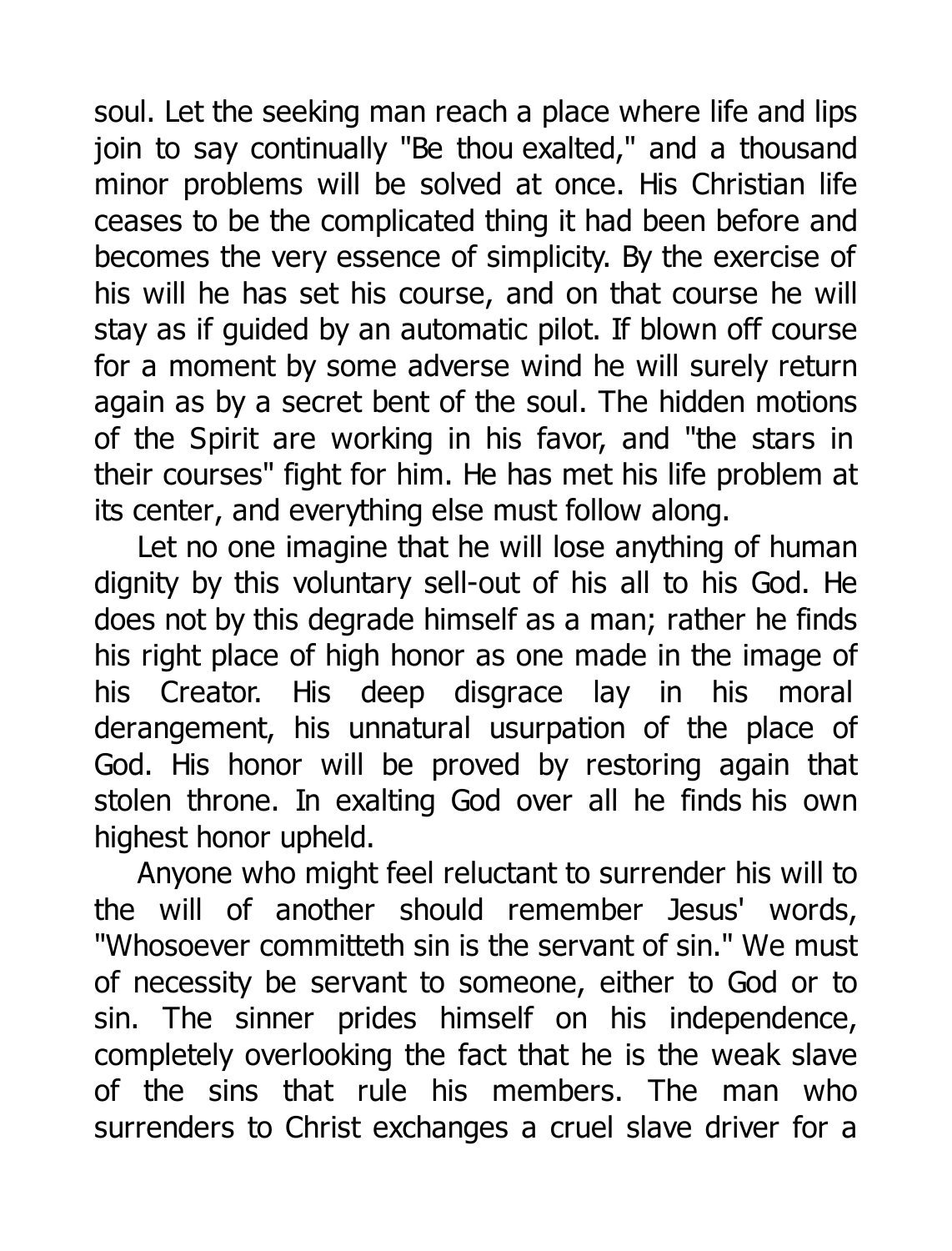kind and gentle Master whose yoke is easy and whose burden is light.

Made as we were in the image of God we scarcely find it strange to take again our God as our All. God was our original habitat and our hearts cannot but feel at home when they enter again that ancient and beautiful abode.

I hope it is clear that there is a logic behind God's claim to pre-eminence. That place is His by every right in earth or heaven. While we take to ourselves the place that is His the whole course of our lives is out of joint. Nothing will or can restore order till our hearts make the great decision: God shall be exalted above.

"Them that honour me I will honour," said God once to a priest of Israel, and that ancient law of the Kingdom stands today unchanged by the passing of time or the changes of dispensation. The whole Bible and every page of history proclaim the perpetuation of that law. "If any man serve me, him will my Father honour," said our Lord Jesus, tying in the old with the new and revealing the essential unity of His ways with men.

Sometimes the best way to see a thing is to look at its opposite. Eli and his sons are placed in the priesthood with the stipulation that they honor God in their lives and ministrations. This they fail to do, and God sends Samuel to announce the consequences. Unknown to Eli this law of reciprocal honor has been all the while secretly working, and now the time has come for judgment to fall. Hophni and Phineas, the degenerate priests, fall in battle, the wife o f Hophni dies in childbirth, Israel flees before her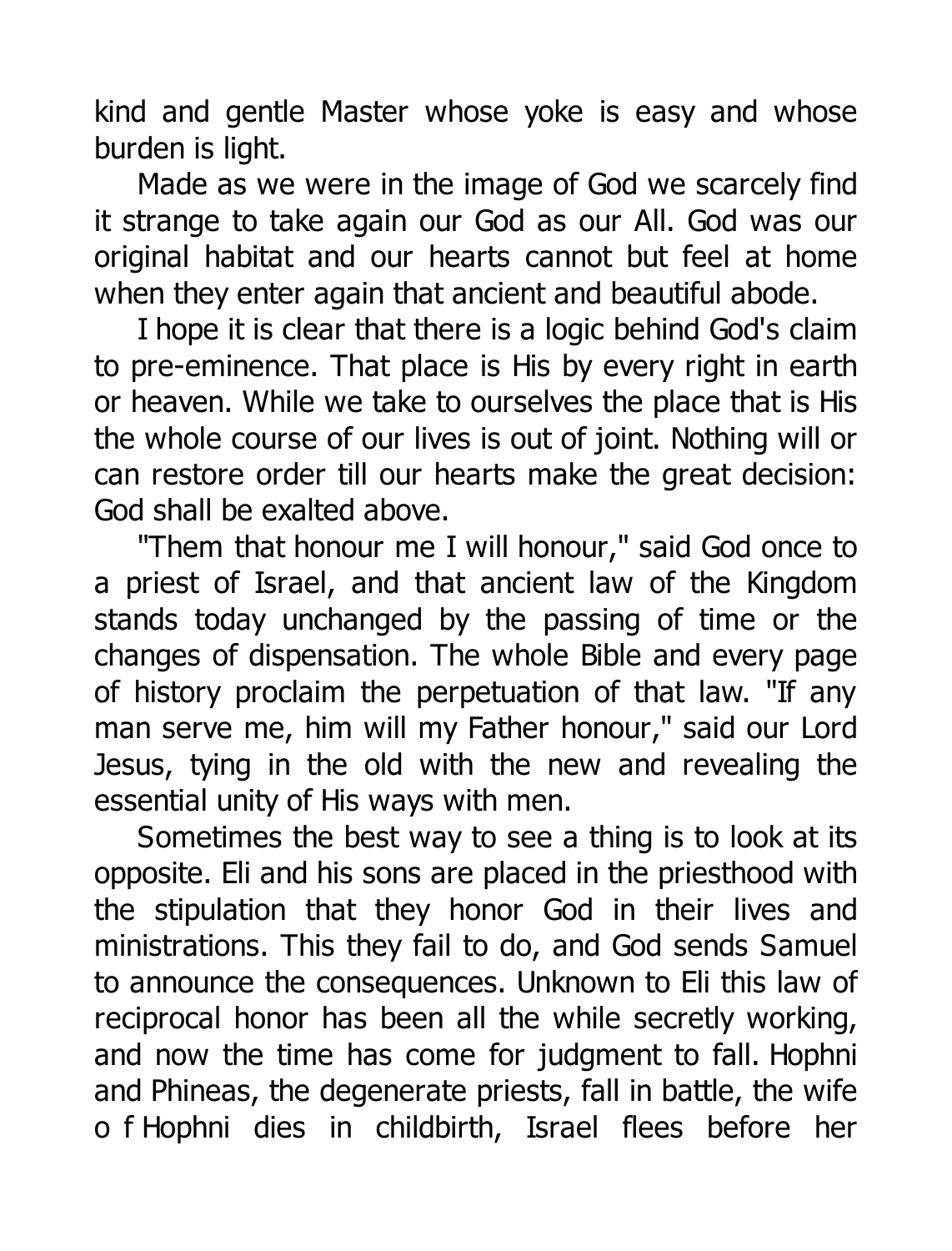enemies, the ark of God is captured by the Philistines and the old man Eli falls backward and dies of a broken neck. Thus stark utter tragedy followed upon Eli's failure to honor God.

Now set over against this almost any Bible character who honestly tried to glorify God in his earthly walk.

See how God winked at weaknesses and overlooked failures as He poured upon His servants grace and blessing untold. Let it be Abraham, Jacob, David, Daniel, Elijah or whom you will; honor followed honor as harvest the seed. The man of God set his heart to exalt God above all; God accepted his intention as fact and acted accordingly. Not perfection, but holy intention made the difference.

In our Lord Jesus Christ this law was seen in simple perfection. In His lowly manhood He humbled Himself and gladly gave all glory to His Father in heaven. He sought not His own honor, but the honor of God who sent Him. "If I honour myself," He said on one occasion, "my honour is nothing; it is my Father that honoureth me." So far had the proud Pharisees departed from this law that they could not understand one who honored God at his own expense. " I honour my Father," said Jesus to them, "and ye do dishonour me."

Another saying of Jesus, and a most disturbing one, was put in the form of a question, "How can ye believe, which receive honour one of another, and seek not the honour that cometh from God alone?" If I understand this correctly Christ taught here the alarming doctrine that the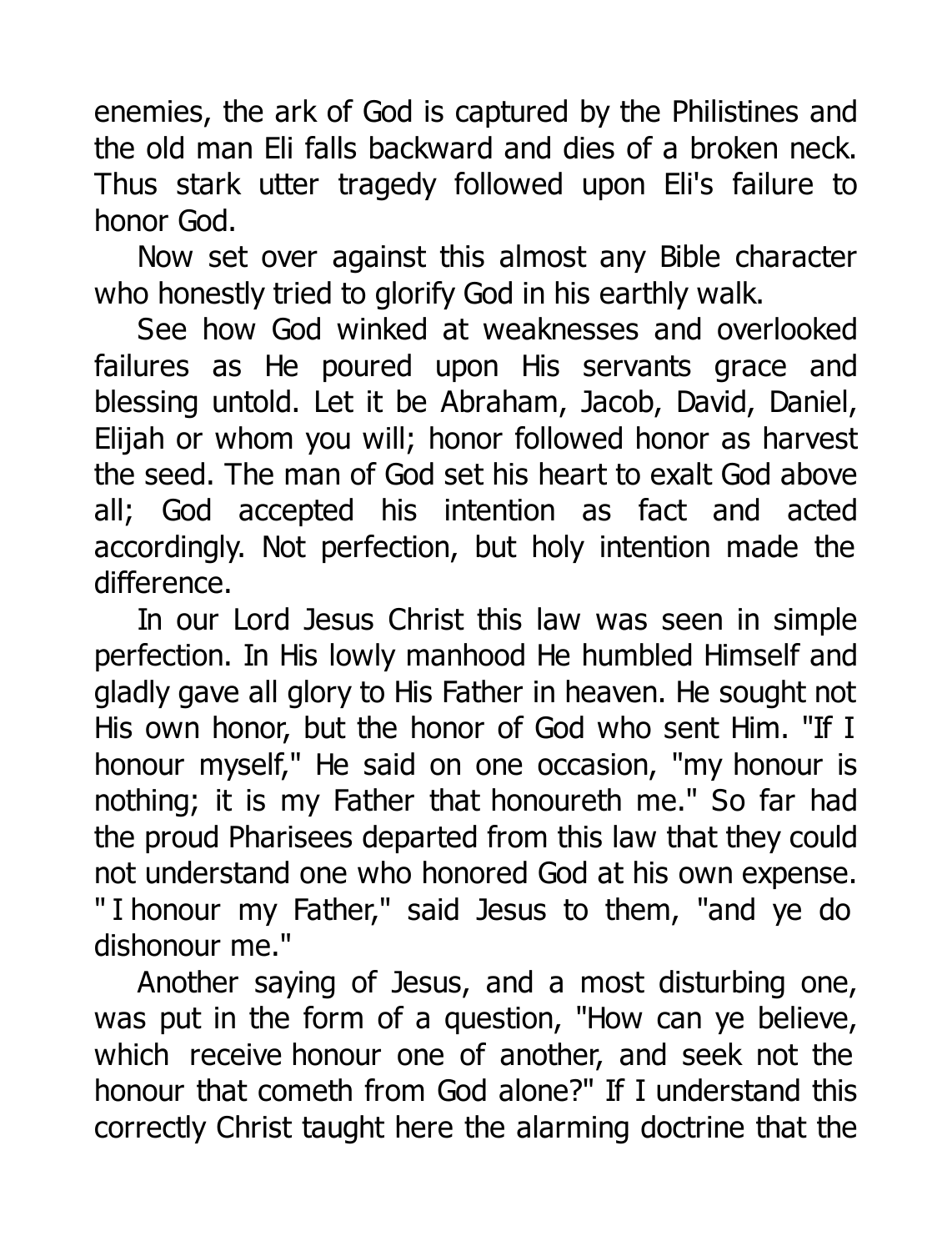desire for honor among men made belief impossible. Is this sin at the root of religious unbelief? Could it be that those "intellectual difficulties" which men blame for their inability to believe are but smoke screens to conceal the real cause that lies behind them? Was it this greedy desire for honor from man that made men into Pharisees and Pharisees into Deicides? Is this the secret back of religious self-righteousness and empty worship? I believe it may be. The whole course of the life is upset by failure to put God where He belongs. We exalt ourselves instead of God and the curse follows.

In our desire after God let us keep always in mind that God also hath desire, and His desire is toward the sons of men, and more particularly toward those sons of men who will make the once-for-all decision to exalt Him over all. Such as these are precious to God above all treasures of earth or sea. In them God finds a theater where He can display His exceeding kindness toward us in Christ Jesus. With them God can walk unhindered, toward them He can act like the God He is.

In speaking thus I have one fear; it is that I may convince the mind before God can win the heart. For this

God-above-all position is one not easy to take. The mind may approve it while not having the consent of the will to put it into effect. While the imagination races ahead to honor God, the will may lag behind and the man never guess how divided his heart is. The whole man must make the decision before the heart can know any real satisfaction. God wants us all, and He will not rest till He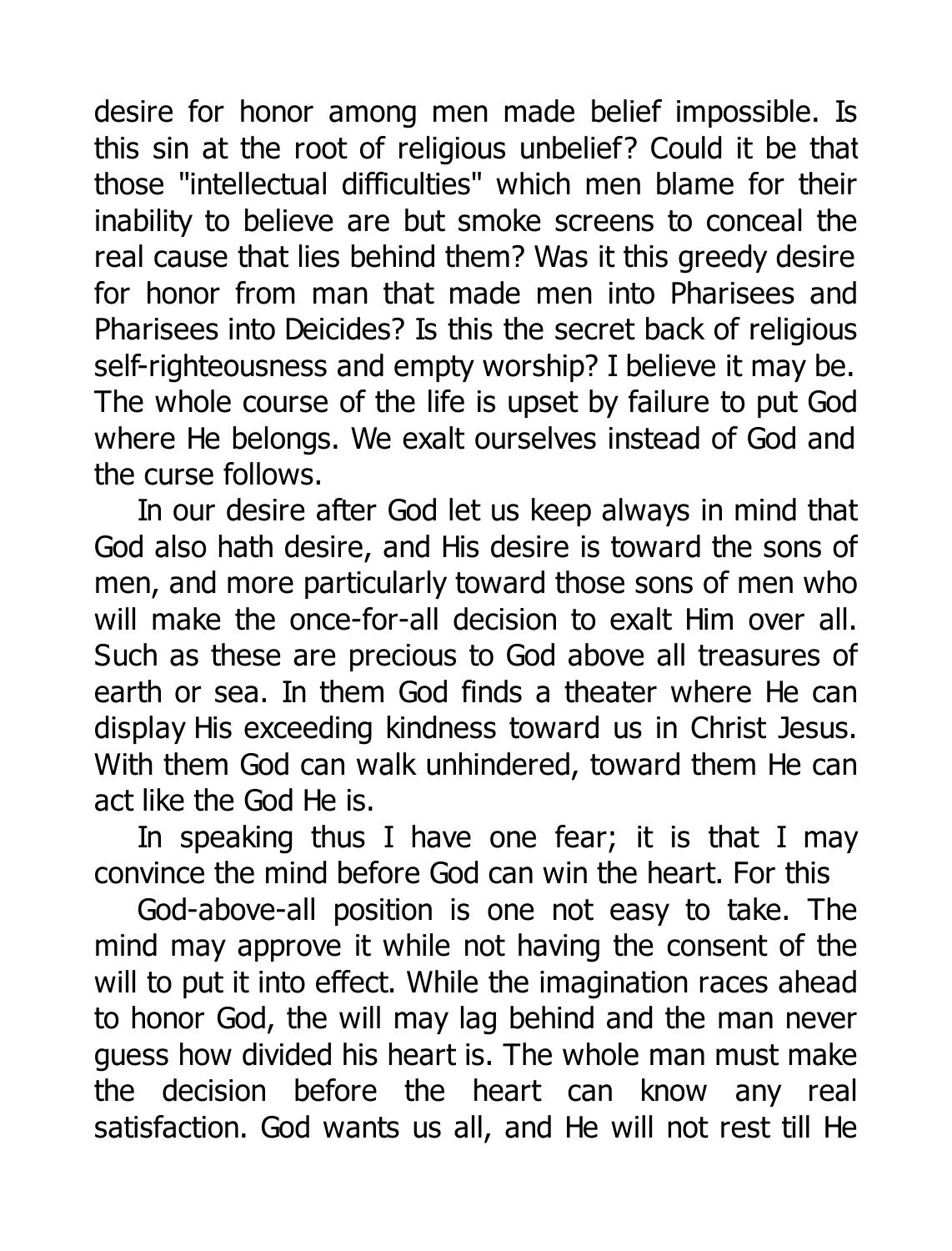gets us all. No part of the man will do.

Let us pray over this in detail, throwing ourselves at God's feet and meaning everything we say. No one who prays thus in sincerity need wait long for tokens of divine acceptance. God will unveil His glory before His servant's eyes, and He will place all His treasures at the disposal of such a one, for He knows that His honor is safe in such consecrated hands.

**O God, be Thou exalted over my possessions. Nothing of earth's treasures shall seem dear unto me if only Thou art glorified in my life. Be Thou exalted over my friendships. I am determined that Thou shalt be above all, though I must stand deserted and alone in the midst of the earth. Be Thou exalted above my comforts. Though it mean the loss of bodily comforts and the carrying of heavy crosses I shall keep my vow made this day before Thee. Be Thou exalted over my reputation. Make me ambitious to please Thee even if as a result I must sink into obscurity and my name be forgotten as a dream. Rise, O Lord, into Thy proper place of honor, above my ambitions, above my likes and dislikes, above my family, my health and even my life itself. Let me decrease that Thou mayest increase, let me sink that Thou mayest rise above. Ride forth upon me as Thou didst ride into Jerusalem mounted upon the humble little beast, a colt, the foal of an ass, and let me hear the children cry to Thee, "Hosanna in the highest."**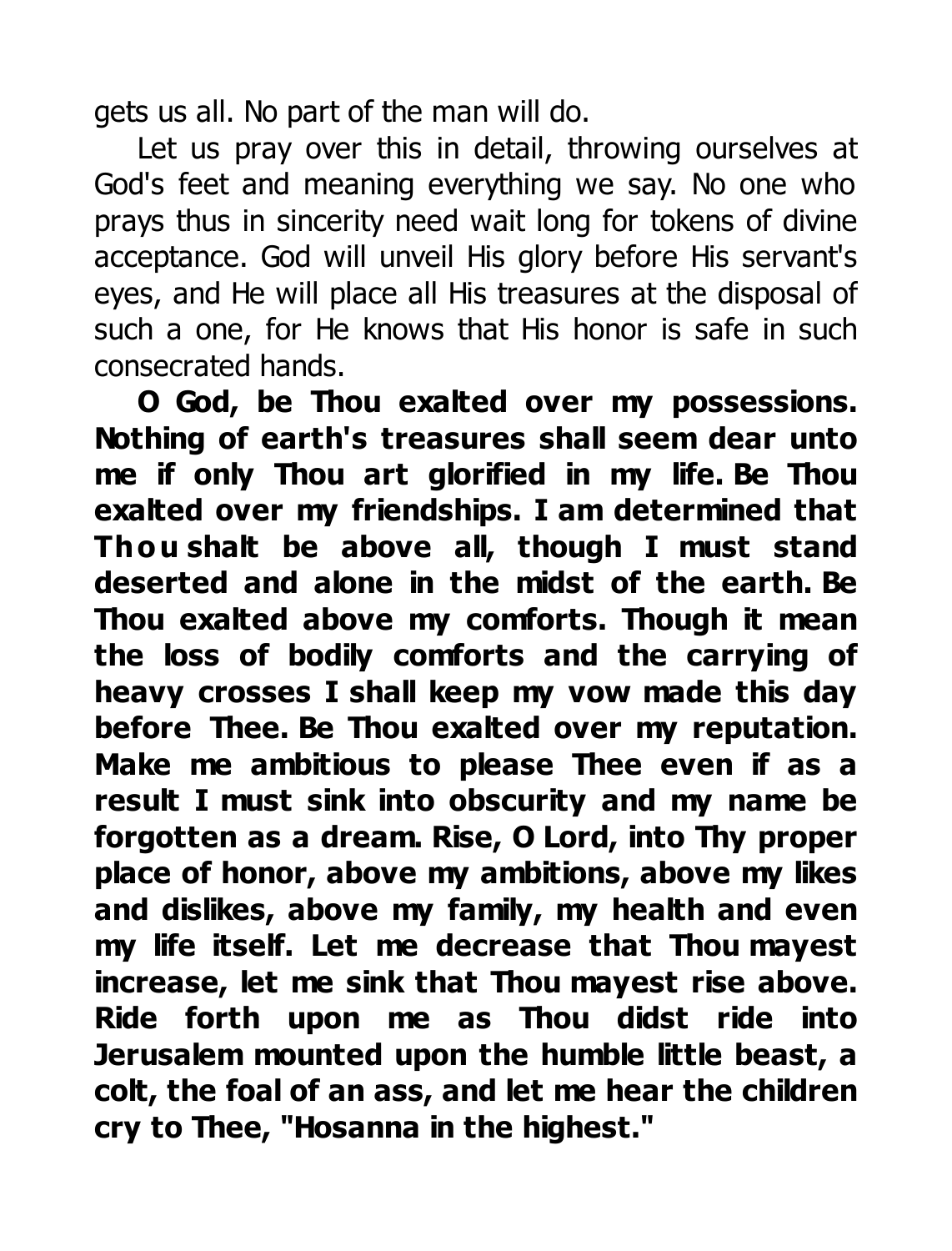## **IX**

#### **Meekness and Rest**

Blessed are the meek: for they shall inherit the earth.-- Matt. 5:5

A fairly accurate description of the human race might be furnished one unacquainted with it by taking the Beatitudes, turning them wrong side out and saying, "Here is your human race." For the exact opposite of the virtues in the Beatitudes are the very qualities which distinguish human life and conduct.

In the world of men we find nothing approaching the virtues of which Jesus spoke in the opening words of the famous Sermon on the Mount. Instead of poverty of spirit we find the rankest kind of pride; instead of mourners we find pleasure seekers; instead of meekness, arrogance; instead of hunger after righteousness we hear men saying, "I am rich and increased with goods and have need of nothing"; instead of mercy we find cruelty; instead of purity of heart, corrupt imaginings; instead of peacemakers we find men quarrelsome and resentful; instead of rejoicing in mistreatment we find them fighting back with every weapon at their command.

Of this kind of moral stuff civilized society is composed. The atmosphere is charged with it; we breathe it with every breath and drink it with our mother's milk. Culture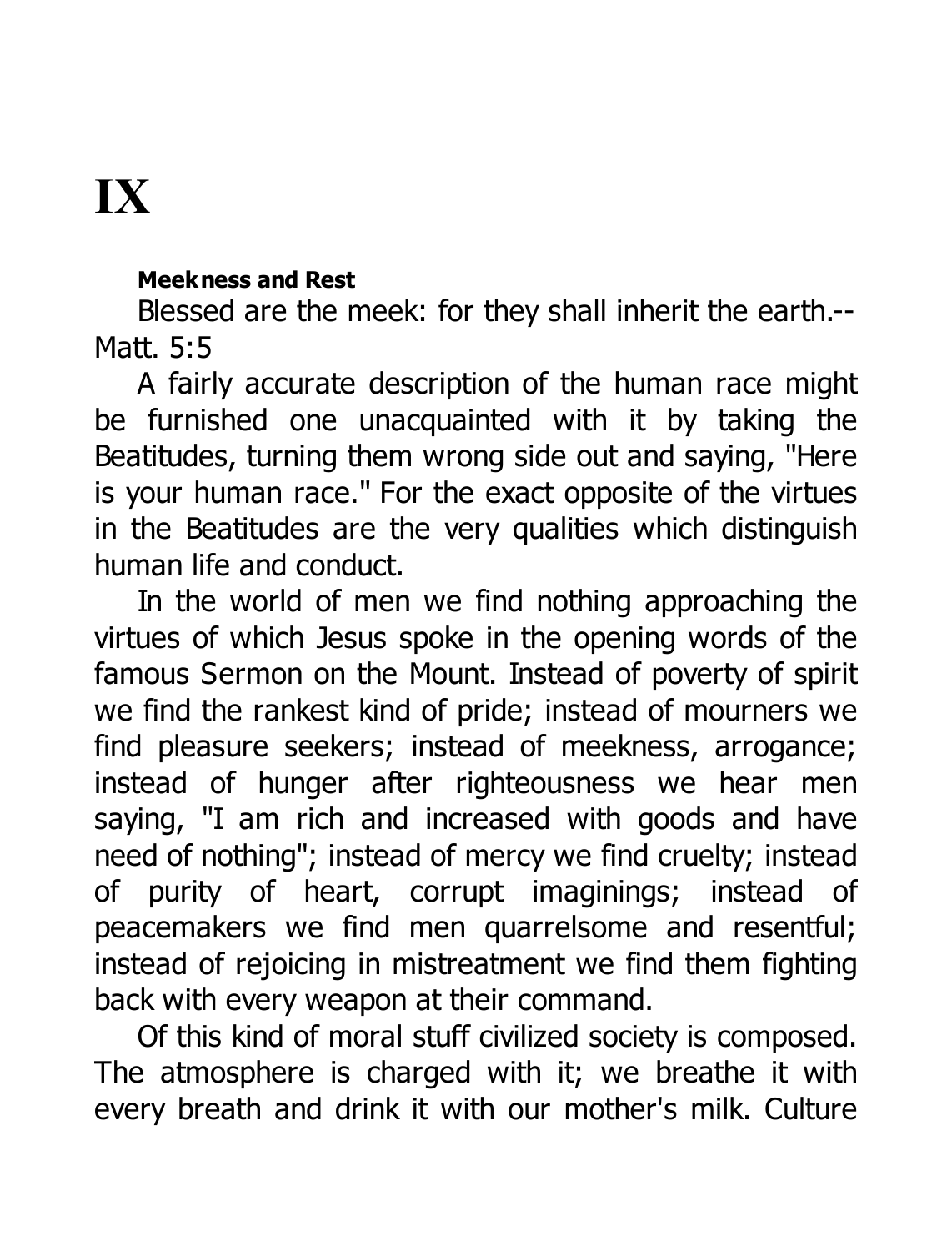and education refine these things slightly but leave them basically untouched. A whole world of literature has been created to justify this kind of life as the only normal one. And this is the more to be wondered at seeing that these are the evils which make life the bitter struggle it is for all of us. All our heartaches and a great many of our physical ills spring directly out of our sins. Pride, arrogance, resentfulness, evil imaginings, malice, greed: these are the sources of more human pain than all the diseases that ever afflicted mortal flesh.

Into a world like this the sound of Jesus' words comes wonderful and strange, a visitation from above. It is well that He spoke, for no one else could have done it as well; and it is good that we listen. His words are the essence of truth. He is not offering an opinion; Jesus never uttered opinions. He never guessed; He knew, and He knows. His words are not as Solomon's were, the sum of sound wisdom or the results of keen observation. He spoke out of the fulness of His Godhead, and His words are very Truth itself. He is the only one who could say "blessed" with complete authority, for He is the Blessed One come from the world above to confer blessedness upon mankind. And His words were supported by deeds mightier than any performed on this earth by any other man. It is wisdom for us to listen.

As was often so with Jesus, He used this word "meek" in a brief crisp sentence, and not till some time later did He go on to explain it. In the same book of Matthew He tells us more about it and applies it to our lives.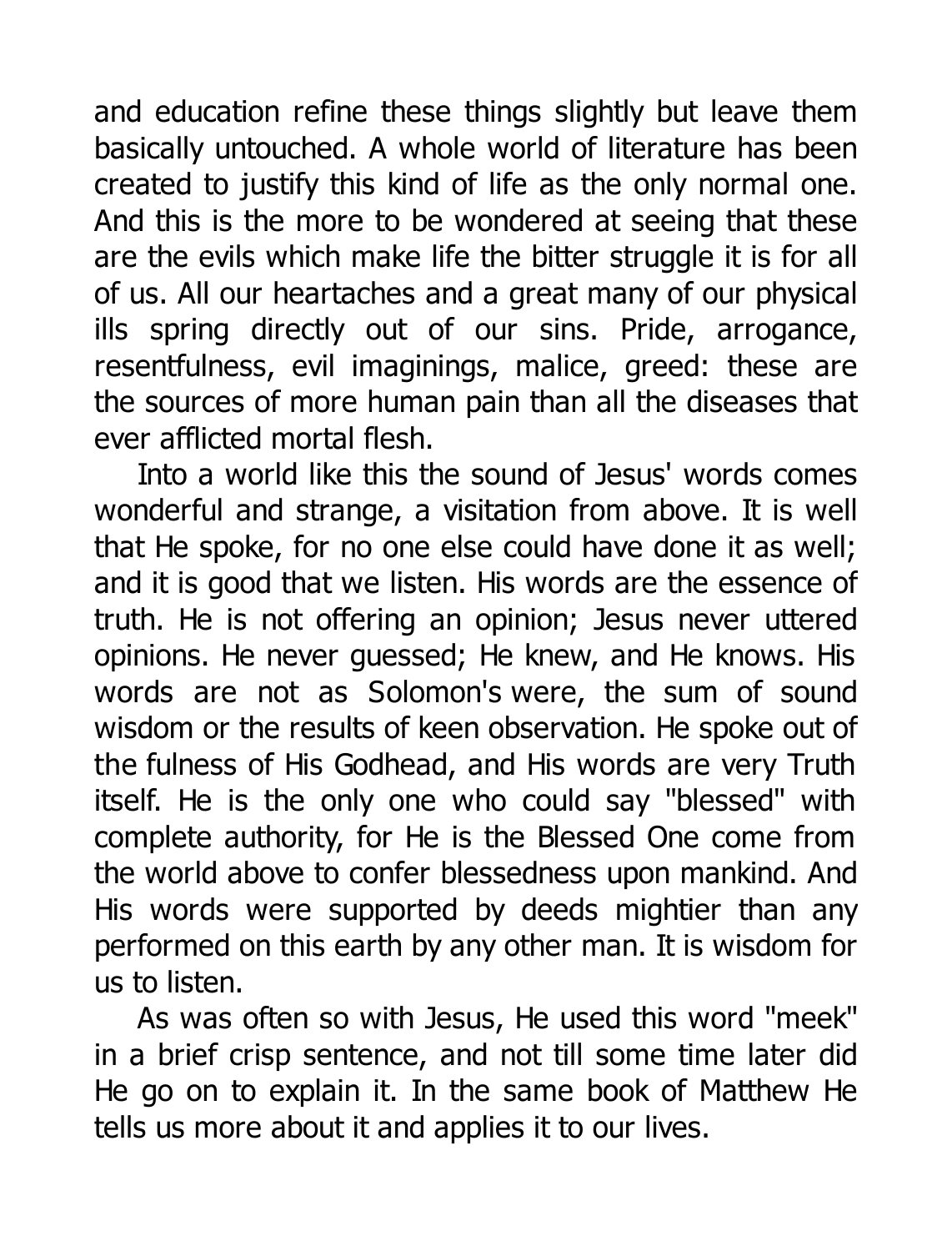"Come unto me, all ye that labour and are heavy laden, and I will give you rest. Take my yoke upon you, and learn of me; for I am meek and lowly in heart: and ye shall find rest unto your souls. For my yoke is easy, and my burden is light." Here we have two things standing in contrast to each other, a burden and a rest. The burden is not a local one, peculiar to those first hearers, but one which is borne by the whole human race. It consists not of political oppression or poverty or hard work. It is far deeper than that. It is felt by the rich as well as the poor for it is something from which wealth and idleness can never deliver us.

The burden borne by mankind is a heavy and a crushing thing. The word Jesus used means a load carried or toil borne to the point of exhaustion. Rest is simply release from that burden. It is not something we do, it is what comes to us when we cease to do. His own meekness, that is the rest.

Let us examine our burden. It is altogether an interior one. It attacks the heart and the mind and reaches the body only from within. First, there is the burden of **pride.** The labor of self-love is a heavy one indeed. Think for yourself whether much of your sorrow has not arisen from someone speaking slightingly of you. As long as you set yourself up as a little god to which you must be loyal there will be those who will delight to offer affront to your idol. How then can you hope to have inward peace? The heart's fierce effort to protect itself from every slight, to shield its touchy honor from the bad opinion of friend and enemy,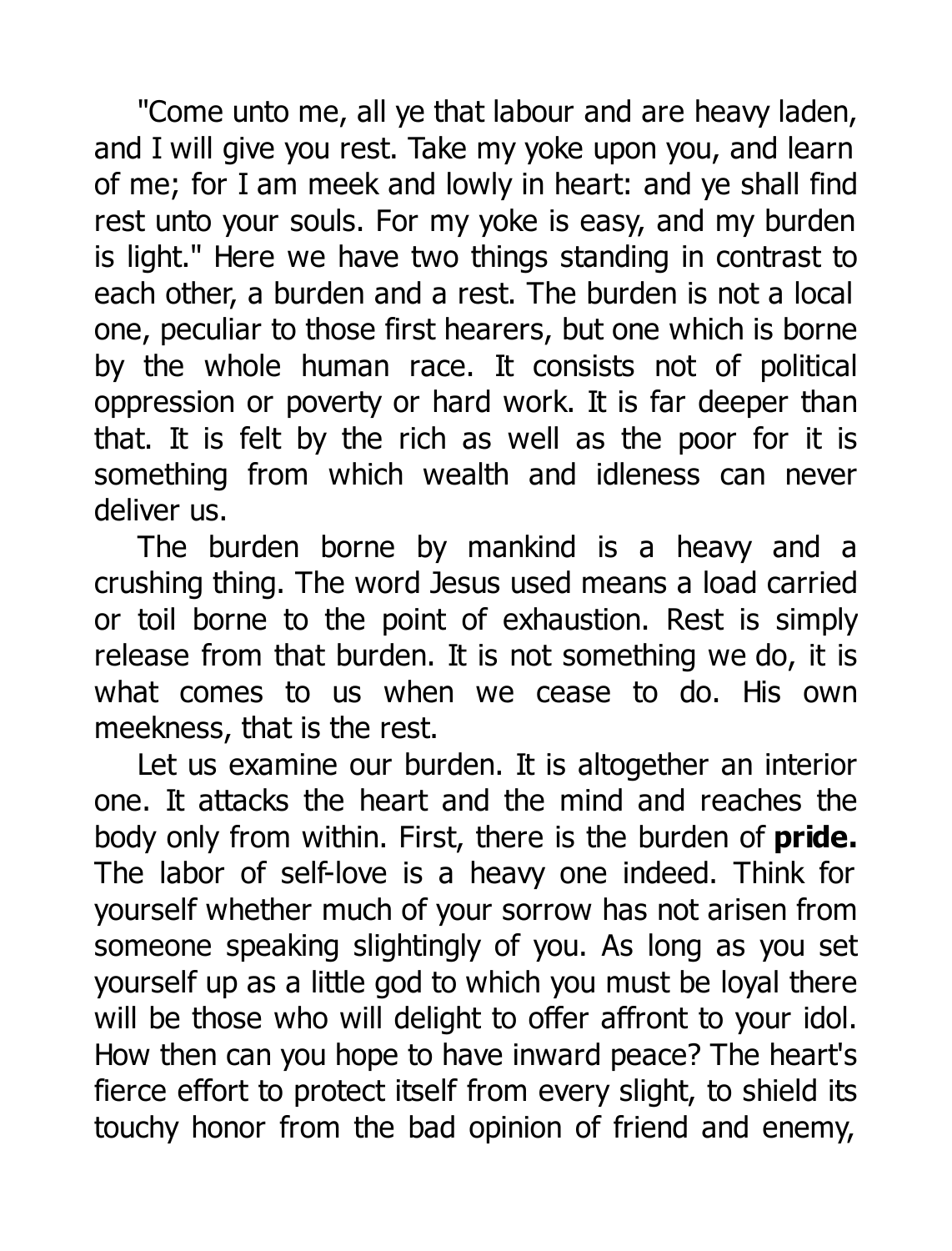will never let the mind have rest. Continue this fight through the years and the burden will become intolerable. Yet the sons of earth are carrying this burden continually, challenging every word spoken against them, cringing under every criticism, smarting under each fancied slight, tossing sleepless if another is preferred before them.

Such a burden as this is not necessary to bear. Jesus calls us to His rest, and meekness is His method. The meek man cares not at all who is greater than he, for he has long ago decided that the esteem of the world is not worth the effort. He develops toward himself a kindly sense of humor and learns to say, "Oh, so you have been overlooked? They have placed someone else before you? They have whispered that you are pretty small stuff after all? And now you feel hurt because the world is saying about you the very things you have been saying about yourself? Only yesterday you were telling God that you were nothing, a mere worm of the dust. Where is your consistency? Come on, humble yourself, and cease to care what men think."

The meek man is not a human mouse afflicted with a sense of his own inferiority. Rather he may be in his moral life as bold as a lion and as strong as Samson; but he has stopped being fooled about himself. He has accepted God's estimate of his own life. He knows he is as weak and helpless as God has declared him to be, but paradoxically, he knows at the same time that he is in the sight of God of more importance than angels. In himself, nothing; in God, everything. That is his motto. He knows well that the world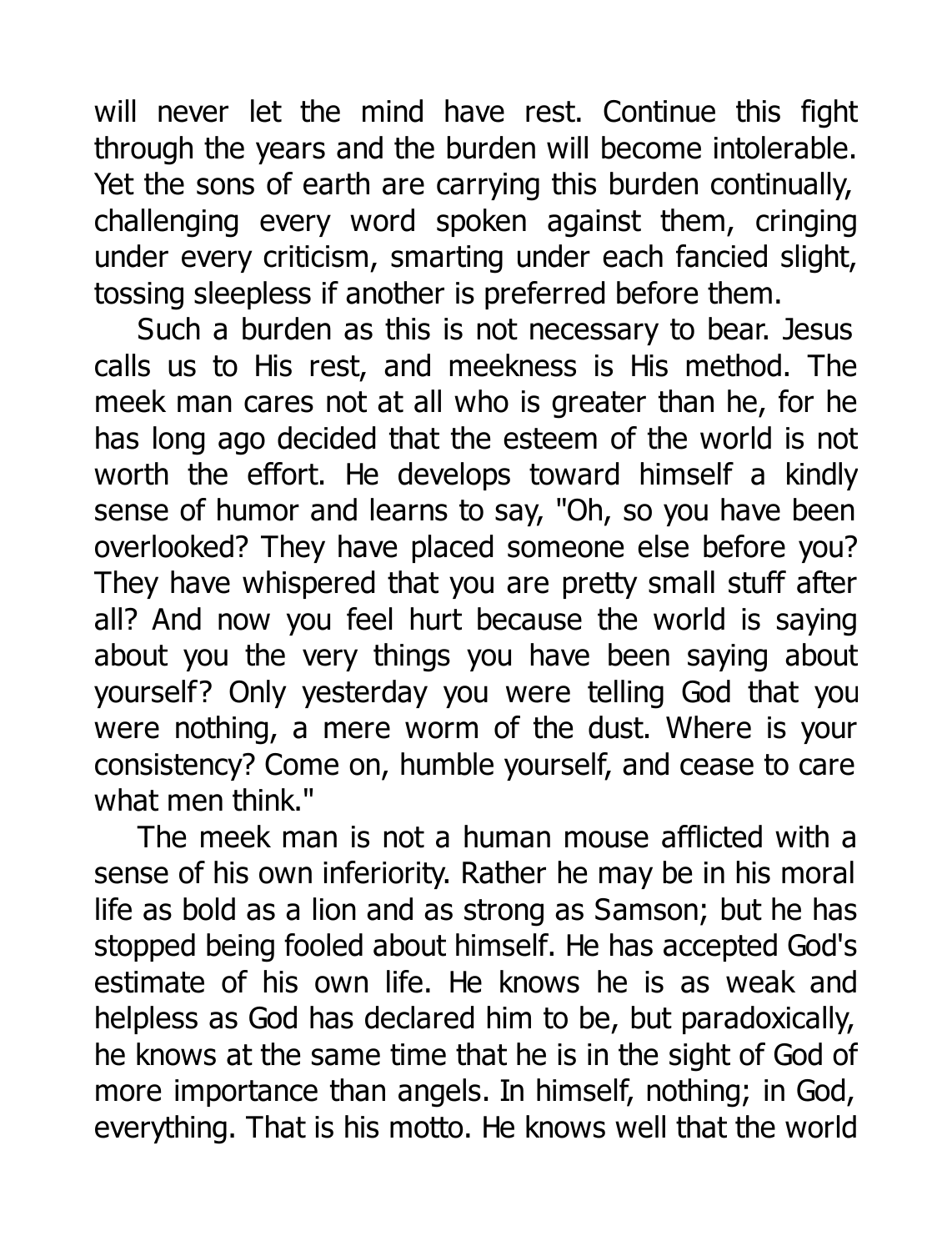will never see him as God sees him and he has stopped caring. He rests perfectly content to allow God to place His own values. He will be patient to wait for the day when everything will get its own price tag and real worth will come into its own. Then the righteous shall shine forth in the Kingdom of their Father. He is willing to wait for that day.

In the meantime he will have attained a place of soul rest. As he walks on in meekness he will be happy to let God defend him. The old struggle to defend himself is over. He has found the peace which meekness brings.

Then also he will get deliverance from the burden of **pretense**. By this I mean not hypocrisy, but the common human desire to put the best foot forward and hide from the world our real inward poverty. For sin has played many evil tricks upon us, and one has been the infusing into us a false sense of shame. There is hardly a man or woman who dares to be just what he or she is without doctoring up the impression. The fear of being found out gnaws like rodents within their hearts. The man of culture is haunted by the fear that he will some day come upon a man more cultured than himself. The learned man fears to meet a man more learned than he. The rich man sweats under the fear that his clothes or his car or his house will sometime be made to look cheap by comparison with those of another rich man. So-called "society" runs by a motivation not higher than this, and the poorer classes on their level are little better.

Let no one smile this off. These burdens are real, and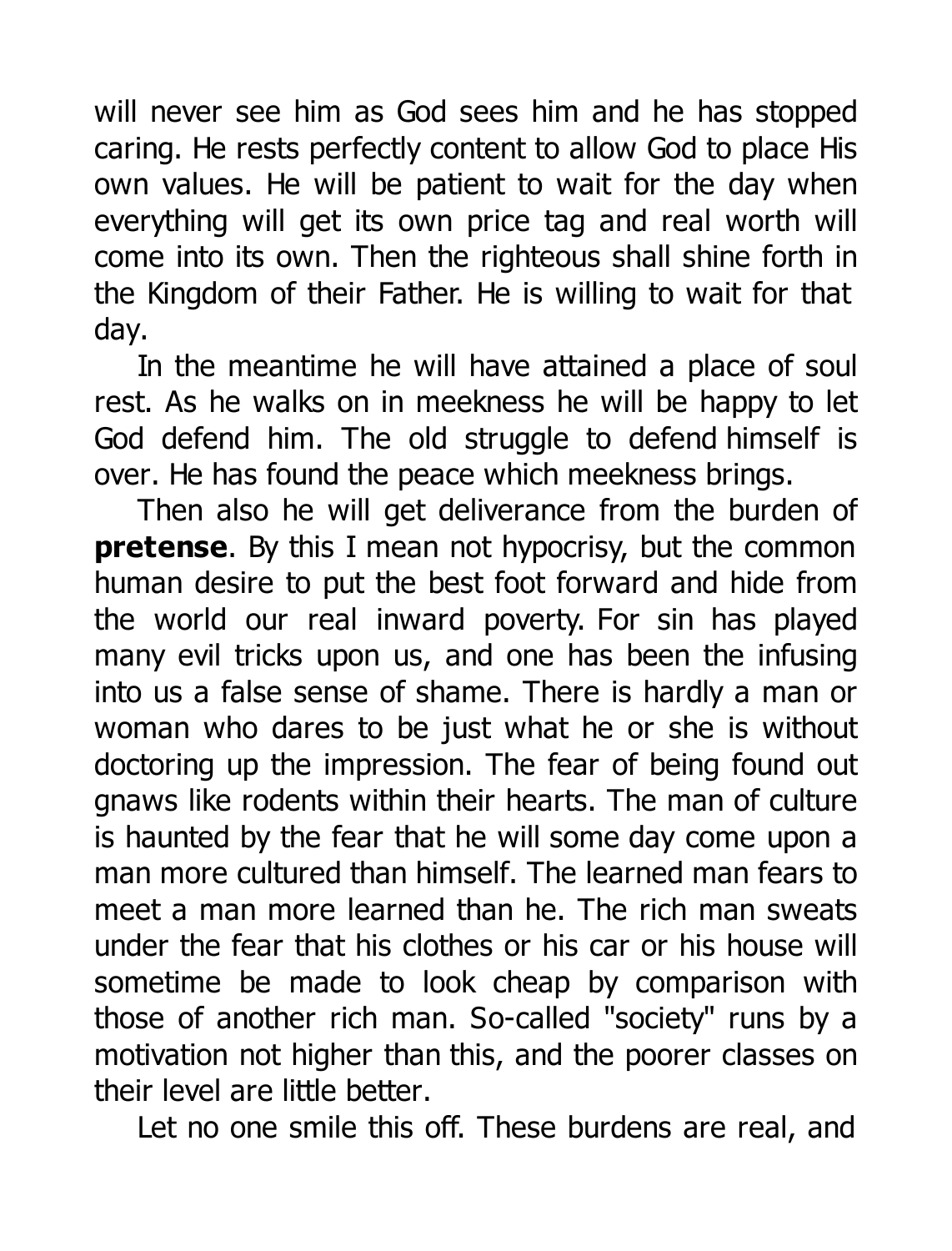little by little they kill the victims of this evil and unnatural way of life. And the psychology created by years of this kind of thing makes true meekness seem as unreal as a dream, as aloof as a star. To all the victims of the gnawing disease Jesus says, "Ye must become as little children." For little children do not compare; they receive direct enjoyment from what they have without relating it to something else or someone else. Only as they get older and sin begins to stir within their hearts do jealousy and envy appear. Then they are unable to enjoy what they have if someone else has something larger or better. At that early age does the galling burden come down upon their tender souls, and it never leaves them till Jesus sets them free.

Another source of burden is **artificiality**. I am sure that most people live in secret fear that some day they will be careless and by chance an enemy or friend will be allowed to peep into their poor empty souls. So they are never relaxed. Bright people are tense and alert in fear that they may be trapped into saying something common or stupid. Traveled people are afraid that they may meet some Marco Polo who is able to describe some remote place where they have never been.

This unnatural condition is part of our sad heritage of sin, but in our day it is aggravated by our whole way of life. Advertising is largely based upon this habit of pretense. "Courses" are offered in this or that field of human learning frankly appealing to the victim's desire to shine at a party. Books are sold, clothes and cosmetics are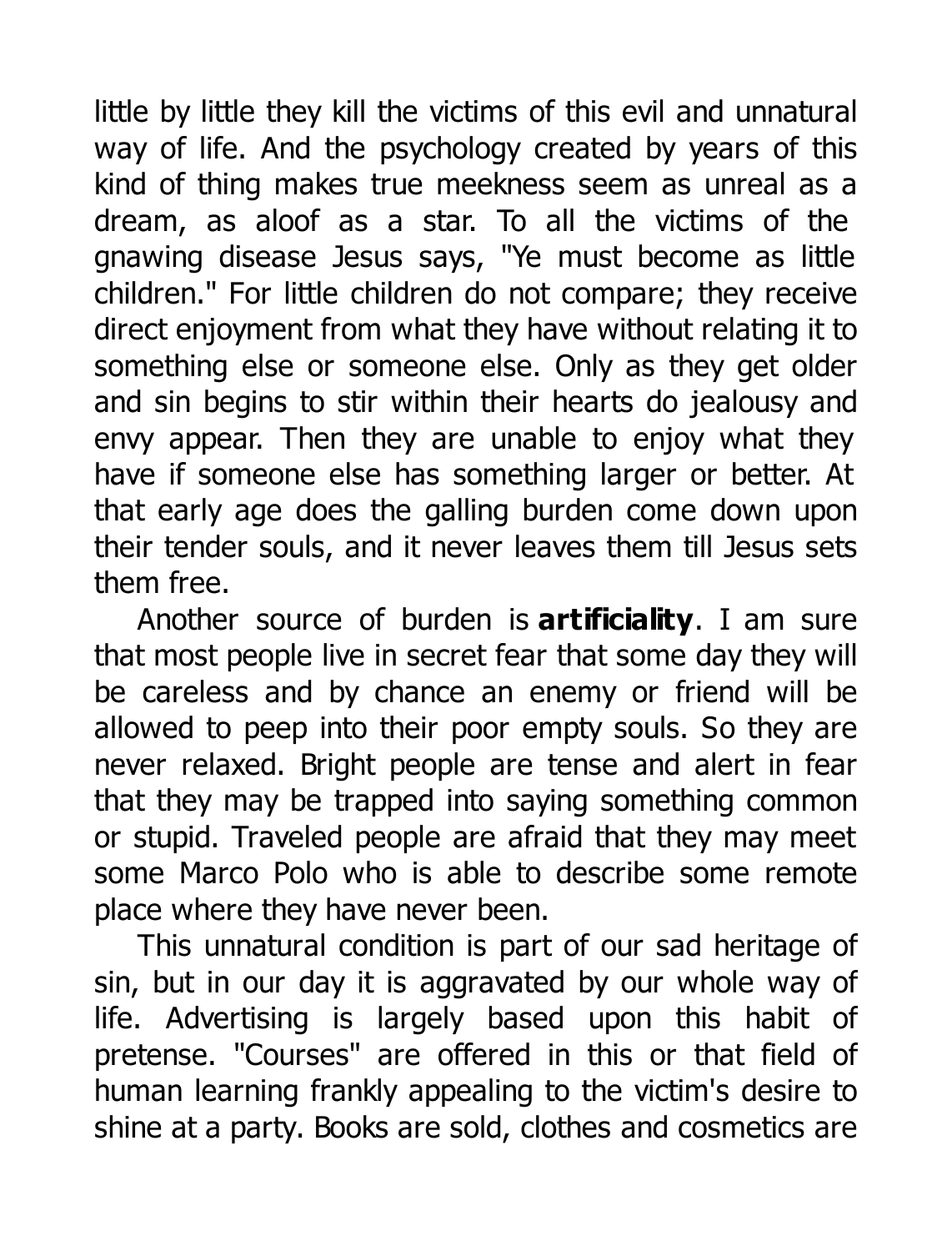peddled, by playing continually upon this desire to appear what we are not. Artificiality is one curse that will drop away the moment we kneel at Jesus' feet and surrender ourselves to His meekness. Then we will not care what people think of us so long as God is pleased. Then **what we are** will be everything; what we appear will take its place far down the scale of interest for us. Apart from sin we have nothing of which to be ashamed. Only an evil desire to shine makes us want to appear other than we are.

The heart of the world is breaking under this load of pride and pretense. There is no release from our burden apart from the meekness of Christ. Good keen reasoning may help slightly, but so strong is this vice that if we push it down one place it will come up somewhere else. To men and women everywhere Jesus says, "Come unto me, and I will give you rest." The rest He offers is the rest of meekness, the blessed relief which comes when we accept ourselves for what we are and cease to pretend. It will take some courage at first, but the needed grace will come as we learn that we are sharing this new and easy yoke with the strong Son of God Himself. He calls it "my yoke," and He walks at one end while we walk at the other.

**Lord, make me childlike. Deliver me from the urge to compete with another for place or prestige or position. I would be simple and artless as a little child. Deliver me from pose and pretense. Forgive me for thinking of myself. Help me to forget myself**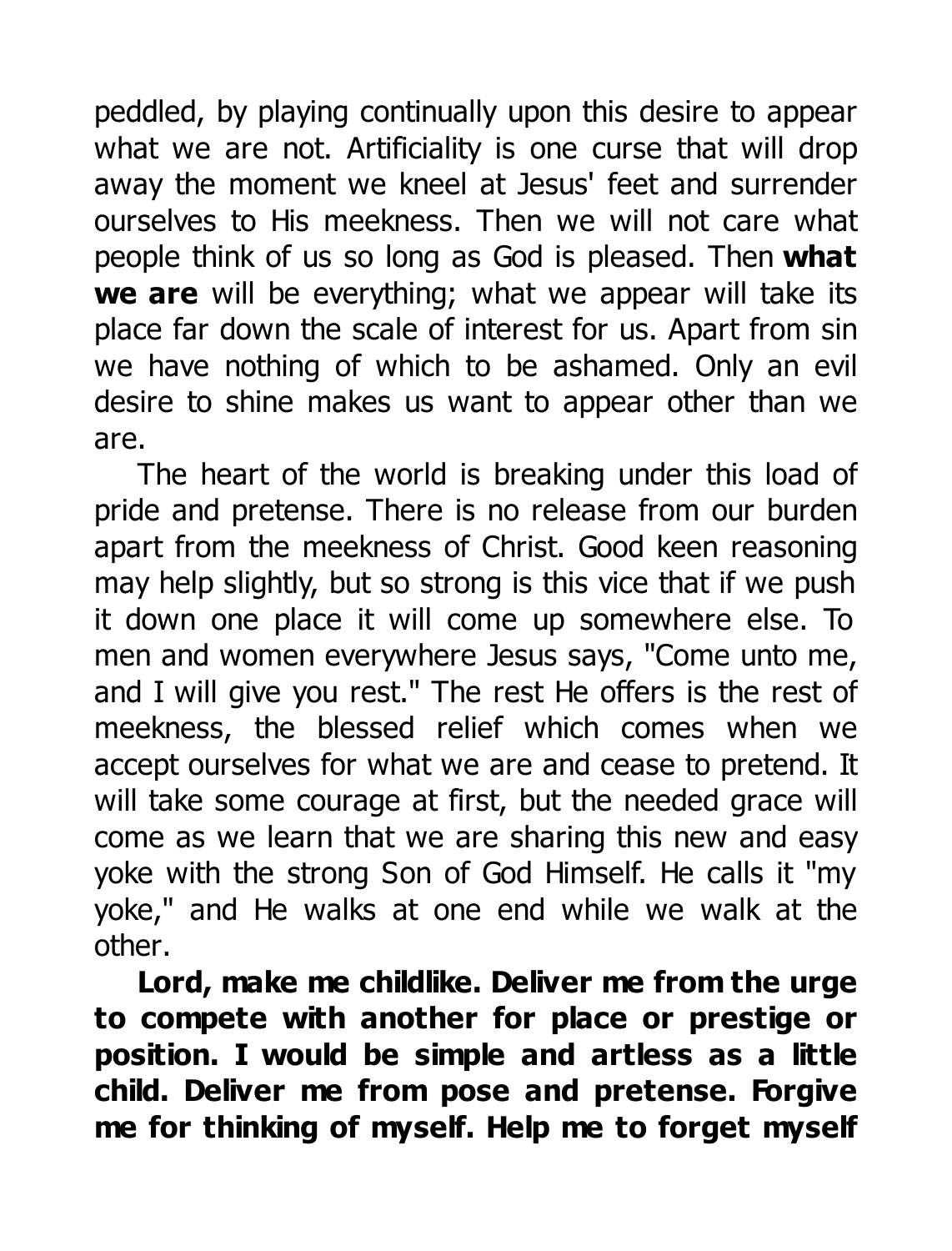**and find my true peace in beholding Thee. That Thou mayest answer this prayer I humble myself before Thee. Lay upon me Thy easy yoke of selfforgetfulness that through it I may find rest. Amen.**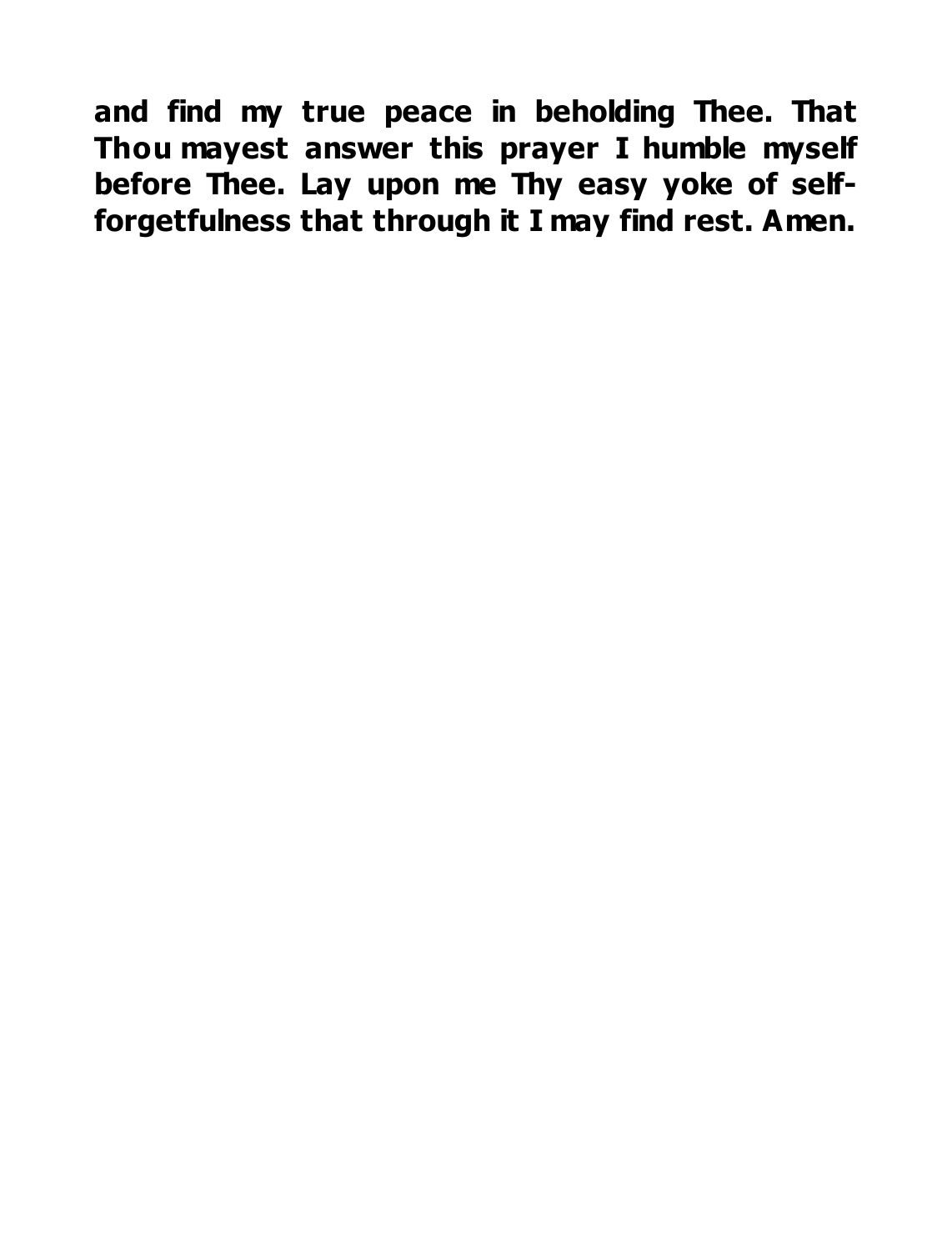### **X**

#### **The Sacrament of Living**

Whether therefore ye eat, or drink, or whatsoever ye do, do all to the glory of God.--I Cor. 10:31

One of the greatest hindrances to internal peace which the Christian encounters is the common habit of dividing our lives into two areas, the sacred and the secular. As these areas are conceived to exist apart from each other and to be morally and spiritually incompatible, and as we are compelled by the necessities of living to be always crossing back and forth from the one to the other, our inner lives tend to break up so that we live a divided instead of a unified life.

Our trouble springs from the fact that we who follow Christ inhabit at once two worlds, the spiritual and the natural. As children of Adam we live our lives on earth subject to the limitations of the flesh and the weaknesses and ills to which human nature is heir. Merely to live among men requires of us years of hard toil and much care and attention to the things of this world. In sharp contrast to this is our life in the Spirit. There we enjoy another and higher kind of life; we are children of God; we possess heavenly status and enjoy intimate fellowship with Christ.

This tends to divide our total life into two departments.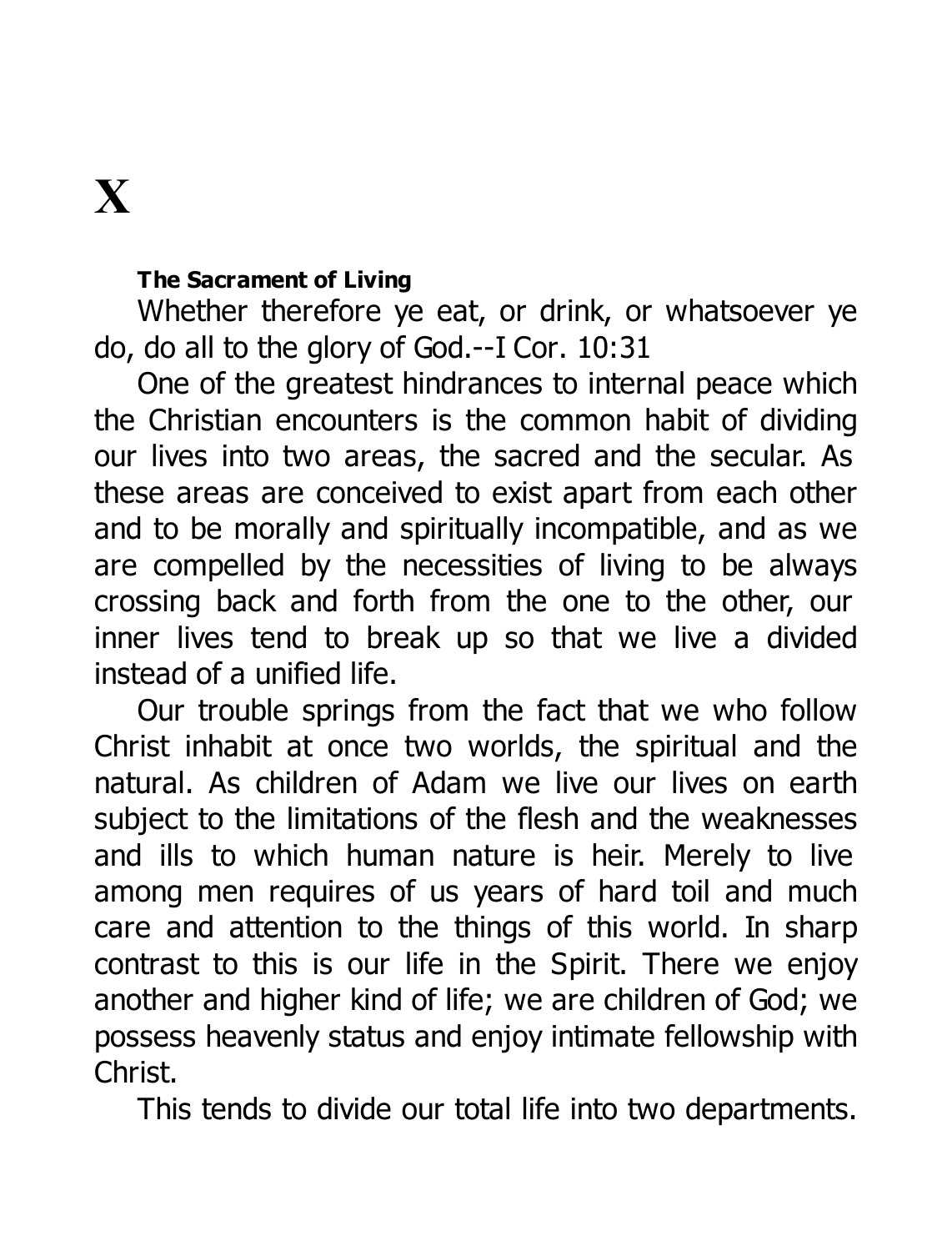We come unconsciously to recognize two sets of actions. The first are performed with a feeling of satisfaction and a firm assurance that they are pleasing to God. These are the sacred acts and they are usually thought to be prayer, Bible reading, hymn singing, church attendance and such other acts as spring directly from faith. They may be known by the fact that they have no direct relation to this world, and would have no meaning whatever except as faith shows us another world, "an house not made with hands, eternal in the heavens."

Over against these sacred acts are the secular ones. They include all of the ordinary activities of life which we share with the sons and daughters of Adam: eating, sleeping, working, looking after the needs of the body and performing our dull and prosaic duties here on earth. These we often do reluctantly and with many misgivings, often apologizing to God for what we consider a waste of time and strength. The upshot of this is that we are uneasy most of the time. We go about our common tasks with a feeling of deep frustration, telling ourselves pensively that there's a better day coming when we shall slough off this earthly shell and be bothered no more with the affairs of this world.

This is the old sacred-secular antithesis. Most Christians are caught in its trap. They cannot get a satisfactory adjustment between the claims of the two worlds. They try to walk the tight rope between two kingdoms and they find no peace in either. Their strength is reduced, their outlook confused and their joy taken from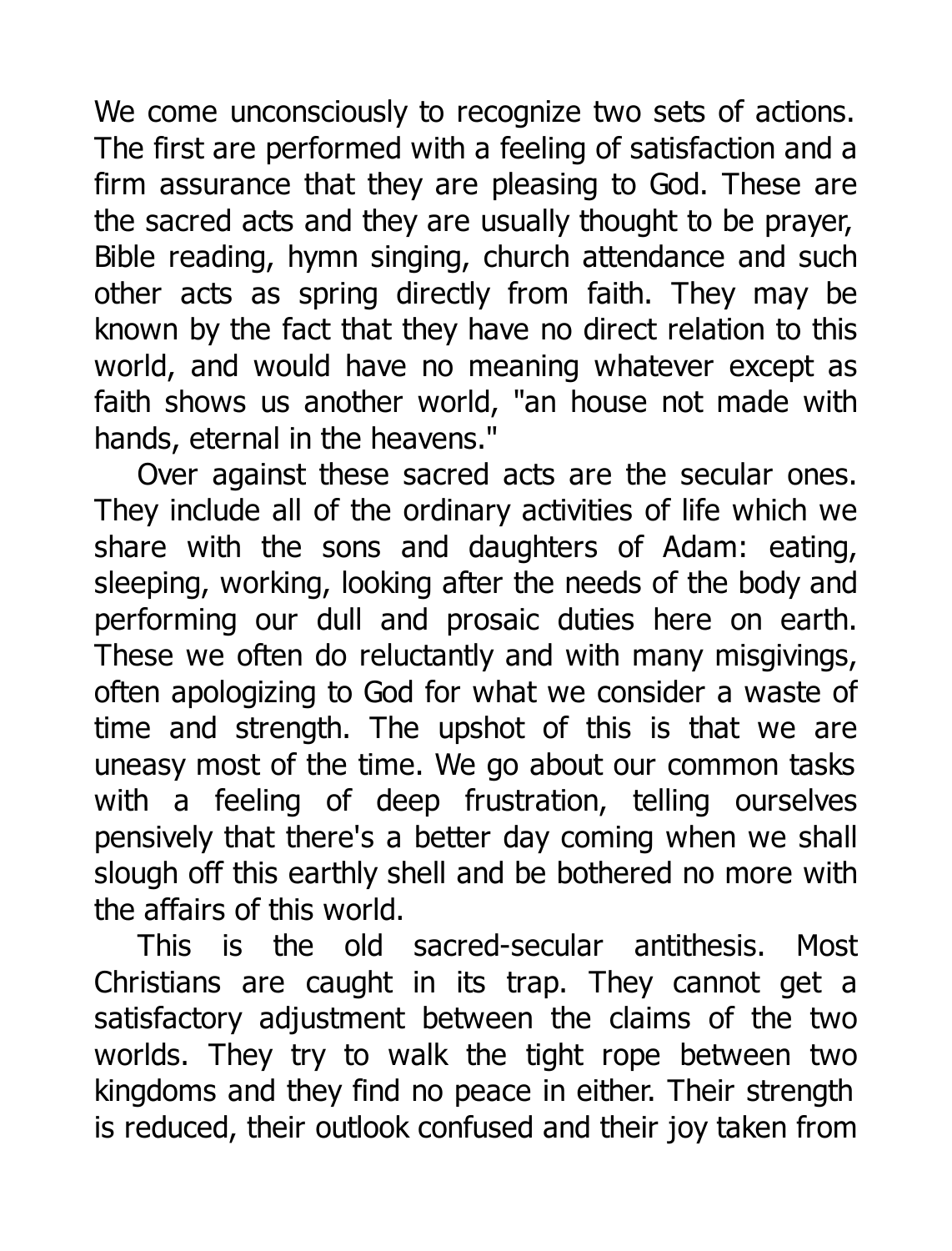them.

I believe this state of affairs to be wholly unnecessary. We have gotten ourselves on the horns of a dilemma, true enough, but the dilemma is not real. It is a creature of misunderstanding. The sacred-secular antithesis has no foundation in the New Testament. Without doubt a more perfect understanding of Christian truth will deliver us from it.

The Lord Jesus Christ Himself is our perfect example, and He knew no divided life. In the Presence of His Father He lived on earth without strain from babyhood to His death on the cross. God accepted the offering of His total life, and made no distinction between act and act. "I do always the things that please him," was His brief summary of His own life as it related to the Father. As He moved among men He was poised and restful. What pressure and suffering He endured grew out of His position as the world's sin bearer; they were never the result of moral uncertainty or spiritual maladjustment.

Paul's exhortation to "do all to the glory of God" is more than pious idealism. It is an integral part of the sacred revelation and is to be accepted as the very Word of Truth. It opens before us the possibility of making every act of our lives contribute to the glory of God. Lest we should be too timid to include everything, Paul mentions specifically eating and drinking. This humble privilege we share with the beasts that perish. If these lowly animal acts can be so performed as to honor God, then it becomes difficult to conceive of one that cannot.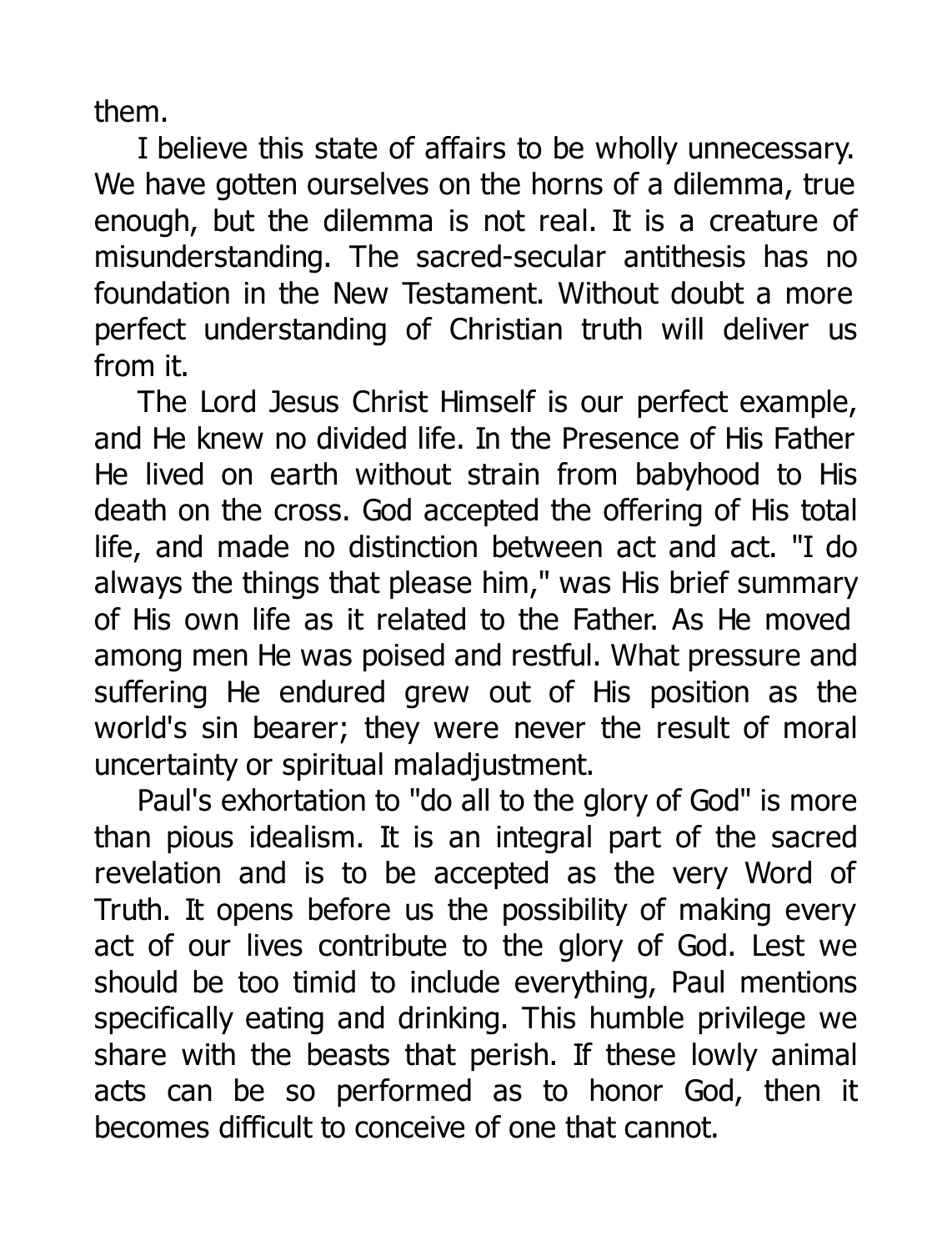That monkish hatred of the body which figures so prominently in the works of certain early devotional writers is wholly without support in the Word of God. Common modesty is found in the Sacred Scriptures, it is true, but never prudery or a false sense of shame. The New Testament accepts as a matter of course that in His incarnation our Lord took upon Him a real human body, and no effort is made to steer around the downright implications of such a fact. He lived in that body here among men and never once performed a non-sacred act. His presence in human flesh sweeps away forever the evil notion that there is about the human body something innately offensive to the Deity. God created our bodies, and we do not offend Him by placing the responsibility where it belongs. He is not ashamed of the work of His own hands.

Perversion, misuse and abuse of our human powers should give us cause enough to be ashamed. Bodily acts done in sin and contrary to nature can never honor God. Wherever the human will introduces moral evil we have no longer our innocent and harmless powers as God made them; we have instead an abused and twisted thing which can never bring glory to its Creator.

Let us, however, assume that perversion and abuse are not present. Let us think of a Christian believer in whose life the twin wonders of repentance and the new birth have been wrought. He is now living according to the will of God as he understands it from the written Word. Of such a one it may be said that every act of his life is or can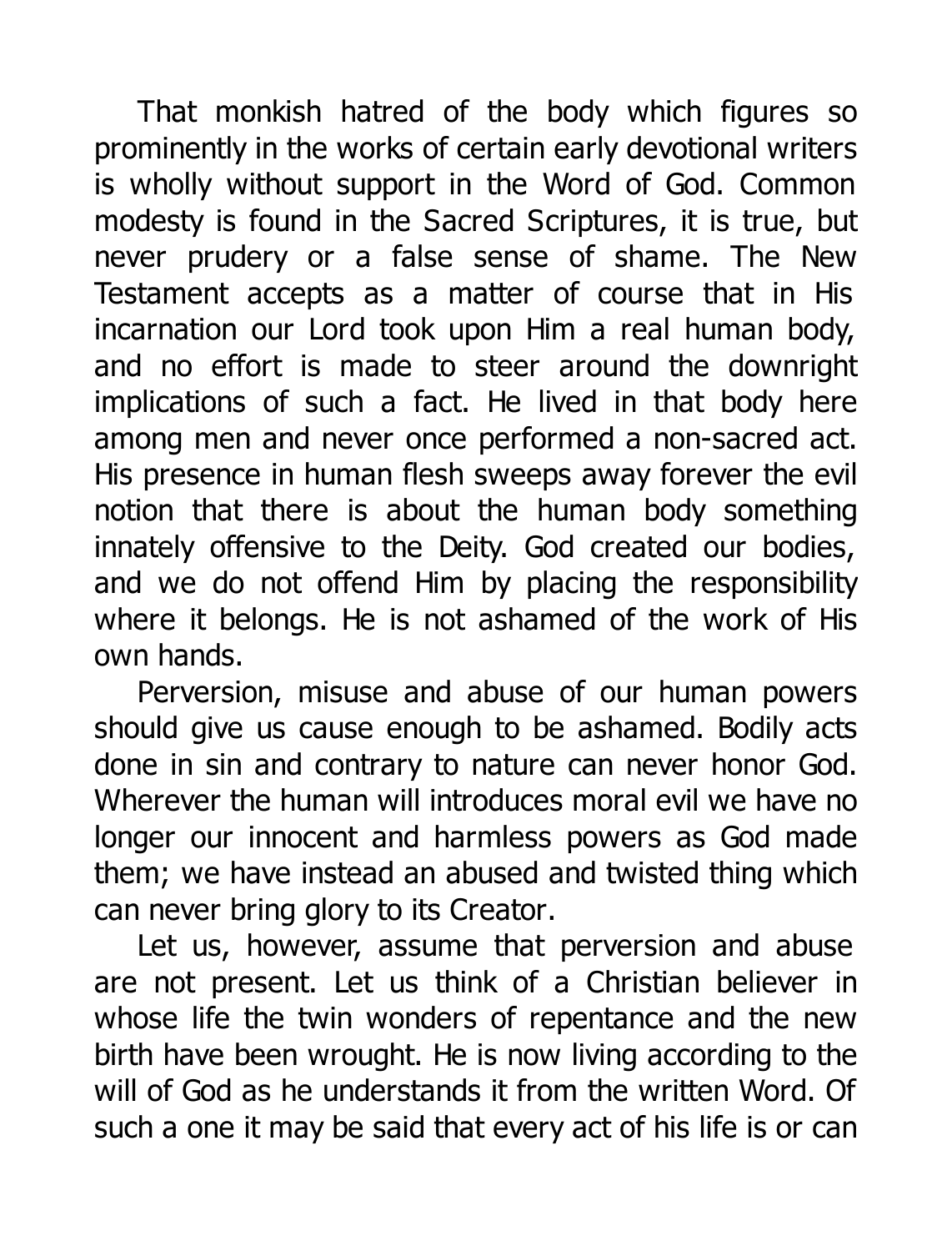be as truly sacred as prayer or baptism or the Lord's Supper. To say this is not to bring all acts down to one dead level; it is rather to lift every act up into a living kingdom and turn the whole life into a sacrament. If a sacrament is an external expression of an inward grace than we need not hesitate to accept the above thesis. By one act of consecration of our total selves to God we can make every subsequent act express that consecration. We need no more be ashamed of our body--the fleshly servant that carries us through life--than Jesus was of the humble beast upon which He rode into Jerusalem. "The Lord hath need of him" may well apply to our mortal bodies. If Christ dwells in us we may bear about the Lord of glory as the little beast did of old and give occasion to the multitudes to cry, "Hosanna in the highest."

That we **see** this truth is not enough. If we would escape from the toils of the sacred-secular dilemma the truth must "run in our blood" and condition the complexion of our thoughts. We must practice living to the glory of God, actually and determinedly. By meditation upon this truth, by talking it over with God often in our prayers, by recalling it to our minds frequently as we move about among men, a **sense** of its wondrous meaning will begin to take hold of us. The old painful duality will go down before a restful unity of life. The knowledge that we are all God's, that He has received all and rejected nothing, will unify our inner lives and make everything sacred to us.

This is not quite all. Long-held habits do not die easily. It will take intelligent thought and a great deal of reverent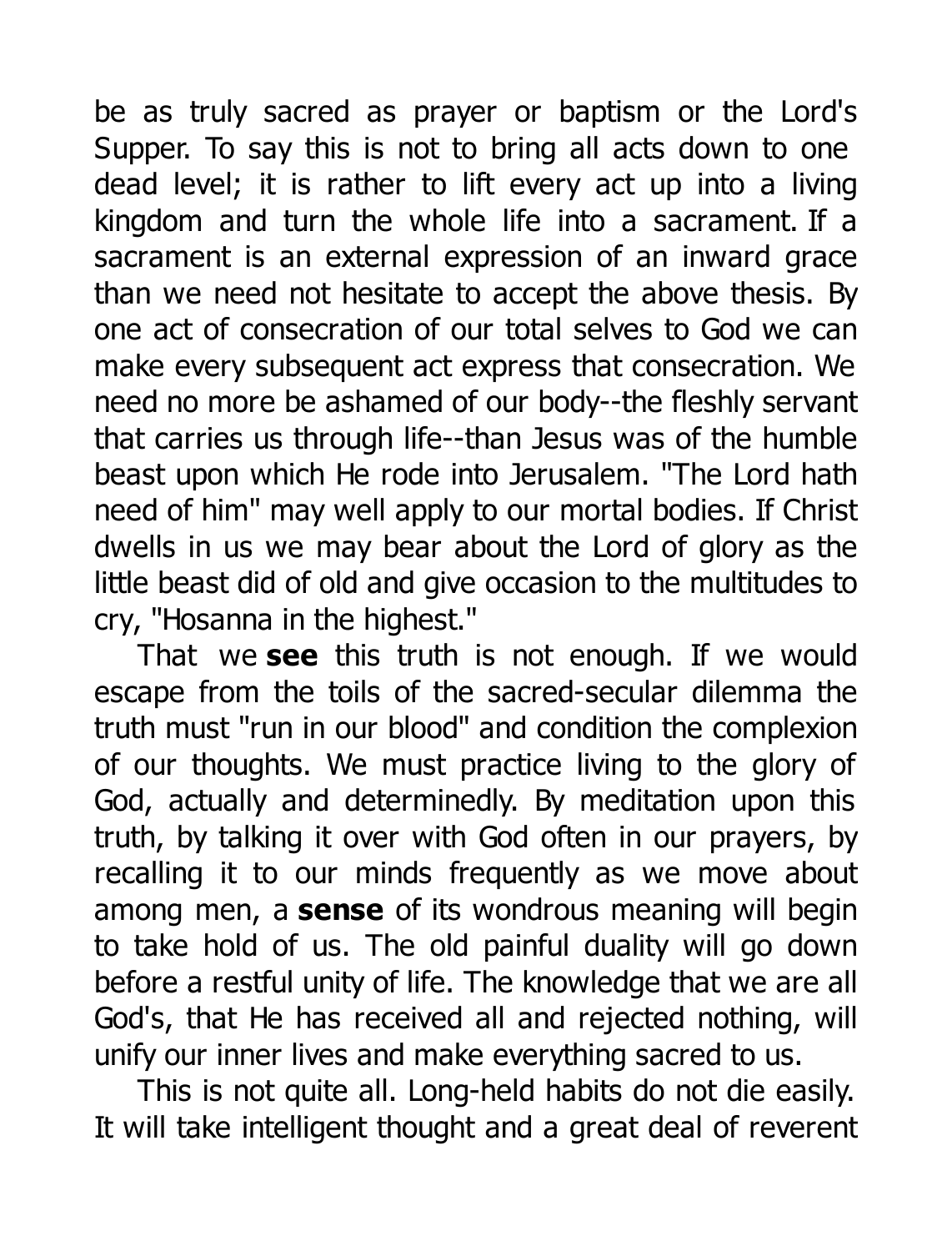prayer to escape completely from the sacred-secular psychology. For instance it may be difficult for the average Christian to get hold of the idea that his daily labors can be performed as acts of worship acceptable to God by Jesus Christ. The old antithesis will crop up in the back of his head sometimes to disturb his peace of mind. Nor will that old serpent the devil take all this lying down. He will be there in the cab or at the desk or in the field to remind the Christian that he is giving the better part of his day to the things of this world and allotting to his religious duties only a trifling portion of his time. And unless great care is taken this will create confusion and bring discouragement and heaviness of heart.

We can meet this successfully only by the exercise of an aggressive faith. We must offer all our acts to God and believe that He accepts them. Then hold firmly to that position and keep insisting that every act of every hour of the day and night be included in the transaction. Keep reminding God in our times of private prayer that we mean every act for His glory; then supplement those times by a thousand thought-prayers as we go about the job of living. Let us practice the fine art of making every work a priestly ministration. Let us believe that God is in all our simple deeds and learn to find Him there.

A concomitant of the error which we have been discussing is the sacred-secular antithesis as applied to places. It is little short of astonishing that we can read the New Testament and still believe in the inherent sacredness of places as distinguished from other places. This error is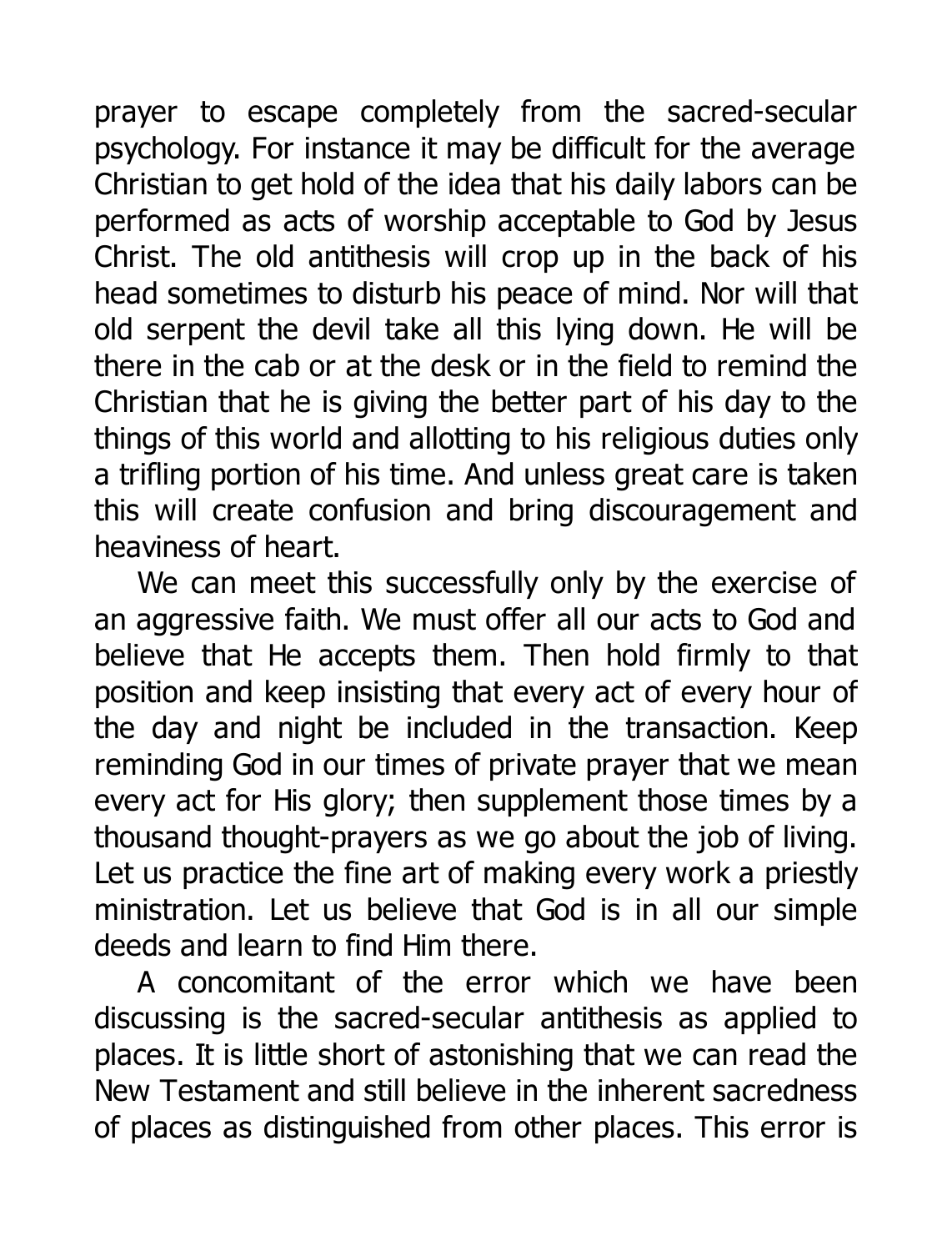so widespread that one feels all alone when he tries to combat it. It has acted as a kind of dye to color the thinking of religious persons and has colored the eyes as well so that it is all but impossible to detect its fallacy. In the face of every New Testament teaching to the contrary it has been said and sung throughout the centuries and accepted as a part of the Christian message, the which it most surely is not. Only the Quakers, so far as my knowledge goes, have had the perception to see the error and the courage to expose it.

Here are the facts as I see them. For four hundred years Israel had dwelt in Egypt, surrounded by the crassest idolatry. By the hand of Moses they were brought out at last and started toward the land of promise. The very idea of holiness had been lost to them. To correct this, God began at the bottom. He localized Himself in the cloud and fire and later when the tabernacle had been built He dwelt in fiery manifestation in the Holy of Holies. By innumerable distinctions God taught Israel the difference between holy and unholy. There were holy days, holy vessels, holy garments. There were washings, sacrifices, offerings of many kinds. By these means Israel learned that **God is holy**. It was this that He was teaching them. Not the holiness of things or places, but the holiness of Jehovah was the lesson they must learn.

Then came the great day when Christ appeared. Immediately He began to say, "Ye have heard that it was said by them of old time--but **I** say unto you." The Old Testament schooling was over. When Christ died on the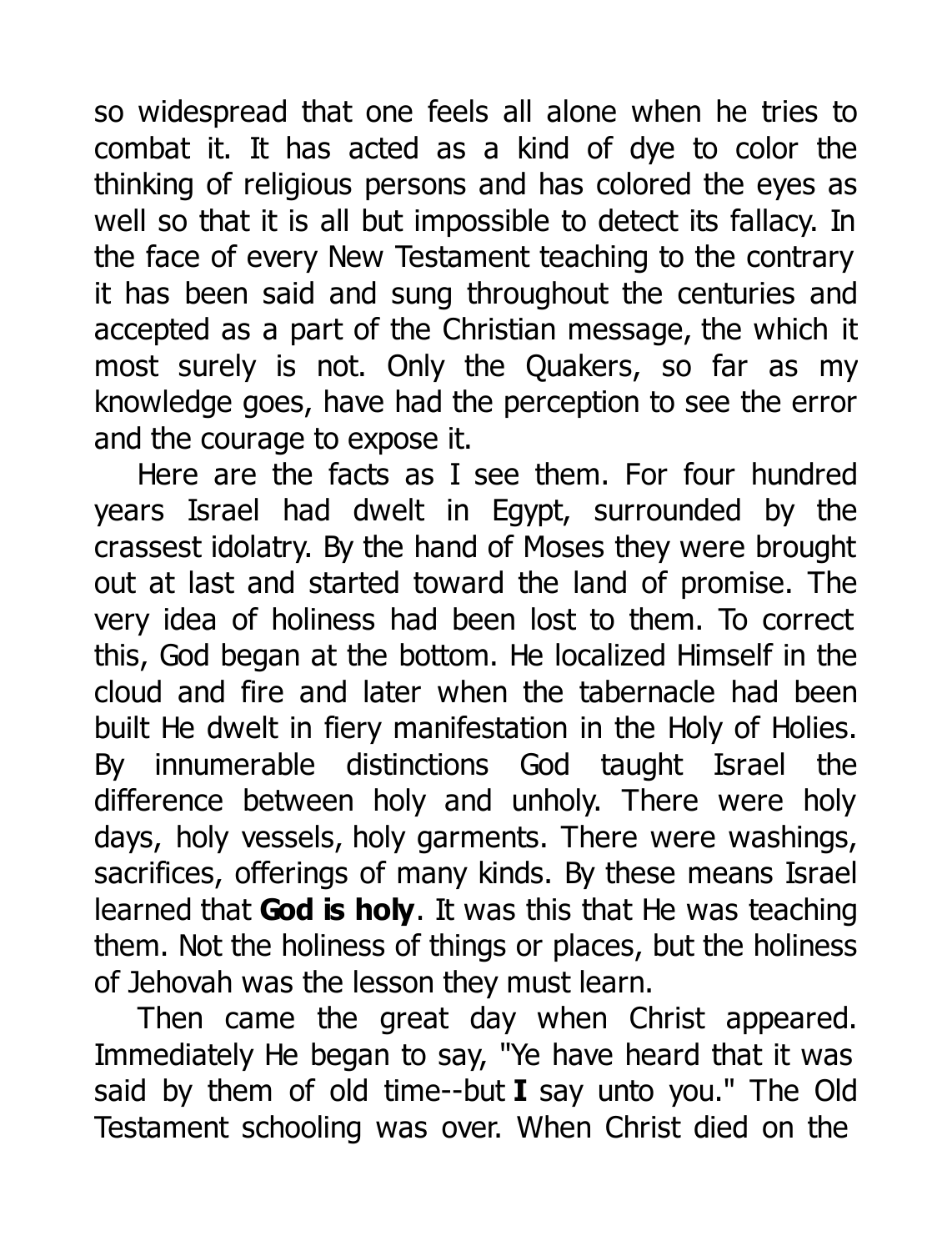cross the veil of the temple was rent from top to bottom. The Holy of Holies was opened to everyone who would enter in faith. Christ's words were remembered, "The hour cometh, when ye shall neither in this mountain, nor yet at Jerusalem, worship the Father.... But the hour cometh, and now is, when the true worshippers shall worship the Father in spirit and in truth: for the Father seeketh such to worship Him. God is Spirit, and they that worship him must worship him in spirit and in truth."

Shortly after, Paul took up the cry of liberty and declared all meats clean, every day holy, all places sacred and every act acceptable to God. The sacredness of times and places, a half-light necessary to the education of the race, passed away before the full sun of spiritual worship.

The essential spirituality of worship remained the possession of the Church until it was slowly lost with the passing of the years. Then the natural **legality** of the fallen hearts of men began to introduce the old distinctions. The Church came to observe again days and seasons and times. Certain places were chosen and marked out as holy in a special sense. Differences were observed between one and another day or place or person, "The sacraments" were first two, then three, then four until with the triumph of Romanism they were fixed at seven.

In all charity, and with no desire to reflect unkindly upon any Christian, however misled, I would point out that the Roman Catholic church represents today the sacredsecular heresy carried to its logical conclusion. Its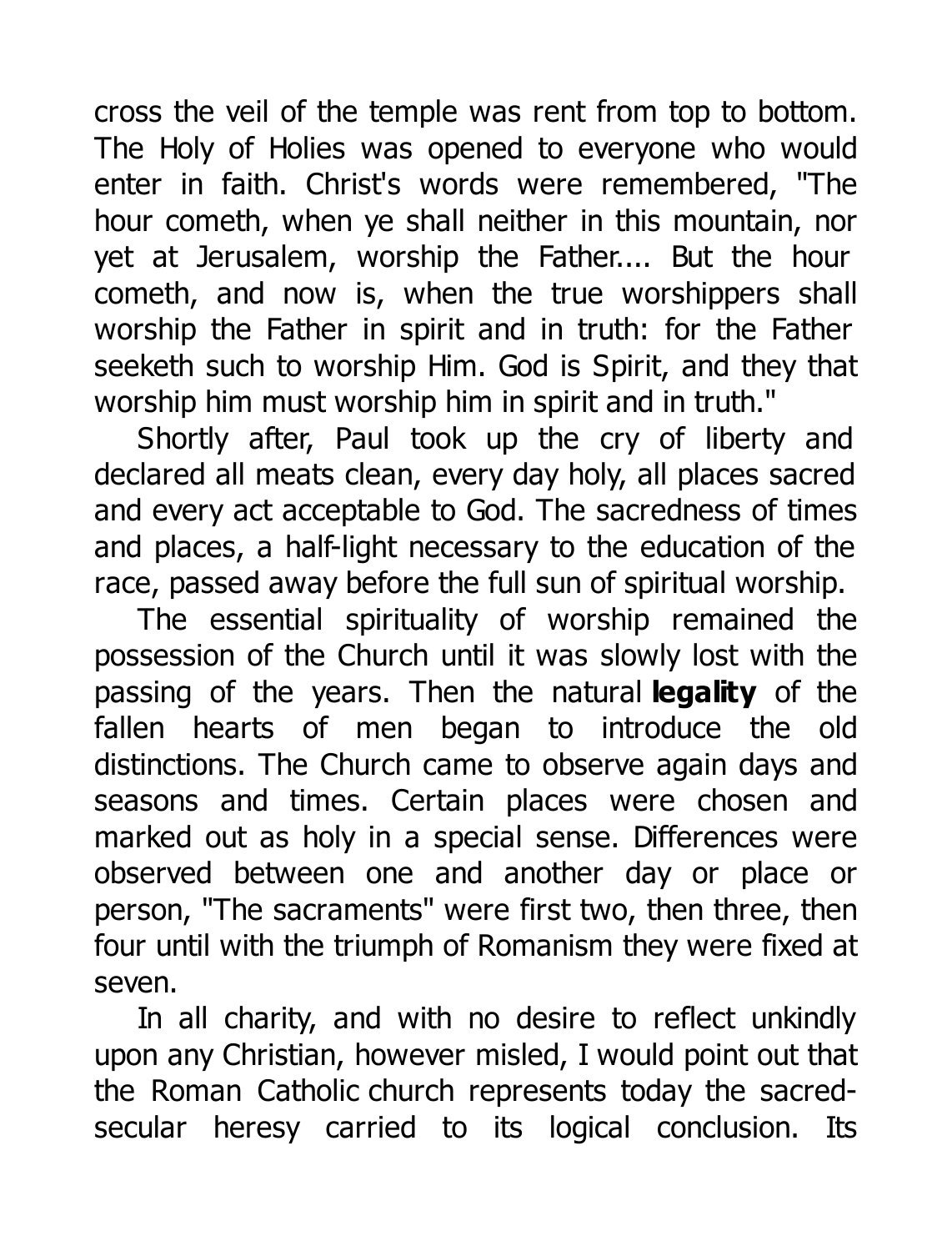deadliest effect is the complete cleavage it introduces between religion and life. Its teachers attempt to avoid this snare by many footnotes and multitudinous explanations, but the mind's instinct for logic is too strong. In practical living the cleavage is a fact.

From this bondage reformers and puritans and mystics have labored to free us. Today the trend in conservative circles is back toward that bondage again. It is said that a horse after it has been led out of a burning building will sometimes by a strange obstinacy break loose from its rescuer and dash back into the building again to perish in the flame. By some such stubborn tendency toward error Fundamentalism in our day is moving back toward spiritual slavery. The observation of days and times is becoming more and more prominent among us. "Lent" and "holy week" and "good" Friday are words heard more and more frequently upon the lips of gospel Christians. We do not know when we are well off.

In order that I may be understood and not be misunderstood I would throw into relief the practical implications of the teaching for which I have been arguing, i.e., the sacramental quality of every day living. Over against its positive meanings I should like to point out a few things it does not mean.

It does not mean, for instance, that everything we do is of equal importance with everything else we do or may do. One act of a good man's life may differ widely from another in importance. Paul's sewing of tents was not equal to his writing of an Epistle to the Romans, but both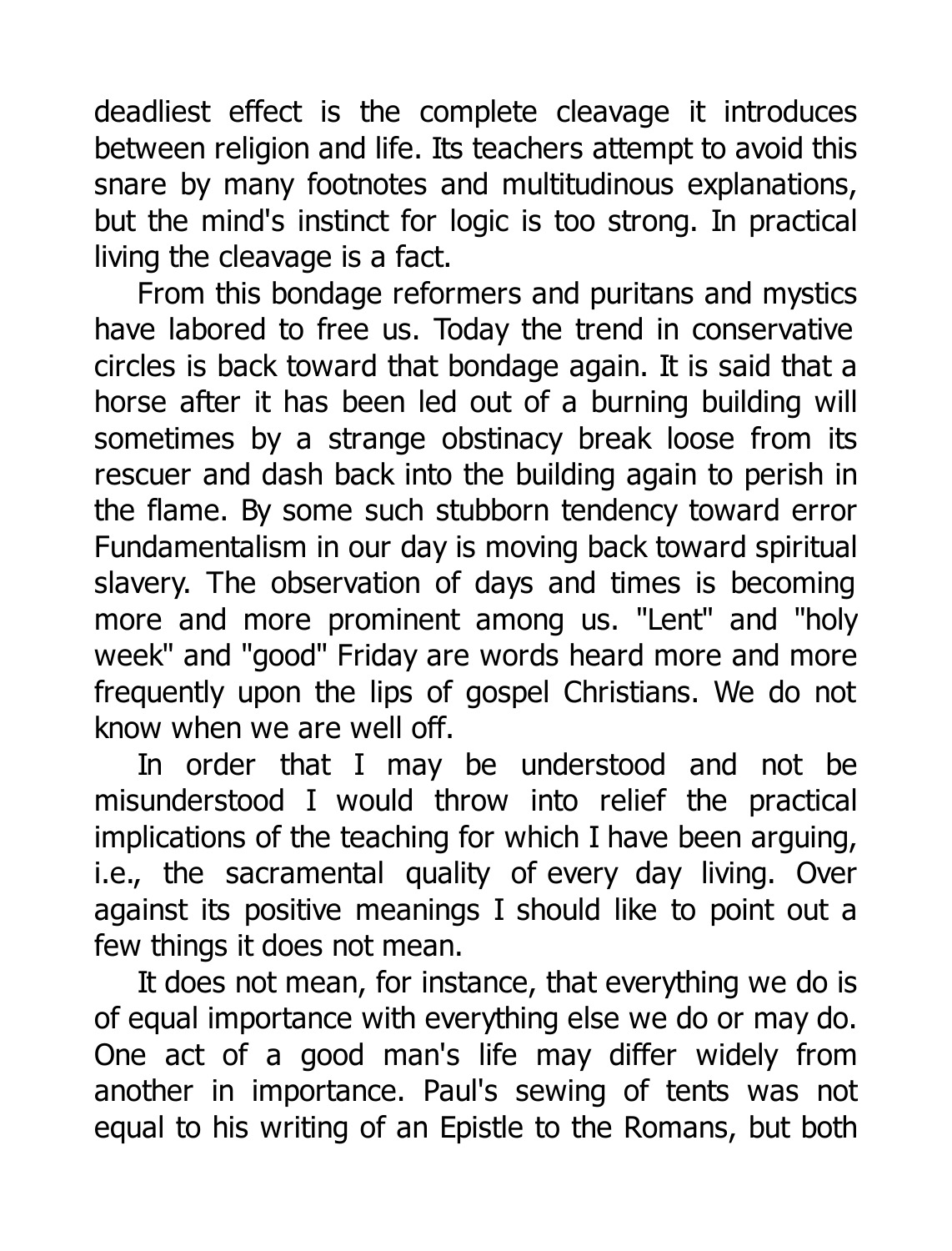were accepted of God and both were true acts of worship. Certainly it is more important to lead a soul to Christ than to plant a garden, but the planting of the garden **can** be as holy an act as the winning of a soul.

Again, it does not mean that every man is as useful as every other man. Gifts differ in the body of Christ. A Billy Bray is not to be compared with a Luther or a Wesley for sheer usefulness to the Church and to the world; but the service of the less gifted brother is as pure as that of the more gifted, and God accepts both with equal pleasure.

The "layman" need never think of his humbler task as being inferior to that of his minister. Let every man abide in the calling wherein he is called and his work will be as sacred as the work of the ministry. It is not what a man does that determines whether his work is sacred or secular, it is **why** he does it. The motive is everything. Let a man sanctify the Lord God in his heart and he can thereafter do no common act. All he does is good and acceptable to God through Jesus Christ. For such a man, living itself will be sacramental and the whole world a sanctuary. His entire life will be a priestly ministration. As he performs his never so simple task he will hear the voice of the seraphim saying, "Holy, Holy, Holy, is the Lord of hosts: the whole earth is full of his glory."

**Lord, I would trust Thee completely; I would be altogether Thine; I would exalt Thee above all. I desire that I may feel no sense of possessing anything outside of Thee. I want constantly to be aware of Thy overshadowing Presence and to hear**